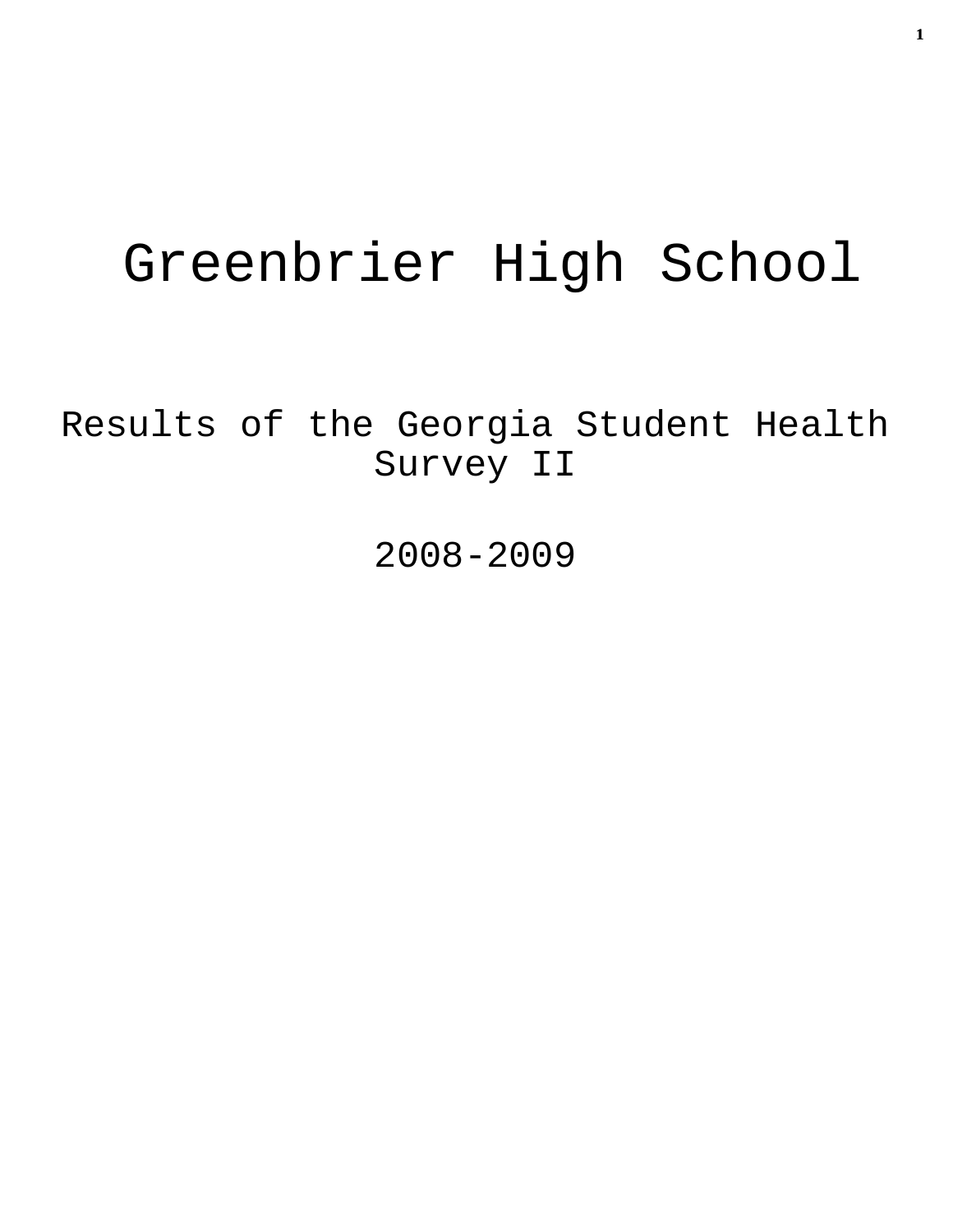# *Demographics* **2**

| Grade                    |     |  |  |  |
|--------------------------|-----|--|--|--|
| <b>Grade   Frequency</b> |     |  |  |  |
| 10                       | 464 |  |  |  |
| 12                       | 320 |  |  |  |

| Frequency      | <b>Table of Gender by Grade</b> |              |              |              |  |  |
|----------------|---------------------------------|--------------|--------------|--------------|--|--|
| <b>Col Pct</b> |                                 | Grade(Grade) |              |              |  |  |
|                | Gender(Gender)                  | 10           | 12           | <b>Total</b> |  |  |
|                | <b>Female</b>                   | 221<br>47.63 | 157<br>49.06 | 378          |  |  |
|                | <b>Male</b>                     | 243<br>52.37 | 163<br>50.94 | 406          |  |  |
|                | <b>Total</b>                    | 464          | 320          | 784          |  |  |

| Frequency      |
|----------------|
| <b>Col Pct</b> |

| <b>Table of Ethnicity by Grade</b> |              |              |              |  |  |  |
|------------------------------------|--------------|--------------|--------------|--|--|--|
|                                    | Grade(Grade) |              |              |  |  |  |
| <b>Ethnicity</b> (Ethnicity)       | 10           | 12           | <b>Total</b> |  |  |  |
| <b>Black</b>                       | 56<br>12.07  | 38<br>11.88  | 94           |  |  |  |
| <b>Hispanic</b>                    | 13<br>2.80   | 12<br>3.75   | 25           |  |  |  |
| White                              | 370<br>79.74 | 242<br>75.63 | 612          |  |  |  |
| <b>Asian</b>                       | 15<br>3.23   | 10<br>3.13   | 25           |  |  |  |
| <b>Other</b>                       | 10<br>2.16   | 18<br>5.63   | 28           |  |  |  |
| <b>Total</b>                       | 464          | 320          | 784          |  |  |  |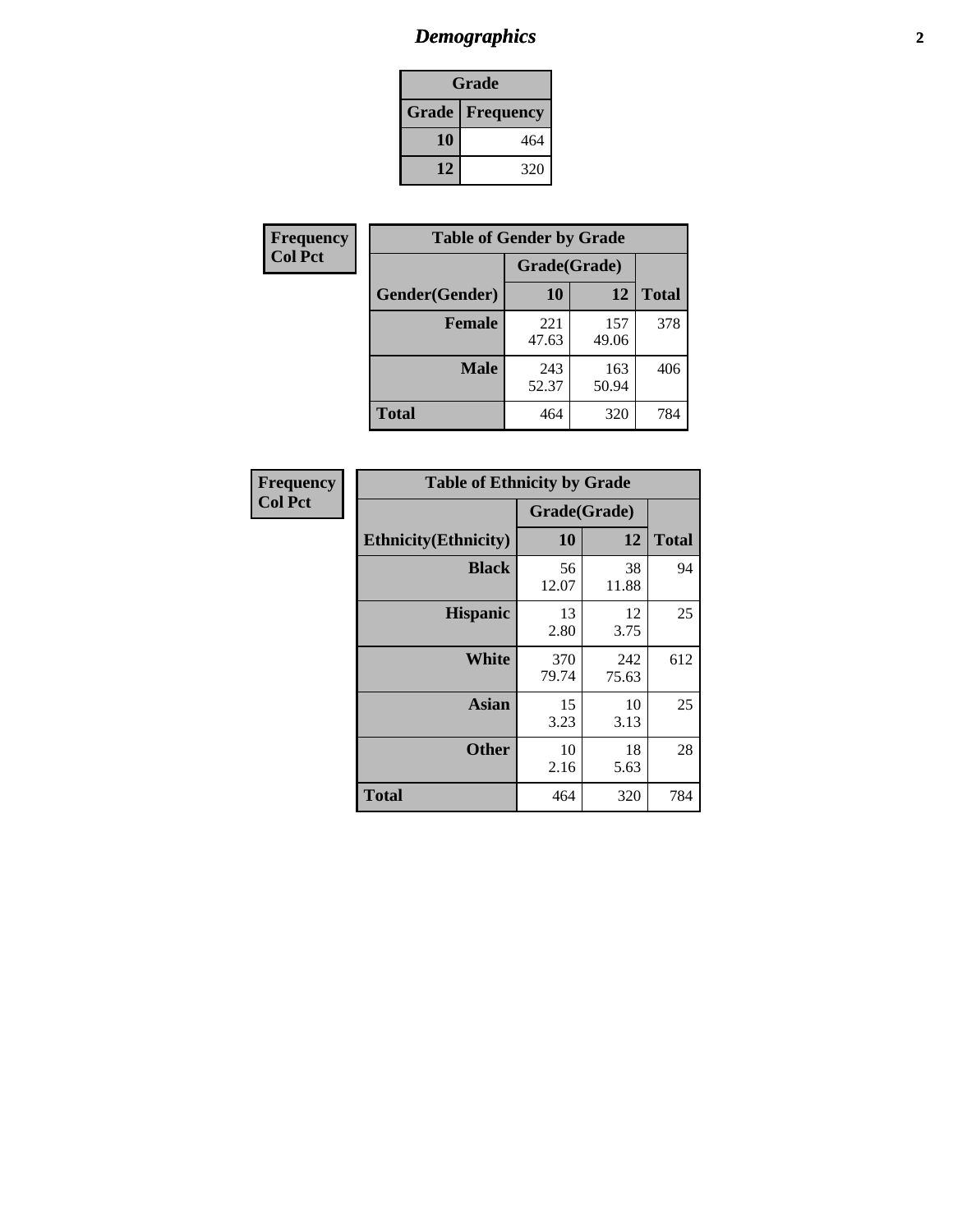#### *Title IV, Part A, Schedule A* **3** *Goal 1: Ensure that all schools are drug-free Baseline Data: Year 2008-2009 Prevalence of Drug Use*

| Frequency<br><b>Col Pct</b> | <b>Table of AlcoholAlt by Grade</b> |              |              |              |  |
|-----------------------------|-------------------------------------|--------------|--------------|--------------|--|
|                             | AlcoholAlt(Alcohol                  | Grade(Grade) |              |              |  |
|                             | use, past 30 days)                  | <b>10</b>    | 12           | <b>Total</b> |  |
|                             | <b>Yes</b>                          | 131<br>28.23 | 130<br>40.63 | 261          |  |
|                             | N <sub>0</sub>                      | 333<br>71.77 | 190<br>59.38 | 523          |  |
|                             | Total                               | 464          | 320          | 784          |  |

| Frequency      | <b>Table of TobaccoAny by Grade</b> |              |              |              |  |
|----------------|-------------------------------------|--------------|--------------|--------------|--|
| <b>Col Pct</b> | TobaccoAny(Tobacco                  | Grade(Grade) |              |              |  |
|                | use, past 30 days)                  | <b>10</b>    | 12           | <b>Total</b> |  |
|                | <b>Yes</b>                          | 83<br>17.89  | 82<br>25.63  | 165          |  |
|                | N <sub>0</sub>                      | 381<br>82.11 | 238<br>74.38 | 619          |  |
|                | <b>Total</b>                        | 464          | 320          | 784          |  |

| Frequency<br><b>Col Pct</b> | <b>Table of MarijuanaAlt by Grade</b> |              |              |              |  |  |
|-----------------------------|---------------------------------------|--------------|--------------|--------------|--|--|
|                             | MarijuanaAlt(Marijuana                | Grade(Grade) |              |              |  |  |
|                             | use, past 30 days)                    | <b>10</b>    | 12           | <b>Total</b> |  |  |
|                             | <b>Yes</b>                            | 61<br>13.15  | 68<br>21.25  | 129          |  |  |
|                             | N <sub>0</sub>                        | 403<br>86.85 | 252<br>78.75 | 655          |  |  |
|                             | <b>Total</b>                          | 464          | 320          | 784          |  |  |

| Frequency<br><b>Col Pct</b> | <b>Table of OtherDrugAny by Grade</b>  |              |              |              |  |  |
|-----------------------------|----------------------------------------|--------------|--------------|--------------|--|--|
|                             | <b>OtherDrugAny(Other</b><br>drug use, | Grade(Grade) |              |              |  |  |
|                             | past 30 days)                          | 10           | 12           | <b>Total</b> |  |  |
|                             | Yes                                    | 53<br>11.42  | 41<br>12.81  | 94           |  |  |
|                             | N <sub>0</sub>                         | 411<br>88.58 | 279<br>87.19 | 690          |  |  |
|                             | <b>Total</b>                           | 464          | 320          | 784          |  |  |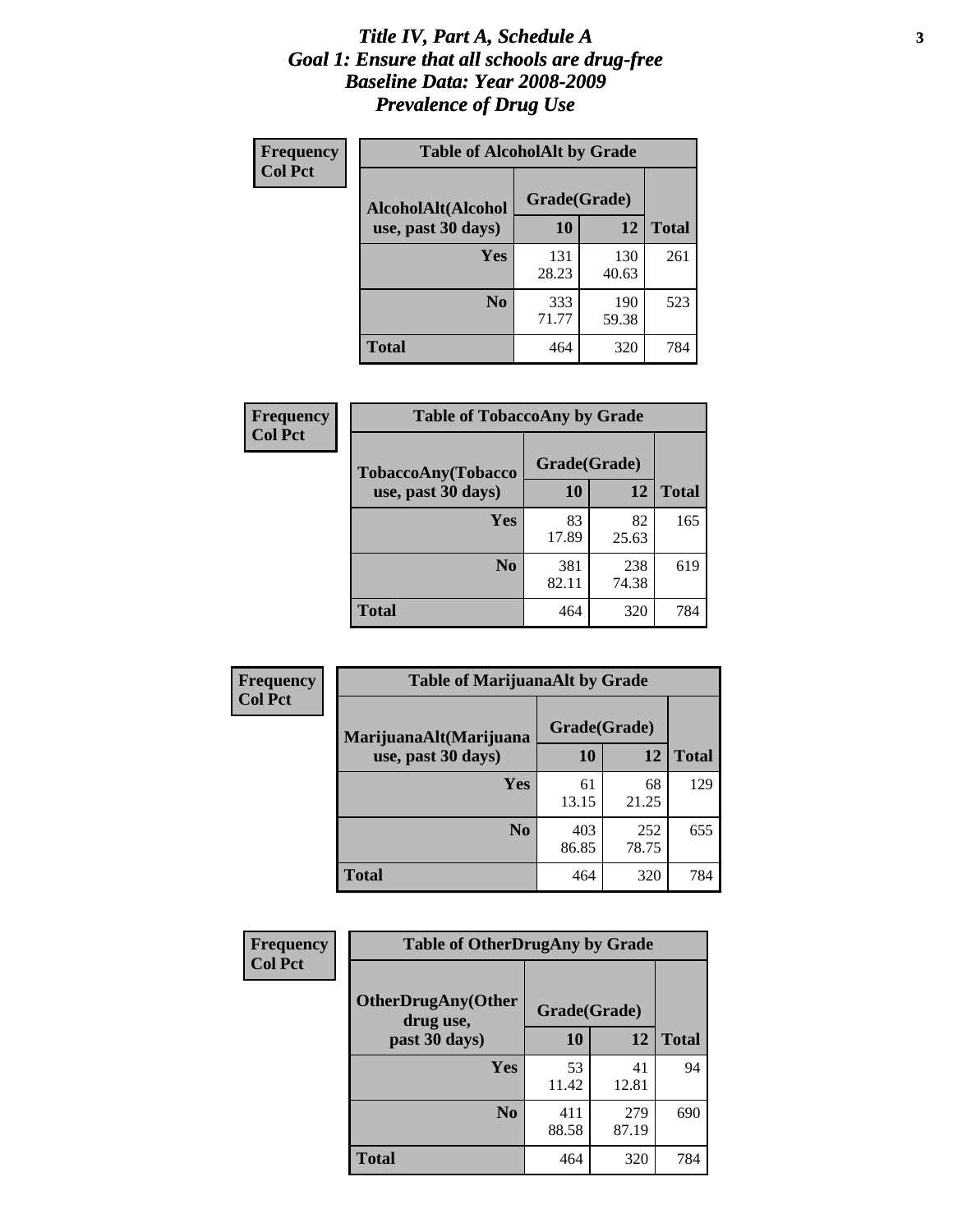#### *Average Age of Onset of Use* **4** *Results for "Average Age of Onset of Use" questions exclude students who said they did not use that substance*

| <b>Variable</b>       | Label                                                              | <b>Mean</b> |
|-----------------------|--------------------------------------------------------------------|-------------|
| Alcoholinit2          | I started using alcohol when I was                                 | 13.80       |
| Cigarettesinit2       | I started smoking tobacco when I was                               | 14.01       |
| Smokelessinit2        | I started chewing tobacco when I was                               | 13.64       |
| Marijuanainit2        | I started using marijuana when I was                               | 14.39       |
| Cocaineinit2          | I started using cocaine when I was                                 | 13.58       |
| Inhalantsinit2        | I started using inhalants when I was                               | 12.28       |
| Steroidsinit2         | I started using steroids when I was                                | 13.12       |
| Ecstasyinit2          | I started using ecstasy when I was                                 | 14.33       |
| Methinit <sub>2</sub> | I started using methamphetamines when I was                        | 12.79       |
| Hallucinogensinit2    | I started using hallucinogens when I was                           | 13.77       |
| Prescriptioninit2     | I started using prescription drugs not prescribed to me when I was | 14.16       |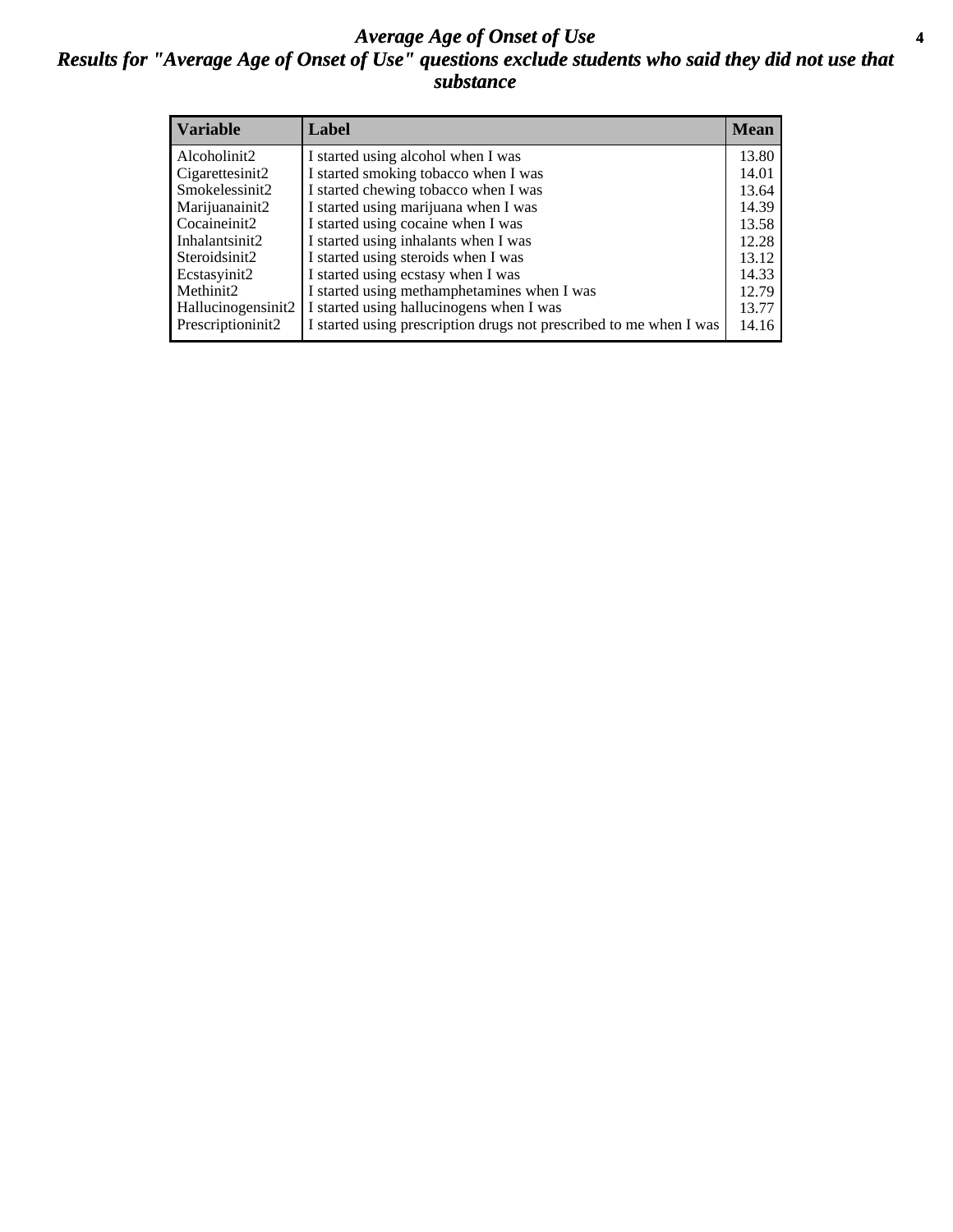# *Perception of Health Risk* **5**

| Frequency      | <b>Table of Alcoholharmdich by Grade</b> |              |              |              |  |
|----------------|------------------------------------------|--------------|--------------|--------------|--|
| <b>Col Pct</b> | Alcoholharmdich(I<br>think alcohol is    | Grade(Grade) |              |              |  |
|                | harmful)                                 | 10           | 12           | <b>Total</b> |  |
|                | Yes                                      | 339<br>73.06 | 235<br>73.44 | 574          |  |
|                | N <sub>0</sub>                           | 125<br>26.94 | 85<br>26.56  | 210          |  |
|                | <b>Total</b>                             | 464          | 320          | 784          |  |

| Frequency      | <b>Table of Tobaccoharmdich by Grade</b>          |              |              |              |  |
|----------------|---------------------------------------------------|--------------|--------------|--------------|--|
| <b>Col Pct</b> | Tobaccoharmdich(I<br>think tobacco is<br>harmful) | Grade(Grade) |              |              |  |
|                |                                                   | 10           | 12           | <b>Total</b> |  |
|                | <b>Yes</b>                                        | 444<br>95.69 | 307<br>95.94 | 751          |  |
|                | N <sub>0</sub>                                    | 20<br>4.31   | 13<br>4.06   | 33           |  |
|                | <b>Total</b>                                      | 464          | 320          | 784          |  |

| Frequency      | <b>Table of Marijuanaharmdich by Grade</b> |              |              |              |  |  |
|----------------|--------------------------------------------|--------------|--------------|--------------|--|--|
| <b>Col Pct</b> | Marijuanaharmdich(I<br>think marijuana is  | Grade(Grade) |              |              |  |  |
|                | harmful)                                   | 10           | 12           | <b>Total</b> |  |  |
|                | Yes                                        | 375<br>80.82 | 215<br>67.19 | 590          |  |  |
|                | N <sub>0</sub>                             | 89<br>19.18  | 105<br>32.81 | 194          |  |  |
|                | <b>Total</b>                               | 464          | 320          | 784          |  |  |

| Frequency      | <b>Table of Otherdrugharmdich by Grade</b>                   |              |              |              |  |
|----------------|--------------------------------------------------------------|--------------|--------------|--------------|--|
| <b>Col Pct</b> | Otherdrugharmdich(I<br>Grade(Grade)<br>think other drugs are |              |              |              |  |
|                | harmful)                                                     | <b>10</b>    | 12           | <b>Total</b> |  |
|                | <b>Yes</b>                                                   | 446<br>96.12 | 314<br>98.13 | 760          |  |
|                | N <sub>0</sub>                                               | 18<br>3.88   | 6<br>1.88    | 24           |  |
|                | <b>Total</b>                                                 | 464          | 320          | 784          |  |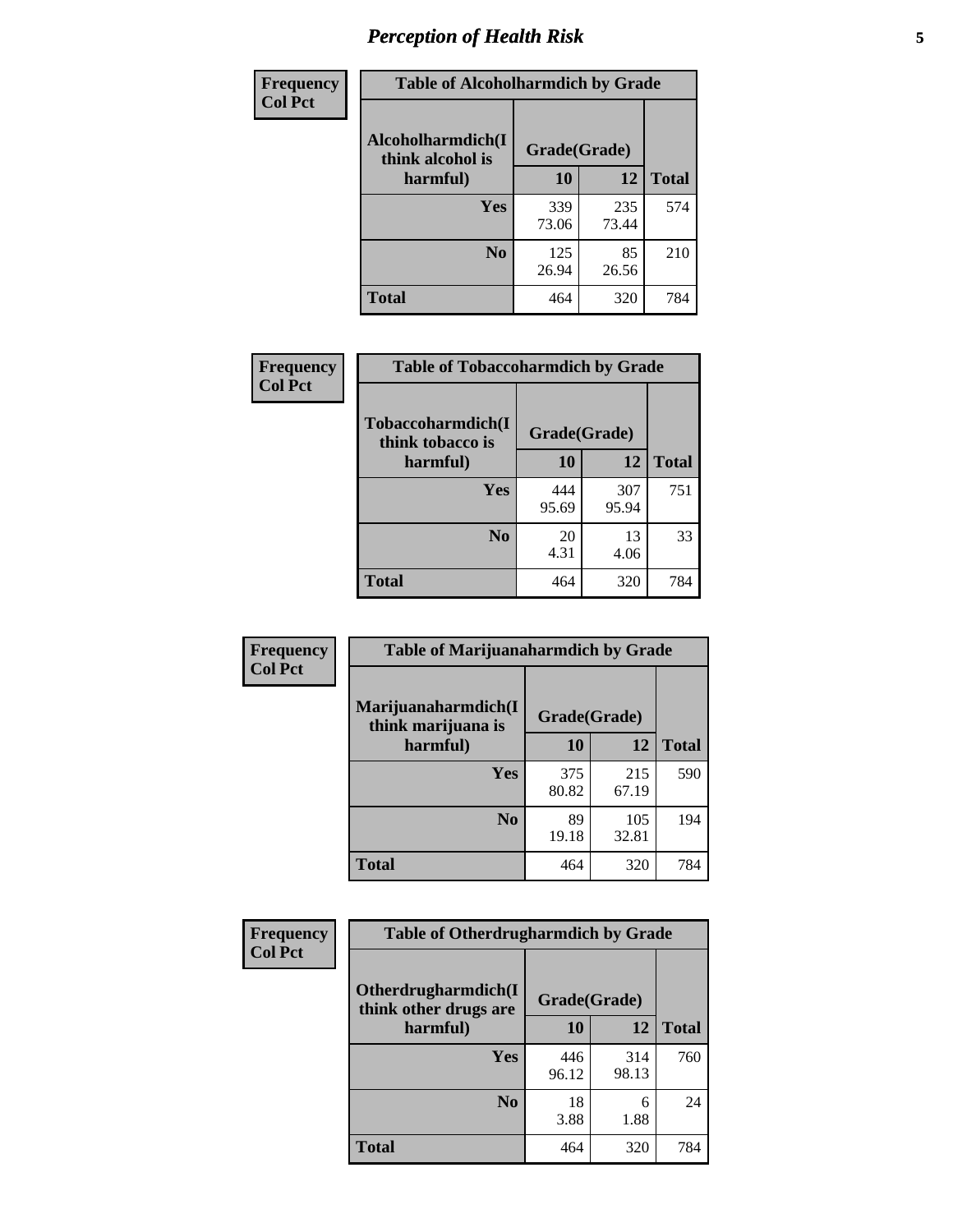# *Social Disapproval* **6**

| Frequency      | <b>Table of Alcoholpeerdich by Grade</b>                    |              |              |              |
|----------------|-------------------------------------------------------------|--------------|--------------|--------------|
| <b>Col Pct</b> | Alcoholpeerdich(My<br>friends would<br>disapprove if I used | Grade(Grade) |              |              |
|                | alcohol)                                                    | 10           | 12           | <b>Total</b> |
|                | <b>Yes</b>                                                  | 213<br>45.91 | 108<br>33.75 | 321          |
|                | N <sub>0</sub>                                              | 251<br>54.09 | 212<br>66.25 | 463          |
|                | <b>Total</b>                                                | 464          | 320          | 784          |

| <b>Frequency</b> |
|------------------|
| <b>Col Pct</b>   |

| <b>Table of Tobaccopeerdich by Grade</b>                           |              |              |              |  |  |
|--------------------------------------------------------------------|--------------|--------------|--------------|--|--|
| <b>Tobaccopeerdich(My</b><br>friends would<br>disapprove if I used | Grade(Grade) |              |              |  |  |
| tobacco)                                                           | 10           | 12           | <b>Total</b> |  |  |
| Yes                                                                | 295<br>63.58 | 151<br>47.19 | 446          |  |  |
| N <sub>0</sub>                                                     | 169<br>36.42 | 169<br>52.81 | 338          |  |  |
| <b>Total</b>                                                       | 464          | 320          | 784          |  |  |

| Frequency      | <b>Table of Marijuanapeerdich by Grade</b>                    |              |              |              |  |
|----------------|---------------------------------------------------------------|--------------|--------------|--------------|--|
| <b>Col Pct</b> | Marijuanapeerdich(My<br>friends would<br>disapprove if I used | Grade(Grade) |              |              |  |
|                | marijuana)                                                    | 10           | 12           | <b>Total</b> |  |
|                | <b>Yes</b>                                                    | 305<br>65.73 | 162<br>50.63 | 467          |  |
|                | N <sub>0</sub>                                                | 159<br>34.27 | 158<br>49.38 | 317          |  |
|                | <b>Total</b>                                                  | 464          | 320          | 784          |  |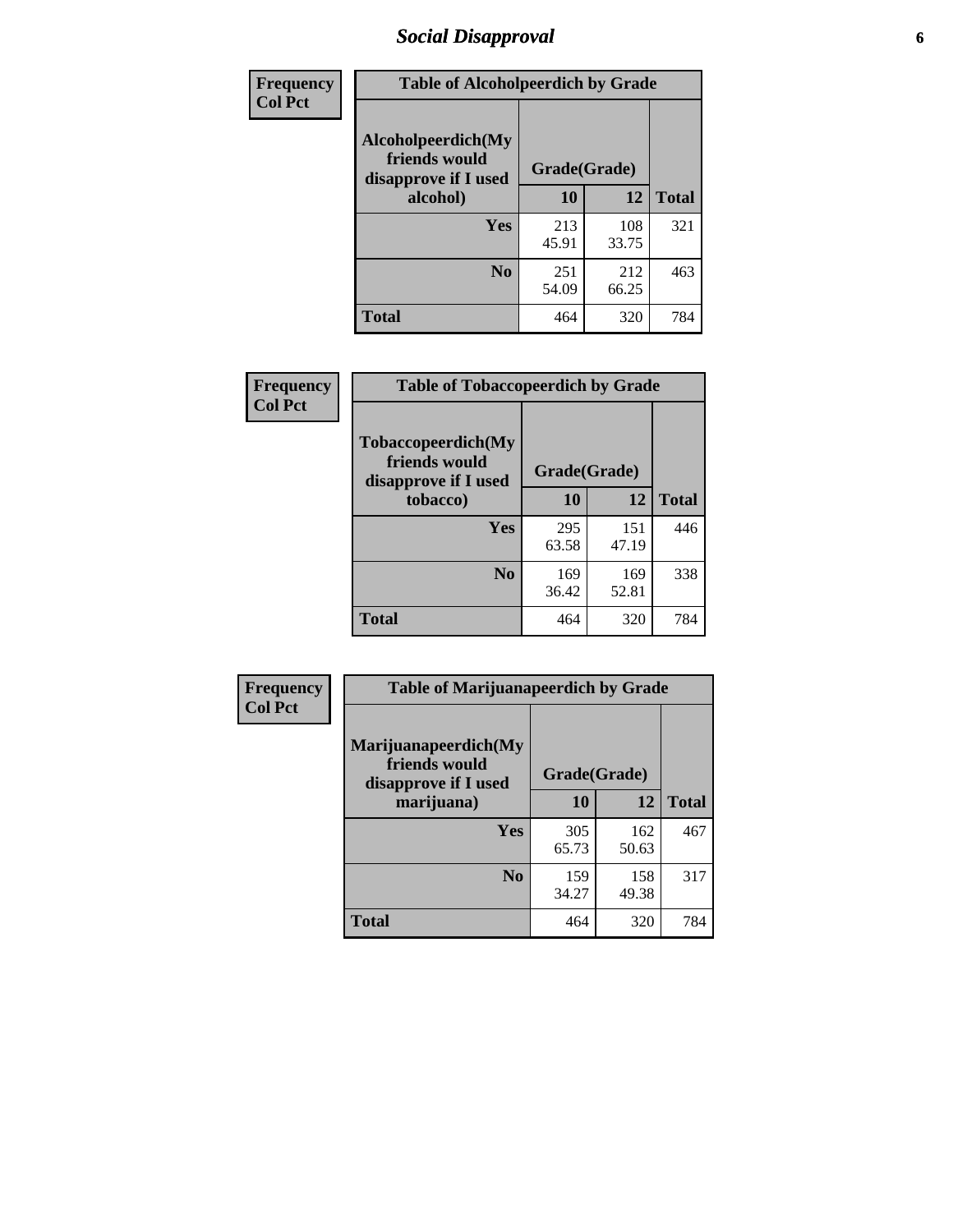# *Social Disapproval* **7**

| Frequency      | <b>Table of Otherdrugpeerdich by Grade</b>                    |              |              |              |  |
|----------------|---------------------------------------------------------------|--------------|--------------|--------------|--|
| <b>Col Pct</b> | Otherdrugpeerdich(My<br>friends would<br>disapprove if I used | Grade(Grade) |              |              |  |
|                | other drugs)                                                  | 10           | 12           | <b>Total</b> |  |
|                | Yes                                                           | 346<br>74.57 | 221<br>69.06 | 567          |  |
|                | N <sub>0</sub>                                                | 118<br>25.43 | 99<br>30.94  | 217          |  |
|                | <b>Total</b>                                                  | 464          | 320          | 784          |  |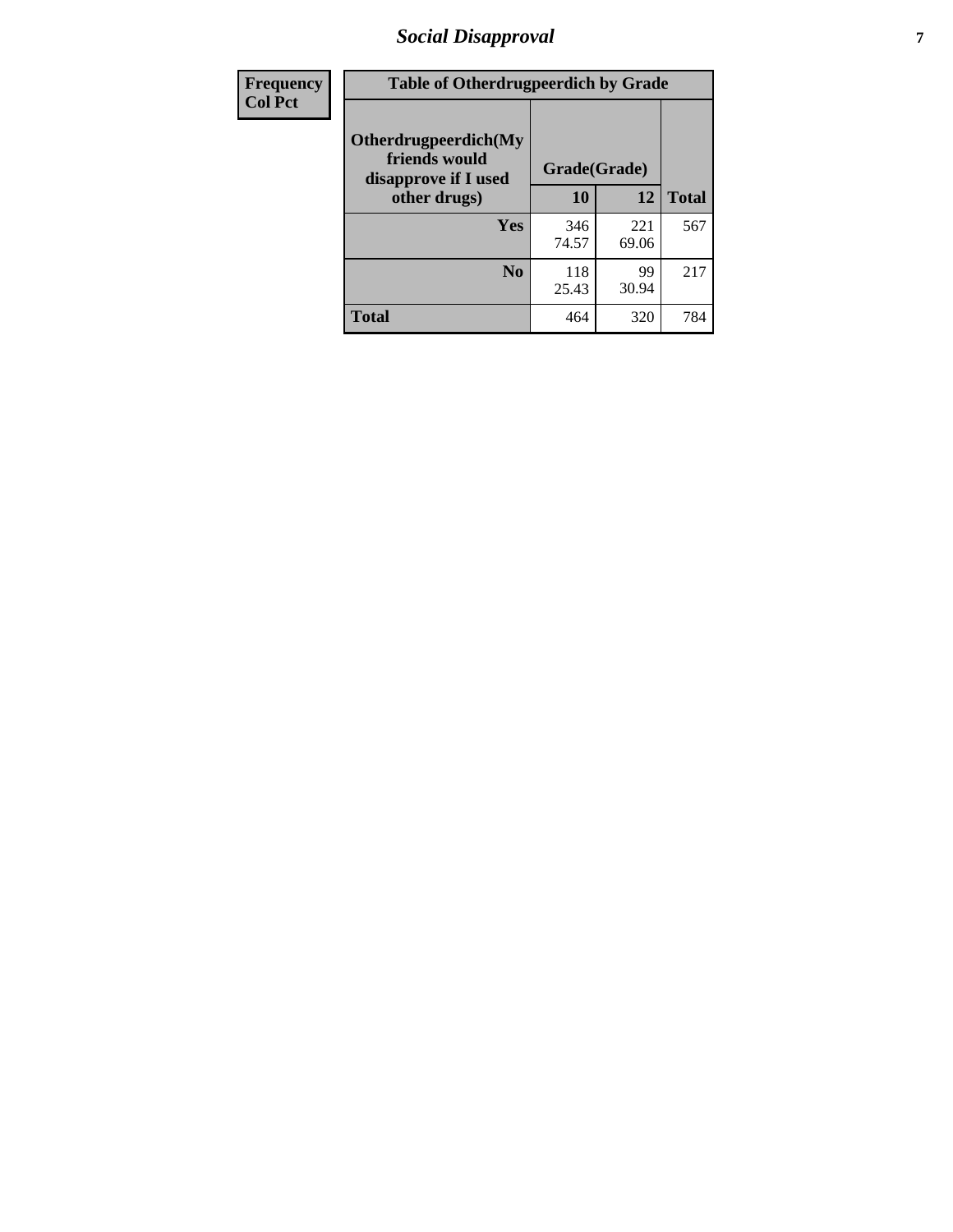#### Title IV, Part A, Schedule A **8** *Goal 2: To help ensure that all schools are safe and disciplined Baseline Data: Year 2008-2009 Student Involvement in Gang Activity*

| Frequency      |                                                                                                   | <b>Table of Gangself by Grade</b> |              |              |
|----------------|---------------------------------------------------------------------------------------------------|-----------------------------------|--------------|--------------|
| <b>Col Pct</b> | Gangself(I<br>have<br>participated<br>in illegal<br>gang<br>activities in<br>the past 30<br>days) | Grade(Grade)<br>10                | 12           | <b>Total</b> |
|                | Yes                                                                                               | 26<br>5.60                        | 16<br>5.00   | 42           |
|                | N <sub>0</sub>                                                                                    | 438<br>94.40                      | 304<br>95.00 | 742          |
|                | <b>Total</b>                                                                                      | 464                               | 320          | 784          |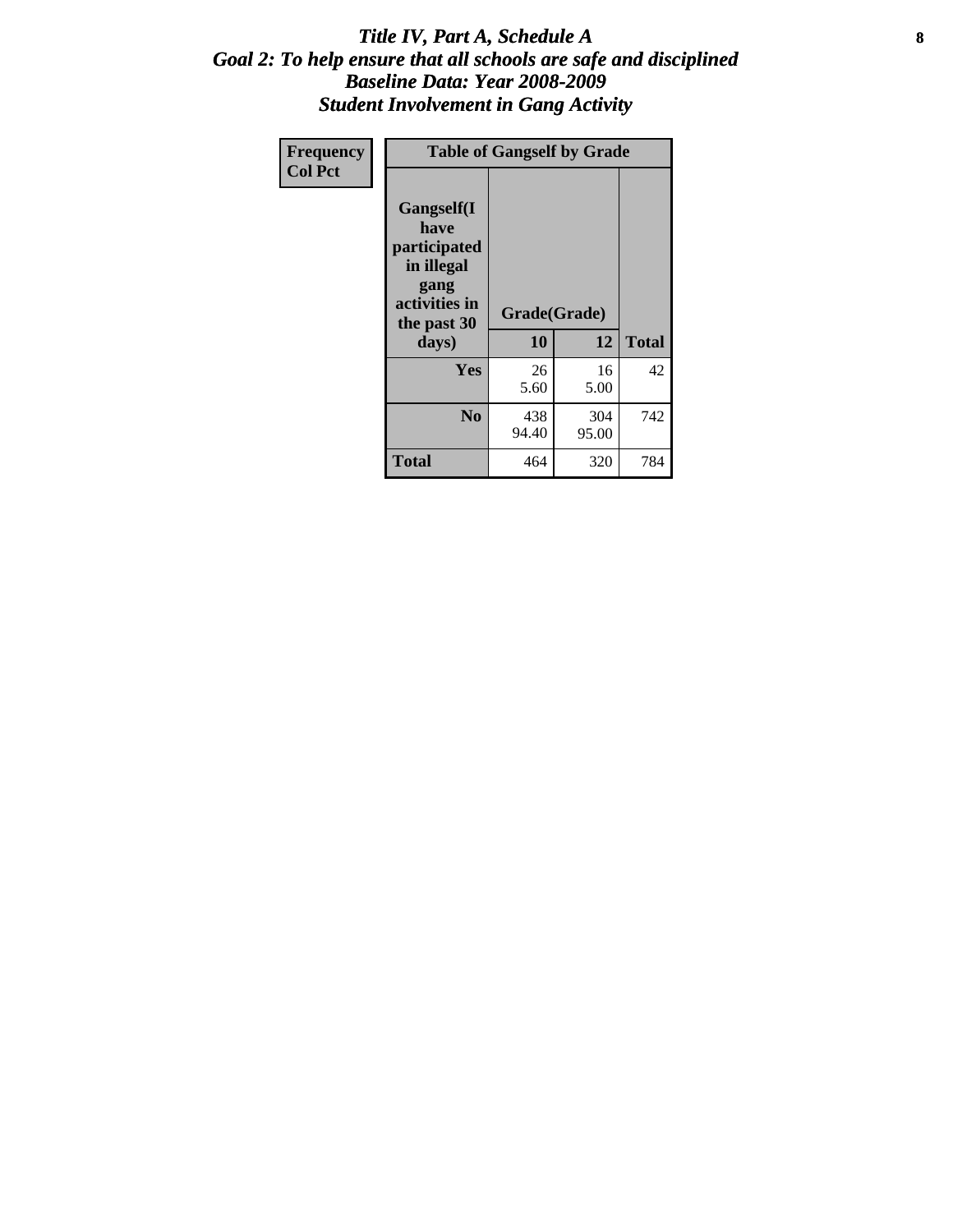### *Student Perception of School Safety* **9**

| <b>Table of Grade by Safeschool</b> |                                                                                                                                                  |                                                        |             |            |     |  |  |
|-------------------------------------|--------------------------------------------------------------------------------------------------------------------------------------------------|--------------------------------------------------------|-------------|------------|-----|--|--|
|                                     |                                                                                                                                                  | Safeschool (School is a place at which I feel<br>safe) |             |            |     |  |  |
| Grade(Grade)                        | <b>Somewhat</b><br><b>Somewhat</b><br><b>Strongly</b><br><b>Strongly</b><br><b>Disagree</b><br>Agree<br><b>Disagree</b><br><b>Total</b><br>Agree |                                                        |             |            |     |  |  |
| 10                                  | 68<br>14.66                                                                                                                                      | 268<br>57.76                                           | 93<br>20.04 | 35<br>7.54 | 464 |  |  |
| 12                                  | 177<br>69<br>30<br>44<br>9.38<br>55.31<br>21.56<br>13.75                                                                                         |                                                        |             |            |     |  |  |
| Total                               | 137                                                                                                                                              | 445                                                    | 137         | 65         | 784 |  |  |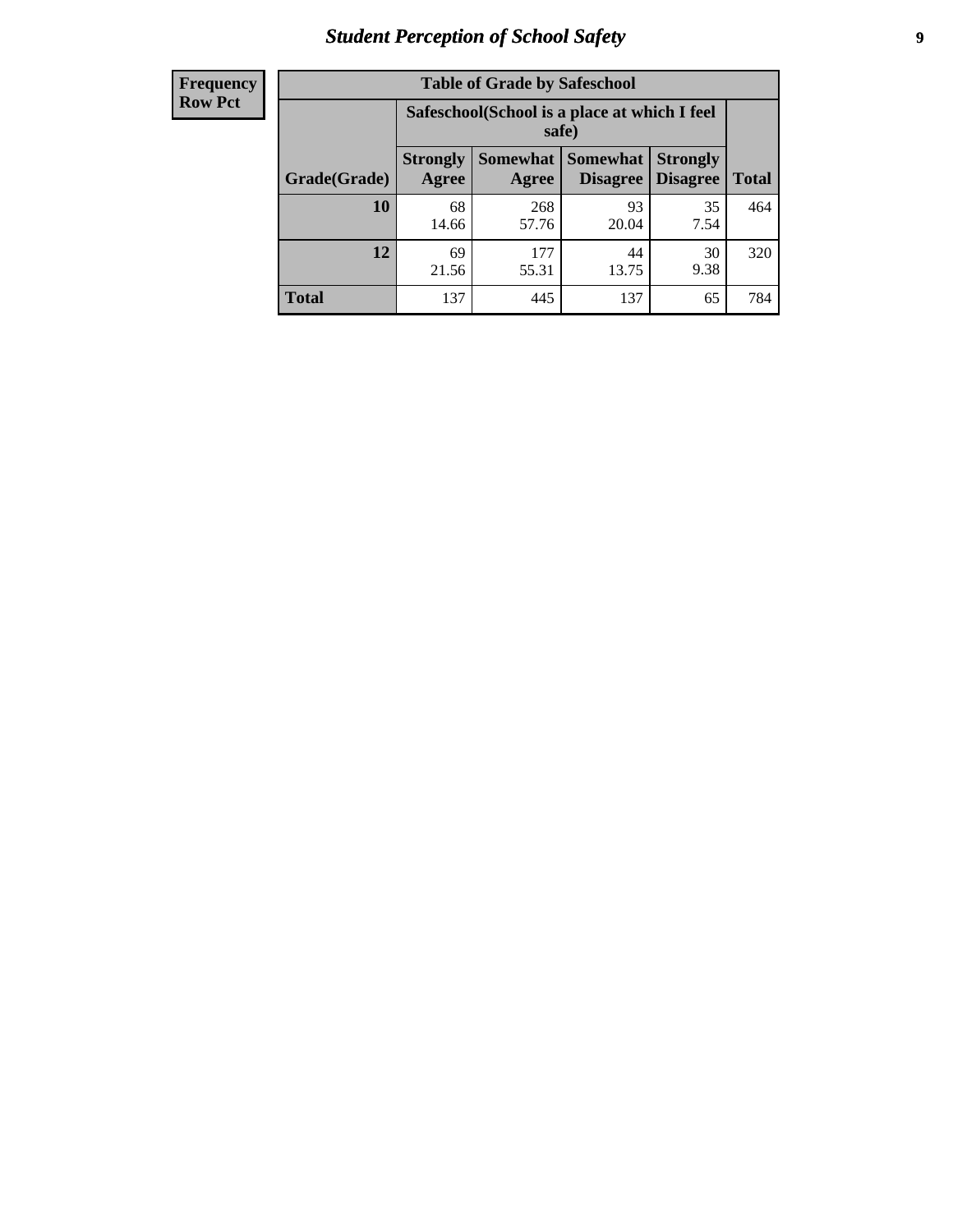### *Students Who Have Been Bullied* **10**

#### **Frequency Row Pct**

| <b>Table of Grade by Bullied</b> |                             |                                                                               |                              |                   |                               |                        |                        |              |
|----------------------------------|-----------------------------|-------------------------------------------------------------------------------|------------------------------|-------------------|-------------------------------|------------------------|------------------------|--------------|
|                                  |                             | <b>Bullied</b> (I have been bullied by other<br>students in the past 30 days) |                              |                   |                               |                        |                        |              |
| Grade(Grade)                     | $\mathbf{0}$<br><b>Days</b> | 1 or<br>2<br>days                                                             | 3 <sub>to</sub><br>5<br>days | 6 to<br>9<br>days | <b>10</b><br>to<br>19<br>days | 20<br>to<br>29<br>days | All<br>30<br>days      | <b>Total</b> |
| 10                               | 410<br>88.36                | 16<br>3.45                                                                    | 9<br>1.94                    | 8<br>1.72         | 6<br>1.29                     | 5<br>1.08              | 10<br>2.16             | 464          |
| 12                               | 290<br>90.63                | 13<br>4.06                                                                    | 6<br>1.88                    | 6<br>1.88         | 2<br>0.63                     | 0.31                   | $\overline{c}$<br>0.63 | 320          |
| <b>Total</b>                     | 700                         | 29                                                                            | 15                           | 14                | 8                             | 6                      | 12                     | 784          |

 $\blacksquare$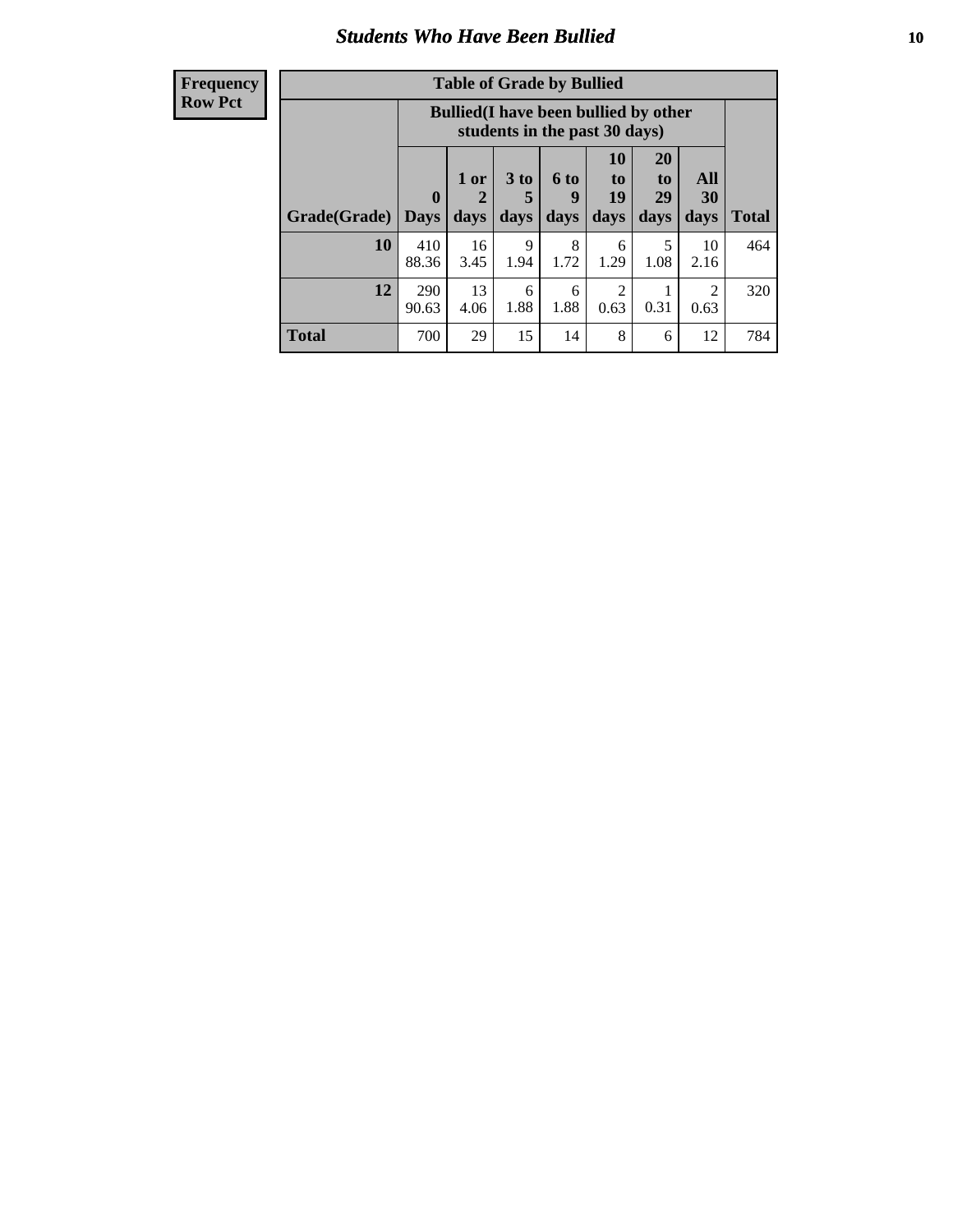### *School Climate* **11**

| Frequency      | <b>Table of SchoolClimate1 by Grade</b> |                    |              |              |  |
|----------------|-----------------------------------------|--------------------|--------------|--------------|--|
| <b>Col Pct</b> | SchoolClimate1(I<br>like school)        | Grade(Grade)<br>10 | 12           | <b>Total</b> |  |
|                | <b>Strongly Agree</b>                   | 57<br>12.28        | 25<br>7.81   | 82           |  |
|                | <b>Somewhat Agree</b>                   | 270<br>58.19       | 203<br>63.44 | 473          |  |
|                | <b>Somewhat Disagree</b>                | 96<br>20.69        | 47<br>14.69  | 143          |  |
|                | <b>Strongly Disagree</b>                | 41<br>8.84         | 45<br>14.06  | 86           |  |
|                | <b>Total</b>                            | 464                | 320          | 784          |  |

| <b>Frequency</b> |  |
|------------------|--|
| <b>Col Pct</b>   |  |

| <b>Table of SchoolClimate2 by Grade</b>           |              |                    |              |  |  |
|---------------------------------------------------|--------------|--------------------|--------------|--|--|
| SchoolClimate2(I<br>feel successful at<br>school) | 10           | Grade(Grade)<br>12 | <b>Total</b> |  |  |
| <b>Strongly Agree</b>                             | 149<br>32.11 | 76<br>23.75        | 225          |  |  |
| <b>Somewhat Agree</b>                             | 256<br>55.17 | 190<br>59.38       | 446          |  |  |
| <b>Somewhat Disagree</b>                          | 46<br>9.91   | 46<br>14.38        | 92           |  |  |
| <b>Strongly Disagree</b>                          | 13<br>2.80   | 8<br>2.50          | 21           |  |  |
| <b>Total</b>                                      | 464          | 320                | 784          |  |  |

| Frequency      | <b>Table of SchoolClimate3 by Grade</b>                      |              |              |              |
|----------------|--------------------------------------------------------------|--------------|--------------|--------------|
| <b>Col Pct</b> | <b>SchoolClimate3(My</b><br>school has high<br>standards for | Grade(Grade) |              |              |
|                | achievement)                                                 | 10           | 12           | <b>Total</b> |
|                | <b>Strongly Agree</b>                                        | 138<br>29.74 | 109<br>34.06 | 247          |
|                | <b>Somewhat Agree</b>                                        | 246<br>53.02 | 152<br>47.50 | 398          |
|                | <b>Somewhat Disagree</b>                                     | 64<br>13.79  | 46<br>14.38  | 110          |
|                | <b>Strongly Disagree</b>                                     | 16<br>3.45   | 13<br>4.06   | 29           |
|                | Total                                                        | 464          | 320          | 784          |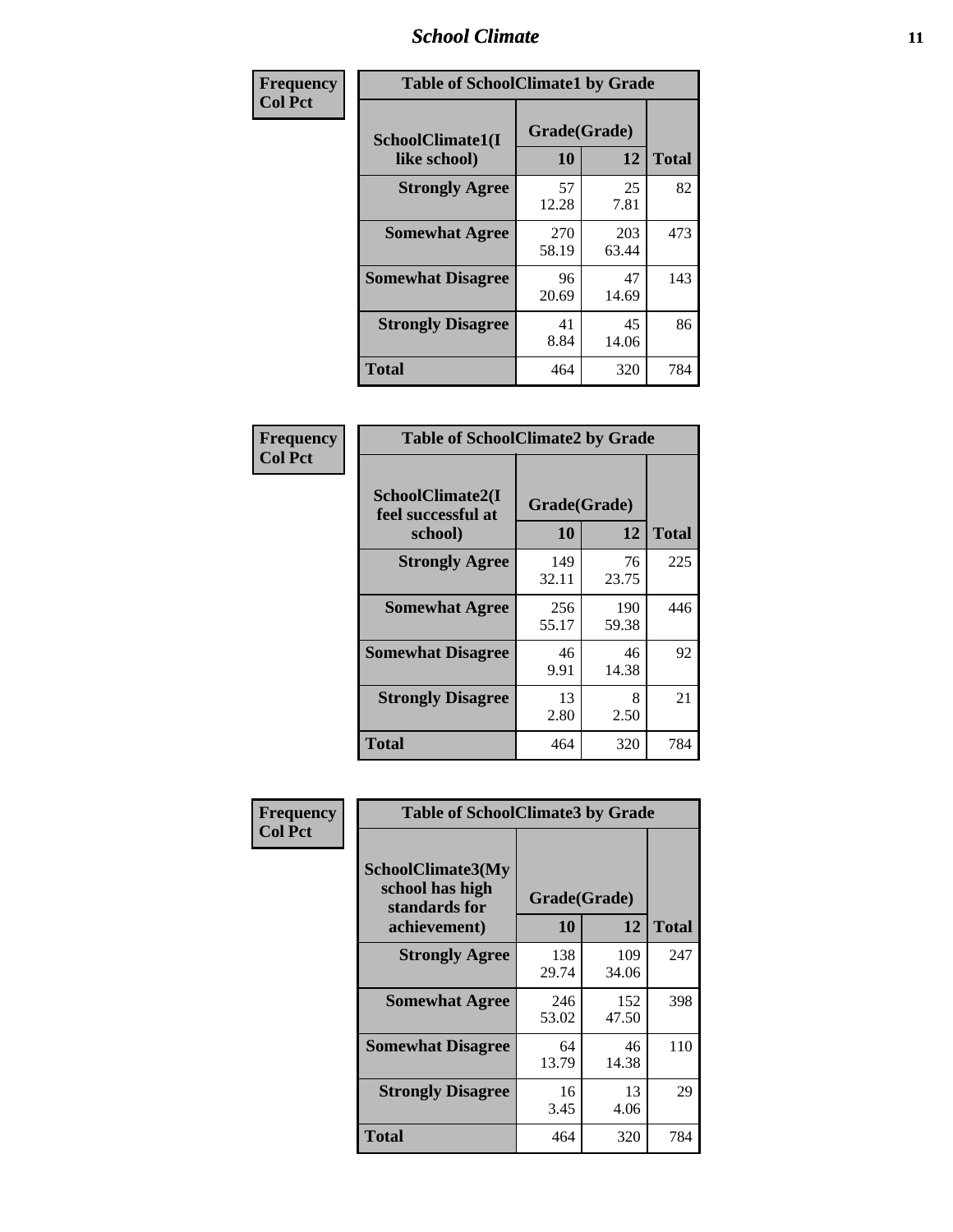### *School Climate* **12**

| Frequency      | <b>Table of SchoolClimate4 by Grade</b>                       |                    |              |              |
|----------------|---------------------------------------------------------------|--------------------|--------------|--------------|
| <b>Col Pct</b> | SchoolClimate4(My<br>school sets clear<br>rules for behavior) | Grade(Grade)<br>10 | 12           | <b>Total</b> |
|                | <b>Strongly Agree</b>                                         | 182<br>39.22       | 133<br>41.56 | 315          |
|                | <b>Somewhat Agree</b>                                         | 210<br>45.26       | 127<br>39.69 | 337          |
|                | <b>Somewhat Disagree</b>                                      | 55<br>11.85        | 45<br>14.06  | 100          |
|                | <b>Strongly Disagree</b>                                      | 17<br>3.66         | 15<br>4.69   | 32           |
|                | Total                                                         | 464                | 320          | 784          |

| <b>Table of SchoolClimate5 by Grade</b>                   |              |              |              |  |
|-----------------------------------------------------------|--------------|--------------|--------------|--|
| SchoolClimate5(I<br>know what to do in<br>an emergency at | Grade(Grade) |              |              |  |
| school)                                                   | 10           | 12           | <b>Total</b> |  |
| <b>Strongly Agree</b>                                     | 198<br>42.67 | 149<br>46.56 | 347          |  |
| <b>Somewhat Agree</b>                                     | 203<br>43.75 | 134<br>41.88 | 337          |  |
| <b>Somewhat Disagree</b>                                  | 53<br>11.42  | 27<br>8.44   | 80           |  |
| <b>Strongly Disagree</b>                                  | 10<br>2.16   | 10<br>3.13   | 20           |  |
| Total                                                     | 464          | 320          | 784          |  |

| Frequency<br><b>Col Pct</b> | <b>Table of SchoolClimate6 by Grade</b>                  |                    |              |              |  |
|-----------------------------|----------------------------------------------------------|--------------------|--------------|--------------|--|
|                             | <b>SchoolClimate6(Teachers</b><br>treat me with respect) | Grade(Grade)<br>10 | 12           | <b>Total</b> |  |
|                             | <b>Strongly Agree</b>                                    | 117<br>25.22       | 78<br>24.38  | 195          |  |
|                             | <b>Somewhat Agree</b>                                    | 233<br>50.22       | 154<br>48.13 | 387          |  |
|                             | <b>Somewhat Disagree</b>                                 | 79<br>17.03        | 58<br>18.13  | 137          |  |
|                             | <b>Strongly Disagree</b>                                 | 35<br>7.54         | 30<br>9.38   | 65           |  |
|                             | <b>Total</b>                                             | 464                | 320          | 784          |  |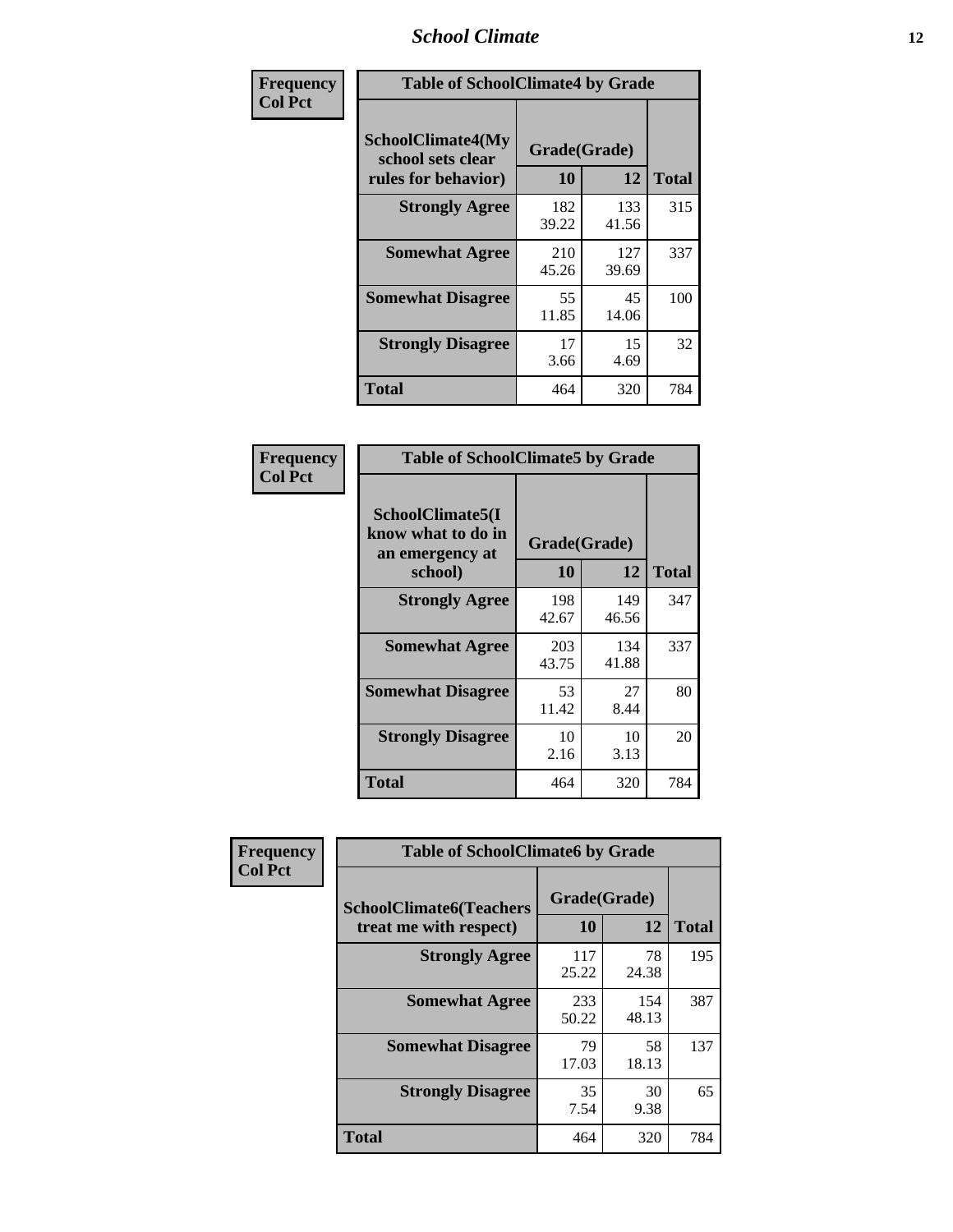### *School Climate* **13**

| Frequency      | <b>Table of SchoolClimate7 by Grade</b>                                       |                           |              |              |
|----------------|-------------------------------------------------------------------------------|---------------------------|--------------|--------------|
| <b>Col Pct</b> | <b>SchoolClimate7(Behaviors</b><br>in my class allow the<br>teacher to teach) | Grade(Grade)<br><b>10</b> | 12           | <b>Total</b> |
|                | <b>Strongly Agree</b>                                                         | 73<br>15.73               | 61<br>19.06  | 134          |
|                | <b>Somewhat Agree</b>                                                         | 240<br>51.72              | 182<br>56.88 | 422          |
|                | <b>Somewhat Disagree</b>                                                      | 123<br>26.51              | 53<br>16.56  | 176          |
|                | <b>Strongly Disagree</b>                                                      | 28<br>6.03                | 24<br>7.50   | 52           |
|                | <b>Total</b>                                                                  | 464                       | 320          | 784          |

| Frequency      | <b>Table of SchoolClimate8 by Grade</b>                                              |                    |              |              |
|----------------|--------------------------------------------------------------------------------------|--------------------|--------------|--------------|
| <b>Col Pct</b> | <b>SchoolClimate8(Students</b><br>are frequently<br>recognized for good<br>behavior) | Grade(Grade)<br>10 | 12           | <b>Total</b> |
|                | <b>Strongly Agree</b>                                                                | 25<br>5.39         | 20<br>6.25   | 45           |
|                | <b>Somewhat Agree</b>                                                                | 144<br>31.03       | 93<br>29.06  | 237          |
|                | <b>Somewhat Disagree</b>                                                             | 184<br>39.66       | 130<br>40.63 | 314          |
|                | <b>Strongly Disagree</b>                                                             | 111<br>23.92       | 77<br>24.06  | 188          |
|                | <b>Total</b>                                                                         | 464                | 320          | 784          |

| Frequency      | <b>Table of SchoolClimate9 by Grade</b>                                           |                    |              |              |
|----------------|-----------------------------------------------------------------------------------|--------------------|--------------|--------------|
| <b>Col Pct</b> | SchoolClimate9(School<br>counselor would be<br>helpful if I needed<br>assistance) | Grade(Grade)<br>10 | 12           | <b>Total</b> |
|                | <b>Strongly Agree</b>                                                             | 174<br>37.50       | 129<br>40.31 | 303          |
|                | <b>Somewhat Agree</b>                                                             | 178<br>38.36       | 115<br>35.94 | 293          |
|                | <b>Somewhat Disagree</b>                                                          | 64<br>13.79        | 35<br>10.94  | 99           |
|                | <b>Strongly Disagree</b>                                                          | 48<br>10.34        | 41<br>12.81  | 89           |
|                | Total                                                                             | 464                | 320          | 784          |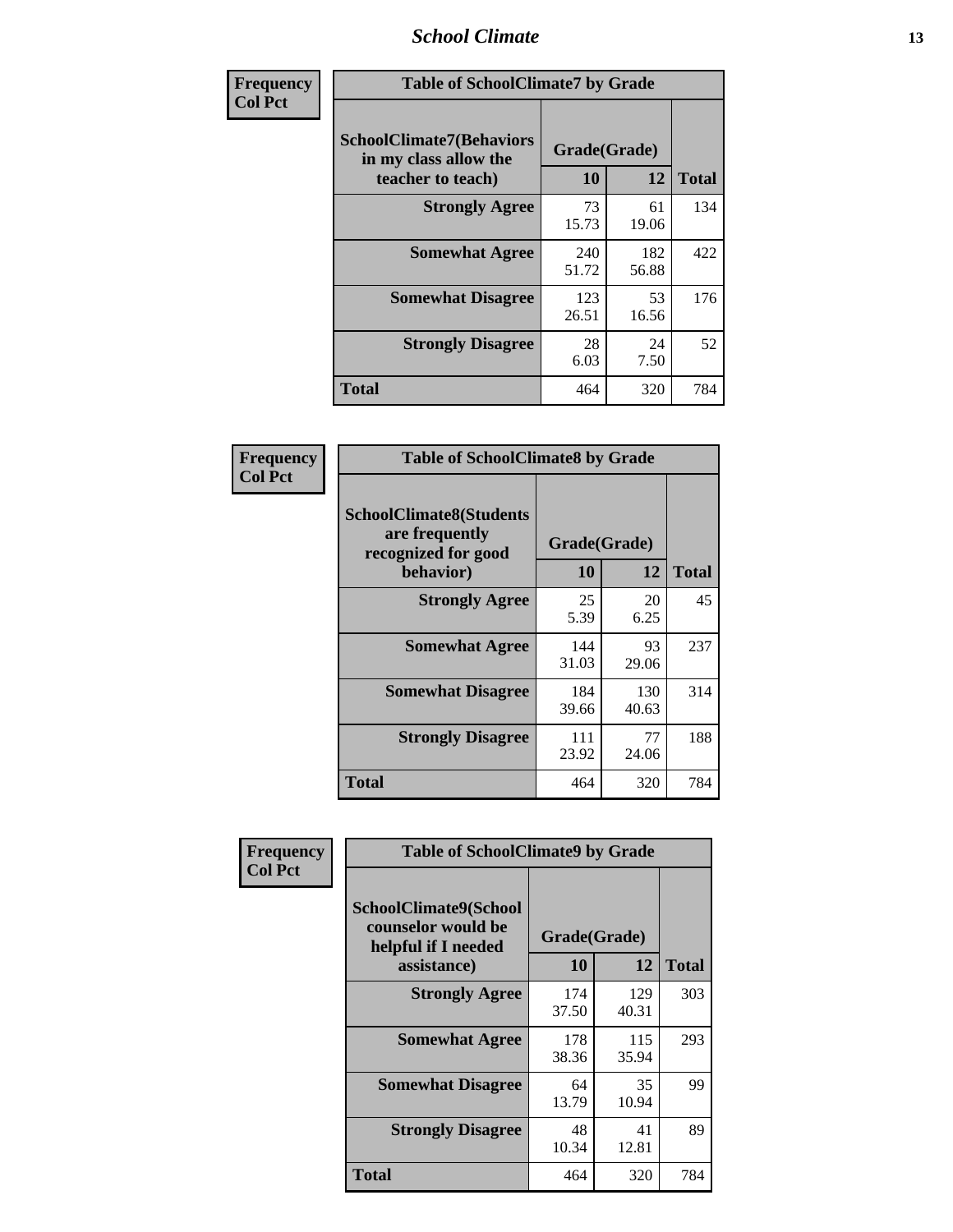### *Reasons for Dropping Out* **14**

| Frequency      | <b>Table of Dropoutreason by Grade</b>                                   |                           |              |              |
|----------------|--------------------------------------------------------------------------|---------------------------|--------------|--------------|
| <b>Col Pct</b> | Dropoutreason(If<br>I dropped out the<br>reason would<br>most likely be) | Grade(Grade)<br><b>10</b> | 12           | <b>Total</b> |
|                | Won't Drop out                                                           | 273<br>58.84              | 175<br>54.69 | 448          |
|                | <b>Bored</b>                                                             | 95<br>20.47               | 65<br>20.31  | 160          |
|                | <b>Family Reasons</b>                                                    | 20<br>4.31                | 25<br>7.81   | 45           |
|                | <b>Being Bullied</b>                                                     | 4<br>0.86                 | 5<br>1.56    | 9            |
|                | <b>Other</b>                                                             | 72<br>15.52               | 50<br>15.63  | 122          |
|                | <b>Total</b>                                                             | 464                       | 320          | 784          |

| Frequency<br><b>Col Pct</b> |                                                                        | <b>Table of Dropout by Grade</b> |              |              |  |  |  |
|-----------------------------|------------------------------------------------------------------------|----------------------------------|--------------|--------------|--|--|--|
|                             | Dropout(I<br>have<br>thought<br>about<br>dropping<br>out of<br>school) | Grade(Grade)<br>10               | 12           | <b>Total</b> |  |  |  |
|                             |                                                                        |                                  |              |              |  |  |  |
|                             | Yes                                                                    | 111<br>23.92                     | 90<br>28.13  | 201          |  |  |  |
|                             | N <sub>0</sub>                                                         | 353<br>76.08                     | 230<br>71.88 | 583          |  |  |  |
|                             | <b>Total</b>                                                           | 464                              | 320          | 784          |  |  |  |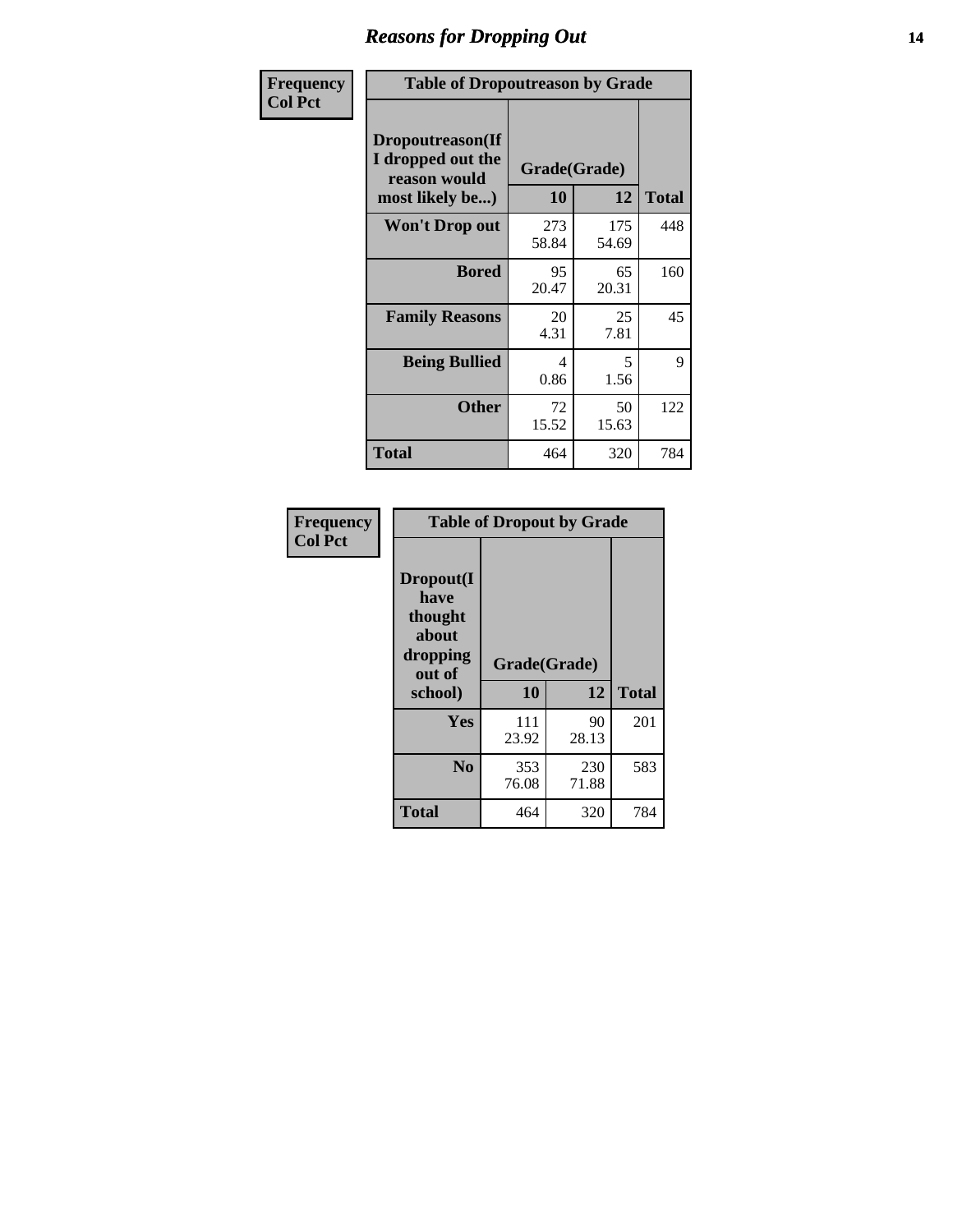*School Safety* **15**

| Frequency      | <b>Table of Gangself by Grade</b>                                                                 |                    |              |              |
|----------------|---------------------------------------------------------------------------------------------------|--------------------|--------------|--------------|
| <b>Col Pct</b> | Gangself(I<br>have<br>participated<br>in illegal<br>gang<br>activities in<br>the past 30<br>days) | Grade(Grade)<br>10 | 12           | <b>Total</b> |
|                | Yes                                                                                               | 26<br>5.60         | 16<br>5.00   | 42           |
|                | N <sub>o</sub>                                                                                    | 438<br>94.40       | 304<br>95.00 | 742          |
|                | Total                                                                                             | 464                | 320          | 784          |

| Frequency<br><b>Col Pct</b> | <b>Table of Gangpeers by Grade</b>                                                                                             |                    |              |              |
|-----------------------------|--------------------------------------------------------------------------------------------------------------------------------|--------------------|--------------|--------------|
|                             | <b>Gangpeers</b> (I<br>have friends<br>who have<br>participated<br>in illegal<br>gang<br>activities in<br>the past 30<br>days) | Grade(Grade)<br>10 | 12           | <b>Total</b> |
|                             | Yes                                                                                                                            | 94<br>20.26        | 50<br>15.63  | 144          |
|                             | N <sub>0</sub>                                                                                                                 | 370<br>79.74       | 270<br>84.38 | 640          |
|                             | <b>Total</b>                                                                                                                   | 464                | 320          | 784          |

| Frequency<br><b>Col Pct</b> | <b>Table of Pickedon by Grade</b>                                  |                          |             |              |
|-----------------------------|--------------------------------------------------------------------|--------------------------|-------------|--------------|
|                             | <b>Pickedon(I have</b><br>been picked on or<br>teased at school in | Grade(Grade)<br>12<br>10 |             | <b>Total</b> |
|                             | the past 30 days)<br><b>Strongly Agree</b>                         | 37                       | 29          | 66           |
|                             |                                                                    | 7.97                     | 9.06        |              |
|                             | <b>Somewhat Agree</b>                                              | 90<br>19.40              | 45<br>14.06 | 135          |
|                             | <b>Somewhat Disagree</b>                                           | 106<br>22.84             | 55<br>17.19 | 161          |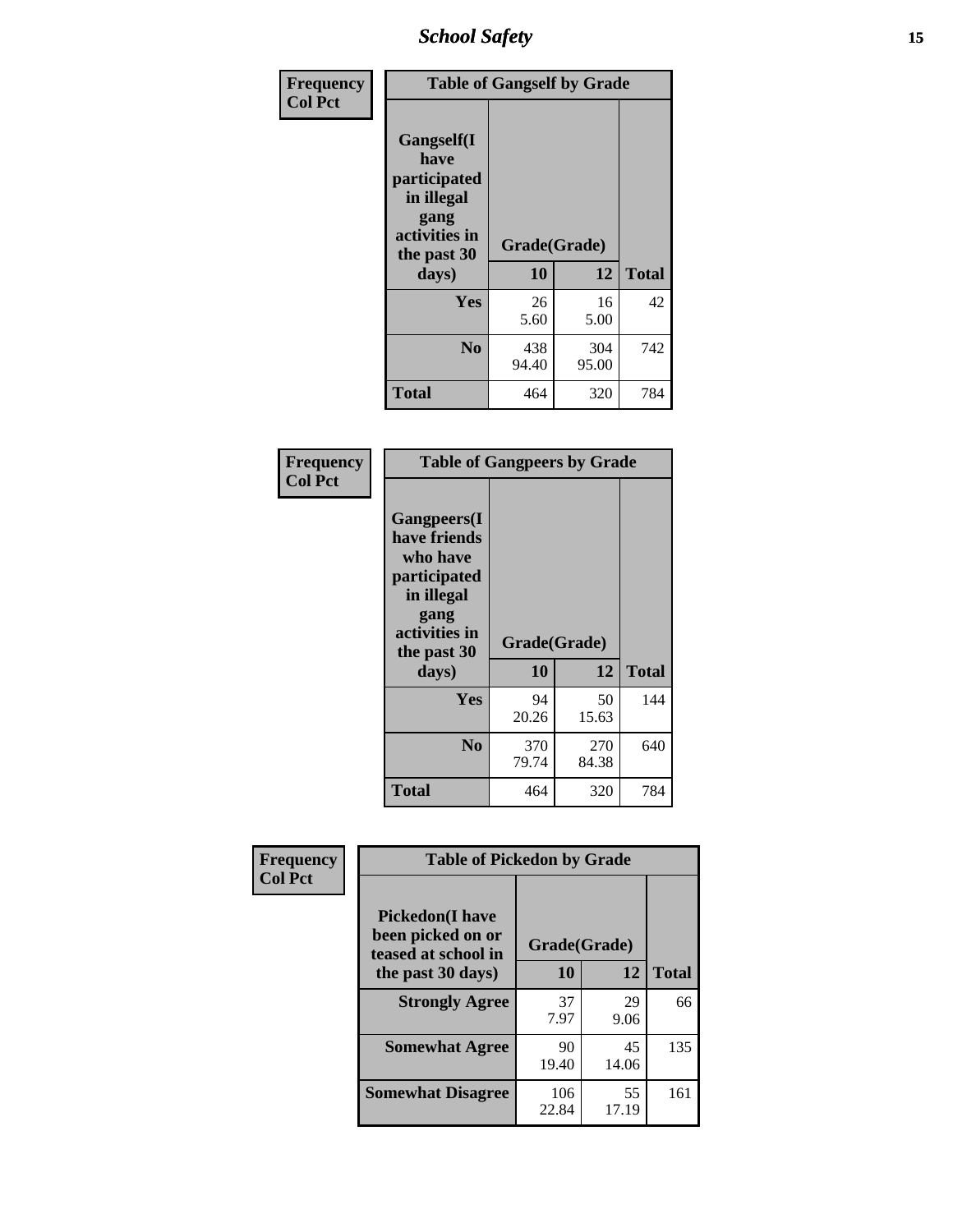# *School Safety* **16**

| <b>Frequency</b> | <b>Table of Pickedon by Grade</b>                                                        |                    |              |              |
|------------------|------------------------------------------------------------------------------------------|--------------------|--------------|--------------|
| <b>Col Pct</b>   | <b>Pickedon</b> (I have<br>been picked on or<br>teased at school in<br>the past 30 days) | Grade(Grade)<br>10 | 12           | <b>Total</b> |
|                  | <b>Strongly Disagree</b>                                                                 | 231<br>49.78       | 191<br>59.69 | 422          |
|                  | Total                                                                                    | 464                | 320          | 784          |

| Frequency      | <b>Table of Safeschool by Grade</b>                      |                    |              |              |  |  |  |  |  |  |
|----------------|----------------------------------------------------------|--------------------|--------------|--------------|--|--|--|--|--|--|
| <b>Col Pct</b> | Safeschool(School<br>is a place at which I<br>feel safe) | Grade(Grade)<br>10 | 12           | <b>Total</b> |  |  |  |  |  |  |
|                | <b>Strongly Agree</b>                                    | 68<br>14.66        | 69<br>21.56  | 137          |  |  |  |  |  |  |
|                | <b>Somewhat Agree</b>                                    | 268<br>57.76       | 177<br>55.31 | 445          |  |  |  |  |  |  |
|                | <b>Somewhat Disagree</b>                                 | 93<br>20.04        | 44<br>13.75  | 137          |  |  |  |  |  |  |
|                | <b>Strongly Disagree</b>                                 | 35<br>7.54         | 30<br>9.38   | 65           |  |  |  |  |  |  |
|                | <b>Total</b>                                             | 464                | 320          | 784          |  |  |  |  |  |  |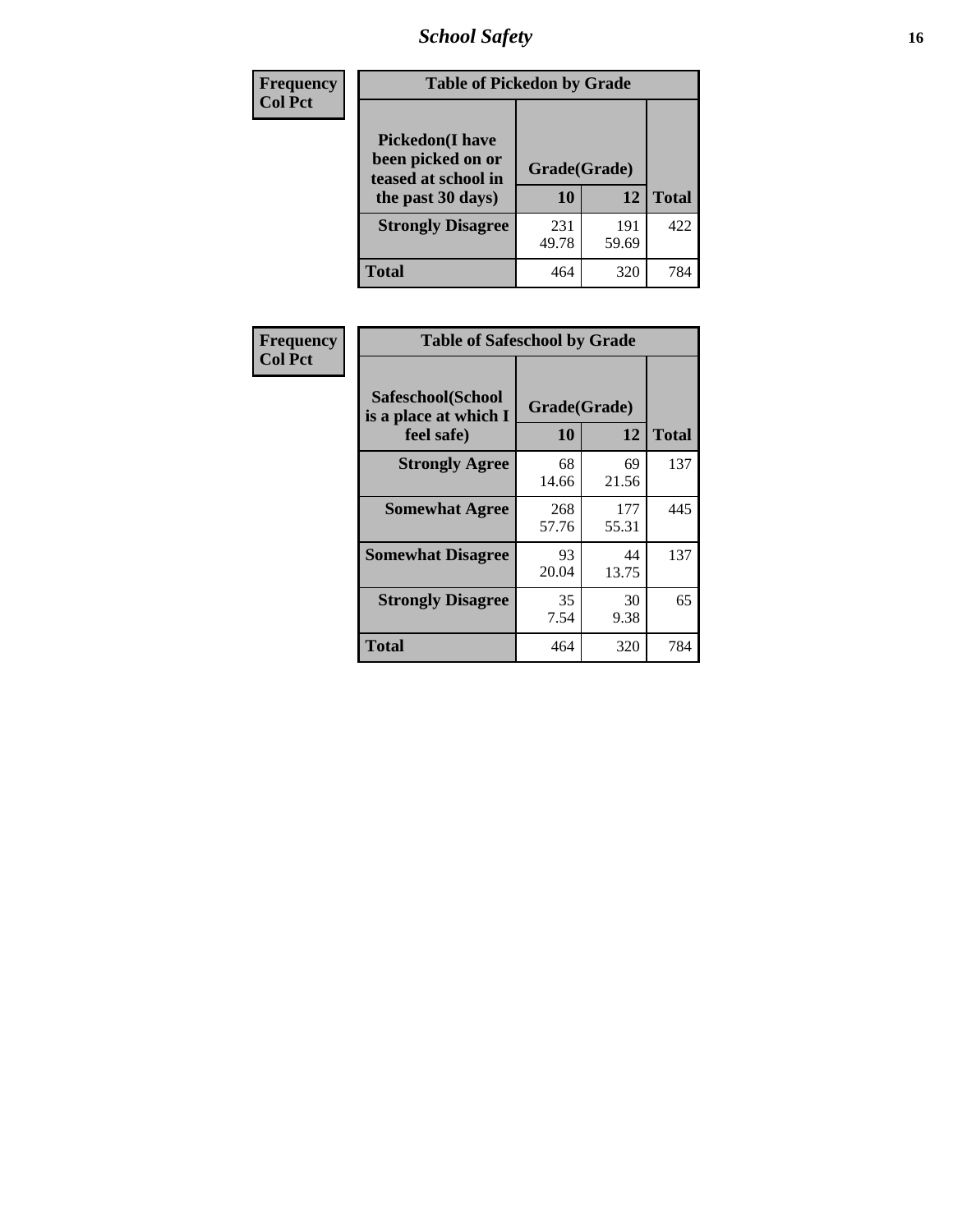*School Safety* **17**

| <b>Table of Grade by Bullied</b> |              |                                                                               |                     |                   |                        |                               |                        |              |  |  |  |  |
|----------------------------------|--------------|-------------------------------------------------------------------------------|---------------------|-------------------|------------------------|-------------------------------|------------------------|--------------|--|--|--|--|
|                                  |              | <b>Bullied</b> (I have been bullied by other<br>students in the past 30 days) |                     |                   |                        |                               |                        |              |  |  |  |  |
| <b>Grade</b> (Grade)   Days      | $\bf{0}$     | $1$ or<br>days                                                                | $3$ to<br>5<br>days | 6 to<br>9<br>days | 10<br>to<br>19<br>days | <b>20</b><br>to<br>29<br>days | All<br>30<br>days      | <b>Total</b> |  |  |  |  |
| 10                               | 410<br>88.36 | 16<br>3.45                                                                    | 9<br>1.94           | 8<br>1.72         | 6<br>1.29              | 5<br>1.08                     | 10<br>2.16             | 464          |  |  |  |  |
| 12                               | 290<br>90.63 | 13<br>4.06                                                                    | 6<br>1.88           | 6<br>1.88         | 2<br>0.63              | 0.31                          | $\mathfrak{D}$<br>0.63 | 320          |  |  |  |  |
| <b>Total</b>                     | 700          | 29                                                                            | 15                  | 14                | 8                      | 6                             | 12                     | 784          |  |  |  |  |

| Frequency      |                     |                                                    |            | <b>Table of Grade by Bulliedothers</b> |                       |                |                        |                  |              |
|----------------|---------------------|----------------------------------------------------|------------|----------------------------------------|-----------------------|----------------|------------------------|------------------|--------------|
| <b>Row Pct</b> |                     | <b>Bulliedothers</b> (I bullied others in the past |            |                                        |                       |                |                        |                  |              |
|                |                     | $\mathbf{0}$                                       | $1$ or     | 3 <sub>to</sub><br>5                   | 6 to<br>9             | 10<br>to<br>19 | <b>20</b><br>to<br>29  | <b>All</b><br>30 |              |
|                | Grade(Grade)   Days |                                                    | days       | days                                   | days                  | days           | days                   | days             | <b>Total</b> |
|                | 10                  | 423<br>91.16                                       | 12<br>2.59 | 7<br>1.51                              | 4<br>0.86             | 6<br>1.29      | 6<br>1.29              | 6<br>1.29        | 464          |
|                | 12                  | 285<br>89.06                                       | 20<br>6.25 | 6<br>1.88                              | $\mathcal{D}$<br>0.63 | 2<br>0.63      | $\mathfrak{D}$<br>0.63 | 3<br>0.94        | 320          |
|                | <b>Total</b>        | 708                                                | 32         | 13                                     | 6                     | 8              | 8                      | 9                | 784          |

| Frequency      |              |              |                                                                    |                        | <b>Table of Grade by Weaponschool</b> |                |                |           |              |  |  |
|----------------|--------------|--------------|--------------------------------------------------------------------|------------------------|---------------------------------------|----------------|----------------|-----------|--------------|--|--|
| <b>Row Pct</b> |              |              | Weaponschool (I brought a weapon to<br>school in the past 30 days) |                        |                                       |                |                |           |              |  |  |
|                |              | $\mathbf 0$  | 1 or                                                               | 3 to                   | <b>6 to</b><br>9                      | 10<br>to<br>19 | 20<br>to<br>29 | All<br>30 |              |  |  |
|                | Grade(Grade) | <b>Days</b>  | days                                                               | days                   | days                                  | days           | days           | days      | <b>Total</b> |  |  |
|                | 10           | 446<br>96.12 | 5<br>1.08                                                          | 5<br>1.08              | $\Omega$<br>0.00                      | 0.22           | 3<br>0.65      | 4<br>0.86 | 464          |  |  |
|                | 12           | 311<br>97.19 | $\mathfrak{D}$<br>0.63                                             | $\mathfrak{D}$<br>0.63 | 0.31                                  | 0.31           | 2<br>0.63      | 0.31      | 320          |  |  |
|                | <b>Total</b> | 757          | 7                                                                  |                        |                                       | $\overline{2}$ | 5              | 5         | 784          |  |  |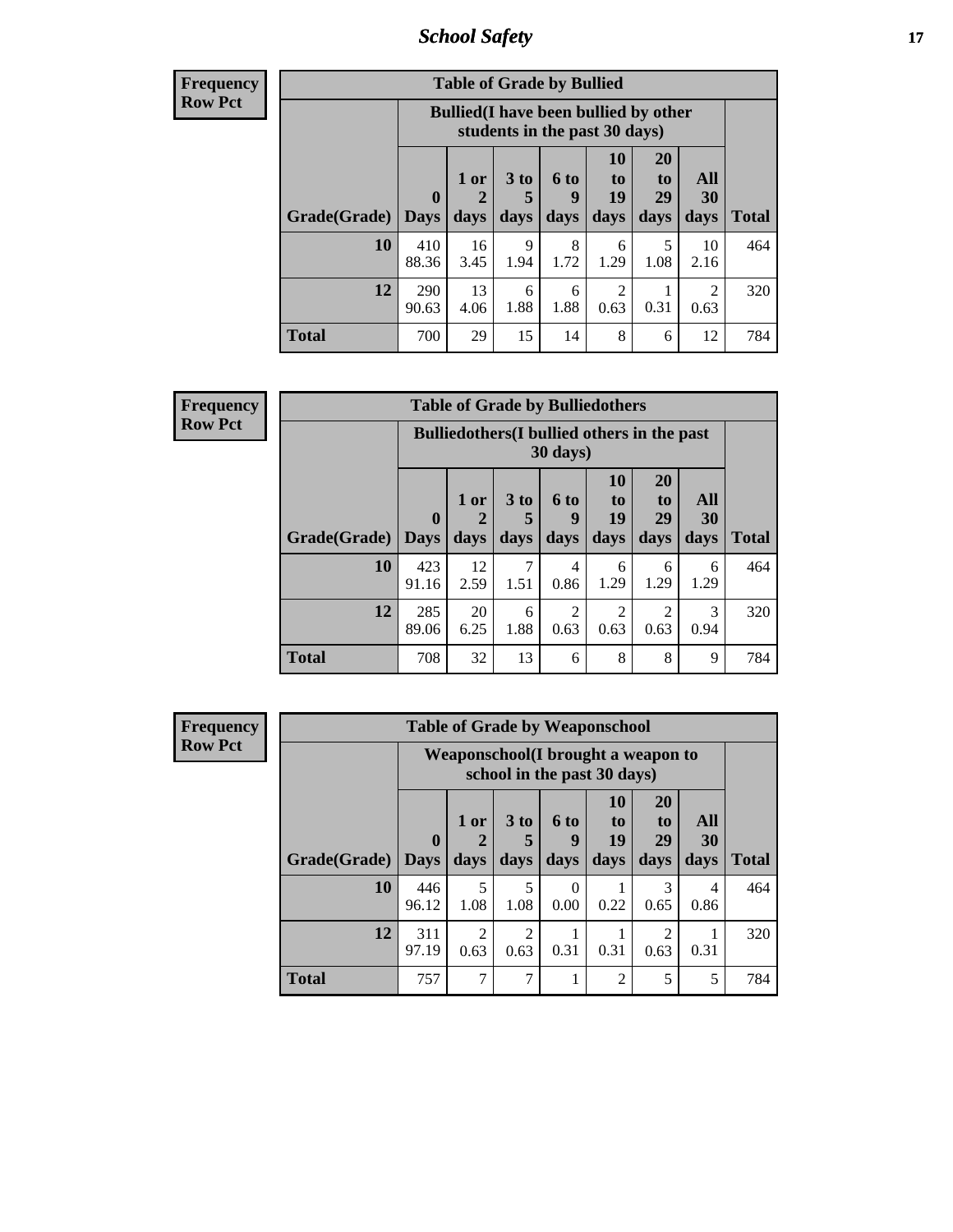*School Safety* **18**

| <b>Frequency</b> |              |                  |             | <b>Table of Grade by Absentunsafe</b>                                           |                  |                          |                        |                |              |
|------------------|--------------|------------------|-------------|---------------------------------------------------------------------------------|------------------|--------------------------|------------------------|----------------|--------------|
| <b>Row Pct</b>   |              |                  |             | Absentunsafe(I have missed school<br>because I felt unsafe in the past 30 days) |                  |                          |                        |                |              |
|                  |              | $\boldsymbol{0}$ | $1$ or<br>2 | 3 <sub>to</sub><br>5                                                            | 6 to<br>9        | 10<br>$\mathbf{t}$<br>19 | <b>20</b><br>to<br>29  | All<br>30      |              |
|                  | Grade(Grade) | <b>Days</b>      | days        | days                                                                            | days             | days                     | days                   | days           | <b>Total</b> |
|                  | 10           | 452<br>97.41     | 6<br>1.29   | $\Omega$<br>0.00                                                                | $\Omega$<br>0.00 | 0.22                     | $\mathfrak{D}$<br>0.43 | 3<br>0.65      | 464          |
|                  | 12           | 305<br>95.31     | 8<br>2.50   | $\overline{2}$<br>0.63                                                          | 0.31             | $\Omega$<br>0.00         | 3<br>0.94              | 0.31           | 320          |
|                  | <b>Total</b> | 757              | 14          | 2                                                                               |                  |                          | 5                      | $\overline{4}$ | 784          |
|                  |              |                  |             |                                                                                 |                  |                          |                        |                |              |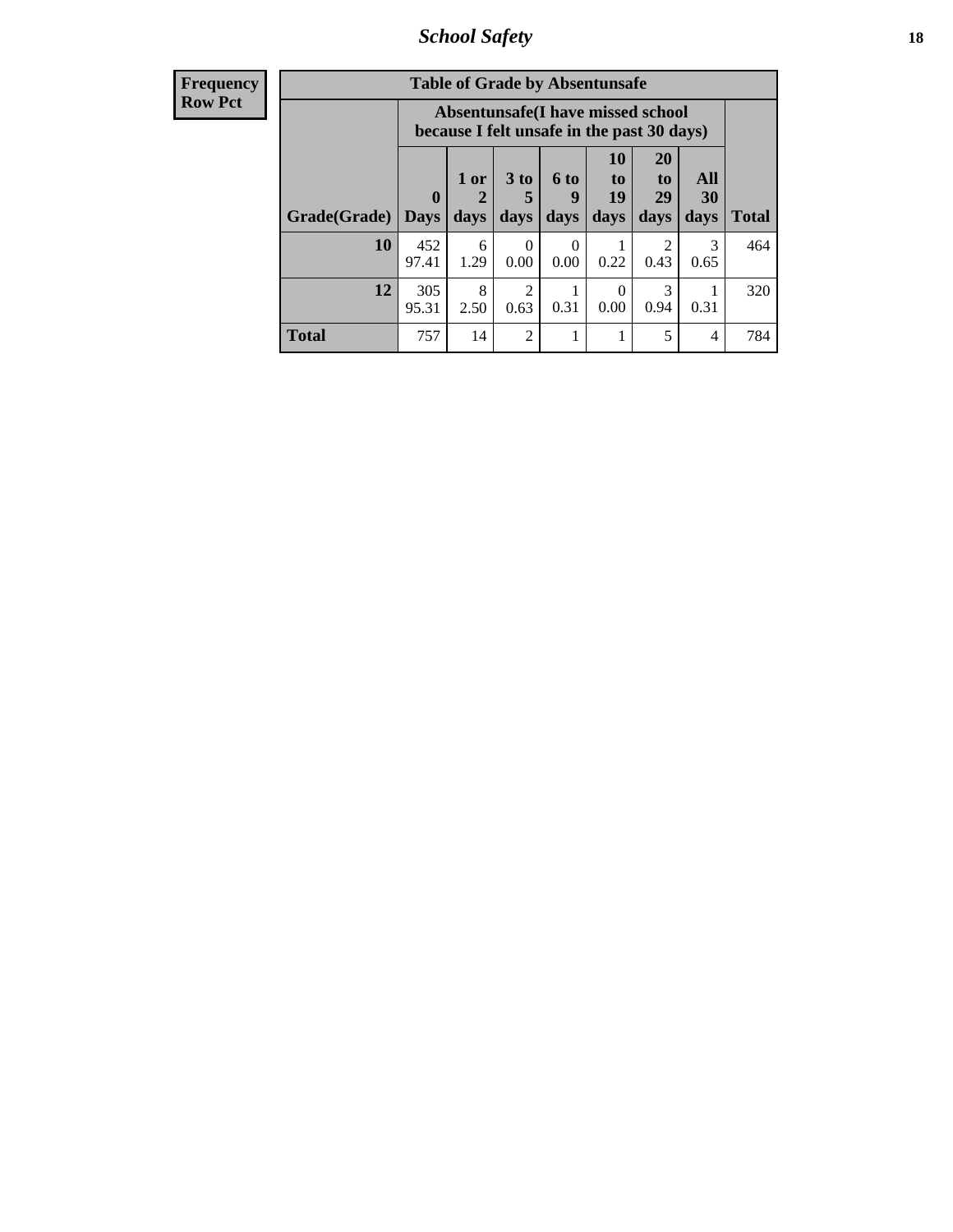# *Drug Use During Last 30 Days* **19**

#### **Frequency Row Pct**

| <b>Table of Grade by Alcohol</b> |                                     |                 |                 |               |               |               |                     |       |  |  |  |  |
|----------------------------------|-------------------------------------|-----------------|-----------------|---------------|---------------|---------------|---------------------|-------|--|--|--|--|
|                                  | Alcohol (Alcohol use, past 30 days) |                 |                 |               |               |               |                     |       |  |  |  |  |
| Grade(Grade)                     | <b>Did</b><br>not<br><b>use</b>     | $1 - 2$<br>days | $3 - 5$<br>days | $6-9$<br>days | 10-19<br>days | 20-29<br>days | <b>Every</b><br>day | Total |  |  |  |  |
| 10                               | 333<br>71.77                        | 31<br>6.68      | 34<br>7.33      | 9<br>1.94     | 31<br>6.68    | 18<br>3.88    | 8<br>1.72           | 464   |  |  |  |  |
| 12                               | 190<br>59.38                        | 43<br>13.44     | 36<br>11.25     | 16<br>5.00    | 18<br>5.63    | 7<br>2.19     | 10<br>3.13          | 320   |  |  |  |  |
| <b>Total</b>                     | 523                                 | 74              | 70              | 25            | 49            | 25            | 18                  | 784   |  |  |  |  |

#### **Frequency Row Pct**

| <b>Table of Grade by Cigarettes</b>            |                                 |                 |                 |                  |                 |               |                     |       |  |  |  |
|------------------------------------------------|---------------------------------|-----------------|-----------------|------------------|-----------------|---------------|---------------------|-------|--|--|--|
| Cigarettes (Smoking tobacco use, past 30 days) |                                 |                 |                 |                  |                 |               |                     |       |  |  |  |
| Grade(Grade)                                   | <b>Did</b><br>not<br><b>use</b> | $1 - 2$<br>days | $3 - 5$<br>days | $6 - 9$<br>days  | $10-19$<br>days | 20-29<br>days | <b>Every</b><br>day | Total |  |  |  |
| 10                                             | 395<br>85.13                    | 23<br>4.96      | 12<br>2.59      | 8<br>1.72        | 9<br>1.94       | 1.08          | 12<br>2.59          | 464   |  |  |  |
| 12                                             | 250<br>78.13                    | 33<br>10.31     | 9<br>2.81       | $\Omega$<br>0.00 | 4<br>1.25       | 9<br>2.81     | 15<br>4.69          | 320   |  |  |  |
| <b>Total</b>                                   | 645                             | 56              | 21              | 8                | 13              | 14            | 27                  | 784   |  |  |  |

**Frequency Row Pct**

| <b>Table of Grade by Smokeless</b> |                                 |                                                         |                 |                |                 |               |                     |              |  |  |  |
|------------------------------------|---------------------------------|---------------------------------------------------------|-----------------|----------------|-----------------|---------------|---------------------|--------------|--|--|--|
|                                    |                                 | <b>Smokeless</b> (Chewing tobacco use,<br>past 30 days) |                 |                |                 |               |                     |              |  |  |  |
| Grade(Grade)                       | <b>Did</b><br>not<br><b>use</b> | $1 - 2$<br>days                                         | $3 - 5$<br>days | $6-9$<br>days  | $10-19$<br>days | 20-29<br>days | <b>Every</b><br>day | <b>Total</b> |  |  |  |
| 10                                 | 429<br>92.46                    | 14<br>3.02                                              | 3<br>0.65       | 0.22           | 4<br>0.86       | 5<br>1.08     | 8<br>1.72           | 464          |  |  |  |
| 12                                 | 288<br>90.00                    | 13<br>4.06                                              | 4<br>1.25       | 0.31           | 5<br>1.56       | 0.31          | 8<br>2.50           | 320          |  |  |  |
| <b>Total</b>                       | 717                             | 27                                                      | 7               | $\overline{2}$ | 9               | 6             | 16                  | 784          |  |  |  |

| <b>Table of Grade by Marijuana</b> |                                         |                 |                 |                 |                 |               |                     |              |  |  |  |
|------------------------------------|-----------------------------------------|-----------------|-----------------|-----------------|-----------------|---------------|---------------------|--------------|--|--|--|
|                                    | Marijuana (Marijuana use, past 30 days) |                 |                 |                 |                 |               |                     |              |  |  |  |
| Grade(Grade)                       | <b>Did</b><br>not<br><b>use</b>         | $1 - 2$<br>days | $3 - 5$<br>days | $6 - 9$<br>days | $10-19$<br>days | 20-29<br>days | <b>Every</b><br>day | <b>Total</b> |  |  |  |
| 10                                 | 403<br>86.85                            | 18<br>3.88      | 6<br>1.29       | 5<br>1.08       | 7<br>1.51       | 13<br>2.80    | 12<br>2.59          | 464          |  |  |  |
| 12                                 | 252<br>78.75                            | 19<br>5.94      | 10<br>3.13      | 9<br>2.81       | 14<br>4.38      | 2.19          | 9<br>2.81           | 320          |  |  |  |
| <b>Total</b>                       | 655                                     | 37              | 16              | 14              | 21              | 20            | 21                  | 784          |  |  |  |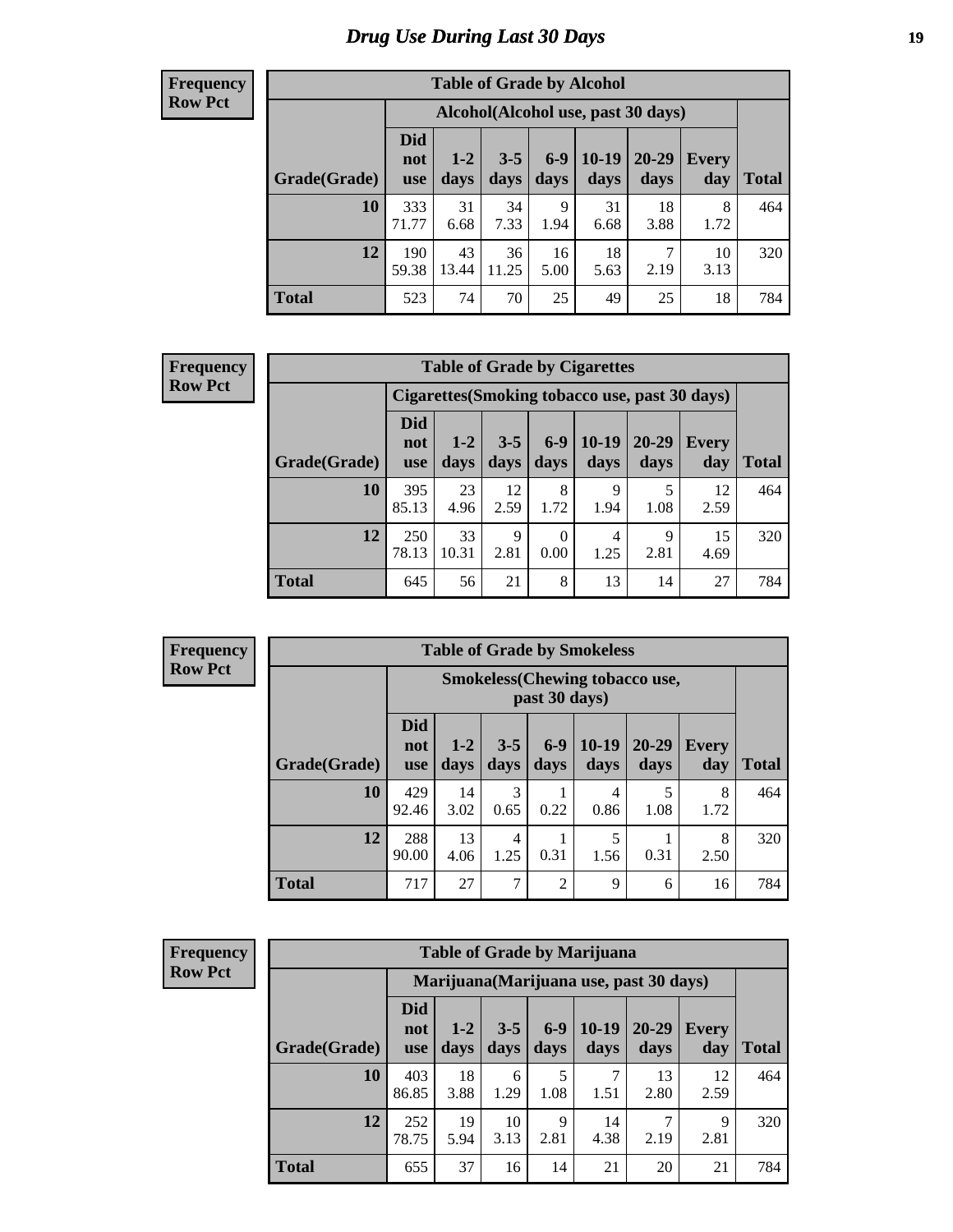#### **Frequency Row Pct**

| <b>Table of Grade by Cocaine</b> |                                     |                        |                  |                  |                        |                        |                        |              |  |  |  |  |
|----------------------------------|-------------------------------------|------------------------|------------------|------------------|------------------------|------------------------|------------------------|--------------|--|--|--|--|
|                                  | Cocaine (Cocaine use, past 30 days) |                        |                  |                  |                        |                        |                        |              |  |  |  |  |
| Grade(Grade)                     | <b>Did</b><br>not<br><b>use</b>     | $1 - 2$<br>days        | $3 - 5$<br>days  | $6 - 9$<br>days  | $10-19$<br>days        | 20-29<br>days          | <b>Every</b><br>day    | <b>Total</b> |  |  |  |  |
| 10                               | 453<br>97.63                        | $\overline{2}$<br>0.43 | $\Omega$<br>0.00 | $\theta$<br>0.00 | 3<br>0.65              | $\overline{2}$<br>0.43 | 4<br>0.86              | 464          |  |  |  |  |
| 12                               | 306<br>95.63                        | 5<br>1.56              | 3<br>0.94        | 1<br>0.31        | $\overline{c}$<br>0.63 | 0.31                   | $\overline{2}$<br>0.63 | 320          |  |  |  |  |
| <b>Total</b>                     | 759                                 | 7                      | 3                | $\mathbf{1}$     | 5                      | 3                      | 6                      | 784          |  |  |  |  |

| <b>Table of Grade by Inhalants</b> |                                        |                     |                 |               |                 |                  |              |       |  |  |  |
|------------------------------------|----------------------------------------|---------------------|-----------------|---------------|-----------------|------------------|--------------|-------|--|--|--|
|                                    | Inhalants (Inhalant use, past 30 days) |                     |                 |               |                 |                  |              |       |  |  |  |
| Grade(Grade)                       | Did<br>not<br><b>use</b>               | $1-2$<br>days       | $3 - 5$<br>days | $6-9$<br>days | $10-19$<br>days | 20-29<br>days    | Every<br>day | Total |  |  |  |
| 10                                 | 448<br>96.55                           | 0.22                | 3<br>0.65       | 0.22          | 3<br>0.65       | 0.22             | 1.51         | 464   |  |  |  |
| 12                                 | 304<br>95.00                           | $\mathbf Q$<br>2.81 | 3<br>0.94       | 2<br>0.63     | 0.31            | $\theta$<br>0.00 | 0.31         | 320   |  |  |  |
| <b>Total</b>                       | 752                                    | 10                  | 6               | 3             | 4               |                  | 8            | 784   |  |  |  |

| <b>Frequency</b> |
|------------------|
| <b>Row Pct</b>   |

| <b>Table of Grade by Steroids</b> |                                      |               |                        |                 |                   |              |       |  |  |  |
|-----------------------------------|--------------------------------------|---------------|------------------------|-----------------|-------------------|--------------|-------|--|--|--|
|                                   | Steroids (Steroid use, past 30 days) |               |                        |                 |                   |              |       |  |  |  |
| Grade(Grade)                      | <b>Did</b><br>not<br><b>use</b>      | $1-2$<br>days | $3 - 5$<br>days        | $10-19$<br>days | $20 - 29$<br>days | Every<br>day | Total |  |  |  |
| 10                                | 454<br>97.84                         | 0.22          | 0<br>0.00              | 0.43            | 0.43              | 5<br>1.08    | 464   |  |  |  |
| 12                                | 312<br>97.50                         | 2<br>0.63     | $\overline{2}$<br>0.63 | 2<br>0.63       | 0.31              | 0.31         | 320   |  |  |  |
| <b>Total</b>                      | 766                                  | 3             | $\overline{2}$         |                 | 3                 | 6            | 784   |  |  |  |

| <b>Frequency</b> |
|------------------|
| <b>Row Pct</b>   |

| <b>Table of Grade by Ecstasy</b> |                                 |                                     |                 |                 |                        |                     |              |  |  |  |
|----------------------------------|---------------------------------|-------------------------------------|-----------------|-----------------|------------------------|---------------------|--------------|--|--|--|
|                                  |                                 | Ecstasy (Ecstasy use, past 30 days) |                 |                 |                        |                     |              |  |  |  |
| Grade(Grade)                     | <b>Did</b><br>not<br><b>use</b> | $1-2$<br>days                       | $3 - 5$<br>days | $10-19$<br>days | 20-29<br>days          | <b>Every</b><br>day | <b>Total</b> |  |  |  |
| 10                               | 448<br>96.55                    | 4<br>0.86                           | 0.22            | 4<br>0.86       | $\mathfrak{D}$<br>0.43 | 5<br>1.08           | 464          |  |  |  |
| 12                               | 306<br>95.63                    | 5<br>1.56                           | 4<br>1.25       | 3<br>0.94       | $\mathfrak{D}$<br>0.63 | 0<br>0.00           | 320          |  |  |  |
| <b>Total</b>                     | 754                             | 9                                   | 5               |                 | 4                      | 5                   | 784          |  |  |  |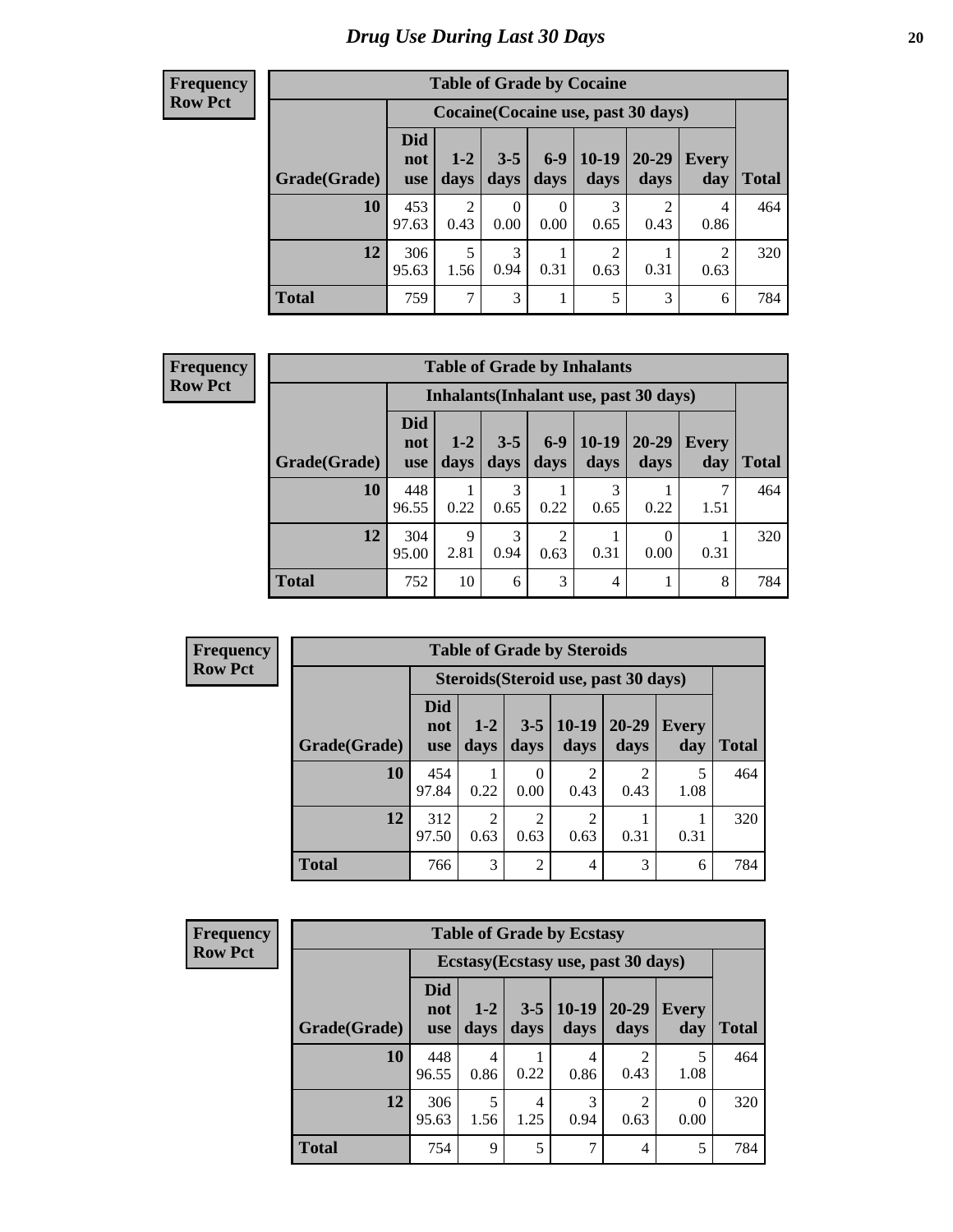#### **Frequency Row Pct**

| <b>Table of Grade by Meth</b> |                                 |                                         |                 |                  |                        |               |              |              |  |  |
|-------------------------------|---------------------------------|-----------------------------------------|-----------------|------------------|------------------------|---------------|--------------|--------------|--|--|
|                               |                                 | Meth(Methamphetamine use, past 30 days) |                 |                  |                        |               |              |              |  |  |
| Grade(Grade)                  | <b>Did</b><br>not<br><b>use</b> | $1 - 2$<br>days                         | $3 - 5$<br>days | $6-9$<br>days    | $10-19$<br>days        | 20-29<br>days | Every<br>day | <b>Total</b> |  |  |
| 10                            | 453<br>97.63                    | 0.22                                    | 0<br>0.00       | $\theta$<br>0.00 | $\overline{c}$<br>0.43 | 0.22          | 7<br>1.51    | 464          |  |  |
| 12                            | 311<br>97.19                    | 0.31                                    | 4<br>1.25       | 0.31             | $\theta$<br>0.00       | 3<br>0.94     | 0<br>0.00    | 320          |  |  |
| <b>Total</b>                  | 764                             | 2                                       | 4               | 1                | $\overline{2}$         | 4             | 7            | 784          |  |  |

#### **Frequency Row Pct**

| <b>Table of Grade by Hallucinogens</b> |                                 |                                                   |                        |                 |                        |               |              |              |  |  |
|----------------------------------------|---------------------------------|---------------------------------------------------|------------------------|-----------------|------------------------|---------------|--------------|--------------|--|--|
|                                        |                                 | Hallucinogens (Hallucinogen use,<br>past 30 days) |                        |                 |                        |               |              |              |  |  |
| Grade(Grade)                           | <b>Did</b><br>not<br><b>use</b> | $1 - 2$<br>days                                   | $3 - 5$<br>days        | $6 - 9$<br>days | $10-19$<br>days        | 20-29<br>days | Every<br>day | <b>Total</b> |  |  |
| 10                                     | 449<br>96.77                    | 0.22                                              | $\mathfrak{D}$<br>0.43 | 0.22            | 0.22                   | 4<br>0.86     | 6<br>1.29    | 464          |  |  |
| 12                                     | 304<br>95.00                    | 4<br>1.25                                         | 3<br>0.94              | 3<br>0.94       | $\overline{c}$<br>0.63 | 3<br>0.94     | 0.31         | 320          |  |  |
| <b>Total</b>                           | 753                             | 5                                                 | 5                      | $\overline{4}$  | 3                      | 7             | 7            | 784          |  |  |

| <b>Table of Grade by Prescription</b> |                                 |                                                                                |                 |                 |                 |               |                     |              |  |  |
|---------------------------------------|---------------------------------|--------------------------------------------------------------------------------|-----------------|-----------------|-----------------|---------------|---------------------|--------------|--|--|
|                                       |                                 | <b>Prescription</b> (Prescription drugs not<br>prescribed to me, past 30 days) |                 |                 |                 |               |                     |              |  |  |
| Grade(Grade)                          | <b>Did</b><br>not<br><b>use</b> | $1 - 2$<br>days                                                                | $3 - 5$<br>days | $6 - 9$<br>days | $10-19$<br>days | 20-29<br>days | <b>Every</b><br>day | <b>Total</b> |  |  |
| 10                                    | 417<br>89.87                    | 16<br>3.45                                                                     | 7<br>1.51       | 6<br>1.29       | 8<br>1.72       | 4<br>0.86     | 6<br>1.29           | 464          |  |  |
| 12                                    | 282<br>88.13                    | 13<br>4.06                                                                     | 7<br>2.19       | 4<br>1.25       | 6<br>1.88       | 4<br>1.25     | 4<br>1.25           | 320          |  |  |
| <b>Total</b>                          | 699                             | 29                                                                             | 14              | 10              | 14              | 8             | 10                  | 784          |  |  |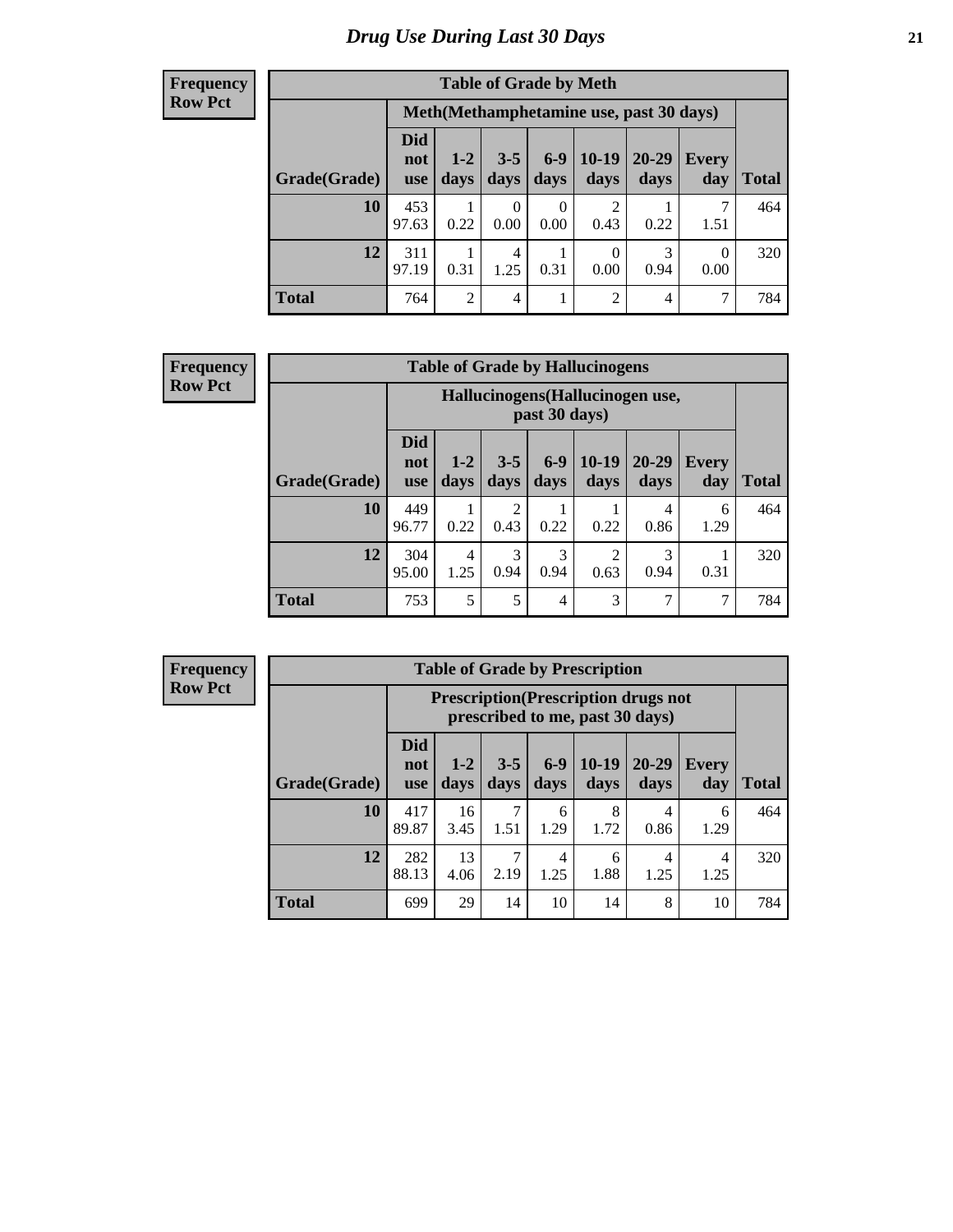| Frequency      | <b>Table of Alcoholease by Grade</b>              |                    |              |     |  |  |  |
|----------------|---------------------------------------------------|--------------------|--------------|-----|--|--|--|
| <b>Col Pct</b> | <b>Alcoholease</b> (It is<br>easy to get alcohol) | Grade(Grade)<br>10 | <b>Total</b> |     |  |  |  |
|                | <b>Strongly Agree</b>                             | 190<br>40.95       | 166<br>51.88 | 356 |  |  |  |
|                | <b>Somewhat Agree</b>                             | 149<br>32.11       | 100<br>31.25 | 249 |  |  |  |
|                | <b>Somewhat Disagree</b>                          | 61<br>13.15        | 24<br>7.50   | 85  |  |  |  |
|                | <b>Strongly Disagree</b>                          | 64<br>13.79        | 30<br>9.38   | 94  |  |  |  |
|                | <b>Total</b>                                      | 464                | 320          | 784 |  |  |  |

| Frequency      | <b>Table of Cigarettesease by Grade</b>                 |                           |              |              |  |  |  |
|----------------|---------------------------------------------------------|---------------------------|--------------|--------------|--|--|--|
| <b>Col Pct</b> | Cigarettesease(It is<br>easy to get smoking<br>tobacco) | Grade(Grade)<br><b>10</b> | 12           | <b>Total</b> |  |  |  |
|                | <b>Strongly Agree</b>                                   | 192<br>41.38              | 214<br>66.88 | 406          |  |  |  |
|                | <b>Somewhat Agree</b>                                   | 139<br>29.96              | 64<br>20.00  | 203          |  |  |  |
|                | <b>Somewhat Disagree</b>                                | 46<br>9.91                | 12<br>3.75   | 58           |  |  |  |
|                | <b>Strongly Disagree</b>                                | 87<br>18.75               | 30<br>9.38   | 117          |  |  |  |
|                | Total                                                   | 464                       | 320          | 784          |  |  |  |

| Frequency      | <b>Table of Smokelessease by Grade</b>             |              |              |              |  |  |  |  |
|----------------|----------------------------------------------------|--------------|--------------|--------------|--|--|--|--|
| <b>Col Pct</b> | <b>Smokelessease</b> (It is<br>easy to get chewing | Grade(Grade) |              |              |  |  |  |  |
|                | tobacco)                                           | 10           | 12           | <b>Total</b> |  |  |  |  |
|                | <b>Strongly Agree</b>                              | 189<br>40.73 | 202<br>63.13 | 391          |  |  |  |  |
|                | <b>Somewhat Agree</b>                              | 124<br>26.72 | 68<br>21.25  | 192          |  |  |  |  |
|                | <b>Somewhat Disagree</b>                           | 55<br>11.85  | 12<br>3.75   | 67           |  |  |  |  |
|                | <b>Strongly Disagree</b>                           | 96<br>20.69  | 38<br>11.88  | 134          |  |  |  |  |
|                | <b>Total</b>                                       | 464          | 320          | 784          |  |  |  |  |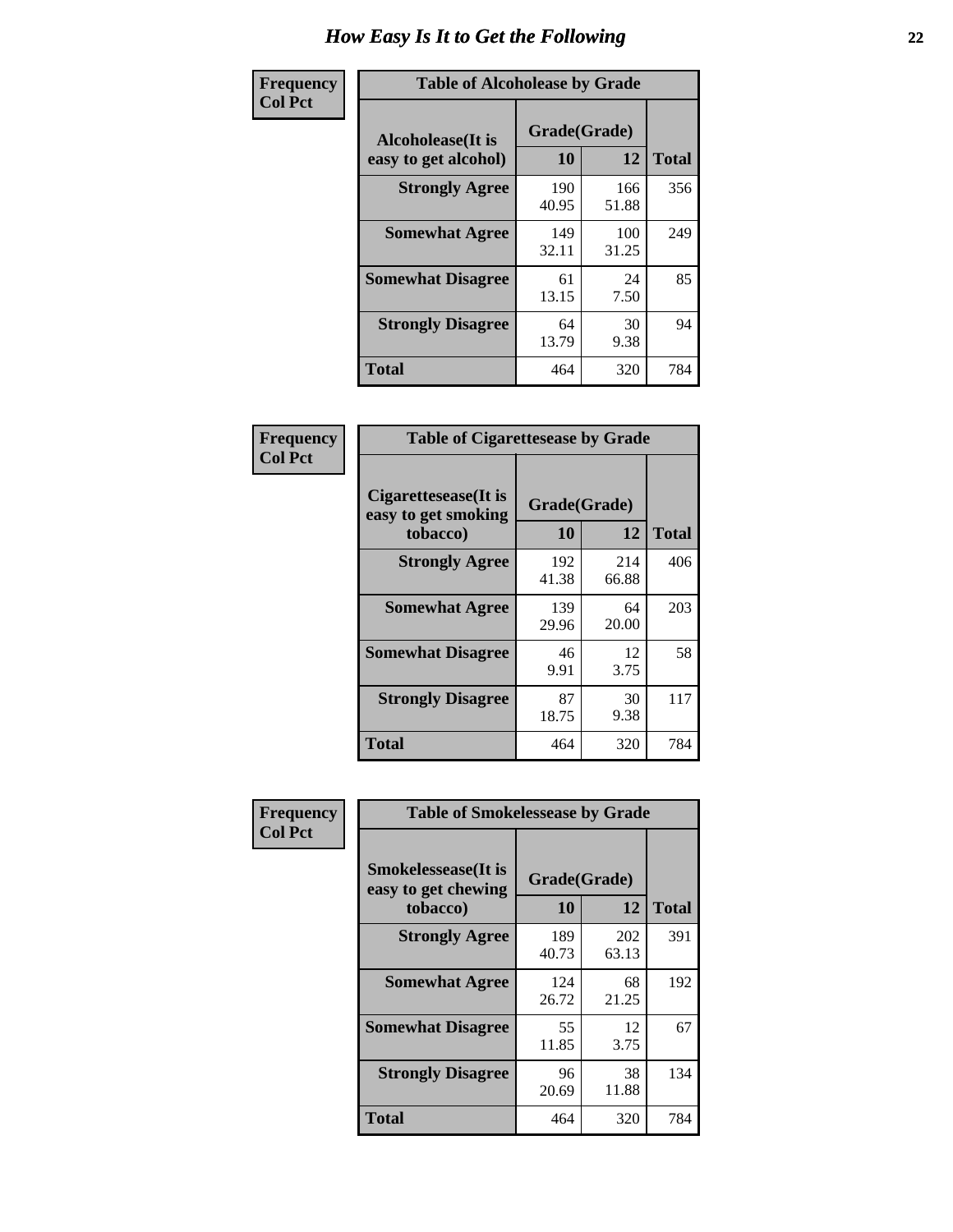| Frequency      | <b>Table of Marijuanaease by Grade</b>           |                    |              |              |  |  |  |
|----------------|--------------------------------------------------|--------------------|--------------|--------------|--|--|--|
| <b>Col Pct</b> | Marijuanaease(It is<br>easy to get<br>marijuana) | Grade(Grade)<br>10 | 12           | <b>Total</b> |  |  |  |
|                | <b>Strongly Agree</b>                            | 151<br>32.54       | 128<br>40.00 | 279          |  |  |  |
|                | <b>Somewhat Agree</b>                            | 130<br>28.02       | 107<br>33.44 | 237          |  |  |  |
|                | <b>Somewhat Disagree</b>                         | 78<br>16.81        | 41<br>12.81  | 119          |  |  |  |
|                | <b>Strongly Disagree</b>                         | 105<br>22.63       | 44<br>13.75  | 149          |  |  |  |
|                | <b>Total</b>                                     | 464                | 320          | 784          |  |  |  |

| <b>Table of Cocaineease by Grade</b>              |                    |                   |     |  |  |  |  |  |
|---------------------------------------------------|--------------------|-------------------|-----|--|--|--|--|--|
| <b>Cocaineease</b> (It is<br>easy to get cocaine) | Grade(Grade)<br>10 | <b>Total</b>      |     |  |  |  |  |  |
| <b>Strongly Agree</b>                             | 44<br>9.48         | 12<br>43<br>13.44 | 87  |  |  |  |  |  |
| <b>Somewhat Agree</b>                             | 103<br>22.20       | 82<br>25.63       | 185 |  |  |  |  |  |
| <b>Somewhat Disagree</b>                          | 132<br>28.45       | 84<br>26.25       | 216 |  |  |  |  |  |
| <b>Strongly Disagree</b>                          | 185<br>39.87       | 111<br>34.69      | 296 |  |  |  |  |  |
| <b>Total</b>                                      | 464                | 320               | 784 |  |  |  |  |  |

| Frequency      | <b>Table of Inhalantsease by Grade</b>     |              |              |              |  |  |  |  |  |  |
|----------------|--------------------------------------------|--------------|--------------|--------------|--|--|--|--|--|--|
| <b>Col Pct</b> | <b>Inhalantsease</b> (It is<br>easy to get | Grade(Grade) |              |              |  |  |  |  |  |  |
|                | inhalants)                                 | 10           | 12           | <b>Total</b> |  |  |  |  |  |  |
|                | <b>Strongly Agree</b>                      | 181<br>39.01 | 135<br>42.19 | 316          |  |  |  |  |  |  |
|                | <b>Somewhat Agree</b>                      | 99<br>21.34  | 80<br>25.00  | 179          |  |  |  |  |  |  |
|                | <b>Somewhat Disagree</b>                   | 67<br>14.44  | 39<br>12.19  | 106          |  |  |  |  |  |  |
|                | <b>Strongly Disagree</b>                   | 117<br>25.22 | 66<br>20.63  | 183          |  |  |  |  |  |  |
|                | Total                                      | 464          | 320          | 784          |  |  |  |  |  |  |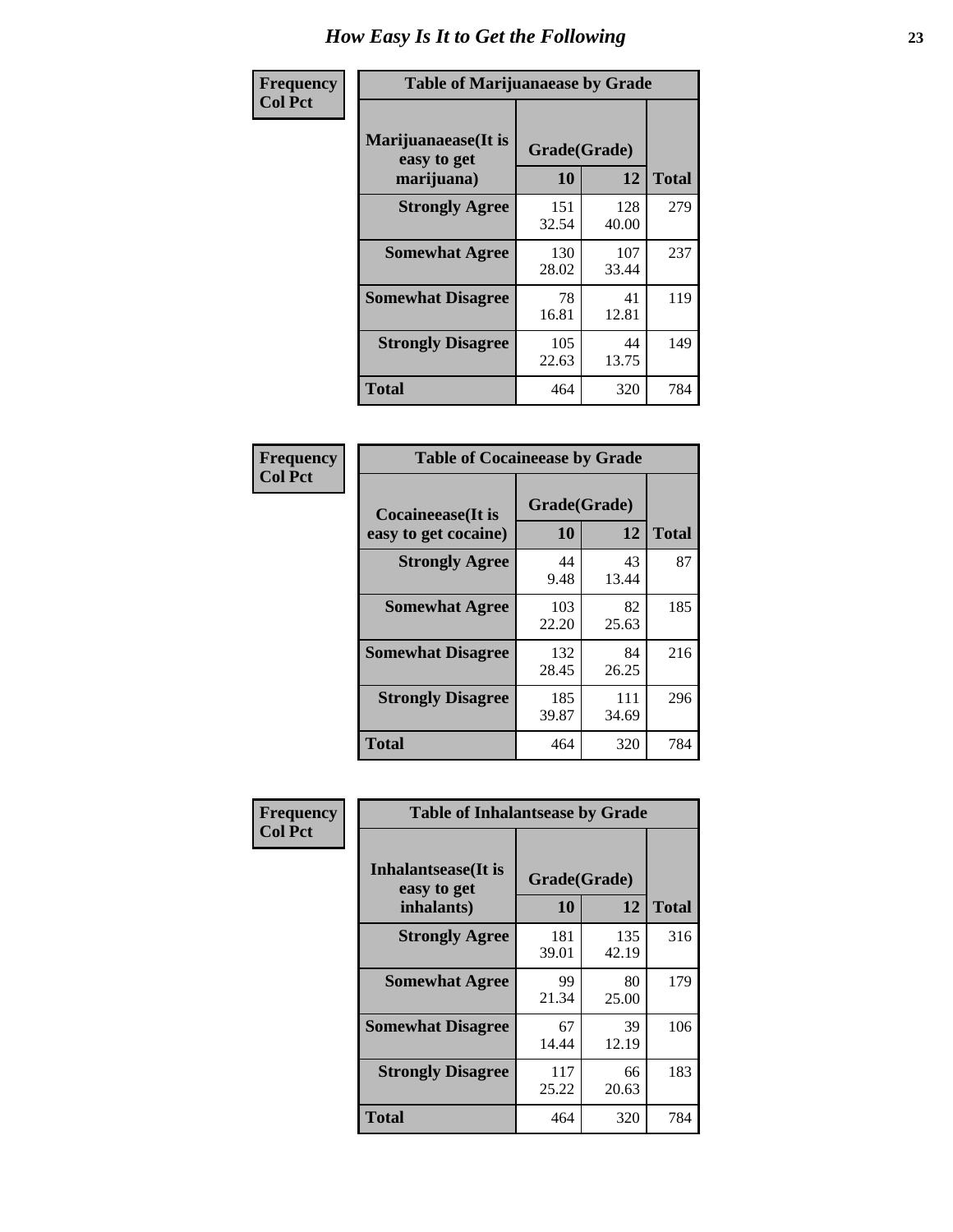| Frequency      | <b>Table of Steroidsease by Grade</b>               |                    |              |     |  |  |  |  |  |  |
|----------------|-----------------------------------------------------|--------------------|--------------|-----|--|--|--|--|--|--|
| <b>Col Pct</b> | <b>Steroidsease</b> (It is<br>easy to get steroids) | Grade(Grade)<br>10 | <b>Total</b> |     |  |  |  |  |  |  |
|                | <b>Strongly Agree</b>                               | 47<br>10.13        | 46<br>14.38  | 93  |  |  |  |  |  |  |
|                | <b>Somewhat Agree</b>                               | 88<br>18.97        | 59<br>18.44  | 147 |  |  |  |  |  |  |
|                | <b>Somewhat Disagree</b>                            | 148<br>31.90       | 106<br>33.13 | 254 |  |  |  |  |  |  |
|                | <b>Strongly Disagree</b>                            | 181<br>39.01       | 109<br>34.06 | 290 |  |  |  |  |  |  |
|                | <b>Total</b>                                        | 464                | 320          | 784 |  |  |  |  |  |  |

| Frequency<br>Col Pct |  |
|----------------------|--|

| <b>Table of Ecstasyease by Grade</b>              |                    |              |     |  |  |  |  |  |  |
|---------------------------------------------------|--------------------|--------------|-----|--|--|--|--|--|--|
| <b>Ecstasyease</b> (It is<br>easy to get ecstasy) | Grade(Grade)<br>10 | <b>Total</b> |     |  |  |  |  |  |  |
| <b>Strongly Agree</b>                             | 42<br>9.05         | 48<br>15.00  | 90  |  |  |  |  |  |  |
| <b>Somewhat Agree</b>                             | 76<br>16.38        | 72<br>22.50  | 148 |  |  |  |  |  |  |
| <b>Somewhat Disagree</b>                          | 145<br>31.25       | 79<br>24.69  | 224 |  |  |  |  |  |  |
| <b>Strongly Disagree</b>                          | 201<br>43.32       | 121<br>37.81 | 322 |  |  |  |  |  |  |
| <b>Total</b>                                      | 464                | 320          | 784 |  |  |  |  |  |  |

| <b>Frequency</b> |  |
|------------------|--|
| Col Pct          |  |

| <b>Table of Methease by Grade</b>                          |                    |              |              |  |  |  |  |  |  |  |  |
|------------------------------------------------------------|--------------------|--------------|--------------|--|--|--|--|--|--|--|--|
| <b>Methease</b> (It is easy<br>to get<br>methamphetamines) | Grade(Grade)<br>10 | 12           | <b>Total</b> |  |  |  |  |  |  |  |  |
| <b>Strongly Agree</b>                                      | 36<br>7.76         | 36<br>11.25  | 72           |  |  |  |  |  |  |  |  |
| <b>Somewhat Agree</b>                                      | 70<br>15.09        | 61<br>19.06  | 131          |  |  |  |  |  |  |  |  |
| <b>Somewhat Disagree</b>                                   | 140<br>30.17       | 82<br>25.63  | 222          |  |  |  |  |  |  |  |  |
| <b>Strongly Disagree</b>                                   | 218<br>46.98       | 141<br>44.06 | 359          |  |  |  |  |  |  |  |  |
| Total                                                      | 464                | 320          | 784          |  |  |  |  |  |  |  |  |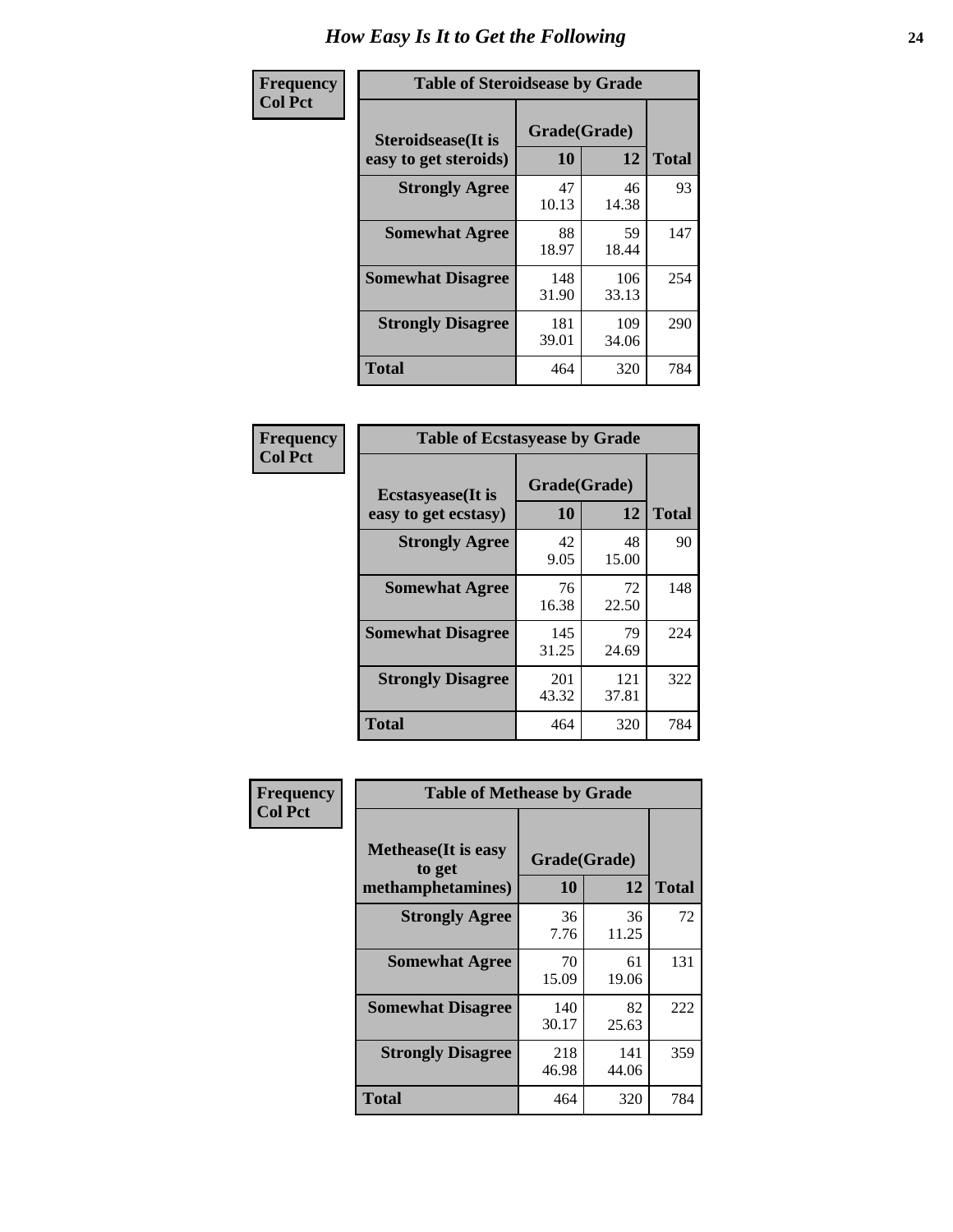| <b>Frequency</b> | <b>Table of Hallucinogensease by Grade</b>               |                    |              |              |  |  |  |  |  |
|------------------|----------------------------------------------------------|--------------------|--------------|--------------|--|--|--|--|--|
| <b>Col Pct</b>   | Hallucinogensease(It<br>is easy to get<br>hallucinogens) | Grade(Grade)<br>10 | 12           | <b>Total</b> |  |  |  |  |  |
|                  | <b>Strongly Agree</b>                                    | 53<br>11.42        | 40<br>12.50  | 93           |  |  |  |  |  |
|                  | <b>Somewhat Agree</b>                                    | 88<br>18.97        | 76<br>23.75  | 164          |  |  |  |  |  |
|                  | <b>Somewhat Disagree</b>                                 | 126<br>27.16       | 71<br>22.19  | 197          |  |  |  |  |  |
|                  | <b>Strongly Disagree</b>                                 | 197<br>42.46       | 133<br>41.56 | 330          |  |  |  |  |  |
|                  | <b>Total</b>                                             | 464                | 320          | 784          |  |  |  |  |  |

| Frequency<br>Col Pct |
|----------------------|
|                      |

| <b>Table of Prescriptionease by Grade</b>                                                |              |              |              |  |  |  |  |  |  |
|------------------------------------------------------------------------------------------|--------------|--------------|--------------|--|--|--|--|--|--|
| <b>Prescriptionease</b> (It<br>is easy to get<br>prescription drugs<br>not prescribed to | Grade(Grade) |              |              |  |  |  |  |  |  |
| me)                                                                                      | 10           | 12           | <b>Total</b> |  |  |  |  |  |  |
| <b>Strongly Agree</b>                                                                    | 234<br>50.43 | 162<br>50.63 | 396          |  |  |  |  |  |  |
| <b>Somewhat Agree</b>                                                                    | 95<br>20.47  | 79<br>24.69  | 174          |  |  |  |  |  |  |
| <b>Somewhat Disagree</b>                                                                 | 49<br>10.56  | 33<br>10.31  | 82           |  |  |  |  |  |  |
| <b>Strongly Disagree</b>                                                                 | 86<br>18.53  | 46<br>14.38  | 132          |  |  |  |  |  |  |
| Total                                                                                    | 464          | 320          | 784          |  |  |  |  |  |  |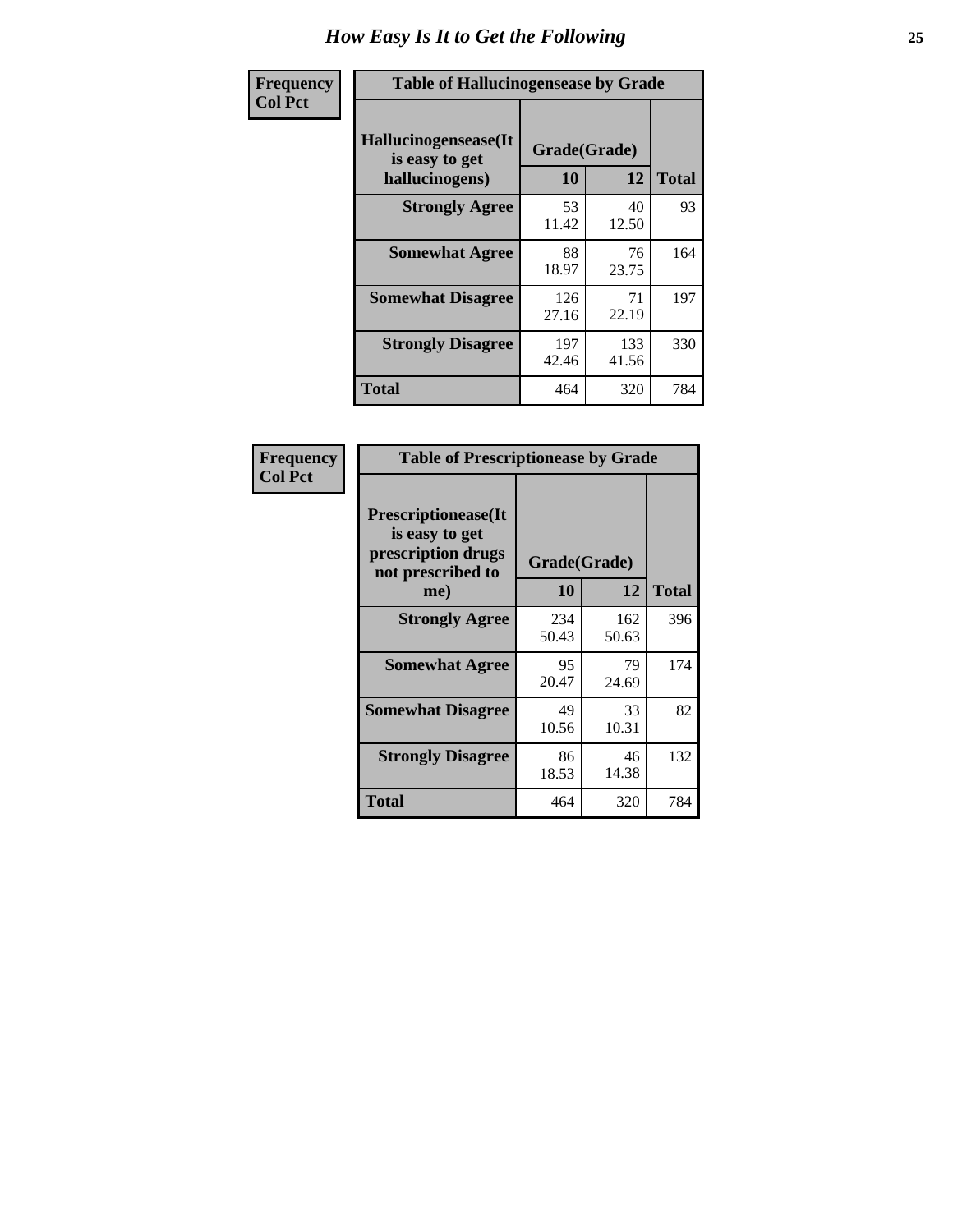*Age at Onset of Use* **26** *Results for "Age at Onset of Use" questions exclude students who said they did not use that substance*

| <b>Frequency</b> | <b>Table of Grade by Alcoholinit</b> |                                                  |                |           |           |            |                           |             |             |             |             |                        |              |
|------------------|--------------------------------------|--------------------------------------------------|----------------|-----------|-----------|------------|---------------------------|-------------|-------------|-------------|-------------|------------------------|--------------|
| <b>Row Pct</b>   |                                      | Alcoholinit (I started using alcohol when I was) |                |           |           |            |                           |             |             |             |             |                        |              |
|                  | Grade(Grade)                         | <b>8 or</b><br>younger                           | 9              | 10        | 11        | 12         | 13                        | 14          | 15          | 16          | 17          | <b>18 or</b><br>older  | <b>Total</b> |
|                  | 10                                   | 14<br>7.57                                       | 3<br>.62       | 2.70      | 9<br>4.86 | 14<br>7.57 | 35<br>18.92               | 53<br>28.65 | 45<br>24.32 | 6<br>3.24   | 0.54        | $\theta$<br>0.00       | 185          |
|                  | 12                                   | 6<br>3.64                                        | 0.61           | 4<br>2.42 | 4<br>2.42 | 9<br>5.45  | 14<br>8.48                | 29<br>17.58 | 38<br>23.03 | 39<br>23.64 | 19<br>11.52 | $\overline{2}$<br>1.21 | 165          |
|                  | <b>Total</b>                         | 20                                               | $\overline{4}$ | 9         | 13        | 23         | 49                        | 82          | 83          | 45          | 20          | 2                      | 350          |
|                  |                                      |                                                  |                |           |           |            | Frequency Missing $= 434$ |             |             |             |             |                        |              |

| <b>Frequency</b> |  |
|------------------|--|
| <b>Row Pct</b>   |  |

| <b>Table of Grade by Cigarettesinit</b> |                                                      |      |           |           |                           |             |             |             |             |             |                       |              |
|-----------------------------------------|------------------------------------------------------|------|-----------|-----------|---------------------------|-------------|-------------|-------------|-------------|-------------|-----------------------|--------------|
|                                         | Cigarettesinit(I started smoking tobacco when I was) |      |           |           |                           |             |             |             |             |             |                       |              |
| Grade(Grade)                            | 8 or<br>younger                                      | 9    | 10        | 11        | 12                        | 13          | 14          | 15          | 16          | 17          | <b>18 or</b><br>older | <b>Total</b> |
| 10                                      | 5.00                                                 | 2.00 | 4<br>4.00 | 3<br>3.00 | 12<br>12.00               | 15<br>15.00 | 27<br>27.00 | 27<br>27.00 | 4<br>4.00   | 1.00        | $\theta$<br>0.00      | 100          |
| 12                                      | 4<br>4.00                                            | 1.00 | 2.00      | 0<br>0.00 | 5<br>5.00                 | 14<br>14.00 | 13<br>13.00 | 20<br>20.00 | 21<br>21.00 | 14<br>14.00 | 6<br>6.00             | 100          |
| <b>Total</b>                            | $\mathbf Q$                                          | 3    | 6         | 3         | 17                        | 29          | 40          | 47          | 25          | 15          | 6                     | <b>200</b>   |
|                                         |                                                      |      |           |           | Frequency Missing $=$ 584 |             |             |             |             |             |                       |              |

| <b>Table of Grade by Smokelessinit</b>                                             |                 |                                                                                                       |      |      |                                                     |            |           |            |            |            |      |    |  |  |  |
|------------------------------------------------------------------------------------|-----------------|-------------------------------------------------------------------------------------------------------|------|------|-----------------------------------------------------|------------|-----------|------------|------------|------------|------|----|--|--|--|
|                                                                                    |                 |                                                                                                       |      |      | Smokelessinit(I started chewing tobacco when I was) |            |           |            |            |            |      |    |  |  |  |
| Grade(Grade)                                                                       | 8 or<br>younger | <b>18 or</b><br>9<br>13<br>15<br><b>12</b><br>older<br>10<br>11<br>14<br>17<br>16<br><b>Total</b>     |      |      |                                                     |            |           |            |            |            |      |    |  |  |  |
| 10                                                                                 | 10.64           | 8<br>13<br>6<br>0<br>17.02<br>2.13<br>12.77<br>14.89<br>2.13<br>2.13<br>4.26<br>0.00<br>6.38<br>27.66 |      |      |                                                     |            |           |            |            |            |      |    |  |  |  |
| 12                                                                                 | 2<br>4.55       | 2.27                                                                                                  | 2.27 | 2.27 | 4<br>9.09                                           | 8<br>18.18 | 3<br>6.82 | 6<br>13.64 | 8<br>18.18 | 9<br>20.45 | 2.27 | 44 |  |  |  |
| <b>Total</b><br>3<br>$\overline{2}$<br>14<br>91<br>∍<br>12<br>10<br>19<br>10<br>11 |                 |                                                                                                       |      |      |                                                     |            |           |            |            |            |      |    |  |  |  |
| <b>Frequency Missing = 693</b>                                                     |                 |                                                                                                       |      |      |                                                     |            |           |            |            |            |      |    |  |  |  |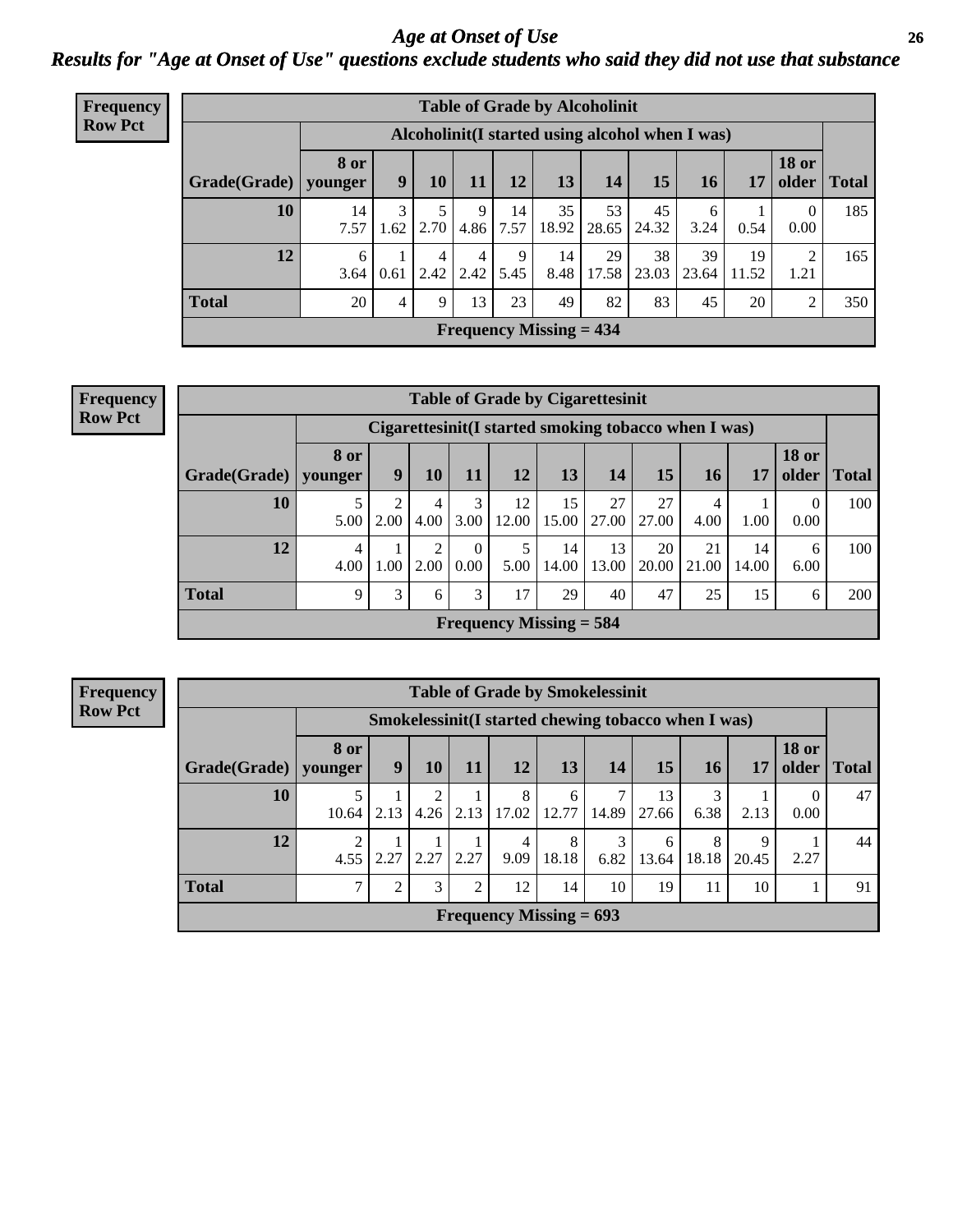#### *Age at Onset of Use* **27**

*Results for "Age at Onset of Use" questions exclude students who said they did not use that substance*

| <b>Frequency</b> |              |                        |                                                   |           |      |           |                           | <b>Table of Grade by Marijuanainit</b>               |                  |             |             |                                |              |  |
|------------------|--------------|------------------------|---------------------------------------------------|-----------|------|-----------|---------------------------|------------------------------------------------------|------------------|-------------|-------------|--------------------------------|--------------|--|
| <b>Row Pct</b>   |              |                        |                                                   |           |      |           |                           | Marijuanainit (I started using marijuana when I was) |                  |             |             |                                |              |  |
|                  | Grade(Grade) | <b>8 or</b><br>younger | 9                                                 | 10        | 11   | 12        | 13 <sup>1</sup>           | 14                                                   | 15 <sup>15</sup> | 16          | 17          | <b>18 or</b><br>$\Omega$ older | <b>Total</b> |  |
|                  | 10           | 4<br>5.06              | 0<br>0.00                                         | 3<br>3.80 | 1.27 | 3<br>3.80 | 11<br>13.92               | 20<br>25.32                                          | 35<br>44.30      | 1.27        | 1.27        | $\left($<br>0.00               | 79           |  |
|                  | 12           | 1.01                   | 1.01                                              | 2.02      | 1.01 | ◠<br>2.02 | 11<br>11.11               | 13<br>13.13                                          | 30<br>30.30      | 22<br>22.22 | 15<br>15.15 | 1.01                           | 99           |  |
|                  | <b>Total</b> | 5                      | 33<br>23<br>5<br>22<br>65<br>$\overline{2}$<br>16 |           |      |           |                           |                                                      |                  |             |             |                                |              |  |
|                  |              |                        |                                                   |           |      |           | Frequency Missing $= 606$ |                                                      |                  |             |             |                                |              |  |

| Frequency      | <b>Table of Grade by Cocaineinit</b> |                                                  |                                                           |      |                      |      |       |            |                        |              |  |  |
|----------------|--------------------------------------|--------------------------------------------------|-----------------------------------------------------------|------|----------------------|------|-------|------------|------------------------|--------------|--|--|
| <b>Row Pct</b> |                                      | Cocaineinit (I started using cocaine when I was) |                                                           |      |                      |      |       |            |                        |              |  |  |
|                | Grade(Grade)   younger               | 8 or                                             | <b>10</b>                                                 | 12   | <b>13</b>            | 14   | 15    | <b>16</b>  | 17                     | <b>Total</b> |  |  |
|                | 10                                   | 4<br>36.36                                       | $\theta$<br>$0.00^{\circ}$                                | 9.09 | $\theta$<br>$0.00\,$ | 9.09 | 27.27 | 9.09       | 9.09                   | 11           |  |  |
|                | 12                                   | 5.00                                             | 2<br>10.00                                                | 5.00 | 2<br>10.00           | 5.00 | 25.00 | 6<br>30.00 | $\mathcal{D}$<br>10.00 | 20           |  |  |
|                | <b>Total</b>                         | 5                                                | 7<br>$\overline{2}$<br>2<br>2<br>3<br>$\mathfrak{D}$<br>8 |      |                      |      |       |            |                        |              |  |  |
|                |                                      |                                                  | Frequency Missing $= 753$                                 |      |                      |      |       |            |                        |              |  |  |

| <b>Table of Grade by Inhalantsinit</b>                                                           |                         |                                                                          |                      |                                                      |            |            |       |            |           |                  |    |  |  |
|--------------------------------------------------------------------------------------------------|-------------------------|--------------------------------------------------------------------------|----------------------|------------------------------------------------------|------------|------------|-------|------------|-----------|------------------|----|--|--|
|                                                                                                  |                         |                                                                          |                      | Inhalantsinit (I started using inhalants when I was) |            |            |       |            |           |                  |    |  |  |
| Grade(Grade)   younger                                                                           | 8 or                    | 15<br>9<br><b>11</b><br>12<br>13<br>16<br>10<br>14<br>17<br><b>Total</b> |                      |                                                      |            |            |       |            |           |                  |    |  |  |
| 10                                                                                               | 6<br>33.33              | 5.56                                                                     | 5.56                 | 2<br>11.11                                           | 2<br>11.11 | 5.56       | 11.11 | 3<br>16.67 | 0<br>0.00 | $\Omega$<br>0.00 | 18 |  |  |
| 12                                                                                               | $\overline{2}$<br>11.11 | 5.56                                                                     | $\theta$<br>$0.00\,$ | 5.56                                                 | 2<br>11.11 | 2<br>11.11 | 11.11 | 5.56       | 27.78     | റ<br>11.11       | 18 |  |  |
| <b>Total</b><br>3<br>$\overline{2}$<br>3<br>8<br>5<br>$\overline{2}$<br>$\overline{4}$<br>4<br>4 |                         |                                                                          |                      |                                                      |            |            |       |            |           |                  | 36 |  |  |
| Frequency Missing $= 748$                                                                        |                         |                                                                          |                      |                                                      |            |            |       |            |           |                  |    |  |  |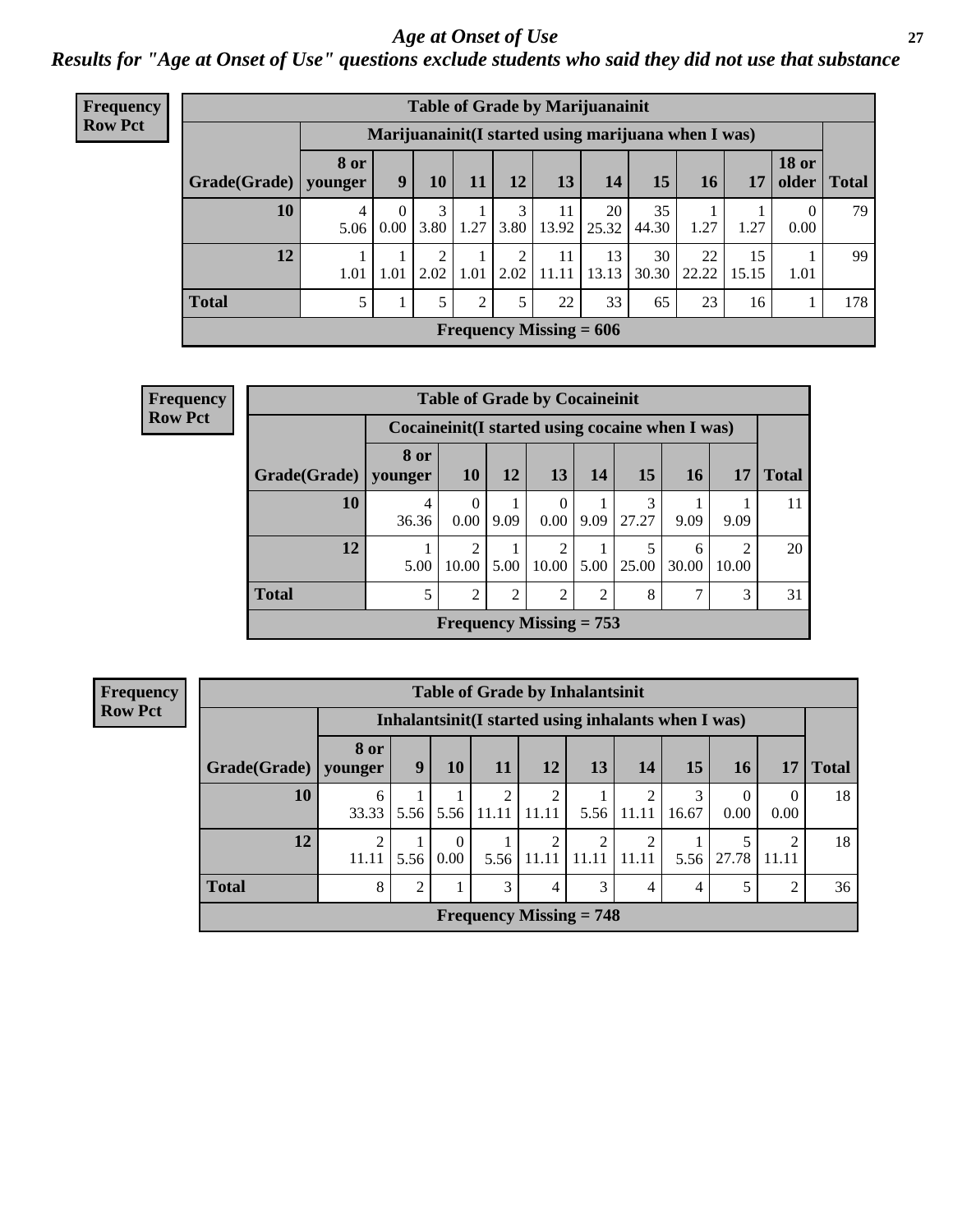#### *Age at Onset of Use* **28**

### *Results for "Age at Onset of Use" questions exclude students who said they did not use that substance*

| <b>Frequency</b>          |              |                                                    |                         |                  | <b>Table of Grade by Steroidsinit</b> |            |                |                  |                       |              |  |  |
|---------------------------|--------------|----------------------------------------------------|-------------------------|------------------|---------------------------------------|------------|----------------|------------------|-----------------------|--------------|--|--|
| <b>Row Pct</b>            |              | Steroidsinit (I started using steroids when I was) |                         |                  |                                       |            |                |                  |                       |              |  |  |
|                           | Grade(Grade) | 8 or<br>younger                                    | <b>10</b>               | 12               | 13                                    | 14         | 16             | 17               | <b>18 or</b><br>older | <b>Total</b> |  |  |
|                           | 10           | 3<br>50.00                                         | $\Omega$<br>0.00        | $\Omega$<br>0.00 | 16.67                                 | 2<br>33.33 | $0.00^{\circ}$ | $\Omega$<br>0.00 | 0<br>0.00             | 6            |  |  |
|                           | 12           | 0.00                                               | $\overline{2}$<br>18.18 | 9.09             | 9.09                                  | 9.09       | 4<br>36.36     | 9.09             | 9.09                  | 11           |  |  |
|                           | <b>Total</b> | 3<br>$\mathfrak{D}$<br>$\overline{2}$<br>3<br>4    |                         |                  |                                       |            |                |                  |                       |              |  |  |
| Frequency Missing $= 767$ |              |                                                    |                         |                  |                                       |            |                |                  |                       |              |  |  |

| <b>Frequency</b> |              |                                                  |                                                                 | <b>Table of Grade by Ecstasyinit</b>        |                      |           |            |                       |              |  |  |  |  |
|------------------|--------------|--------------------------------------------------|-----------------------------------------------------------------|---------------------------------------------|----------------------|-----------|------------|-----------------------|--------------|--|--|--|--|
| <b>Row Pct</b>   |              | Ecstasyinit (I started using ecstasy when I was) |                                                                 |                                             |                      |           |            |                       |              |  |  |  |  |
|                  | Grade(Grade) | 8 or<br>younger                                  | <b>12</b>                                                       | <b>14</b>                                   | 15                   | <b>16</b> | 17         | <b>18</b> or<br>older | <b>Total</b> |  |  |  |  |
|                  | 10           | 4<br>33.33                                       | $\Omega$<br>4<br>0.00<br>33.33<br>8.33<br>0.00<br>0.00<br>25.00 |                                             |                      |           |            |                       |              |  |  |  |  |
|                  | 12           | 4.76                                             | 4.76                                                            | 3<br>14.29                                  | 4<br>$19.05$   23.81 | 5         | 4<br>19.05 | 3<br>14.29            | 21           |  |  |  |  |
|                  | <b>Total</b> | 5                                                | 7<br>7<br>3<br>4<br>6                                           |                                             |                      |           |            |                       |              |  |  |  |  |
|                  |              |                                                  |                                                                 | <b>Frequency Missing = <math>751</math></b> |                      |           |            |                       |              |  |  |  |  |

| <b>Frequency</b> | <b>Table of Grade by Methinit</b> |                                                   |                                            |                        |                         |                           |                        |                  |                       |              |  |  |  |
|------------------|-----------------------------------|---------------------------------------------------|--------------------------------------------|------------------------|-------------------------|---------------------------|------------------------|------------------|-----------------------|--------------|--|--|--|
| <b>Row Pct</b>   |                                   | Methinit (I started using methamphetamines when I |                                            |                        | was)                    |                           |                        |                  |                       |              |  |  |  |
|                  | Grade(Grade)                      | 8 or<br>younger                                   | 9                                          | 12                     | 13                      | 15                        | <b>16</b>              | 17               | <b>18 or</b><br>older | <b>Total</b> |  |  |  |
|                  | 10                                | 4<br>57.14                                        | $\Omega$<br>0.00                           | 14.29                  | 14.29                   | 14.29                     | 0.00                   | $\Omega$<br>0.00 | 0<br>0.00             |              |  |  |  |
|                  | 12                                | $\Omega$<br>0.00                                  | 8.33                                       | $\mathcal{D}$<br>16.67 | $\overline{2}$<br>16.67 | 3<br>25.00                | $\mathcal{D}$<br>16.67 | 8.33             | 8.33                  | 12           |  |  |  |
|                  | <b>Total</b>                      | 4                                                 | 3<br>3<br>$\overline{2}$<br>$\overline{4}$ |                        |                         |                           |                        |                  |                       |              |  |  |  |
|                  |                                   |                                                   |                                            |                        |                         | Frequency Missing $= 765$ |                        |                  |                       |              |  |  |  |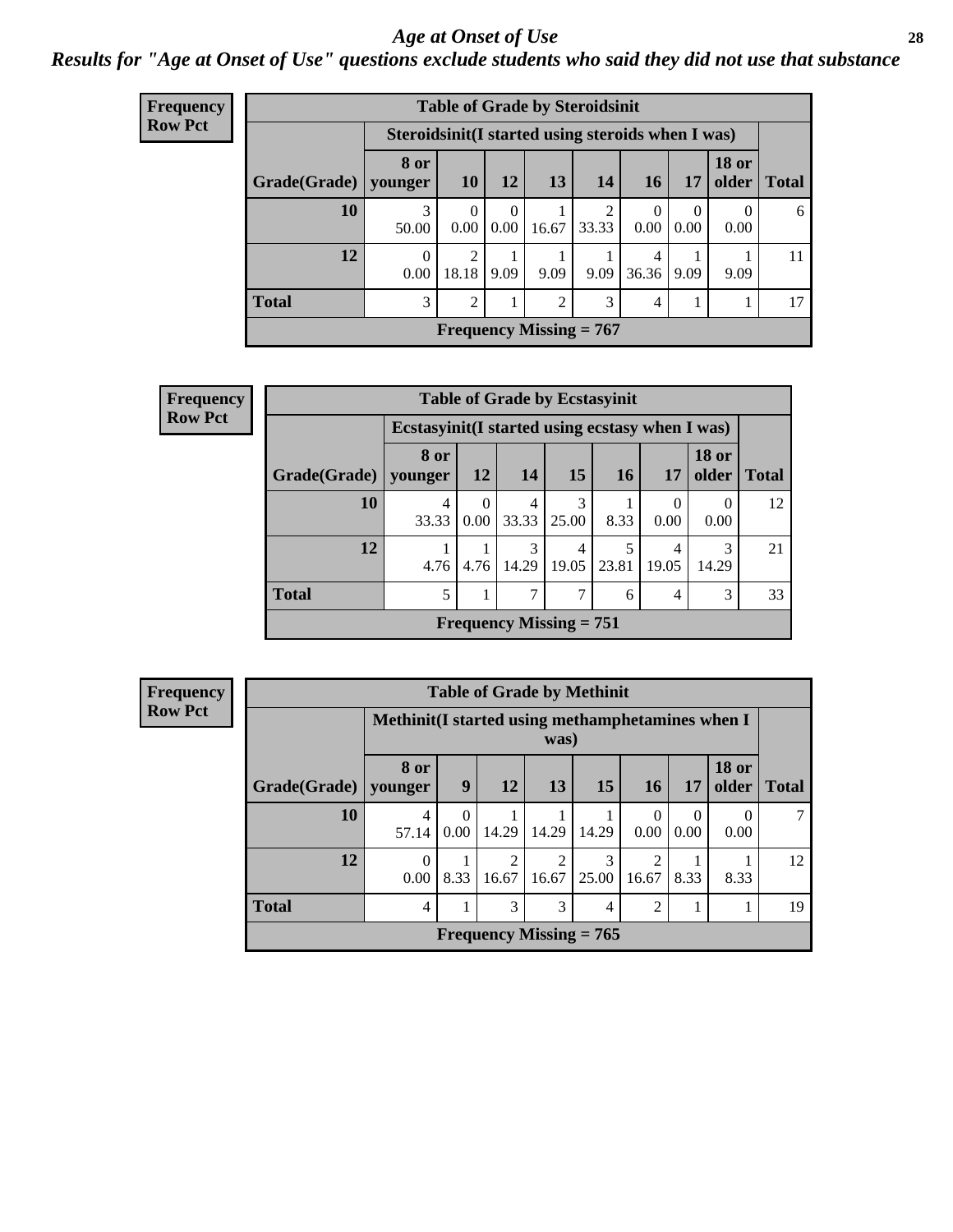#### *Age at Onset of Use* **29**

### *Results for "Age at Onset of Use" questions exclude students who said they did not use that substance*

| <b>Frequency</b>                                              |                           |                                                              |                 |                  |                        |            |      | <b>Table of Grade by Hallucinogensinit</b> |            |            |                               |    |
|---------------------------------------------------------------|---------------------------|--------------------------------------------------------------|-----------------|------------------|------------------------|------------|------|--------------------------------------------|------------|------------|-------------------------------|----|
| <b>Row Pct</b>                                                |                           | Hallucinogensinit (I started using hallucinogens when I was) |                 |                  |                        |            |      |                                            |            |            |                               |    |
|                                                               | Grade(Grade)   younger    | <b>8 or</b>                                                  | 10 <sup>1</sup> | 11               | 12                     | 13         | 14   | 15 <sup>°</sup>                            | <b>16</b>  | 17         | <b>18 or</b><br>older   Total |    |
|                                                               | 10                        | 26.32                                                        | 5.26            | $\Omega$<br>0.00 | $\overline{0}$<br>0.00 | 3<br>15.79 | 5.26 | 36.84                                      | 10.53      | 0.00       | 0.00                          | 19 |
|                                                               | 12                        | 5.00                                                         | 0.00            | 5.00             | 2<br>10.00             | ↑<br>10.00 | 5.00 | 0.00                                       | 8<br>40.00 | 4<br>20.00 | 5.00                          | 20 |
| <b>Total</b><br>$\overline{2}$<br>5<br>2<br>7<br>10<br>4<br>6 |                           |                                                              |                 |                  |                        |            |      |                                            |            |            |                               | 39 |
|                                                               | Frequency Missing $= 745$ |                                                              |                 |                  |                        |            |      |                                            |            |            |                               |    |

| <b>Frequency</b> |              |                                                                          |                           |           |      |           |                | <b>Table of Grade by Prescriptioninit</b> |             |             |             |                       |              |  |
|------------------|--------------|--------------------------------------------------------------------------|---------------------------|-----------|------|-----------|----------------|-------------------------------------------|-------------|-------------|-------------|-----------------------|--------------|--|
| <b>Row Pct</b>   |              | Prescription in it (I started using prescription drugs not prescribed to |                           |           |      |           | me when I was) |                                           |             |             |             |                       |              |  |
|                  | Grade(Grade) | <b>8 or</b><br>vounger                                                   | 9                         | 10        | 11   | 12        | 13             | 14                                        | 15          | 16          | 17          | <b>18 or</b><br>older | <b>Total</b> |  |
|                  | 10           | 5<br>8.33                                                                | $\mathbf{0}$<br>0.00      | 1.67      | 3.33 | 4<br>6.67 | 6<br>10.00     | 16<br>26.67                               | 18<br>30.00 | 11.67       | 1.67        | $\theta$<br>0.00      | 60           |  |
|                  | 12           | 1.82                                                                     | $\overline{2}$<br>3.64    | 3<br>5.45 | 1.82 | 2<br>3.64 | 3<br>5.45      | $\overline{4}$<br>7.27                    | 16<br>29.09 | 11<br>20.00 | 11<br>20.00 | 1.82                  | 55           |  |
|                  | <b>Total</b> | $\overline{2}$<br>3<br>20<br>34<br>18<br>12<br>9<br>6<br>4<br>6          |                           |           |      |           |                |                                           |             |             |             |                       |              |  |
|                  |              |                                                                          | Frequency Missing $= 669$ |           |      |           |                |                                           |             |             |             |                       |              |  |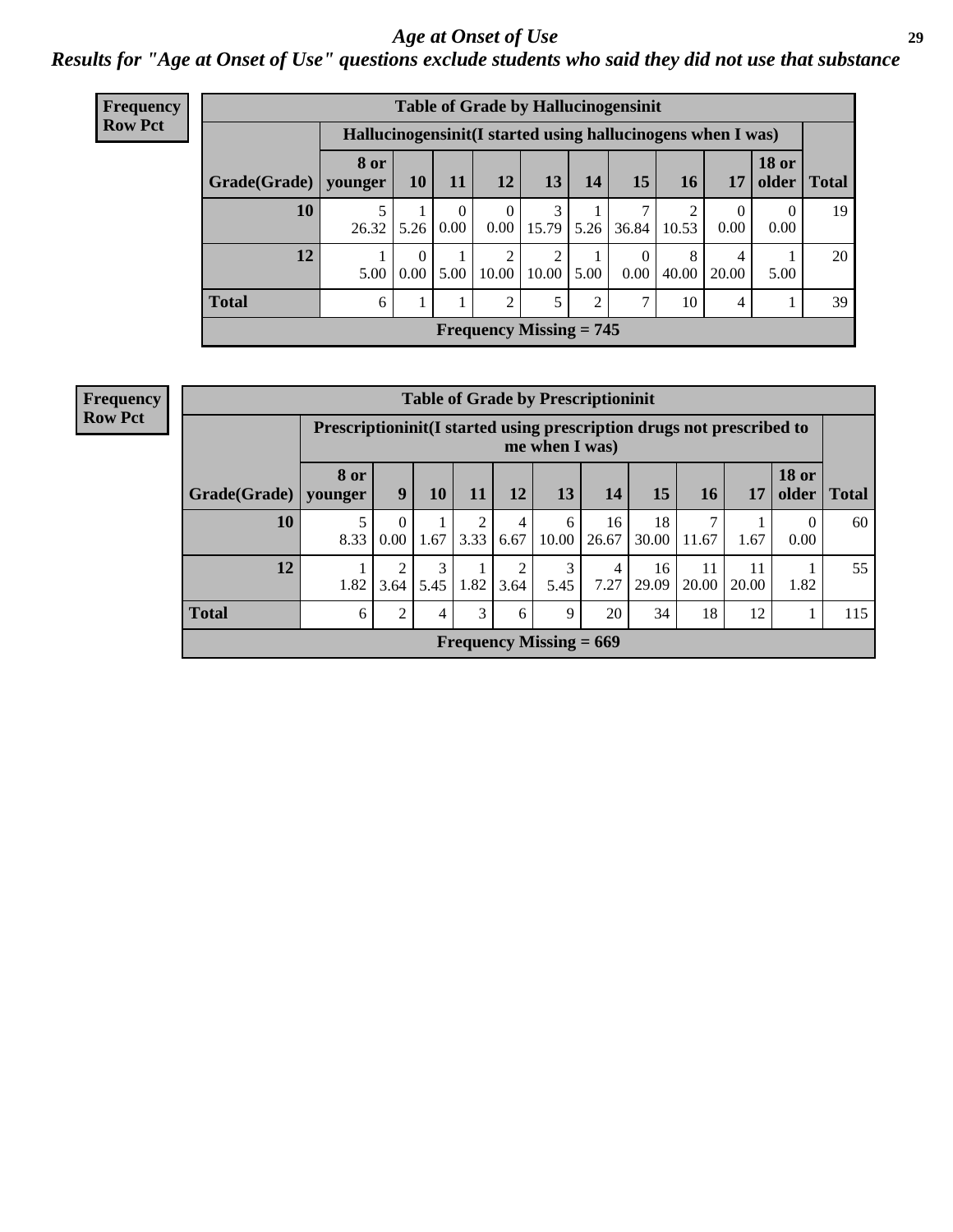| Frequency      | <b>Table of Alcoholharm by Grade</b>          |                    |              |              |  |  |  |  |  |
|----------------|-----------------------------------------------|--------------------|--------------|--------------|--|--|--|--|--|
| <b>Col Pct</b> | Alcoholharm(I<br>think alcohol is<br>harmful) | Grade(Grade)<br>10 | 12           | <b>Total</b> |  |  |  |  |  |
|                | <b>Strongly Agree</b>                         | 196<br>42.24       | 125<br>39.06 | 321          |  |  |  |  |  |
|                | <b>Somewhat Agree</b>                         | 143<br>30.82       | 110<br>34.38 | 253          |  |  |  |  |  |
|                | <b>Somewhat Disagree</b>                      | 89<br>19.18        | 63<br>19.69  | 152          |  |  |  |  |  |
|                | <b>Strongly Disagree</b>                      | 36<br>7.76         | 22<br>6.88   | 58           |  |  |  |  |  |
|                | <b>Total</b>                                  | 464                | 320          | 784          |  |  |  |  |  |

| <b>Table of Cigarettesharm by Grade</b>                  |                    |              |              |  |  |  |  |  |  |  |
|----------------------------------------------------------|--------------------|--------------|--------------|--|--|--|--|--|--|--|
| Cigarettesharm(I<br>think smoking<br>tobacco is harmful) | Grade(Grade)<br>10 | 12           | <b>Total</b> |  |  |  |  |  |  |  |
| <b>Strongly Agree</b>                                    | 361<br>77.80       | 249<br>77.81 | 610          |  |  |  |  |  |  |  |
| <b>Somewhat Agree</b>                                    | 67<br>14.44        | 48<br>15.00  | 115          |  |  |  |  |  |  |  |
| <b>Somewhat Disagree</b>                                 | 19<br>4.09         | 15<br>4.69   | 34           |  |  |  |  |  |  |  |
| <b>Strongly Disagree</b>                                 | 17<br>3.66         | 8<br>2.50    | 25           |  |  |  |  |  |  |  |
| <b>Total</b>                                             | 464                | 320          | 784          |  |  |  |  |  |  |  |

| Frequency      | <b>Table of Smokelessharm by Grade</b>                  |                    |              |              |  |  |  |  |
|----------------|---------------------------------------------------------|--------------------|--------------|--------------|--|--|--|--|
| <b>Col Pct</b> | Smokelessharm(I<br>think chewing<br>tobacco is harmful) | Grade(Grade)<br>10 | 12           | <b>Total</b> |  |  |  |  |
|                | <b>Strongly Agree</b>                                   | 357<br>76.94       | 244<br>76.25 | 601          |  |  |  |  |
|                | <b>Somewhat Agree</b>                                   | 74<br>15.95        | 52<br>16.25  | 126          |  |  |  |  |
|                | <b>Somewhat Disagree</b>                                | 18<br>3.88         | 16<br>5.00   | 34           |  |  |  |  |
|                | <b>Strongly Disagree</b>                                | 15<br>3.23         | 8<br>2.50    | 23           |  |  |  |  |
|                | <b>Total</b>                                            | 464                | 320          | 784          |  |  |  |  |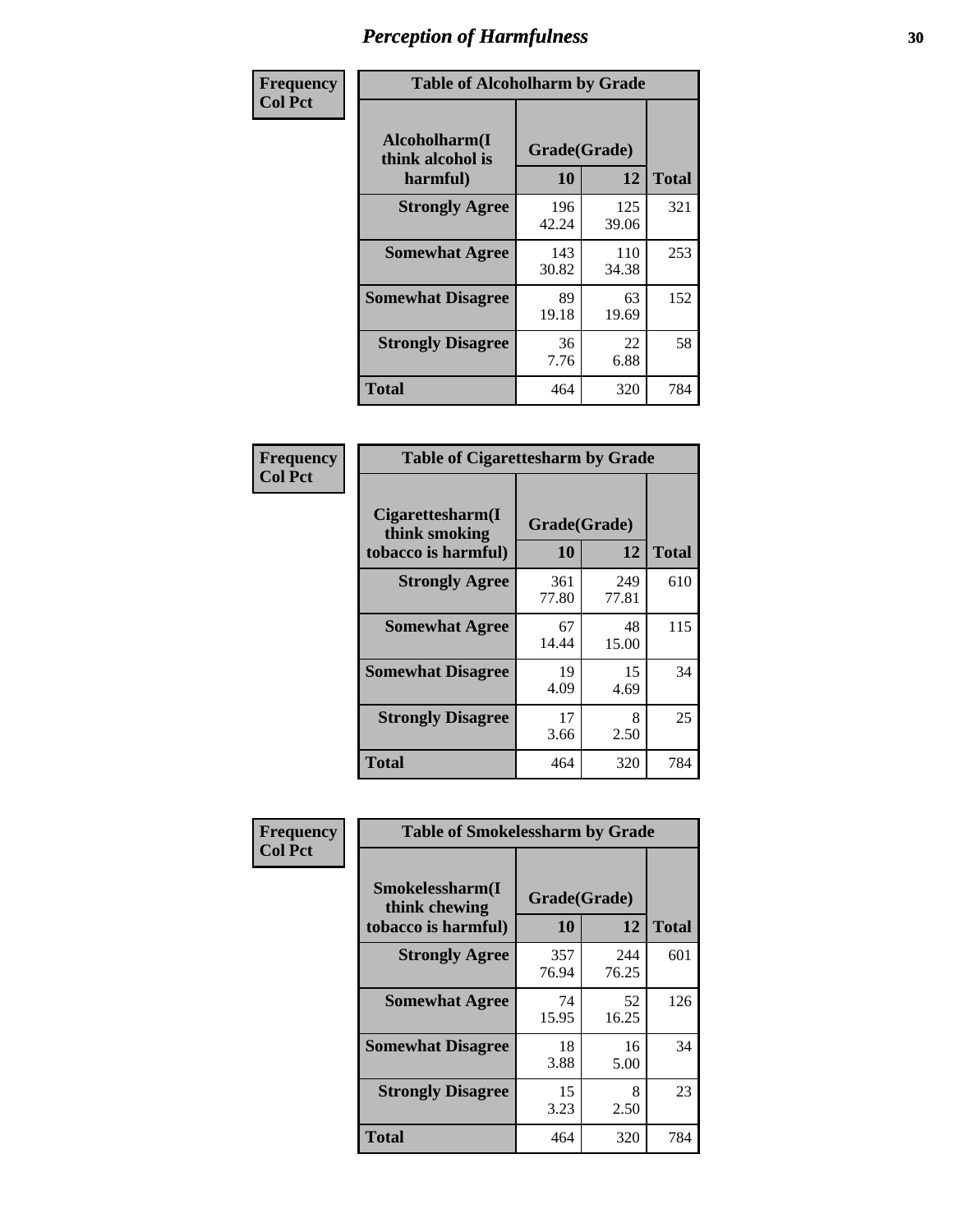| Frequency      | <b>Table of Marijuanaharm by Grade</b>            |                    |              |              |
|----------------|---------------------------------------------------|--------------------|--------------|--------------|
| <b>Col Pct</b> | Marijuanaharm(I<br>think marijuana is<br>harmful) | Grade(Grade)<br>10 | 12           | <b>Total</b> |
|                | <b>Strongly Agree</b>                             | 318<br>68.53       | 172<br>53.75 | 490          |
|                | <b>Somewhat Agree</b>                             | 57<br>12.28        | 43<br>13.44  | 100          |
|                | <b>Somewhat Disagree</b>                          | 41<br>8.84         | 58<br>18.13  | 99           |
|                | <b>Strongly Disagree</b>                          | 48<br>10.34        | 47<br>14.69  | 95           |
|                | <b>Total</b>                                      | 464                | 320          | 784          |

| <b>Table of Cocaineharm by Grade</b>          |                    |              |              |  |
|-----------------------------------------------|--------------------|--------------|--------------|--|
| Cocaineharm(I<br>think cocaine is<br>harmful) | Grade(Grade)<br>10 | 12           | <b>Total</b> |  |
| <b>Strongly Agree</b>                         | 419<br>90.30       | 288<br>90.00 | 707          |  |
| <b>Somewhat Agree</b>                         | 19<br>4.09         | 17<br>5.31   | 36           |  |
| <b>Somewhat Disagree</b>                      | 7<br>1.51          | 6<br>1.88    | 13           |  |
| <b>Strongly Disagree</b>                      | 19<br>4.09         | 9<br>2.81    | 28           |  |
| <b>Total</b>                                  | 464                | 320          | 784          |  |

| Frequency      | <b>Table of Inhalantsharm by Grade</b>  |              |              |              |
|----------------|-----------------------------------------|--------------|--------------|--------------|
| <b>Col Pct</b> | Inhalantsharm(I)<br>think inhalants are | Grade(Grade) |              |              |
|                | harmful)                                | 10           | 12           | <b>Total</b> |
|                | <b>Strongly Agree</b>                   | 401<br>86.42 | 283<br>88.44 | 684          |
|                | <b>Somewhat Agree</b>                   | 37<br>7.97   | 23<br>7.19   | 60           |
|                | <b>Somewhat Disagree</b>                | 8<br>1.72    | 2.19         | 15           |
|                | <b>Strongly Disagree</b>                | 18<br>3.88   | 2.19         | 25           |
|                | Total                                   | 464          | 320          | 784          |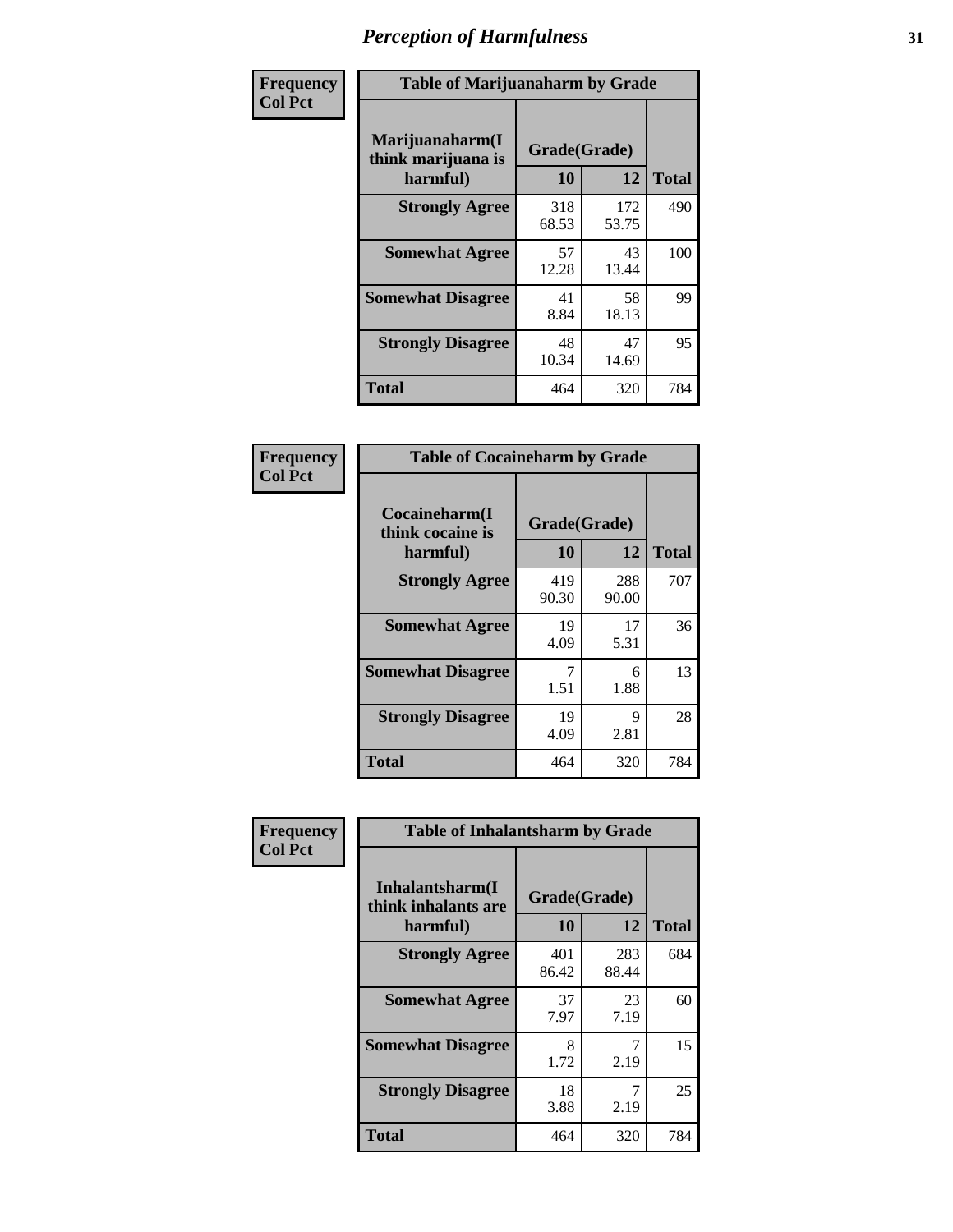| Frequency      | <b>Table of Steroidsharm by Grade</b>            |                    |              |              |
|----------------|--------------------------------------------------|--------------------|--------------|--------------|
| <b>Col Pct</b> | Steroidsharm(I<br>think steroids are<br>harmful) | Grade(Grade)<br>10 | 12           | <b>Total</b> |
|                | <b>Strongly Agree</b>                            | 361<br>77.80       | 259<br>80.94 | 620          |
|                | <b>Somewhat Agree</b>                            | 65<br>14.01        | 41<br>12.81  | 106          |
|                | <b>Somewhat Disagree</b>                         | 22<br>4.74         | 9<br>2.81    | 31           |
|                | <b>Strongly Disagree</b>                         | 16<br>3.45         | 11<br>3.44   | 27           |
|                | <b>Total</b>                                     | 464                | 320          | 784          |

| <b>Table of Ecstasyharm by Grade</b>                |                    |              |              |  |
|-----------------------------------------------------|--------------------|--------------|--------------|--|
| $E$ cstasyharm $(I$<br>think ecstasy is<br>harmful) | Grade(Grade)<br>10 | 12           | <b>Total</b> |  |
| <b>Strongly Agree</b>                               | 387<br>83.41       | 271<br>84.69 | 658          |  |
| <b>Somewhat Agree</b>                               | 43<br>9.27         | 29<br>9.06   | 72           |  |
| <b>Somewhat Disagree</b>                            | 15<br>3.23         | 10<br>3.13   | 25           |  |
| <b>Strongly Disagree</b>                            | 19<br>4.09         | 10<br>3.13   | 29           |  |
| Total                                               | 464                | 320          | 784          |  |

| Frequency      | <b>Table of Methharm by Grade</b>                            |                           |              |              |
|----------------|--------------------------------------------------------------|---------------------------|--------------|--------------|
| <b>Col Pct</b> | <b>Methharm</b> (I think<br>methamphetamines<br>are harmful) | Grade(Grade)<br><b>10</b> | 12           | <b>Total</b> |
|                | <b>Strongly Agree</b>                                        | 418<br>90.09              | 292<br>91.25 | 710          |
|                | <b>Somewhat Agree</b>                                        | 19<br>4.09                | 14<br>4.38   | 33           |
|                | <b>Somewhat Disagree</b>                                     | 6<br>1.29                 | 6<br>1.88    | 12           |
|                | <b>Strongly Disagree</b>                                     | 21<br>4.53                | 8<br>2.50    | 29           |
|                | <b>Total</b>                                                 | 464                       | 320          | 784          |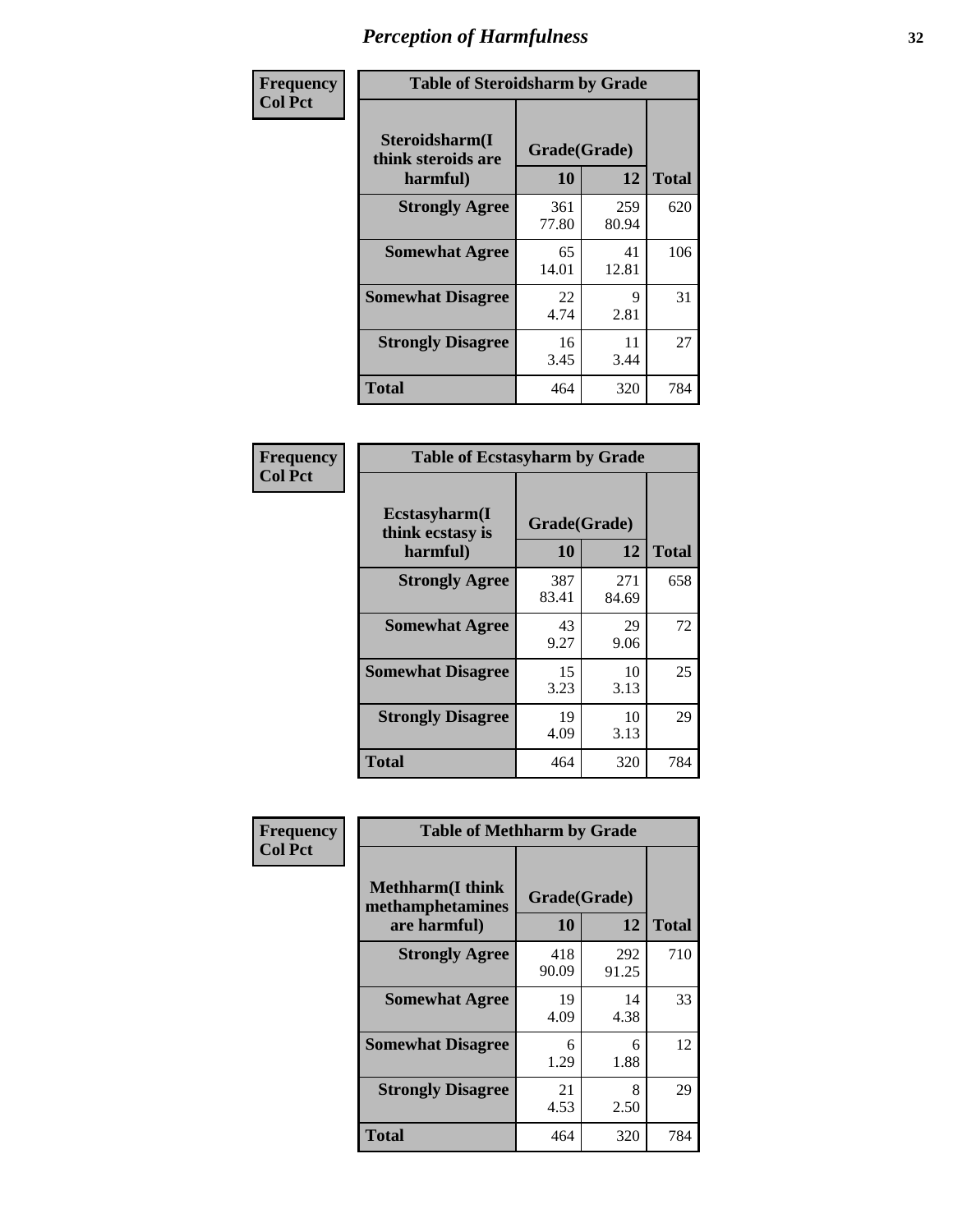| Frequency      | <b>Table of Hallucinogensharm by Grade</b>                 |                    |              |              |
|----------------|------------------------------------------------------------|--------------------|--------------|--------------|
| <b>Col Pct</b> | Hallucinogensharm(I<br>think hallucinogens<br>are harmful) | Grade(Grade)<br>10 | 12           | <b>Total</b> |
|                | <b>Strongly Agree</b>                                      | 400<br>86.21       | 270<br>84.38 | 670          |
|                | <b>Somewhat Agree</b>                                      | 33<br>7.11         | 25<br>7.81   | 58           |
|                | <b>Somewhat Disagree</b>                                   | 8<br>1.72          | 11<br>3.44   | 19           |
|                | <b>Strongly Disagree</b>                                   | 23<br>4.96         | 14<br>4.38   | 37           |
|                | <b>Total</b>                                               | 464                | 320          | 784          |

| <b>Table of Prescriptionharm by Grade</b>                                         |              |              |              |  |
|-----------------------------------------------------------------------------------|--------------|--------------|--------------|--|
| <b>Prescriptionharm</b> (I<br>think prescription<br>drugs not<br>prescribed to me |              | Grade(Grade) |              |  |
| are harmful)                                                                      | 10           | 12           | <b>Total</b> |  |
| <b>Strongly Agree</b>                                                             | 327<br>70.47 | 225<br>70.31 | 552          |  |
| <b>Somewhat Agree</b>                                                             | 84<br>18.10  | 51<br>15.94  | 135          |  |
| <b>Somewhat Disagree</b>                                                          | 34<br>7.33   | 31<br>9.69   | 65           |  |
| <b>Strongly Disagree</b>                                                          | 19<br>4.09   | 13<br>4.06   | 32           |  |
| <b>Total</b>                                                                      | 464          | 320          | 784          |  |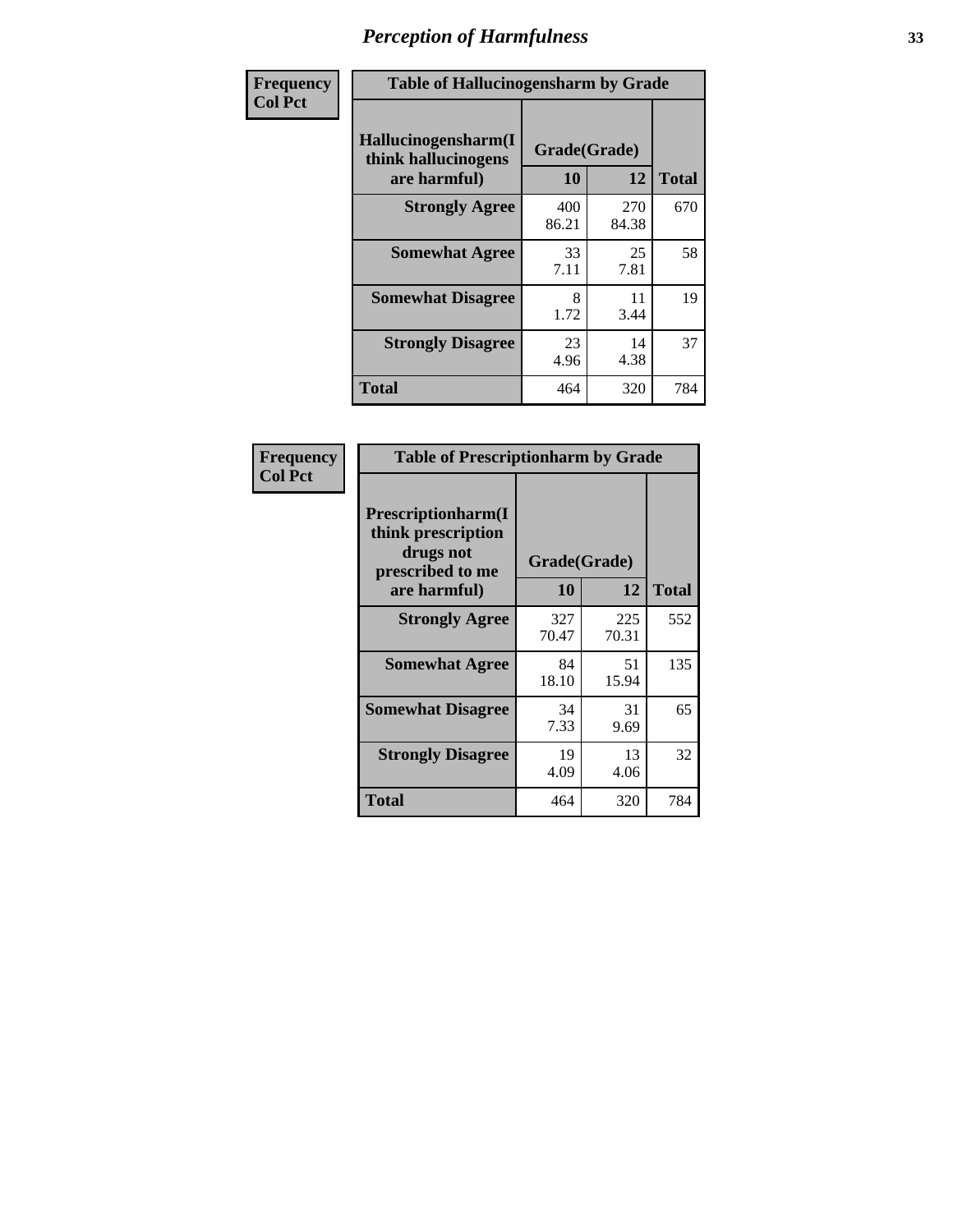# *Disapproval by Adults* **34**

| Frequency      | <b>Table of Alcoholadult by Grade</b>                                 |                    |              |              |
|----------------|-----------------------------------------------------------------------|--------------------|--------------|--------------|
| <b>Col Pct</b> | <b>Alcoholadult</b> (Adults<br>would disapprove if<br>I used alcohol) | Grade(Grade)<br>10 | 12           | <b>Total</b> |
|                | <b>Strongly Agree</b>                                                 | 257<br>55.39       | 166<br>51.88 | 423          |
|                | <b>Somewhat Agree</b>                                                 | 117<br>25.22       | 88<br>27.50  | 205          |
|                | <b>Somewhat Disagree</b>                                              | 63<br>13.58        | 49<br>15.31  | 112          |
|                | <b>Strongly Disagree</b>                                              | 27<br>5.82         | 17<br>5.31   | 44           |
|                | <b>Total</b>                                                          | 464                | 320          | 784          |

| <b>Table of Tobaccoadult by Grade</b>                                 |                    |              |              |  |
|-----------------------------------------------------------------------|--------------------|--------------|--------------|--|
| <b>Tobaccoadult</b> (Adults<br>would disapprove if<br>I used tobacco) | Grade(Grade)<br>10 | 12           | <b>Total</b> |  |
| <b>Strongly Agree</b>                                                 | 364<br>78.45       | 211<br>65.94 | 575          |  |
| <b>Somewhat Agree</b>                                                 | 55<br>11.85        | 60<br>18.75  | 115          |  |
| <b>Somewhat Disagree</b>                                              | 24<br>5.17         | 23<br>7.19   | 47           |  |
| <b>Strongly Disagree</b>                                              | 21<br>4.53         | 26<br>8.13   | 47           |  |
| <b>Total</b>                                                          | 464                | 320          | 784          |  |

| Frequency<br><b>Col Pct</b> | <b>Table of Marijuanaadult by Grade</b>                           |                    |              |              |
|-----------------------------|-------------------------------------------------------------------|--------------------|--------------|--------------|
|                             | Marijuanaadult(Adults<br>would disapprove if I<br>used marijuana) | Grade(Grade)<br>10 | 12           | <b>Total</b> |
|                             | <b>Strongly Agree</b>                                             | 411<br>88.58       | 268<br>83.75 | 679          |
|                             | <b>Somewhat Agree</b>                                             | 19<br>4.09         | 21<br>6.56   | 40           |
|                             | <b>Somewhat Disagree</b>                                          | 12<br>2.59         | 13<br>4.06   | 25           |
|                             | <b>Strongly Disagree</b>                                          | 22<br>4.74         | 18<br>5.63   | 40           |
|                             | <b>Total</b>                                                      | 464                | 320          | 784          |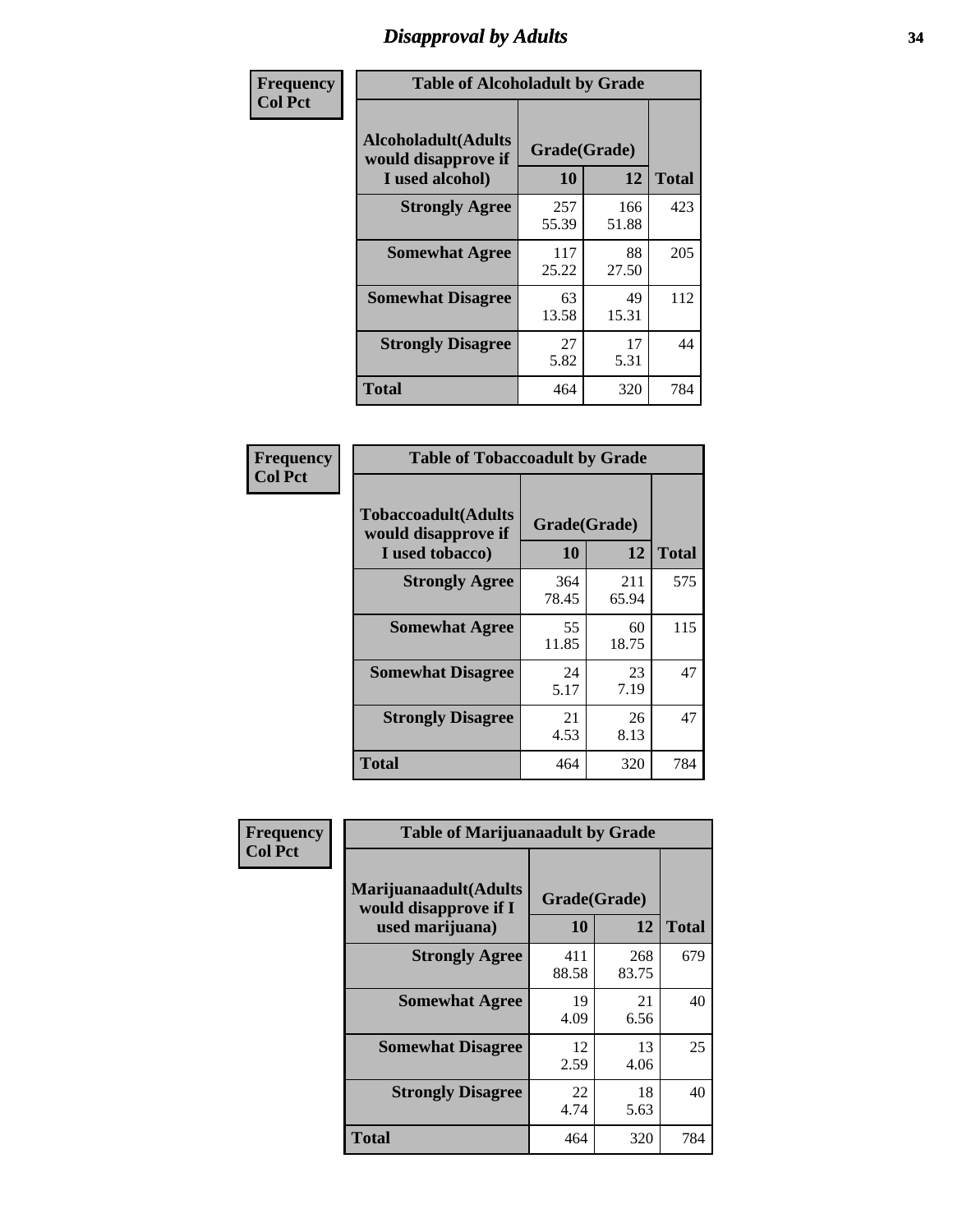# *Disapproval by Adults* **35**

| <b>Frequency</b> | <b>Table of Otherdrugadult by Grade</b>                                     |                    |              |              |
|------------------|-----------------------------------------------------------------------------|--------------------|--------------|--------------|
| <b>Col Pct</b>   | <b>Otherdrugadult</b> (Adults<br>would disapprove if I<br>used other drugs) | Grade(Grade)<br>10 | 12           | <b>Total</b> |
|                  | <b>Strongly Agree</b>                                                       | 424<br>91.38       | 286<br>89.38 | 710          |
|                  | <b>Somewhat Agree</b>                                                       | 12<br>2.59         | 16<br>5.00   | 28           |
|                  | <b>Somewhat Disagree</b>                                                    | 1.51               | 3<br>0.94    | 10           |
|                  | <b>Strongly Disagree</b>                                                    | 21<br>4.53         | 15<br>4.69   | 36           |
|                  | <b>Total</b>                                                                | 464                | 320          | 784          |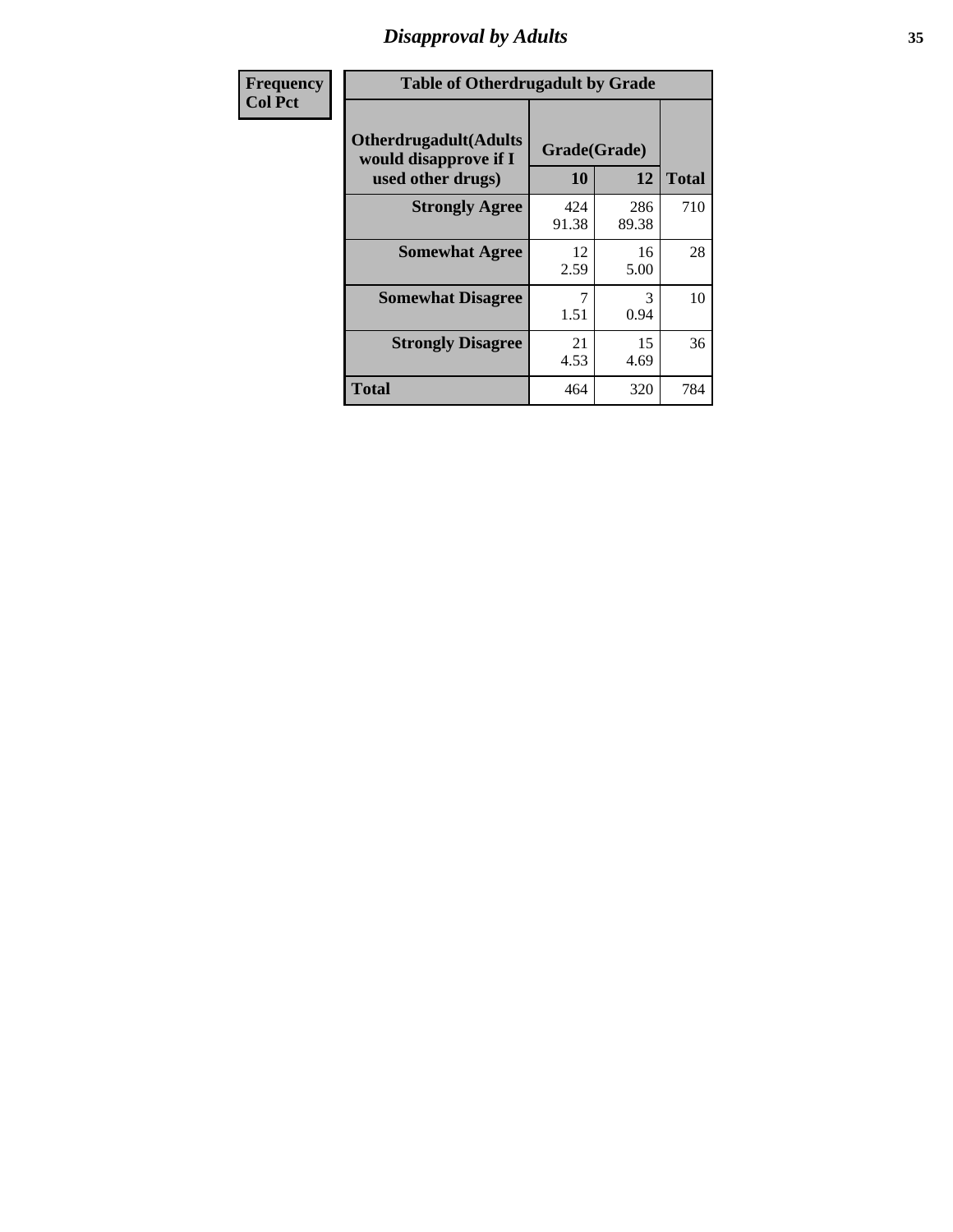# *Disapproval by Peers* **36**

| Frequency      | <b>Table of Alcoholpeer by Grade</b>                    |              |              |              |  |
|----------------|---------------------------------------------------------|--------------|--------------|--------------|--|
| <b>Col Pct</b> | Alcoholpeer(My<br>friends would<br>disapprove if I used | Grade(Grade) |              |              |  |
|                | alcohol)                                                | 10           | 12           | <b>Total</b> |  |
|                | <b>Strongly Agree</b>                                   | 102<br>21.98 | 55<br>17.19  | 157          |  |
|                | <b>Somewhat Agree</b>                                   | 111<br>23.92 | 53<br>16.56  | 164          |  |
|                | <b>Somewhat Disagree</b>                                | 118<br>25.43 | 82<br>25.63  | 200          |  |
|                | <b>Strongly Disagree</b>                                | 133<br>28.66 | 130<br>40.63 | 263          |  |
|                | Total                                                   | 464          | 320          | 784          |  |

| Frequency      | <b>Table of Tobaccopeer by Grade</b>                                |                    |             |              |  |
|----------------|---------------------------------------------------------------------|--------------------|-------------|--------------|--|
| <b>Col Pct</b> | Tobaccopeer(My<br>friends would<br>disapprove if I used<br>tobacco) | Grade(Grade)<br>10 | 12          | <b>Total</b> |  |
|                | <b>Strongly Agree</b>                                               | 187                | 85          | 272          |  |
|                |                                                                     | 40.30              | 26.56       |              |  |
|                | <b>Somewhat Agree</b>                                               | 108<br>23.28       | 66<br>20.63 | 174          |  |
|                | <b>Somewhat Disagree</b>                                            | 86<br>18.53        | 73<br>22.81 | 159          |  |
|                | <b>Strongly Disagree</b>                                            | 83<br>17.89        | 96<br>30.00 | 179          |  |
|                | Total                                                               | 464                | 320         | 784          |  |

| Frequency      | <b>Table of Marijuanapeer by Grade</b>                    |              |             |              |  |
|----------------|-----------------------------------------------------------|--------------|-------------|--------------|--|
| <b>Col Pct</b> | Marijuanapeer(My<br>friends would<br>disapprove if I used | Grade(Grade) |             |              |  |
|                | marijuana)                                                | <b>10</b>    | 12          | <b>Total</b> |  |
|                | <b>Strongly Agree</b>                                     | 215<br>46.34 | 97<br>30.31 | 312          |  |
|                | <b>Somewhat Agree</b>                                     | 90<br>19.40  | 65<br>20.31 | 155          |  |
|                | <b>Somewhat Disagree</b>                                  | 76<br>16.38  | 64<br>20.00 | 140          |  |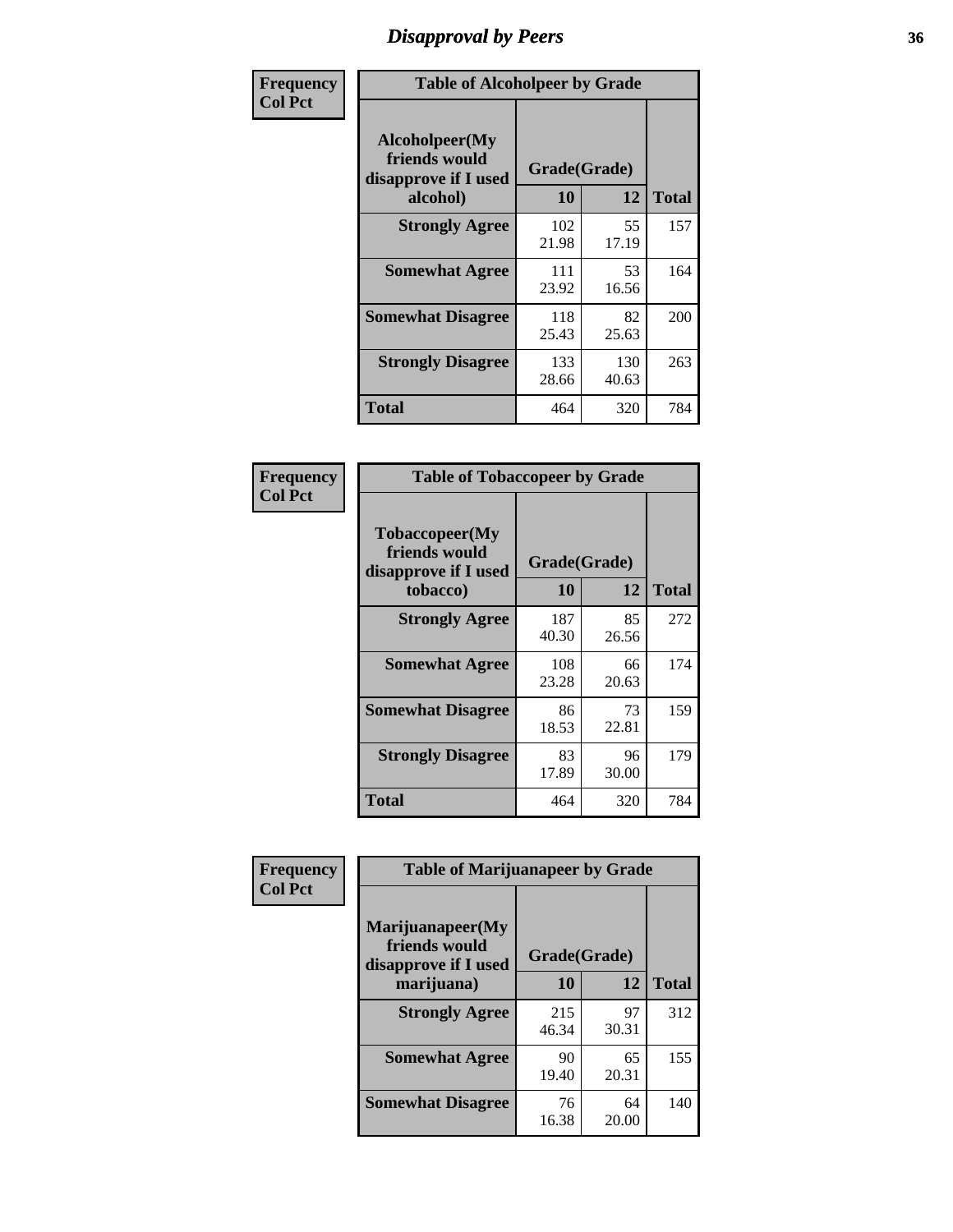# *Disapproval by Peers* **37**

| Frequency<br><b>Col Pct</b> | <b>Table of Marijuanapeer by Grade</b>                                  |                    |             |              |
|-----------------------------|-------------------------------------------------------------------------|--------------------|-------------|--------------|
|                             | Marijuanapeer(My<br>friends would<br>disapprove if I used<br>marijuana) | Grade(Grade)<br>10 | 12          | <b>Total</b> |
|                             | <b>Strongly Disagree</b>                                                | 83<br>17.89        | 94<br>29.38 | 177          |
|                             | Total                                                                   | 464                | 320         | 784          |

| Frequency      | <b>Table of Otherdrugpeer by Grade</b>                                    |                    |              |              |  |
|----------------|---------------------------------------------------------------------------|--------------------|--------------|--------------|--|
| <b>Col Pct</b> | Otherdrugpeer(My<br>friends would<br>disapprove if I used<br>other drugs) | Grade(Grade)<br>10 | 12           | <b>Total</b> |  |
|                | <b>Strongly Agree</b>                                                     | 257<br>55.39       | 163<br>50.94 | 420          |  |
|                | <b>Somewhat Agree</b>                                                     | 89<br>19.18        | 58<br>18.13  | 147          |  |
|                | <b>Somewhat Disagree</b>                                                  | 58<br>12.50        | 49<br>15.31  | 107          |  |
|                | <b>Strongly Disagree</b>                                                  | 60<br>12.93        | 50<br>15.63  | 110          |  |
|                | Total                                                                     | 464                | 320          | 784          |  |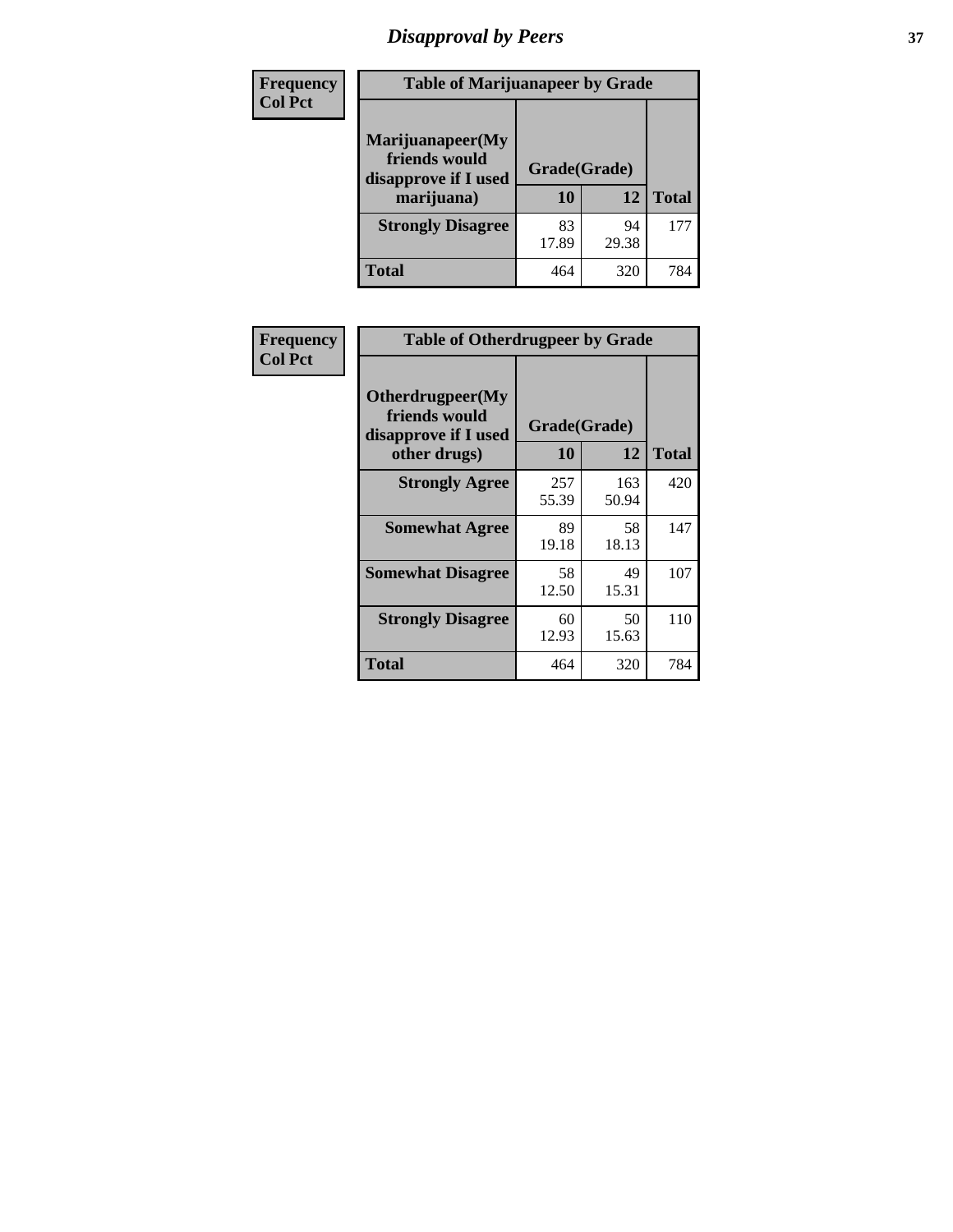| Frequency      | <b>Table of Alcohollocation1 by Grade</b> |              |              |              |
|----------------|-------------------------------------------|--------------|--------------|--------------|
| <b>Col Pct</b> | <b>Alcohollocation1(Places</b>            | Grade(Grade) |              |              |
|                | <b>Friends Use Alcohol)</b>               | 10           | 12           | <b>Total</b> |
|                |                                           | 288<br>62.07 | 237<br>74.06 | 525          |
|                | Do Not Use                                | 176<br>37.93 | 83<br>25.94  | 259          |
|                | <b>Total</b>                              | 464          | 320          | 784          |

| Frequency      | <b>Table of Alcohollocation2 by Grade</b>                     |                    |              |              |
|----------------|---------------------------------------------------------------|--------------------|--------------|--------------|
| <b>Col Pct</b> | <b>Alcohollocation2(Places</b><br><b>Friends Use Alcohol)</b> | Grade(Grade)<br>10 | <b>12</b>    | <b>Total</b> |
|                |                                                               | 260<br>56.03       | 157<br>49.06 | 417          |
|                | Home                                                          | 204<br>43.97       | 163<br>50.94 | 367          |
|                | <b>Total</b>                                                  | 464                | 320          | 784          |

| Frequency<br><b>Col Pct</b> | <b>Table of Alcohollocation 3 by Grade</b>                    |                    |              |              |
|-----------------------------|---------------------------------------------------------------|--------------------|--------------|--------------|
|                             | <b>Alcohollocation3(Places</b><br><b>Friends Use Alcohol)</b> | Grade(Grade)<br>10 | 12           | <b>Total</b> |
|                             |                                                               | 430<br>92.67       | 298<br>93.13 | 728          |
|                             | <b>School</b>                                                 | 34<br>7.33         | 22<br>6.88   | 56           |
|                             | Total                                                         | 464                | 320          | 784          |

| <b>Frequency</b> | <b>Table of Alcohollocation4 by Grade</b> |              |              |              |
|------------------|-------------------------------------------|--------------|--------------|--------------|
| <b>Col Pct</b>   | <b>Alcohollocation4(Places</b>            | Grade(Grade) |              |              |
|                  | <b>Friends Use Alcohol)</b>               | 10           | 12           | <b>Total</b> |
|                  |                                           | 391<br>84.27 | 259<br>80.94 | 650          |
|                  | Car                                       | 73<br>15.73  | 61<br>19.06  | 134          |
|                  | <b>Total</b>                              | 464          | 320          | 784          |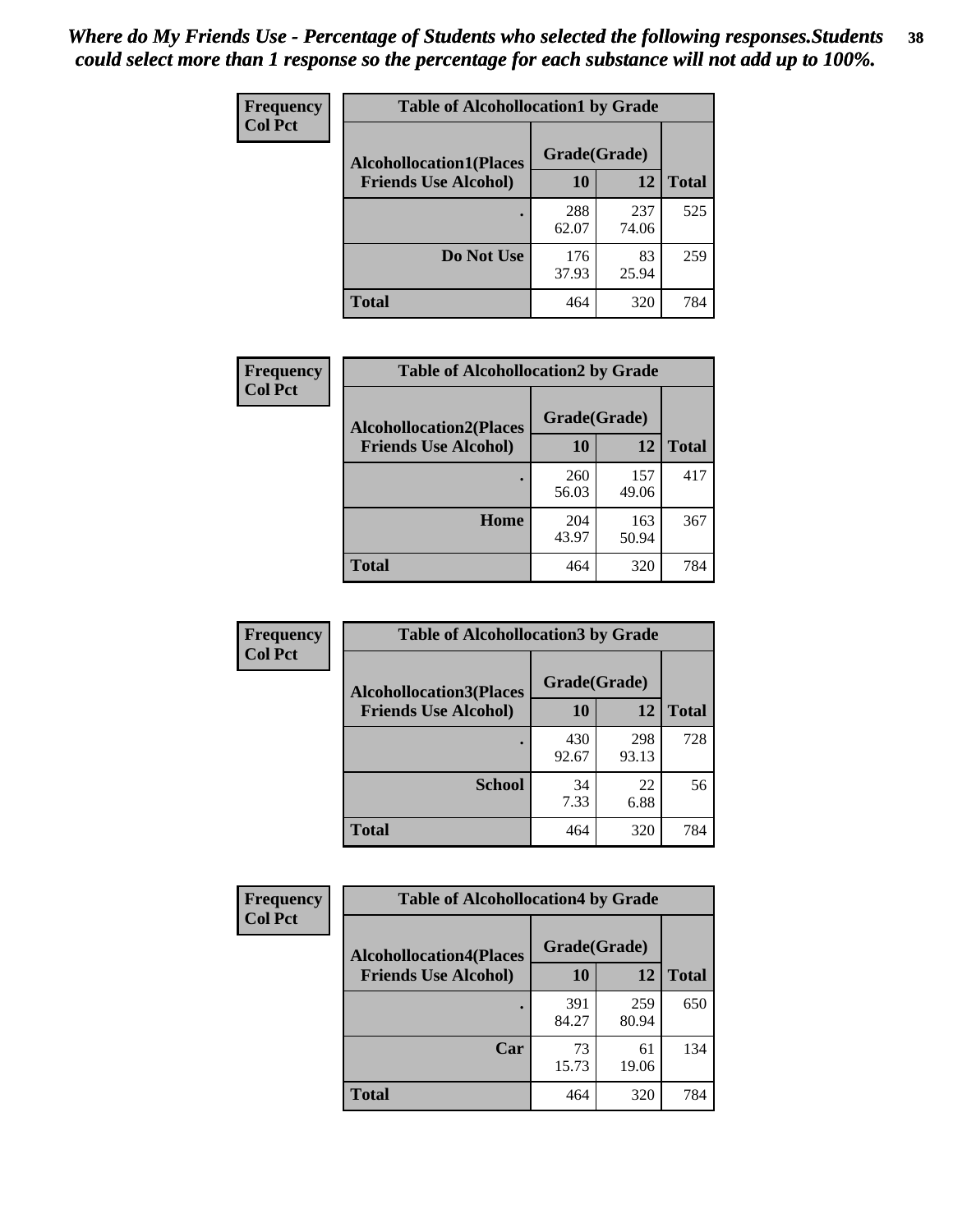| <b>Frequency</b><br><b>Col Pct</b> | <b>Table of Alcohollocation5 by Grade</b> |              |              |              |
|------------------------------------|-------------------------------------------|--------------|--------------|--------------|
|                                    | <b>Alcohollocation5(Places</b>            | Grade(Grade) |              |              |
|                                    | <b>Friends Use Alcohol)</b>               | 10           | 12           | <b>Total</b> |
|                                    |                                           | 208<br>44.83 | 113<br>35.31 | 321          |
|                                    | <b>Friend's House</b>                     | 256<br>55.17 | 207<br>64.69 | 463          |
|                                    | Total                                     | 464          | 320          | 784          |

| <b>Frequency</b> | <b>Table of Alcohollocation6 by Grade</b> |              |              |              |
|------------------|-------------------------------------------|--------------|--------------|--------------|
| <b>Col Pct</b>   | <b>Alcohollocation6(Places</b>            | Grade(Grade) |              |              |
|                  | <b>Friends Use Alcohol)</b>               | 10           | 12           | <b>Total</b> |
|                  |                                           | 300<br>64.66 | 187<br>58.44 | 487          |
|                  | <b>Other</b>                              | 164<br>35.34 | 133<br>41.56 | 297          |
|                  | <b>Total</b>                              | 464          | 320          | 784          |

| Frequency      | <b>Table of Tobaccolocation1 by Grade</b>                     |                    |              |              |
|----------------|---------------------------------------------------------------|--------------------|--------------|--------------|
| <b>Col Pct</b> | <b>Tobaccolocation1(Places</b><br><b>Friends Use Tobacco)</b> | Grade(Grade)<br>10 | 12           | <b>Total</b> |
|                |                                                               | 232<br>50.00       | 204<br>63.75 | 436          |
|                | Do Not Use                                                    | 232<br>50.00       | 116<br>36.25 | 348          |
|                | <b>Total</b>                                                  | 464                | 320          | 784          |

| Frequency      | <b>Table of Tobaccolocation2 by Grade</b> |              |              |              |
|----------------|-------------------------------------------|--------------|--------------|--------------|
| <b>Col Pct</b> | <b>Tobaccolocation2(Places</b>            | Grade(Grade) |              |              |
|                | <b>Friends Use Tobacco)</b>               | 10           | 12           | <b>Total</b> |
|                |                                           | 294<br>63.36 | 181<br>56.56 | 475          |
|                | Home                                      | 170<br>36.64 | 139<br>43.44 | 309          |
|                | <b>Total</b>                              | 464          | 320          | 784          |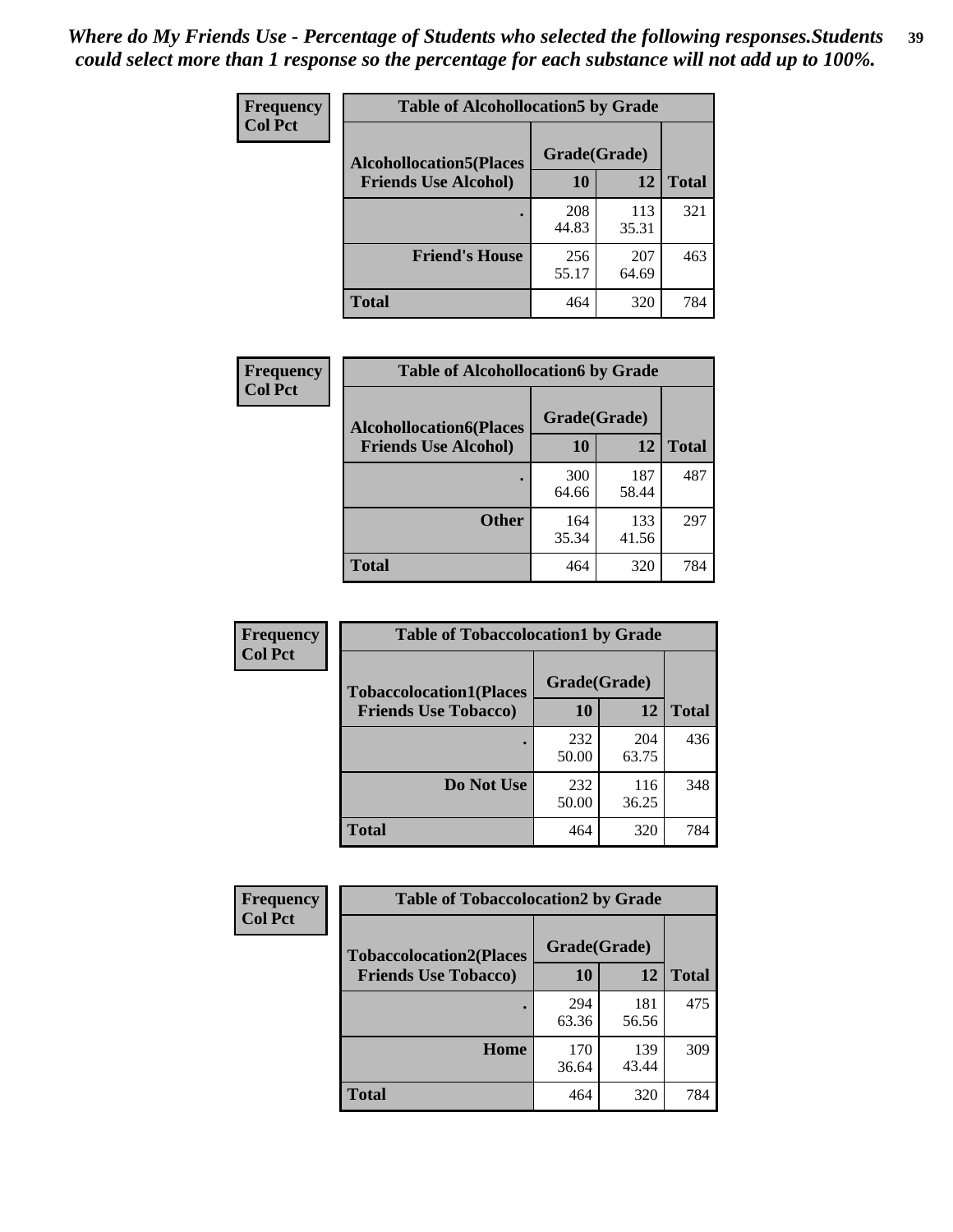| Frequency<br><b>Col Pct</b> | <b>Table of Tobaccolocation 3 by Grade</b> |              |              |              |
|-----------------------------|--------------------------------------------|--------------|--------------|--------------|
|                             | <b>Tobaccolocation3(Places</b>             | Grade(Grade) |              |              |
|                             | <b>Friends Use Tobacco)</b>                | 10           | 12           | <b>Total</b> |
|                             |                                            | 372<br>80.17 | 266<br>83.13 | 638          |
|                             | <b>School</b>                              | 92<br>19.83  | 54<br>16.88  | 146          |
|                             | <b>Total</b>                               | 464          | 320          | 784          |

| Frequency      | <b>Table of Tobaccolocation4 by Grade</b> |              |              |              |
|----------------|-------------------------------------------|--------------|--------------|--------------|
| <b>Col Pct</b> | <b>Tobaccolocation4(Places</b>            | Grade(Grade) |              |              |
|                | <b>Friends Use Tobacco)</b>               | 10           | <b>12</b>    | <b>Total</b> |
|                |                                           | 305<br>65.73 | 164<br>51.25 | 469          |
|                | Car                                       | 159<br>34.27 | 156<br>48.75 | 315          |
|                | <b>Total</b>                              | 464          | 320          | 784          |

| Frequency<br><b>Col Pct</b> | <b>Table of Tobaccolocation5 by Grade</b>                     |                    |              |              |
|-----------------------------|---------------------------------------------------------------|--------------------|--------------|--------------|
|                             | <b>Tobaccolocation5(Places</b><br><b>Friends Use Tobacco)</b> | Grade(Grade)<br>10 | 12           | <b>Total</b> |
|                             |                                                               | 280<br>60.34       | 168<br>52.50 | 448          |
|                             | <b>Friend's House</b>                                         | 184<br>39.66       | 152<br>47.50 | 336          |
|                             | <b>Total</b>                                                  | 464                | 320          | 784          |

| <b>Frequency</b> | <b>Table of Tobaccolocation6 by Grade</b> |              |              |              |  |
|------------------|-------------------------------------------|--------------|--------------|--------------|--|
| <b>Col Pct</b>   | <b>Tobaccolocation6(Places</b>            | Grade(Grade) |              |              |  |
|                  | <b>Friends Use Tobacco)</b>               | 10           | 12           | <b>Total</b> |  |
|                  |                                           | 305<br>65.73 | 189<br>59.06 | 494          |  |
|                  | <b>Other</b>                              | 159<br>34.27 | 131<br>40.94 | 290          |  |
|                  | <b>Total</b>                              | 464          | 320          | 784          |  |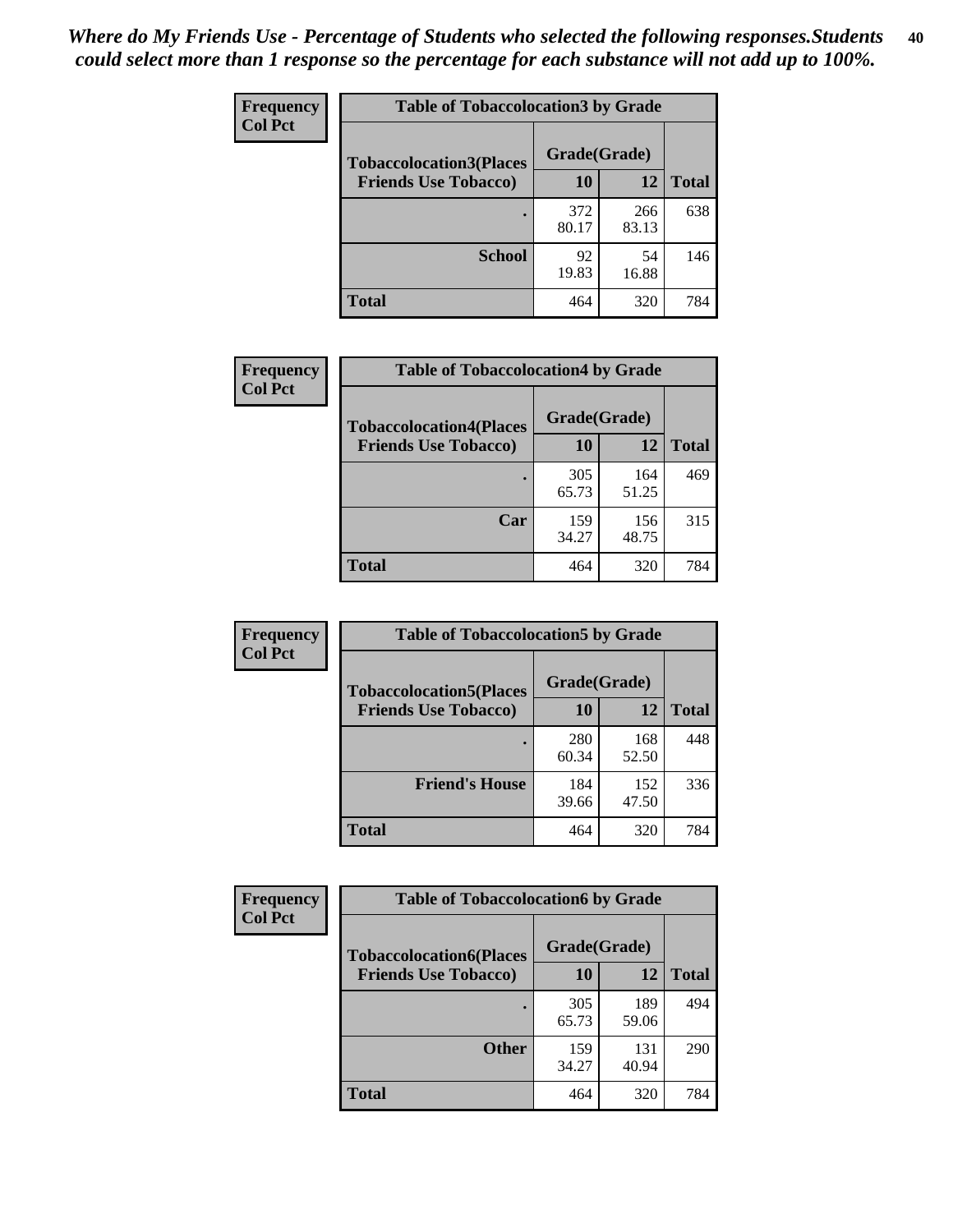| <b>Frequency</b> | <b>Table of Marijuanalocation1 by Grade</b> |              |              |              |
|------------------|---------------------------------------------|--------------|--------------|--------------|
| <b>Col Pct</b>   | <b>Marijuanalocation1(Places</b>            | Grade(Grade) |              |              |
|                  | <b>Friends Use Marijuana</b> )              | <b>10</b>    | 12           | <b>Total</b> |
|                  |                                             | 208<br>44.83 | 190<br>59.38 | 398          |
|                  | Do Not Use                                  | 256<br>55.17 | 130<br>40.63 | 386          |
|                  | <b>Total</b>                                | 464          | 320          | 784          |

| <b>Frequency</b> | <b>Table of Marijuanalocation2 by Grade</b>                        |                    |              |              |
|------------------|--------------------------------------------------------------------|--------------------|--------------|--------------|
| <b>Col Pct</b>   | <b>Marijuanalocation2(Places</b><br><b>Friends Use Marijuana</b> ) | Grade(Grade)<br>10 | 12           | <b>Total</b> |
|                  |                                                                    | 317<br>68.32       | 190<br>59.38 | 507          |
|                  | Home                                                               | 147<br>31.68       | 130<br>40.63 | 277          |
|                  | <b>Total</b>                                                       | 464                | 320          | 784          |

| <b>Frequency</b><br><b>Col Pct</b> | <b>Table of Marijuanalocation3 by Grade</b> |              |              |              |
|------------------------------------|---------------------------------------------|--------------|--------------|--------------|
|                                    | <b>Marijuanalocation3</b> (Places           | Grade(Grade) |              |              |
|                                    | <b>Friends Use Marijuana</b> )              | <b>10</b>    | 12           | <b>Total</b> |
|                                    |                                             | 406<br>87.50 | 292<br>91.25 | 698          |
|                                    | <b>School</b>                               | 58<br>12.50  | 28<br>8.75   | 86           |
|                                    | <b>Total</b>                                | 464          | 320          | 784          |

| Frequency                      | <b>Table of Marijuanalocation4 by Grade</b> |              |              |     |  |
|--------------------------------|---------------------------------------------|--------------|--------------|-----|--|
| <b>Col Pct</b>                 | <b>Marijuanalocation4(Places</b>            | Grade(Grade) |              |     |  |
| <b>Friends Use Marijuana</b> ) | <b>10</b>                                   | 12           | <b>Total</b> |     |  |
|                                |                                             | 339<br>73.06 | 195<br>60.94 | 534 |  |
|                                | Car                                         | 125<br>26.94 | 125<br>39.06 | 250 |  |
|                                | Total                                       | 464          | 320          | 784 |  |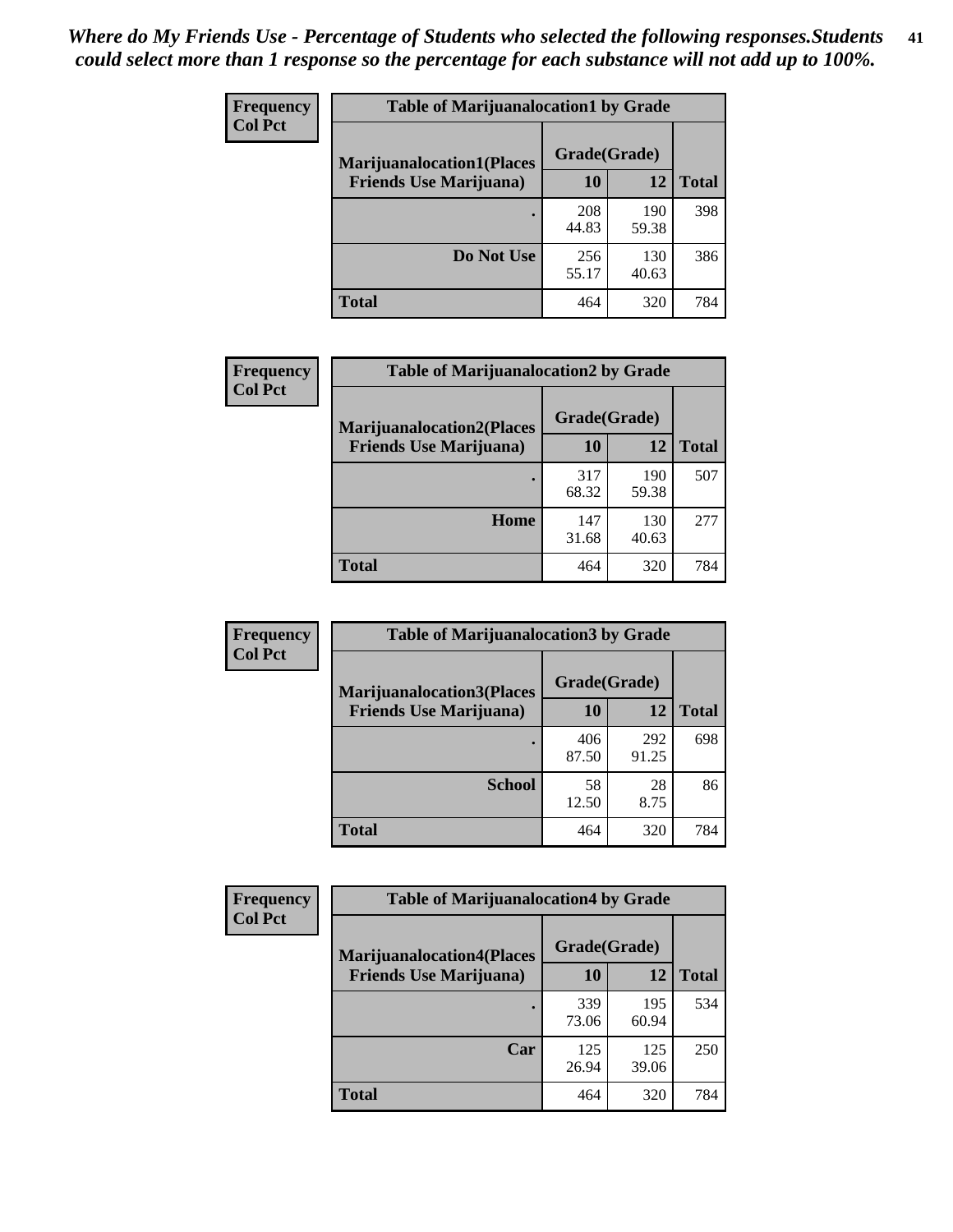| <b>Frequency</b> | <b>Table of Marijuanalocation5 by Grade</b> |              |              |              |
|------------------|---------------------------------------------|--------------|--------------|--------------|
| <b>Col Pct</b>   | <b>Marijuanalocation5</b> (Places           | Grade(Grade) |              |              |
|                  | <b>Friends Use Marijuana</b> )              | 10           | 12           | <b>Total</b> |
|                  |                                             | 291<br>62.72 | 166<br>51.88 | 457          |
|                  | <b>Friend's House</b>                       | 173<br>37.28 | 154<br>48.13 | 327          |
|                  | <b>Total</b>                                | 464          | 320          | 784          |

| <b>Frequency</b> | <b>Table of Marijuanalocation6 by Grade</b>                        |                    |              |              |
|------------------|--------------------------------------------------------------------|--------------------|--------------|--------------|
| <b>Col Pct</b>   | <b>Marijuanalocation6(Places</b><br><b>Friends Use Marijuana</b> ) | Grade(Grade)<br>10 | 12           | <b>Total</b> |
|                  |                                                                    | 317<br>68.32       | 196<br>61.25 | 513          |
|                  | <b>Other</b>                                                       | 147<br>31.68       | 124<br>38.75 | 271          |
|                  | <b>Total</b>                                                       | 464                | 320          | 784          |

| <b>Frequency</b> | <b>Table of Otherdruglocation1 by Grade</b>                          |              |              |              |
|------------------|----------------------------------------------------------------------|--------------|--------------|--------------|
| <b>Col Pct</b>   | <b>Otherdruglocation1(Places</b><br><b>Friends Use Other Illegal</b> | Grade(Grade) |              |              |
|                  | Drugs)                                                               | 10           | 12           | <b>Total</b> |
|                  |                                                                      | 149<br>32.11 | 118<br>36.88 | 267          |
|                  | Do Not Use                                                           | 315<br>67.89 | 202<br>63.13 | 517          |
|                  | <b>Total</b>                                                         | 464          | 320          | 784          |

| Frequency      | <b>Table of Otherdruglocation2 by Grade</b>                           |              |              |              |
|----------------|-----------------------------------------------------------------------|--------------|--------------|--------------|
| <b>Col Pct</b> | <b>Otherdruglocation2(Places)</b><br><b>Friends Use Other Illegal</b> | Grade(Grade) |              |              |
|                | Drugs)                                                                | 10           | 12           | <b>Total</b> |
|                |                                                                       | 355<br>76.51 | 240<br>75.00 | 595          |
|                | <b>Home</b>                                                           | 109<br>23.49 | 80<br>25.00  | 189          |
|                | <b>Total</b>                                                          | 464          | 320          | 784          |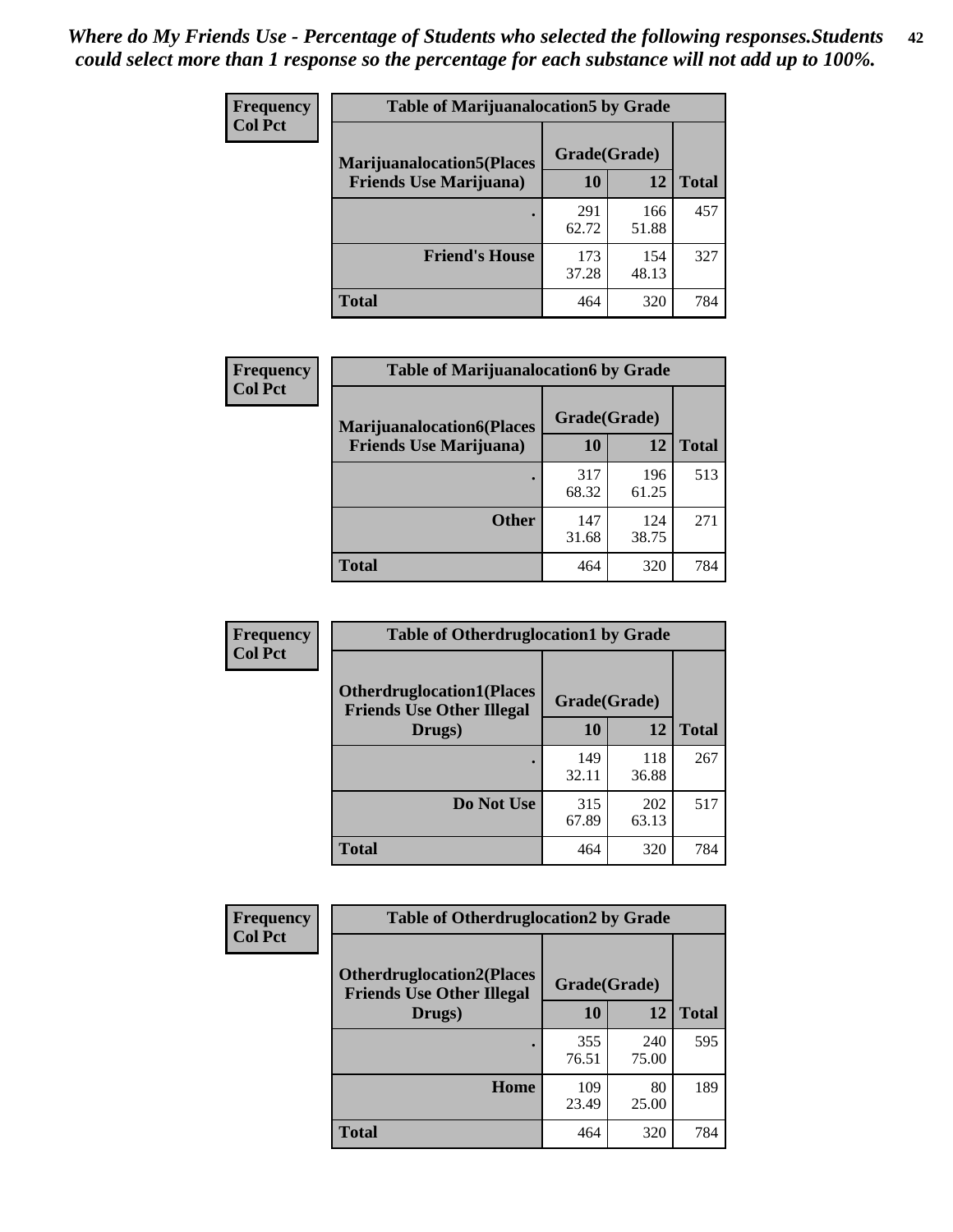| <b>Frequency</b> | <b>Table of Otherdruglocation 3 by Grade</b>                          |              |              |              |
|------------------|-----------------------------------------------------------------------|--------------|--------------|--------------|
| <b>Col Pct</b>   | <b>Otherdruglocation3(Places)</b><br><b>Friends Use Other Illegal</b> | Grade(Grade) |              |              |
|                  | Drugs)                                                                | 10           | 12           | <b>Total</b> |
|                  | ٠                                                                     | 407<br>87.72 | 280<br>87.50 | 687          |
|                  | <b>School</b>                                                         | 57<br>12.28  | 40<br>12.50  | 97           |
|                  | <b>Total</b>                                                          | 464          | 320          | 784          |

| Frequency      | <b>Table of Otherdruglocation4 by Grade</b>                          |              |              |              |
|----------------|----------------------------------------------------------------------|--------------|--------------|--------------|
| <b>Col Pct</b> | <b>Otherdruglocation4(Places</b><br><b>Friends Use Other Illegal</b> | Grade(Grade) |              |              |
|                | Drugs)                                                               | 10           | 12           | <b>Total</b> |
|                |                                                                      | 375<br>80.82 | 258<br>80.63 | 633          |
|                | Car                                                                  | 89<br>19.18  | 62<br>19.38  | 151          |
|                | <b>Total</b>                                                         | 464          | 320          | 784          |

| <b>Frequency</b> | <b>Table of Otherdruglocation5 by Grade</b>                          |              |              |              |
|------------------|----------------------------------------------------------------------|--------------|--------------|--------------|
| <b>Col Pct</b>   | <b>Otherdruglocation5(Places</b><br><b>Friends Use Other Illegal</b> | Grade(Grade) |              |              |
|                  | Drugs)                                                               | 10           | 12           | <b>Total</b> |
|                  |                                                                      | 342<br>73.71 | 230<br>71.88 | 572          |
|                  | <b>Friend's House</b>                                                | 122<br>26.29 | 90<br>28.13  | 212          |
|                  | <b>Total</b>                                                         | 464          | 320          | 784          |

| <b>Frequency</b> | <b>Table of Otherdruglocation6 by Grade</b>                          |              |              |              |
|------------------|----------------------------------------------------------------------|--------------|--------------|--------------|
| <b>Col Pct</b>   | <b>Otherdruglocation6(Places</b><br><b>Friends Use Other Illegal</b> | Grade(Grade) |              |              |
|                  | Drugs)                                                               | 10           | 12           | <b>Total</b> |
|                  |                                                                      | 345<br>74.35 | 247<br>77.19 | 592          |
|                  | <b>Other</b>                                                         | 119<br>25.65 | 73<br>22.81  | 192          |
|                  | <b>Total</b>                                                         | 464          | 320          | 784          |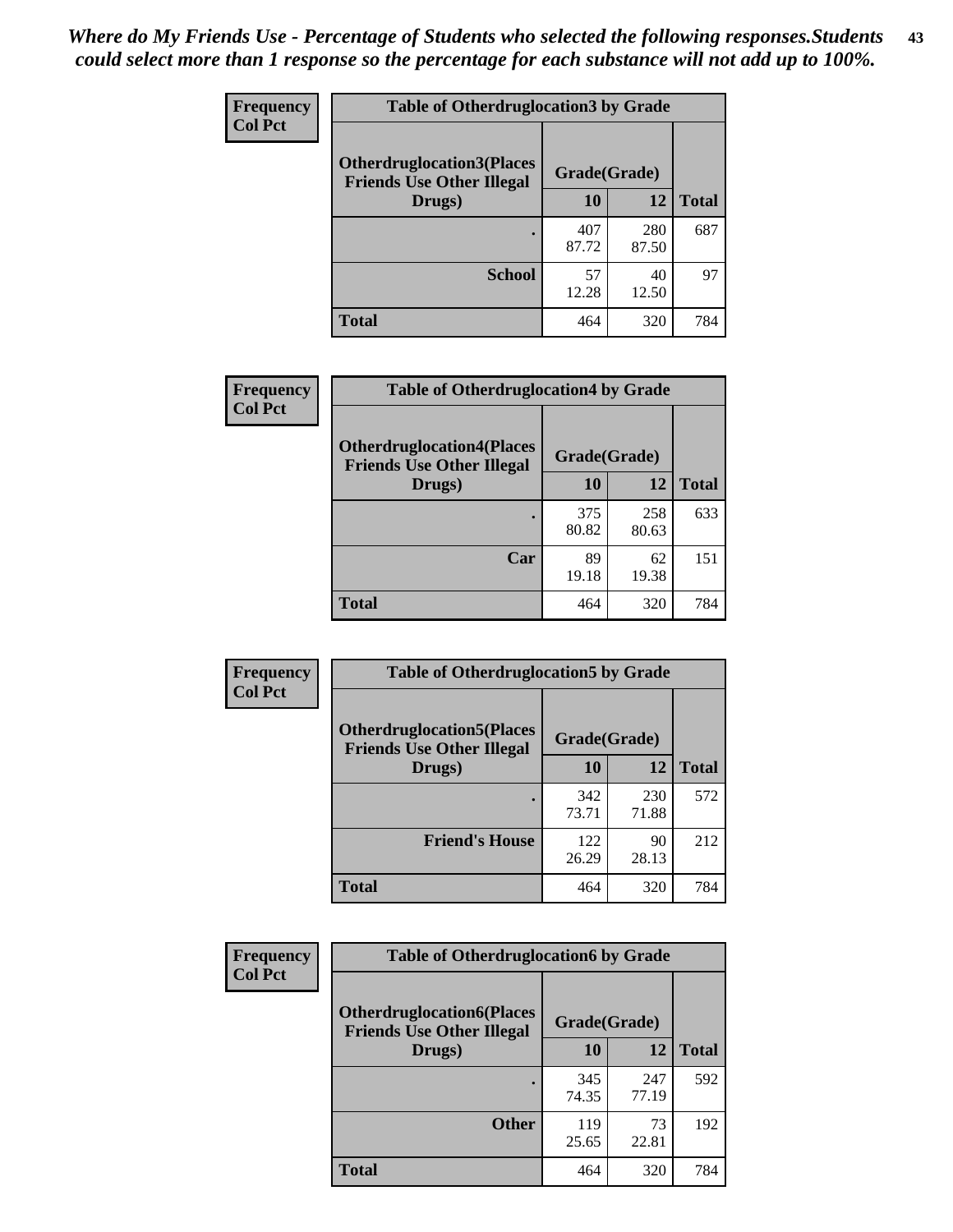| <b>Frequency</b> | <b>Table of Alcoholtime1 by Grade</b>           |              |              |              |  |
|------------------|-------------------------------------------------|--------------|--------------|--------------|--|
| <b>Col Pct</b>   | <b>Alcoholtime1(Times</b><br><b>Friends Use</b> | Grade(Grade) |              |              |  |
|                  | Alcohol)                                        | 10           | 12           | <b>Total</b> |  |
|                  |                                                 | 307<br>66.16 | 243<br>75.94 | 550          |  |
|                  | Do Not Use                                      | 157<br>33.84 | 77<br>24.06  | 234          |  |
|                  | <b>Total</b>                                    | 464          | 320          | 784          |  |

| Frequency      | <b>Table of Alcoholtime2 by Grade</b>           |              |              |              |
|----------------|-------------------------------------------------|--------------|--------------|--------------|
| <b>Col Pct</b> | <b>Alcoholtime2(Times</b><br><b>Friends Use</b> | Grade(Grade) |              |              |
|                | Alcohol)                                        | 10           | 12           | <b>Total</b> |
|                |                                                 | 429<br>92.46 | 296<br>92.50 | 725          |
|                | <b>On Way to School</b>                         | 35<br>7.54   | 24<br>7.50   | 59           |
|                | <b>Total</b>                                    | 464          | 320          | 784          |

| Frequency<br><b>Col Pct</b> | <b>Table of Alcoholtime3 by Grade</b>                    |              |              |              |  |
|-----------------------------|----------------------------------------------------------|--------------|--------------|--------------|--|
|                             | Alcoholtime3(Times<br>Grade(Grade)<br><b>Friends Use</b> |              |              |              |  |
|                             | Alcohol)                                                 | 10           | 12           | <b>Total</b> |  |
|                             |                                                          | 440<br>94.83 | 304<br>95.00 | 744          |  |
|                             | <b>During School</b>                                     | 24<br>5.17   | 16<br>5.00   | 40           |  |
|                             | <b>Total</b>                                             | 464          | 320          | 784          |  |

| <b>Frequency</b><br><b>Col Pct</b> | <b>Table of Alcoholtime4 by Grade</b> |              |              |              |
|------------------------------------|---------------------------------------|--------------|--------------|--------------|
|                                    | <b>Alcoholtime4(Times</b>             | Grade(Grade) |              |              |
|                                    | <b>Friends Use Alcohol)</b>           | 10           | 12           | <b>Total</b> |
|                                    |                                       | 421<br>90.73 | 294<br>91.88 | 715          |
|                                    | <b>On Way Home From School</b>        | 43<br>9.27   | 26<br>8.13   | 69           |
|                                    | <b>Total</b>                          | 464          | 320          | 784          |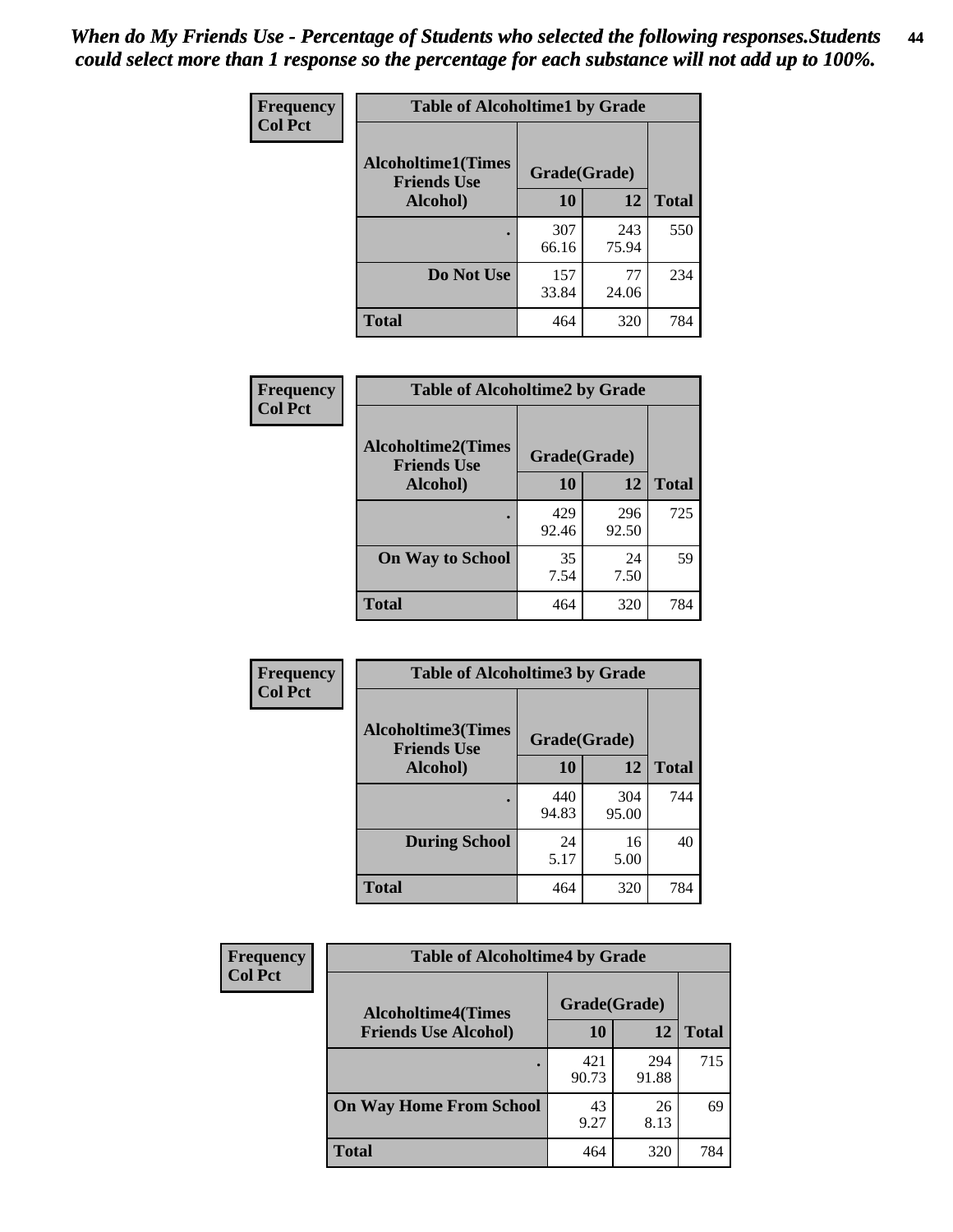*When do My Friends Use - Percentage of Students who selected the following responses.Students could select more than 1 response so the percentage for each substance will not add up to 100%.* **45**

| Frequency      | <b>Table of Alcoholtime5 by Grade</b>           |              |              |              |
|----------------|-------------------------------------------------|--------------|--------------|--------------|
| <b>Col Pct</b> | <b>Alcoholtime5(Times</b><br><b>Friends Use</b> | Grade(Grade) |              |              |
|                | Alcohol)                                        | 10           | 12           | <b>Total</b> |
|                |                                                 | 337<br>72.63 | 232<br>72.50 | 569          |
|                | Weeknights                                      | 127<br>27.37 | 88<br>27.50  | 215          |
|                | <b>Total</b>                                    | 464          | 320          | 784          |

| <b>Frequency</b> | <b>Table of Alcoholtime6 by Grade</b>           |              |              |              |  |
|------------------|-------------------------------------------------|--------------|--------------|--------------|--|
| <b>Col Pct</b>   | <b>Alcoholtime6(Times</b><br><b>Friends Use</b> | Grade(Grade) |              |              |  |
|                  | Alcohol)                                        | 10           | 12           | <b>Total</b> |  |
|                  |                                                 | 146<br>31.47 | 69<br>21.56  | 215          |  |
|                  | Weekends                                        | 318<br>68.53 | 251<br>78.44 | 569          |  |
|                  | <b>Total</b>                                    | 464          | 320          | 784          |  |

| <b>Frequency</b> | <b>Table of Tobaccotime1 by Grade</b>           |              |              |              |
|------------------|-------------------------------------------------|--------------|--------------|--------------|
| <b>Col Pct</b>   | <b>Tobaccotime1(Times</b><br><b>Friends Use</b> | Grade(Grade) |              |              |
|                  | <b>Tobacco</b> )                                | 10           | 12           | <b>Total</b> |
|                  |                                                 | 240<br>51.72 | 210<br>65.63 | 450          |
|                  | Do Not Use                                      | 224<br>48.28 | 110<br>34.38 | 334          |
|                  | <b>Total</b>                                    | 464          | 320          | 784          |

| <b>Frequency</b> | <b>Table of Tobaccotime2 by Grade</b>           |              |              |              |
|------------------|-------------------------------------------------|--------------|--------------|--------------|
| <b>Col Pct</b>   | <b>Tobaccotime2(Times</b><br><b>Friends Use</b> | Grade(Grade) |              |              |
|                  | Tobacco)                                        | 10           | 12           | <b>Total</b> |
|                  |                                                 | 344<br>74.14 | 196<br>61.25 | 540          |
|                  | <b>On Way to School</b>                         | 120<br>25.86 | 124<br>38.75 | 244          |
|                  | <b>Total</b>                                    | 464          | 320          | 784          |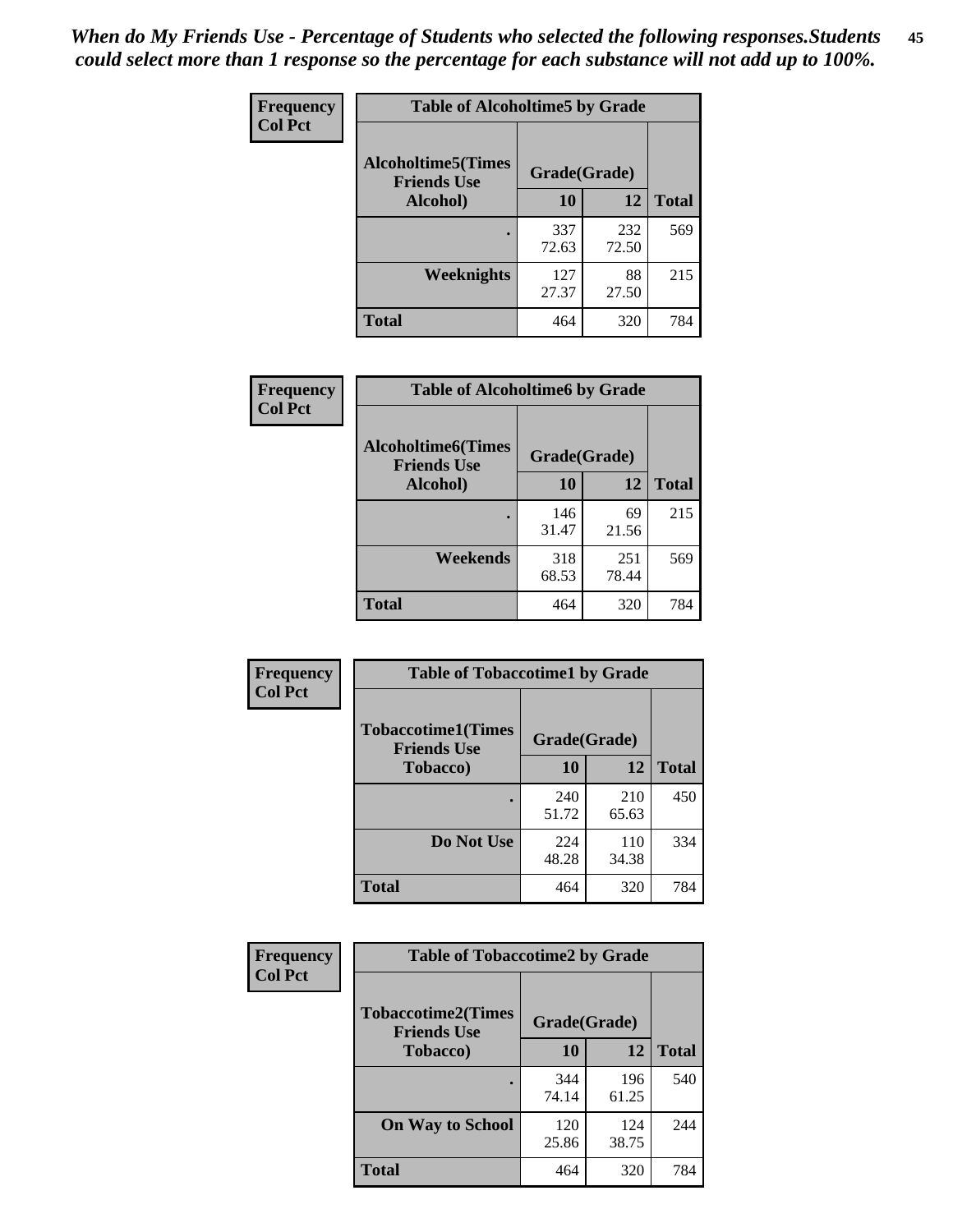| <b>Frequency</b> | <b>Table of Tobaccotime3 by Grade</b>           |              |              |              |  |
|------------------|-------------------------------------------------|--------------|--------------|--------------|--|
| <b>Col Pct</b>   | <b>Tobaccotime3(Times</b><br><b>Friends Use</b> | Grade(Grade) |              |              |  |
|                  | <b>Tobacco</b> )                                | 10           | 12           | <b>Total</b> |  |
|                  |                                                 | 393<br>84.70 | 278<br>86.88 | 671          |  |
|                  | <b>During School</b>                            | 71<br>15.30  | 42<br>13.13  | 113          |  |
|                  | <b>Total</b>                                    | 464          | 320          | 784          |  |

| <b>Frequency</b><br><b>Col Pct</b> | <b>Table of Tobaccotime4 by Grade</b> |              |              |              |
|------------------------------------|---------------------------------------|--------------|--------------|--------------|
|                                    | <b>Tobaccotime4(Times</b>             | Grade(Grade) |              |              |
|                                    | <b>Friends Use Tobacco)</b>           | 10           | 12           | <b>Total</b> |
|                                    |                                       | 421<br>90.73 | 294<br>91.88 | 715          |
|                                    | <b>On Way Home From School</b>        | 43<br>9.27   | 26<br>8.13   | 69           |
|                                    | <b>Total</b>                          | 464          | 320          | 784          |

| Frequency      | <b>Table of Tobaccotime5 by Grade</b>           |              |              |              |
|----------------|-------------------------------------------------|--------------|--------------|--------------|
| <b>Col Pct</b> | <b>Tobaccotime5(Times</b><br><b>Friends Use</b> | Grade(Grade) |              |              |
|                | <b>Tobacco</b> )                                | 10           | 12           | <b>Total</b> |
|                |                                                 | 278<br>59.91 | 156<br>48.75 | 434          |
|                | Weeknights                                      | 186<br>40.09 | 164<br>51.25 | 350          |
|                | <b>Total</b>                                    | 464          | 320          | 784          |

| Frequency      | <b>Table of Tobaccotime6 by Grade</b>           |              |              |              |
|----------------|-------------------------------------------------|--------------|--------------|--------------|
| <b>Col Pct</b> | <b>Tobaccotime6(Times</b><br><b>Friends Use</b> | Grade(Grade) |              |              |
|                | <b>Tobacco</b> )                                | 10           | 12           | <b>Total</b> |
|                |                                                 | 234<br>50.43 | 133<br>41.56 | 367          |
|                | Weekends                                        | 230<br>49.57 | 187<br>58.44 | 417          |
|                | <b>Total</b>                                    | 464          | 320          | 784          |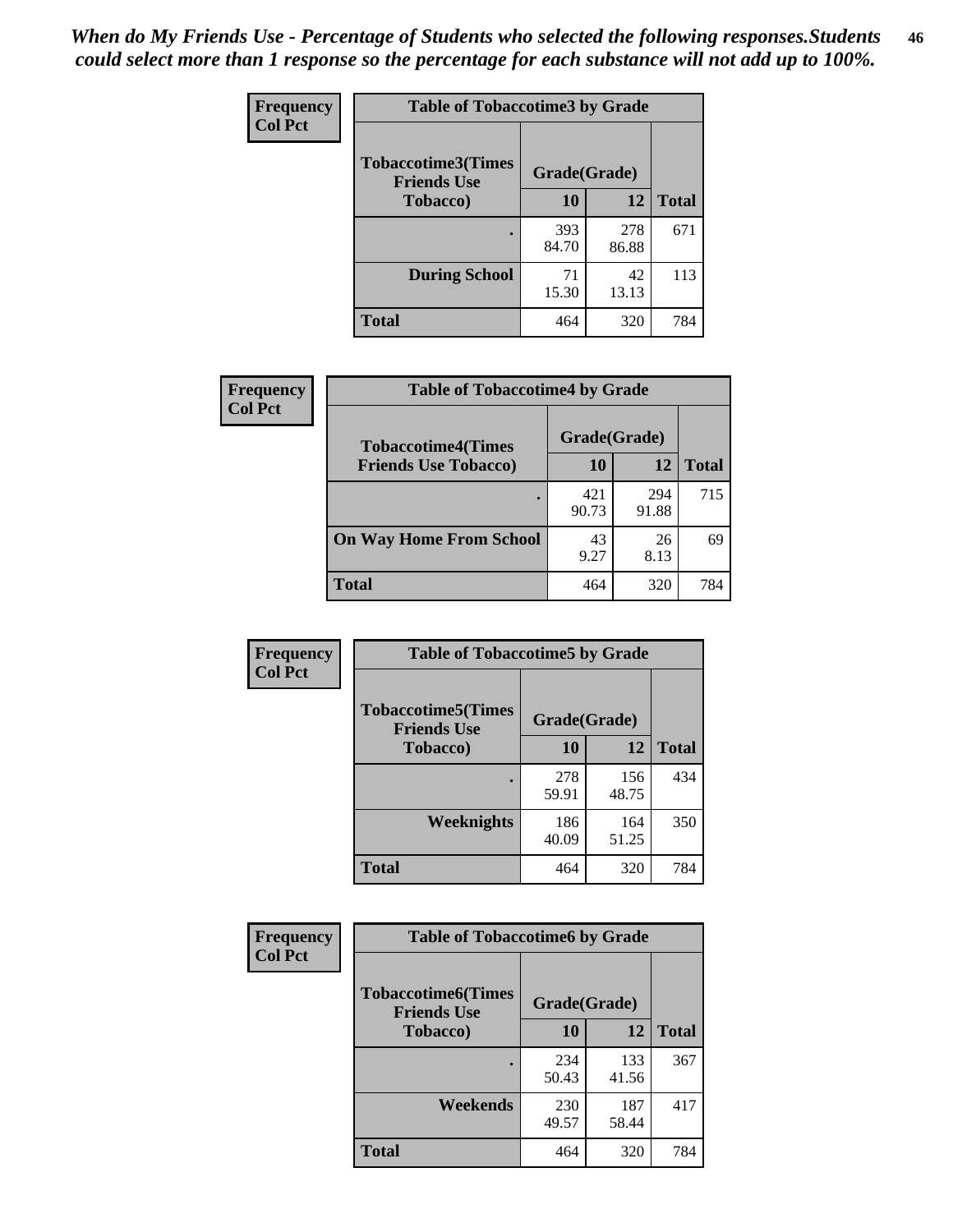| Frequency      | <b>Table of Marijuanatime1 by Grade</b>           |              |              |              |
|----------------|---------------------------------------------------|--------------|--------------|--------------|
| <b>Col Pct</b> | <b>Marijuanatime1(Times</b><br><b>Friends Use</b> | Grade(Grade) |              |              |
|                | Marijuana)                                        | 10           | 12           | <b>Total</b> |
|                |                                                   | 208<br>44.83 | 192<br>60.00 | 400          |
|                | Do Not Use                                        | 256<br>55.17 | 128<br>40.00 | 384          |
|                | <b>Total</b>                                      | 464          | 320          | 784          |

| <b>Frequency</b> | <b>Table of Marijuanatime2 by Grade</b>           |              |              |              |
|------------------|---------------------------------------------------|--------------|--------------|--------------|
| <b>Col Pct</b>   | <b>Marijuanatime2(Times</b><br><b>Friends Use</b> | Grade(Grade) |              |              |
|                  | Marijuana)                                        | 10           | 12           | <b>Total</b> |
|                  | $\bullet$                                         | 361<br>77.80 | 239<br>74.69 | 600          |
|                  | <b>On Way to School</b>                           | 103<br>22.20 | 81<br>25.31  | 184          |
|                  | <b>Total</b>                                      | 464          | 320          | 784          |

| Frequency      | <b>Table of Marijuanatime3 by Grade</b>    |              |              |              |
|----------------|--------------------------------------------|--------------|--------------|--------------|
| <b>Col Pct</b> | Marijuanatime3(Times<br><b>Friends Use</b> | Grade(Grade) |              |              |
|                | Marijuana)                                 | 10           | 12           | <b>Total</b> |
|                |                                            | 418<br>90.09 | 291<br>90.94 | 709          |
|                | <b>During School</b>                       | 46<br>9.91   | 29<br>9.06   | 75           |
|                | <b>Total</b>                               | 464          | 320          | 784          |

| <b>Frequency</b> | <b>Table of Marijuanatime4 by Grade</b> |              |              |              |
|------------------|-----------------------------------------|--------------|--------------|--------------|
| <b>Col Pct</b>   | <b>Marijuanatime4(Times</b>             | Grade(Grade) |              |              |
|                  | <b>Friends Use Marijuana</b> )          | 10           | 12           | <b>Total</b> |
|                  |                                         | 375<br>80.82 | 242<br>75.63 | 617          |
|                  | <b>On Way Home From School</b>          | 89<br>19.18  | 78<br>24.38  | 167          |
|                  | <b>Total</b>                            | 464          | 320          | 784          |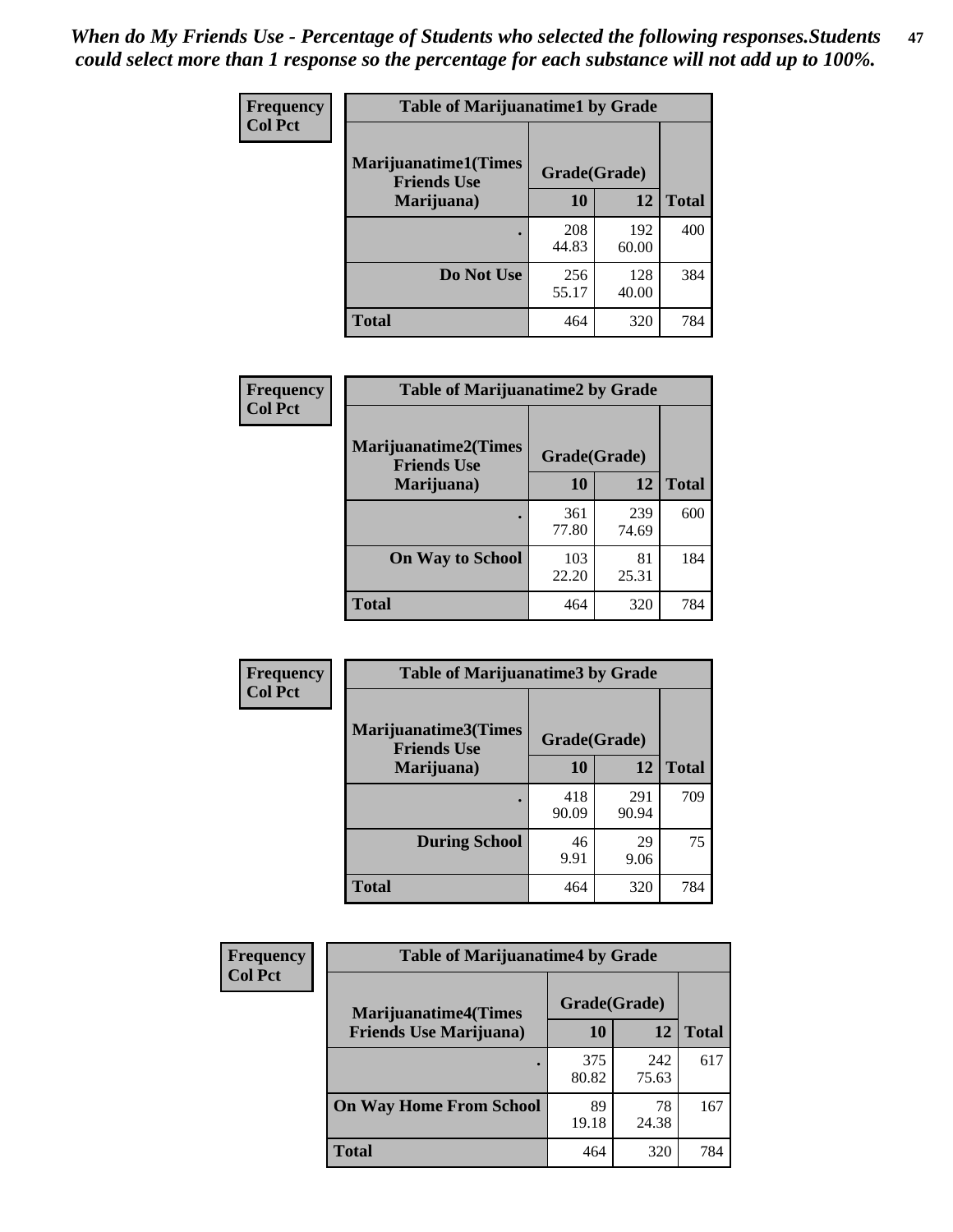| Frequency      | <b>Table of Marijuanatime5 by Grade</b>            |              |              |              |  |
|----------------|----------------------------------------------------|--------------|--------------|--------------|--|
| <b>Col Pct</b> | <b>Marijuanatime5</b> (Times<br><b>Friends Use</b> | Grade(Grade) |              |              |  |
|                | Marijuana)                                         | 10           | 12           | <b>Total</b> |  |
|                |                                                    | 320<br>68.97 | 187<br>58.44 | 507          |  |
|                | Weeknights                                         | 144<br>31.03 | 133<br>41.56 | 277          |  |
|                | <b>Total</b>                                       | 464          | 320          | 784          |  |

| Frequency      | <b>Table of Marijuanatime6 by Grade</b>            |              |              |              |
|----------------|----------------------------------------------------|--------------|--------------|--------------|
| <b>Col Pct</b> | <b>Marijuanatime6</b> (Times<br><b>Friends Use</b> | Grade(Grade) |              |              |
|                | Marijuana)                                         | 10           | 12           | <b>Total</b> |
|                |                                                    | 252<br>54.31 | 132<br>41.25 | 384          |
|                | Weekends                                           | 212<br>45.69 | 188<br>58.75 | 400          |
|                | <b>Total</b>                                       | 464          | 320          | 784          |

| <b>Frequency</b> | <b>Table of Otherdrugtime1 by Grade</b>                 |              |              |              |  |
|------------------|---------------------------------------------------------|--------------|--------------|--------------|--|
| <b>Col Pct</b>   | <b>Otherdrugtime1(Times</b><br><b>Friends Use Other</b> | Grade(Grade) |              |              |  |
|                  | <b>Illegal Drugs</b> )                                  | 10           | 12           | <b>Total</b> |  |
|                  |                                                         | 152<br>32.76 | 126<br>39.38 | 278          |  |
|                  | Do Not Use                                              | 312<br>67.24 | 194<br>60.63 | 506          |  |
|                  | <b>Total</b>                                            | 464          | 320          | 784          |  |

| Frequency      | <b>Table of Otherdrugtime2 by Grade</b>                 |              |              |              |
|----------------|---------------------------------------------------------|--------------|--------------|--------------|
| <b>Col Pct</b> | <b>Otherdrugtime2(Times</b><br><b>Friends Use Other</b> | Grade(Grade) |              |              |
|                | <b>Illegal Drugs</b> )                                  | 10           | 12           | <b>Total</b> |
|                |                                                         | 397<br>85.56 | 279<br>87.19 | 676          |
|                | <b>On Way to School</b>                                 | 67<br>14.44  | 41<br>12.81  | 108          |
|                | Total                                                   | 464          | 320          | 784          |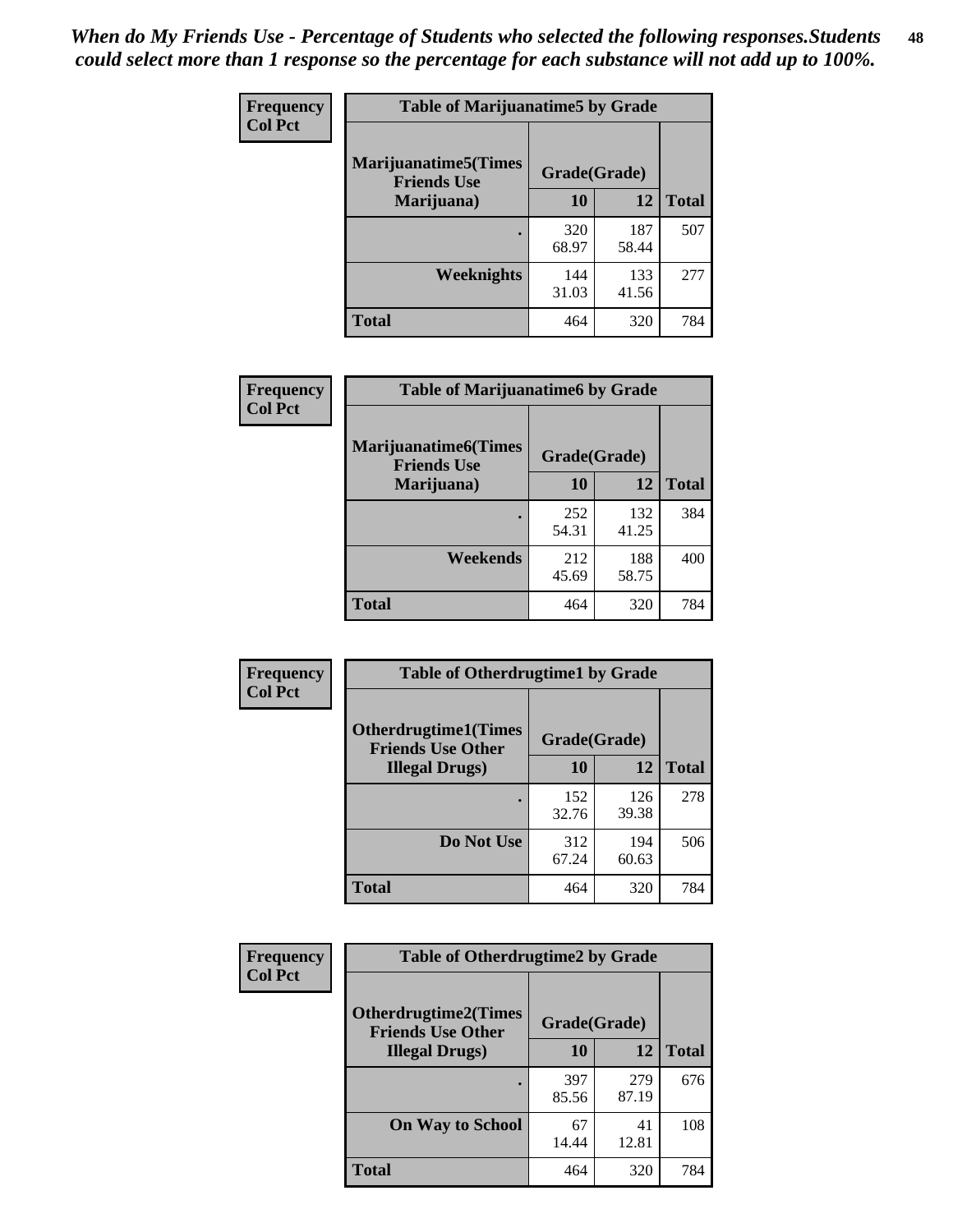| <b>Frequency</b> | <b>Table of Otherdrugtime3 by Grade</b>          |              |              |              |
|------------------|--------------------------------------------------|--------------|--------------|--------------|
| <b>Col Pct</b>   | Otherdrugtime3(Times<br><b>Friends Use Other</b> | Grade(Grade) |              |              |
|                  | <b>Illegal Drugs</b> )                           | 10           | 12           | <b>Total</b> |
|                  |                                                  | 414<br>89.22 | 284<br>88.75 | 698          |
|                  | <b>During School</b>                             | 50<br>10.78  | 36<br>11.25  | 86           |
|                  | <b>Total</b>                                     | 464          | 320          | 784          |

| <b>Frequency</b> | <b>Table of Otherdrugtime4 by Grade</b>                         |              |              |              |
|------------------|-----------------------------------------------------------------|--------------|--------------|--------------|
| <b>Col Pct</b>   | <b>Otherdrugtime4(Times</b><br><b>Friends Use Other Illegal</b> | Grade(Grade) |              |              |
|                  | Drugs)                                                          | 10           | 12           | <b>Total</b> |
|                  | $\bullet$                                                       | 398<br>85.78 | 275<br>85.94 | 673          |
|                  | <b>On Way Home From School</b>                                  | 66<br>14.22  | 45<br>14.06  | 111          |
|                  | <b>Total</b>                                                    | 464          | 320          | 784          |

| <b>Frequency</b><br><b>Col Pct</b> | <b>Table of Otherdrugtime5 by Grade</b>                 |              |              |              |  |  |
|------------------------------------|---------------------------------------------------------|--------------|--------------|--------------|--|--|
|                                    | <b>Otherdrugtime5(Times</b><br><b>Friends Use Other</b> | Grade(Grade) |              |              |  |  |
|                                    | <b>Illegal Drugs</b> )                                  | 10           | 12           | <b>Total</b> |  |  |
|                                    |                                                         | 355<br>76.51 | 246<br>76.88 | 601          |  |  |
|                                    | Weeknights                                              | 109<br>23.49 | 74<br>23.13  | 183          |  |  |
|                                    | Total                                                   | 464          | 320          | 784          |  |  |

| <b>Frequency</b> | <b>Table of Otherdrugtime6 by Grade</b>                  |              |              |              |  |  |
|------------------|----------------------------------------------------------|--------------|--------------|--------------|--|--|
| <b>Col Pct</b>   | <b>Otherdrugtime6</b> (Times<br><b>Friends Use Other</b> | Grade(Grade) |              |              |  |  |
|                  | <b>Illegal Drugs</b> )                                   | 10           | 12           | <b>Total</b> |  |  |
|                  |                                                          | 305<br>65.73 | 195<br>60.94 | 500          |  |  |
|                  | Weekends                                                 | 159<br>34.27 | 125<br>39.06 | 284          |  |  |
|                  | <b>Total</b>                                             | 464          | 320          | 784          |  |  |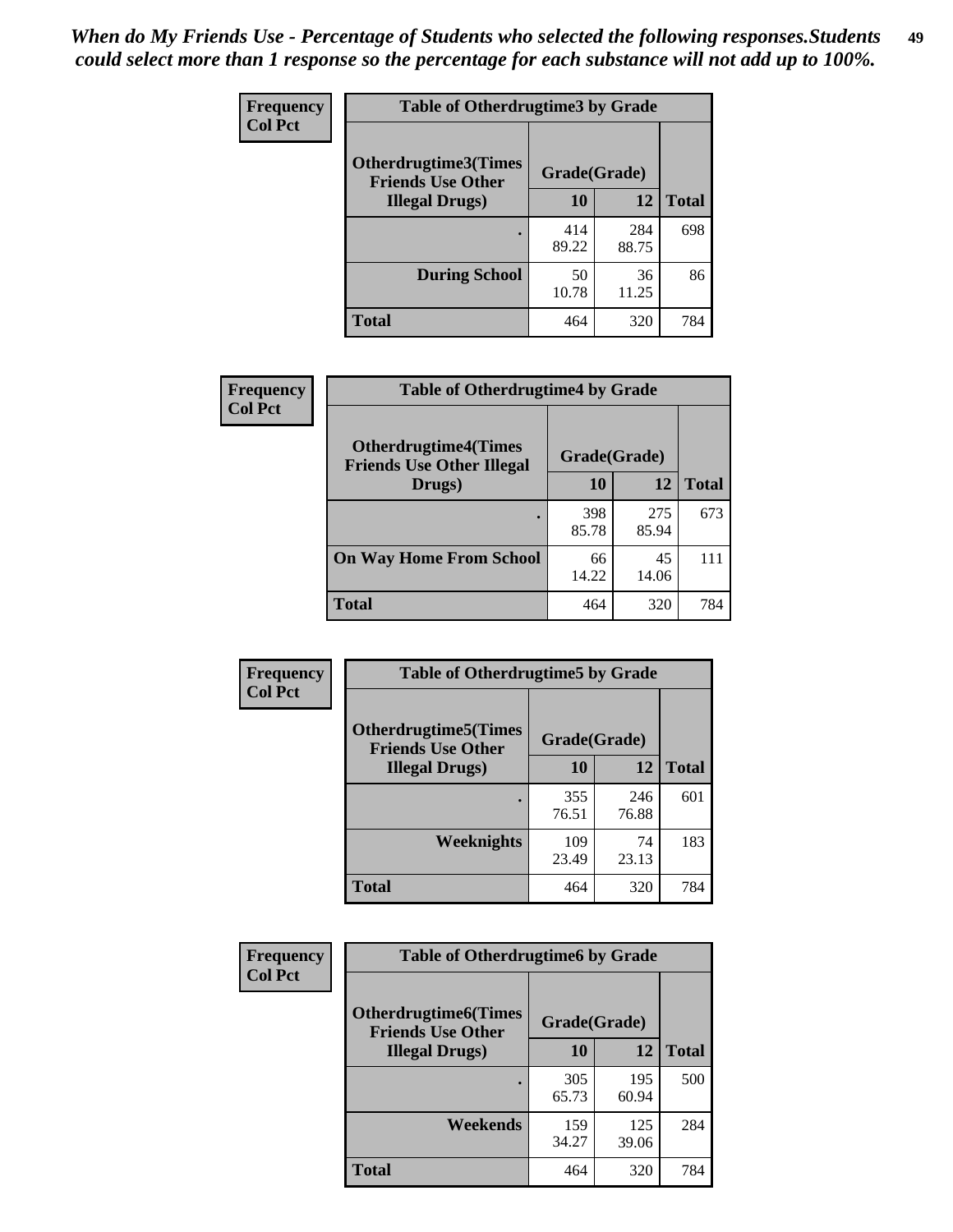| Frequency      | <b>Table of Educationalcohol by Grade</b>                                                                  |              |              |              |  |  |
|----------------|------------------------------------------------------------------------------------------------------------|--------------|--------------|--------------|--|--|
| <b>Col Pct</b> | Educationalcohol(I<br>have been taught<br>about alcohol,<br>tobacco,<br>and other drugs<br>within the last | Grade(Grade) |              |              |  |  |
|                | year at school)                                                                                            | 10           | 12           | <b>Total</b> |  |  |
|                | Yes                                                                                                        | 400<br>86.21 | 131<br>40.94 | 531          |  |  |
|                | N <sub>0</sub>                                                                                             | 64<br>13.79  | 189<br>59.06 | 253          |  |  |
|                | <b>Total</b>                                                                                               | 464          | 320          | 784          |  |  |

| Frequency      | <b>Table of Eversmoked by Grade</b> |              |              |              |  |  |
|----------------|-------------------------------------|--------------|--------------|--------------|--|--|
| <b>Col Pct</b> | Eversmoked(I<br>have smoked         | Grade(Grade) |              |              |  |  |
|                | a cigarette)                        | 10           | 12           | <b>Total</b> |  |  |
|                | <b>Yes</b>                          | 143<br>30.82 | 138<br>43.13 | 281          |  |  |
|                | N <sub>0</sub>                      | 321<br>69.18 | 182<br>56.88 | 503          |  |  |
|                | <b>Total</b>                        | 464          | 320          | 784          |  |  |

| Frequency      | <b>Table of Drovedrinking by Grade</b>                                                                              |                    |              |              |  |  |
|----------------|---------------------------------------------------------------------------------------------------------------------|--------------------|--------------|--------------|--|--|
| <b>Col Pct</b> | Drovedrinking(In<br>the past 30 days I<br>have driven a car<br>or other vehicle<br>while I was<br>drinking alcohol) | Grade(Grade)<br>10 | 12           | <b>Total</b> |  |  |
|                | Yes                                                                                                                 | 23<br>4.96         | 44<br>13.75  | 67           |  |  |
|                | N <sub>0</sub>                                                                                                      | 441<br>95.04       | 276<br>86.25 | 717          |  |  |
|                | <b>Total</b>                                                                                                        | 464                | 320          | 784          |  |  |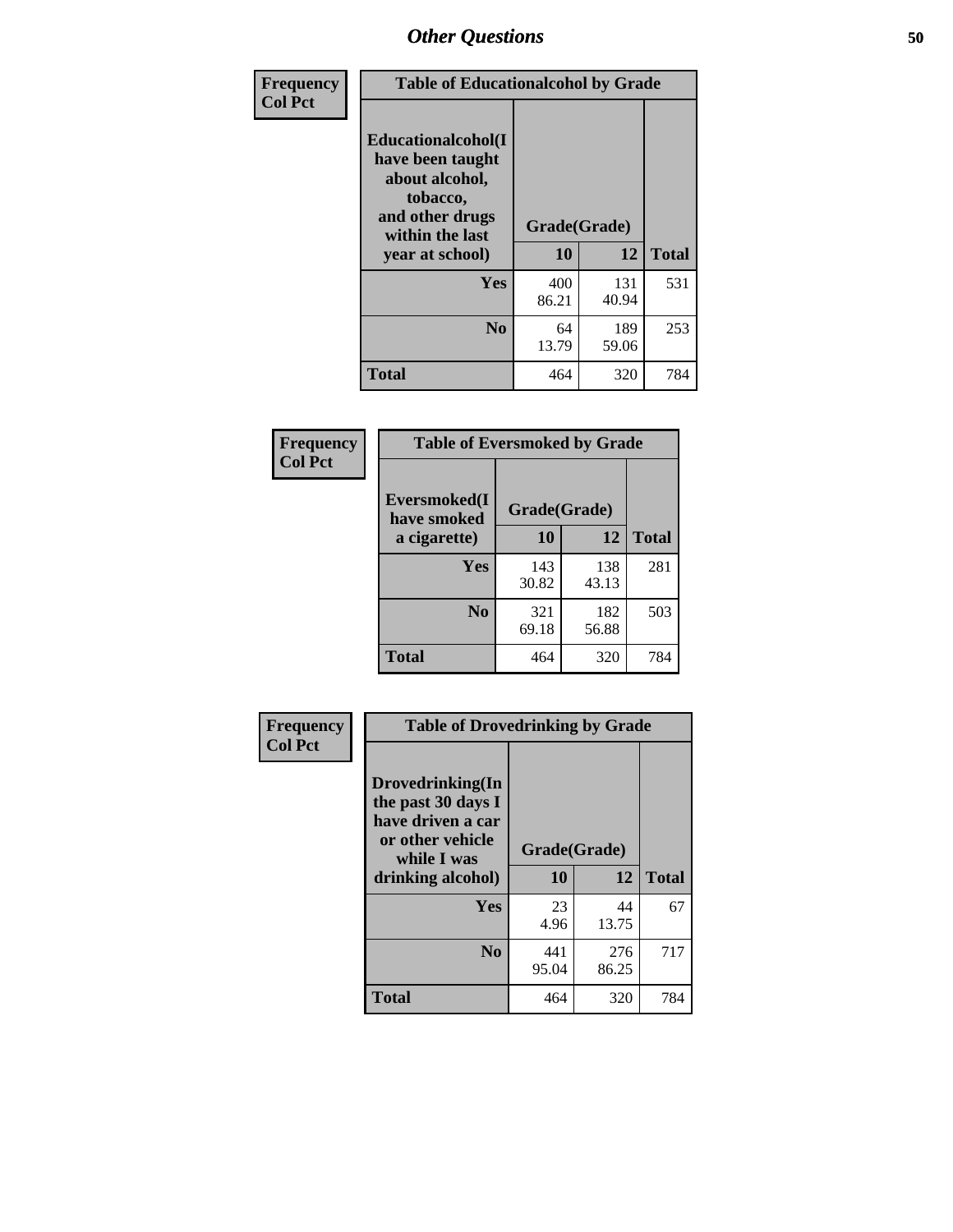| Frequency<br><b>Col Pct</b> | <b>Table of Rodedrinking by Grade</b>                                                                      |              |              |              |  |  |  |
|-----------------------------|------------------------------------------------------------------------------------------------------------|--------------|--------------|--------------|--|--|--|
|                             | Rodedrinking(In<br>the past 30 days<br>I have ridden in<br>a car with a<br>driver who had<br>been drinking | Grade(Grade) |              |              |  |  |  |
|                             | alcohol)                                                                                                   | 10           | 12           | <b>Total</b> |  |  |  |
|                             | <b>Yes</b>                                                                                                 | 84<br>18.10  | 71<br>22.19  | 155          |  |  |  |
|                             | N <sub>0</sub>                                                                                             | 380<br>81.90 | 249<br>77.81 | 629          |  |  |  |
|                             | <b>Total</b>                                                                                               | 464          | 320          | 784          |  |  |  |

#### **Frequency Col Pct**

| <b>Table of Drugsschool by Grade</b>                                                                                      |              |              |              |  |  |  |  |
|---------------------------------------------------------------------------------------------------------------------------|--------------|--------------|--------------|--|--|--|--|
| <b>Drugsschool</b> (During<br>the past 12 months,<br>I have been offered,<br>sold,<br>or given illegal<br>drugs on school | Grade(Grade) |              |              |  |  |  |  |
| property)                                                                                                                 | 10           | 12           | <b>Total</b> |  |  |  |  |
| Yes                                                                                                                       | 117<br>25.22 | 66<br>20.63  | 183          |  |  |  |  |
| N <sub>0</sub>                                                                                                            | 347<br>74.78 | 254<br>79.38 | 601          |  |  |  |  |
| <b>Total</b>                                                                                                              | 464          | 320          | 784          |  |  |  |  |

| Frequency      | <b>Table of Helpbullied by Grade</b>                 |              |              |              |  |  |  |
|----------------|------------------------------------------------------|--------------|--------------|--------------|--|--|--|
| <b>Col Pct</b> | $Helpb$ ullied $(I$<br>would help<br>someone who was | Grade(Grade) |              |              |  |  |  |
|                | being bullied)                                       | 10           | 12           | <b>Total</b> |  |  |  |
|                | <b>Strongly Agree</b>                                | 161<br>34.70 | 151<br>47.19 | 312          |  |  |  |
|                | <b>Somewhat Agree</b>                                | 235<br>50.65 | 140<br>43.75 | 375          |  |  |  |
|                | <b>Somewhat Disagree</b>                             | 50<br>10.78  | 20<br>6.25   | 70           |  |  |  |
|                | <b>Strongly Disagree</b>                             | 18<br>3.88   | 9<br>2.81    | 27           |  |  |  |
|                | <b>Total</b>                                         | 464          | 320          | 784          |  |  |  |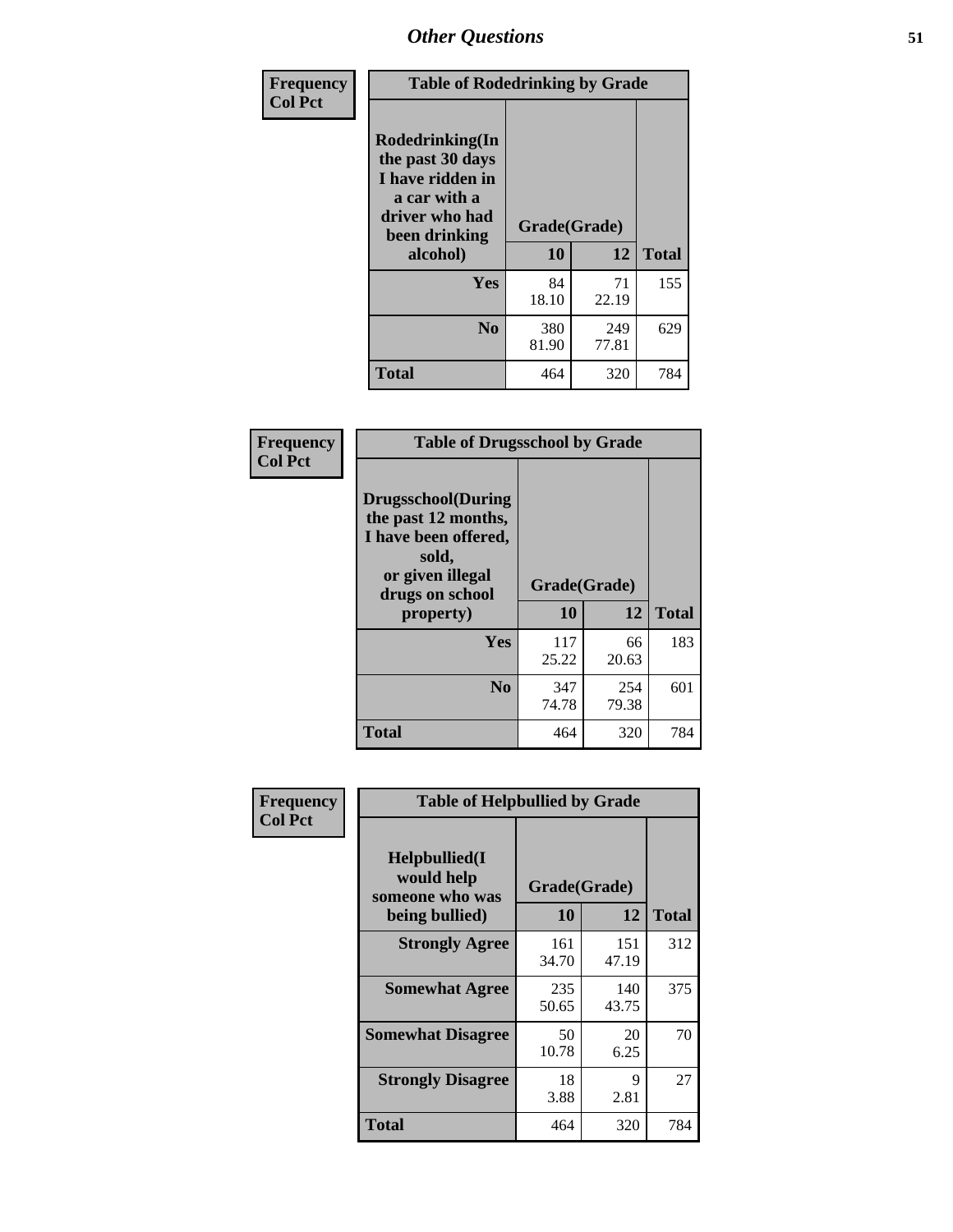26 8.13

23 7.19

**Total** 623 43 40 21 24 18 15 784

12 3.75

15 4.69

7 2.19

| <b>Frequency</b> | <b>Table of Grade by Bingedrinking</b> |                                                                                                         |                        |                      |                  |                       |                       |                  |
|------------------|----------------------------------------|---------------------------------------------------------------------------------------------------------|------------------------|----------------------|------------------|-----------------------|-----------------------|------------------|
| <b>Row Pct</b>   |                                        | Bingedrinking(I have drunk five or more<br>drinks of alcohol at one sitting during the<br>last 30 days) |                        |                      |                  |                       |                       |                  |
|                  |                                        | $\bf{0}$                                                                                                | 1 or<br>$\overline{2}$ | 3 <sub>to</sub><br>5 | <b>6 to</b><br>9 | <b>10</b><br>to<br>19 | <b>20</b><br>to<br>29 | All<br><b>30</b> |
|                  | Grade(Grade)                           | <b>Days</b>                                                                                             | days                   | days                 | days             | days                  | days                  | days             |
|                  | 10                                     | 391<br>84.27                                                                                            | 17<br>3.66             | 17<br>3.66           | 9<br>1.94        | Q<br>1.94             | 11<br>2.37            | 10<br>2.16       |
|                  |                                        |                                                                                                         |                        |                      |                  |                       |                       |                  |

**12** 232 72.50 **Total**

464

320

5 1.56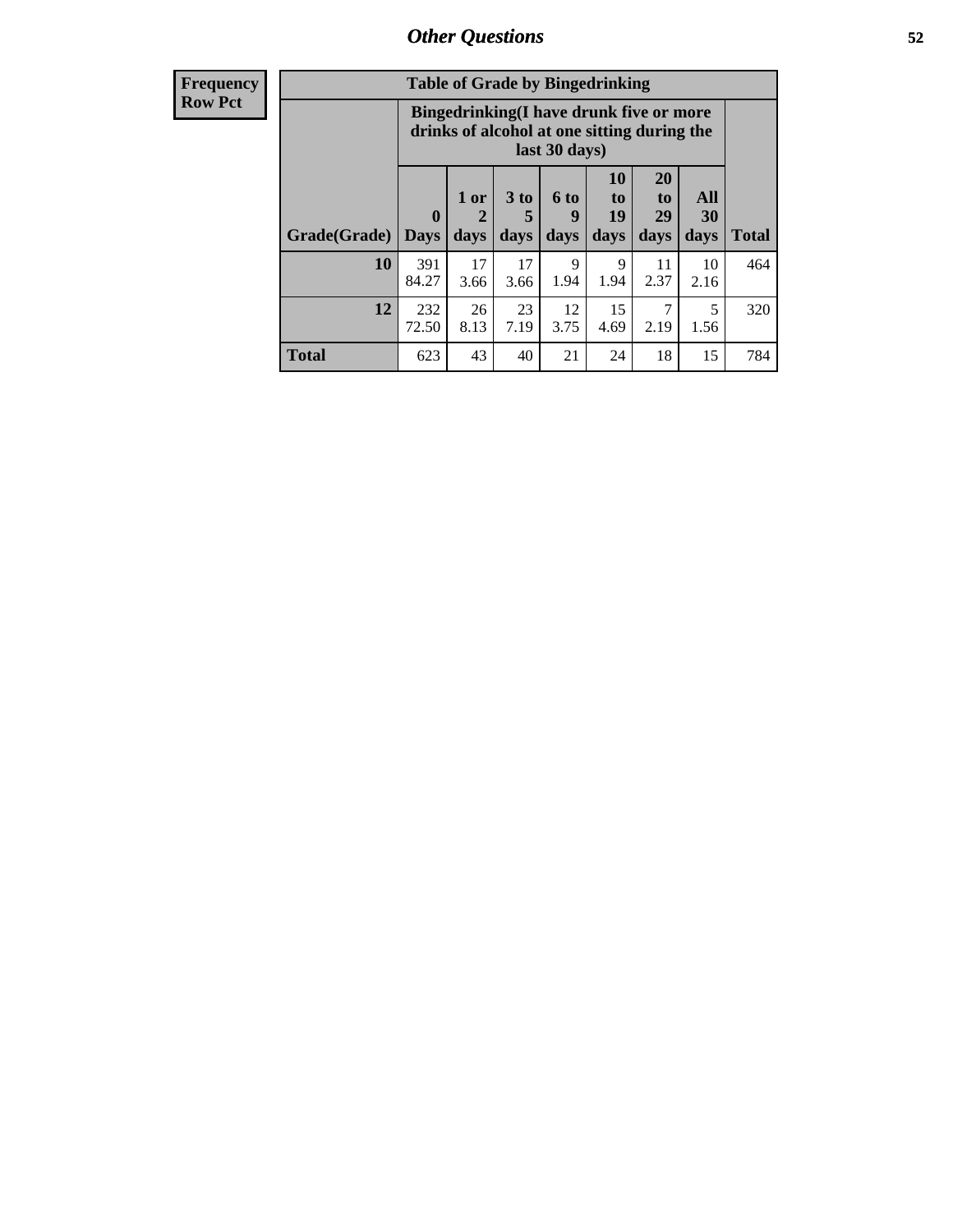## *Nutrition* **53**

| <b>Frequency</b><br>Row Pct |
|-----------------------------|
|                             |

| <b>Table of Grade by Dairy</b> |                                                                                                                                             |              |              |             |     |  |  |
|--------------------------------|---------------------------------------------------------------------------------------------------------------------------------------------|--------------|--------------|-------------|-----|--|--|
|                                | Dairy (I eat at least 3 servings of dairy<br>products each day)                                                                             |              |              |             |     |  |  |
| Grade(Grade)                   | Somewhat  <br><b>Strongly</b><br><b>Somewhat</b><br><b>Strongly</b><br><b>Disagree</b><br><b>Disagree</b><br><b>Total</b><br>Agree<br>Agree |              |              |             |     |  |  |
| 10                             | 121<br>26.08                                                                                                                                | 184<br>39.66 | 102<br>21.98 | 57<br>12.28 | 464 |  |  |
| 12                             | 81<br>25.31                                                                                                                                 | 121<br>37.81 | 66<br>20.63  | 52<br>16.25 | 320 |  |  |
| <b>Total</b>                   | 202                                                                                                                                         | 305          | 168          | 109         | 784 |  |  |

| Frequency      | <b>Table of Grade by Fruitveg</b> |                          |                                   |                                                                          |                                    |              |  |
|----------------|-----------------------------------|--------------------------|-----------------------------------|--------------------------------------------------------------------------|------------------------------------|--------------|--|
| <b>Row Pct</b> |                                   |                          |                                   | Fruitveg(I eat at least 5 servings of fruits<br>and vegetables each day) |                                    |              |  |
|                | Grade(Grade)                      | <b>Strongly</b><br>Agree | <b>Somewhat Somewhat</b><br>Agree | <b>Disagree</b>                                                          | <b>Strongly</b><br><b>Disagree</b> | <b>Total</b> |  |
|                | 10                                | 63<br>13.58              | 143<br>30.82                      | 169<br>36.42                                                             | 89<br>19.18                        | 464          |  |
|                | 12                                | 27<br>8.44               | 92<br>28.75                       | 129<br>40.31                                                             | 72<br>22.50                        | 320          |  |
|                | <b>Total</b>                      | 90                       | 235                               | 298                                                                      | 161                                | 784          |  |

| <b>Frequency</b> | <b>Table of Grade by Cafeteriahealthy</b> |                          |                                                                       |                                      |                                    |              |  |  |
|------------------|-------------------------------------------|--------------------------|-----------------------------------------------------------------------|--------------------------------------|------------------------------------|--------------|--|--|
| <b>Row Pct</b>   |                                           |                          | Cafeteriahealthy (School meals in my<br>school cafeteria are healthy) |                                      |                                    |              |  |  |
|                  | Grade(Grade)                              | <b>Strongly</b><br>Agree | Agree                                                                 | Somewhat Somewhat<br><b>Disagree</b> | <b>Strongly</b><br><b>Disagree</b> | <b>Total</b> |  |  |
|                  | 10                                        | 18<br>3.88               | 85<br>18.32                                                           | 142<br>30.60                         | 219<br>47.20                       | 464          |  |  |
|                  | 12                                        | 12<br>3.75               | 73<br>22.81                                                           | 91<br>28.44                          | 144<br>45.00                       | 320          |  |  |
|                  | <b>Total</b>                              | 30                       | 158                                                                   | 233                                  | 363                                | 784          |  |  |

**Total** 59 225 266 234 784

**Total**

464

320

| <b>Frequency</b> | <b>Table of Grade by Cafeterianutrition</b> |                                                                                           |                                   |              |                                    |  |  |
|------------------|---------------------------------------------|-------------------------------------------------------------------------------------------|-----------------------------------|--------------|------------------------------------|--|--|
| <b>Row Pct</b>   |                                             | <b>Cafeterianutrition</b> (Facts about nutrition<br>are available in my school cafeteria) |                                   |              |                                    |  |  |
|                  | Grade(Grade)                                | <b>Strongly</b><br>Agree                                                                  | <b>Somewhat</b> Somewhat<br>Agree | Disagree     | <b>Strongly</b><br><b>Disagree</b> |  |  |
|                  | 10                                          | 27<br>5.82                                                                                | 127<br>27.37                      | 161<br>34.70 | 149<br>32.11                       |  |  |
|                  | 12                                          | 32<br>10.00                                                                               | 98<br>30.63                       | 105<br>32.81 | 85<br>26.56                        |  |  |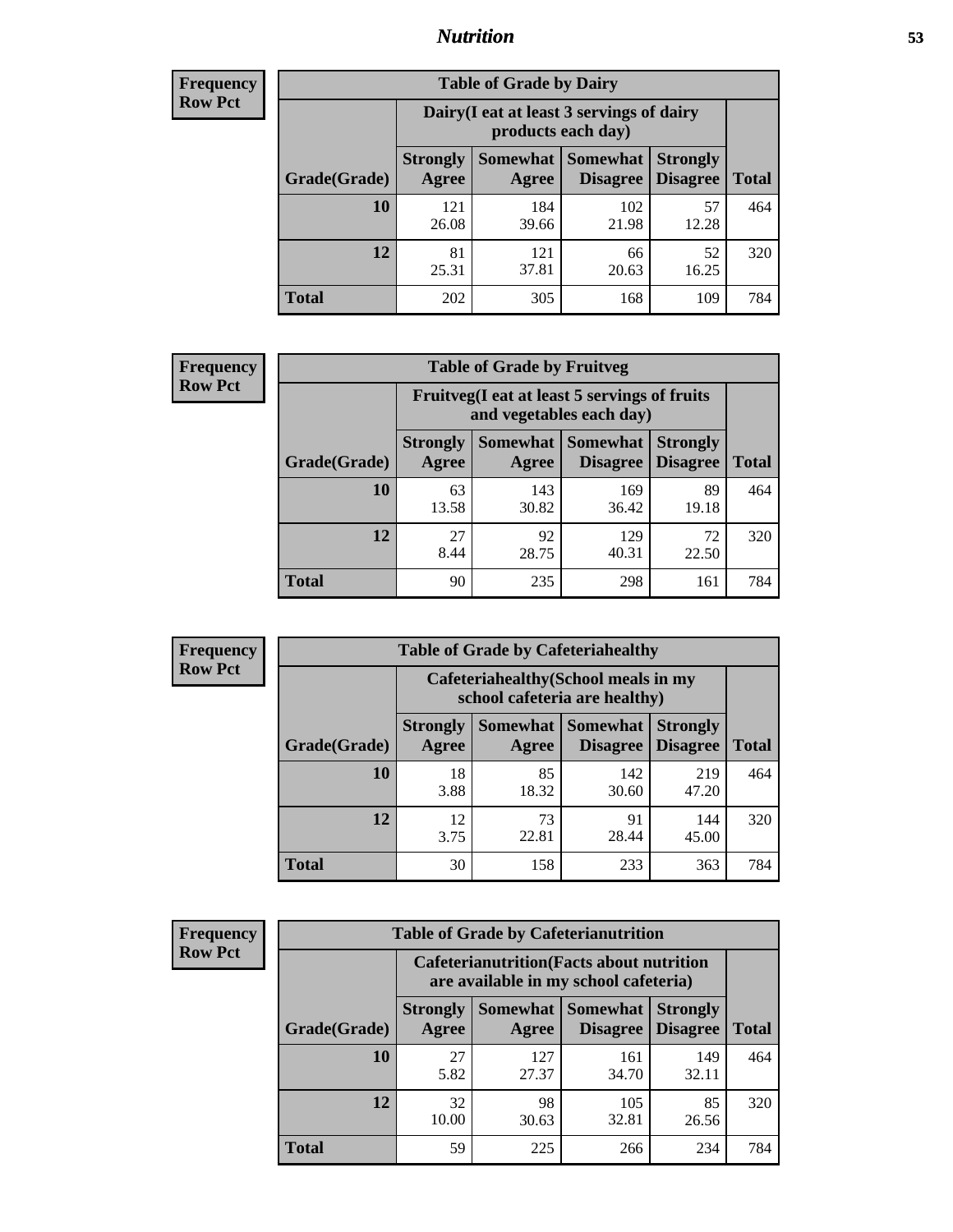## *Nutrition* **54**

| Frequency      |
|----------------|
| <b>Row Pct</b> |

| <b>Table of Grade by Schoollunch</b> |                          |                                                                 |                      |                                    |              |  |
|--------------------------------------|--------------------------|-----------------------------------------------------------------|----------------------|------------------------------------|--------------|--|
|                                      |                          | Schoollunch(I eat school lunch three or<br>more times per week) |                      |                                    |              |  |
| Grade(Grade)                         | <b>Strongly</b><br>Agree | Somewhat  <br>Agree                                             | Somewhat<br>Disagree | <b>Strongly</b><br><b>Disagree</b> | <b>Total</b> |  |
| 10                                   | 153<br>32.97             | 59<br>12.72                                                     | 41<br>8.84           | 211<br>45.47                       | 464          |  |
| 12                                   | 97<br>30.31              | 41<br>12.81                                                     | 29<br>9.06           | 153<br>47.81                       | 320          |  |
| <b>Total</b>                         | 250                      | 100                                                             | 70                   | 364                                | 784          |  |

| <b>Frequency</b> |  |
|------------------|--|
| <b>Row Pct</b>   |  |

| <b>Table of Grade by Foodchoices</b> |                          |                                                                     |                                          |                                    |              |  |
|--------------------------------------|--------------------------|---------------------------------------------------------------------|------------------------------------------|------------------------------------|--------------|--|
|                                      |                          | Foodchoices (I make healthy food choices in<br>my school cafeteria) |                                          |                                    |              |  |
| Grade(Grade)                         | <b>Strongly</b><br>Agree | Agree                                                               | Somewhat   Somewhat  <br><b>Disagree</b> | <b>Strongly</b><br><b>Disagree</b> | <b>Total</b> |  |
| 10                                   | 47<br>10.13              | 135<br>29.09                                                        | 127<br>27.37                             | 155<br>33.41                       | 464          |  |
| 12                                   | 39<br>12.19              | 98<br>30.63                                                         | 72<br>22.50                              | 111<br>34.69                       | 320          |  |
| <b>Total</b>                         | 86                       | 233                                                                 | 199                                      | 266                                | 784          |  |

| <b>Frequency</b><br><b>Row Pct</b> |  |
|------------------------------------|--|
|------------------------------------|--|

| V | <b>Table of Grade by Wholewheat</b> |                          |                                                                                                             |                                        |                                    |              |  |
|---|-------------------------------------|--------------------------|-------------------------------------------------------------------------------------------------------------|----------------------------------------|------------------------------------|--------------|--|
|   |                                     |                          | Wholewheat (There are whole wheat and<br>multigrain breads and cereals available in<br>my school cafeteria) |                                        |                                    |              |  |
|   | Grade(Grade)                        | <b>Strongly</b><br>Agree | Agree                                                                                                       | Somewhat   Somewhat<br><b>Disagree</b> | <b>Strongly</b><br><b>Disagree</b> | <b>Total</b> |  |
|   | 10                                  | 28<br>6.03               | 80<br>17.24                                                                                                 | 140<br>30.17                           | 216<br>46.55                       | 464          |  |
|   | 12                                  | 24<br>7.50               | 74<br>23.13                                                                                                 | 75<br>23.44                            | 147<br>45.94                       | 320          |  |
|   | <b>Total</b>                        | 52                       | 154                                                                                                         | 215                                    | 363                                | 784          |  |

 $\blacksquare$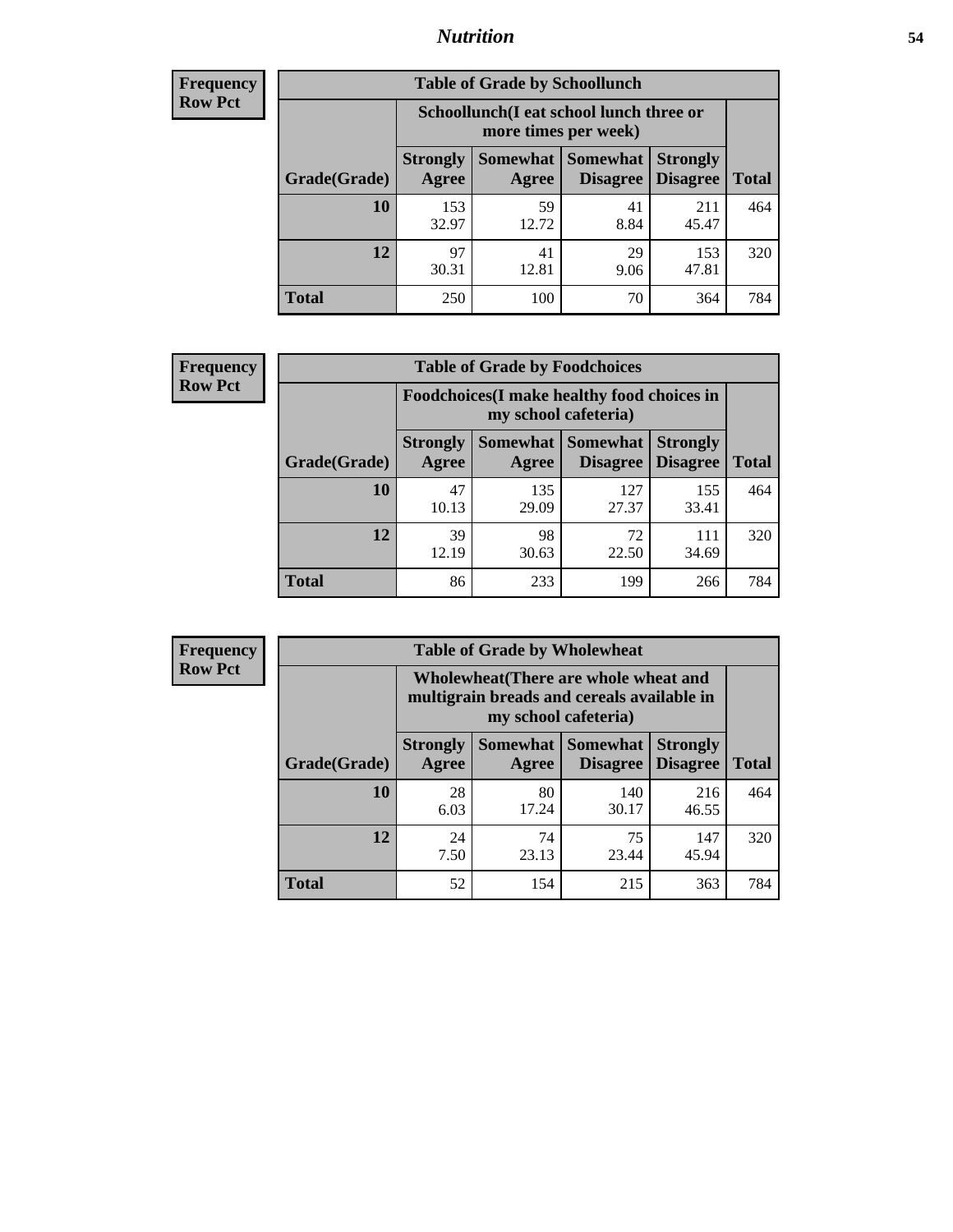## *Nutrition* **55**

**Frequency Row Pct**

| <b>Table of Grade by Healthyvending</b> |                                                                                                                                               |                          |                                    |                                    |              |  |
|-----------------------------------------|-----------------------------------------------------------------------------------------------------------------------------------------------|--------------------------|------------------------------------|------------------------------------|--------------|--|
|                                         | Healthyvending (If only healthy snacks and<br>beverages were available in the vending<br>machines during the school day,<br>I would buy them) |                          |                                    |                                    |              |  |
| Grade(Grade)                            | <b>Strongly</b><br>Agree                                                                                                                      | <b>Somewhat</b><br>Agree | <b>Somewhat</b><br><b>Disagree</b> | <b>Strongly</b><br><b>Disagree</b> | <b>Total</b> |  |
| 10                                      | 125<br>26.94                                                                                                                                  | 132<br>28.45             | 79<br>17.03                        | 128<br>27.59                       | 464          |  |
| 12                                      | 65<br>20.31                                                                                                                                   | 73<br>22.81              | 72<br>22.50                        | 110<br>34.38                       | 320          |  |
| <b>Total</b>                            | 190                                                                                                                                           | 205                      | 151                                | 238                                | 784          |  |

**Frequency Row Pct**

| <b>Table of Grade by Schoolbreakfast</b> |                                                                                                                                         |                     |                                    |                                    |              |  |
|------------------------------------------|-----------------------------------------------------------------------------------------------------------------------------------------|---------------------|------------------------------------|------------------------------------|--------------|--|
|                                          | Schoolbreakfast (If breakfast were<br>available at school,<br>but outside the cafeteria,<br>I would eat breakfast at school more often) |                     |                                    |                                    |              |  |
| Grade(Grade)                             | <b>Strongly</b><br>Agree                                                                                                                | Somewhat  <br>Agree | <b>Somewhat</b><br><b>Disagree</b> | <b>Strongly</b><br><b>Disagree</b> | <b>Total</b> |  |
| 10                                       | 139<br>29.96                                                                                                                            | 135<br>29.09        | 83<br>17.89                        | 107<br>23.06                       | 464          |  |
| 12                                       | 84<br>26.25                                                                                                                             | 94<br>29.38         | 44<br>13.75                        | 98<br>30.63                        | 320          |  |
| <b>Total</b>                             | 223                                                                                                                                     | 229                 | 127                                | 205                                | 784          |  |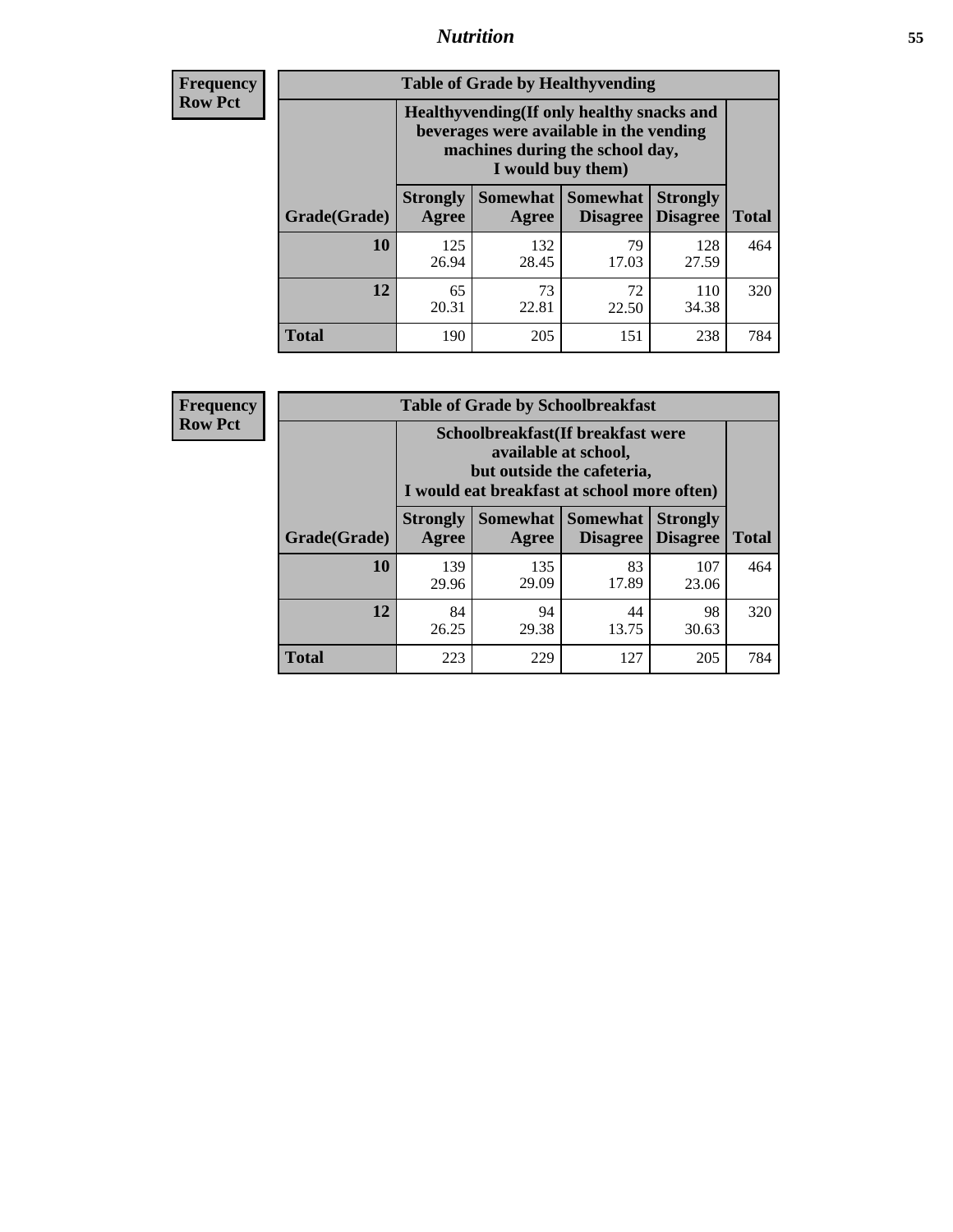| Frequency<br><b>Col Pct</b> | <b>Table of Educationaids by Grade</b>                                                                    |                    |              |     |  |  |
|-----------------------------|-----------------------------------------------------------------------------------------------------------|--------------------|--------------|-----|--|--|
|                             | <b>Educationaids</b> (I<br>have been<br>taught about<br><b>HIV/AIDS</b> at<br>school in the<br>past year) | Grade(Grade)<br>10 | <b>Total</b> |     |  |  |
|                             | Yes                                                                                                       | 380<br>81.90       | 141<br>44.06 | 521 |  |  |
|                             | N <sub>0</sub>                                                                                            | 84<br>18.10        | 179<br>55.94 | 263 |  |  |
|                             | <b>Total</b>                                                                                              | 464                | 320          | 784 |  |  |

| Frequency      | <b>Table of Educationcharacter by Grade</b>                                                  |              |              |              |  |  |  |
|----------------|----------------------------------------------------------------------------------------------|--------------|--------------|--------------|--|--|--|
| <b>Col Pct</b> | <b>Educationcharacter(I)</b><br>have been taught<br>about character<br>education in the past | Grade(Grade) |              |              |  |  |  |
|                | year at school)                                                                              | 10           | 12           | <b>Total</b> |  |  |  |
|                | Yes                                                                                          | 339<br>73.06 | 164<br>51.25 | 503          |  |  |  |
|                | N <sub>0</sub>                                                                               | 125<br>26.94 | 156<br>48.75 | 281          |  |  |  |
|                | <b>Total</b>                                                                                 | 464          | 320          | 784          |  |  |  |

| Frequency<br><b>Col Pct</b> | <b>Table of Gradcoach1 by Grade</b>              |              |              |              |  |
|-----------------------------|--------------------------------------------------|--------------|--------------|--------------|--|
|                             | Gradcoach1(I<br>know who my<br><b>Graduation</b> | Grade(Grade) |              |              |  |
|                             | Coach is)                                        | 10           | 12           | <b>Total</b> |  |
|                             | Yes                                              | 105<br>22.63 | 137<br>42.81 | 242          |  |
|                             | N <sub>0</sub>                                   | 359<br>77.37 | 183<br>57.19 | 542          |  |
|                             | <b>Total</b>                                     | 464          | 320          | 784          |  |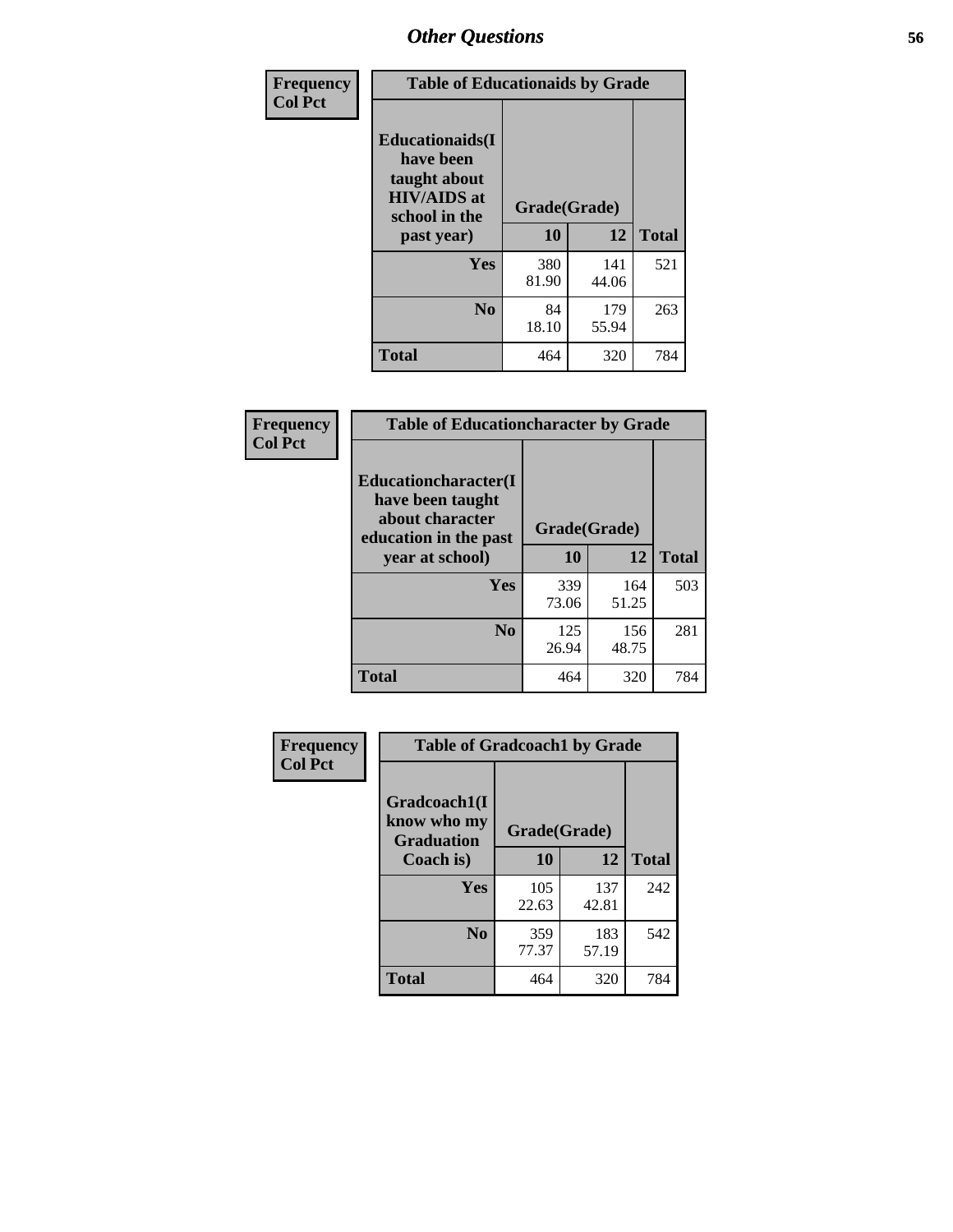| Frequency      | <b>Table of Gradcoach2 by Grade</b> |              |              |              |
|----------------|-------------------------------------|--------------|--------------|--------------|
| <b>Col Pct</b> |                                     |              |              |              |
|                | Gradcoach2(I<br>have                |              |              |              |
|                | contacted my<br><b>Graduation</b>   | Grade(Grade) |              |              |
|                | Coach)                              | 10           | 12           | <b>Total</b> |
|                | Yes                                 | 41<br>8.84   | 61<br>19.06  | 102          |
|                | N <sub>0</sub>                      | 423<br>91.16 | 259<br>80.94 | 682          |
|                | <b>Total</b>                        | 464          | 320          | 784          |

| Frequency<br><b>Col Pct</b> | <b>Table of Gradcoach3 by Grade</b>                                         |              |              |              |
|-----------------------------|-----------------------------------------------------------------------------|--------------|--------------|--------------|
|                             | Gradcoach3(I<br>have received<br>assistance<br>from my<br><b>Graduation</b> | Grade(Grade) |              |              |
|                             | Coach)                                                                      | 10           | 12           | <b>Total</b> |
|                             | Yes                                                                         | 37<br>7.97   | 50<br>15.63  | 87           |
|                             | N <sub>0</sub>                                                              | 82<br>17.67  | 63<br>19.69  | 145          |
|                             | Don't know                                                                  | 345<br>74.35 | 207<br>64.69 | 552          |
|                             | <b>Total</b>                                                                | 464          | 320          | 784          |

| Frequency      | <b>Table of Selfharm by Grade</b>                                                                                                                                                      |                    |              |              |
|----------------|----------------------------------------------------------------------------------------------------------------------------------------------------------------------------------------|--------------------|--------------|--------------|
| <b>Col Pct</b> | <b>Selfharm</b> (During<br>the past 12<br>months,<br>I harmed myself<br>on purpose<br><b>Suicideconsider</b><br>During the past<br>12 months,<br>I seriously<br>considered<br>suicide) | Grade(Grade)<br>10 | 12           | <b>Total</b> |
|                |                                                                                                                                                                                        |                    |              |              |
|                | Yes                                                                                                                                                                                    | 65<br>14.01        | 27<br>8.44   | 92           |
|                | N <sub>0</sub>                                                                                                                                                                         | 399<br>85.99       | 293<br>91.56 | 692          |
|                | <b>Total</b>                                                                                                                                                                           | 464                | 320          | 784          |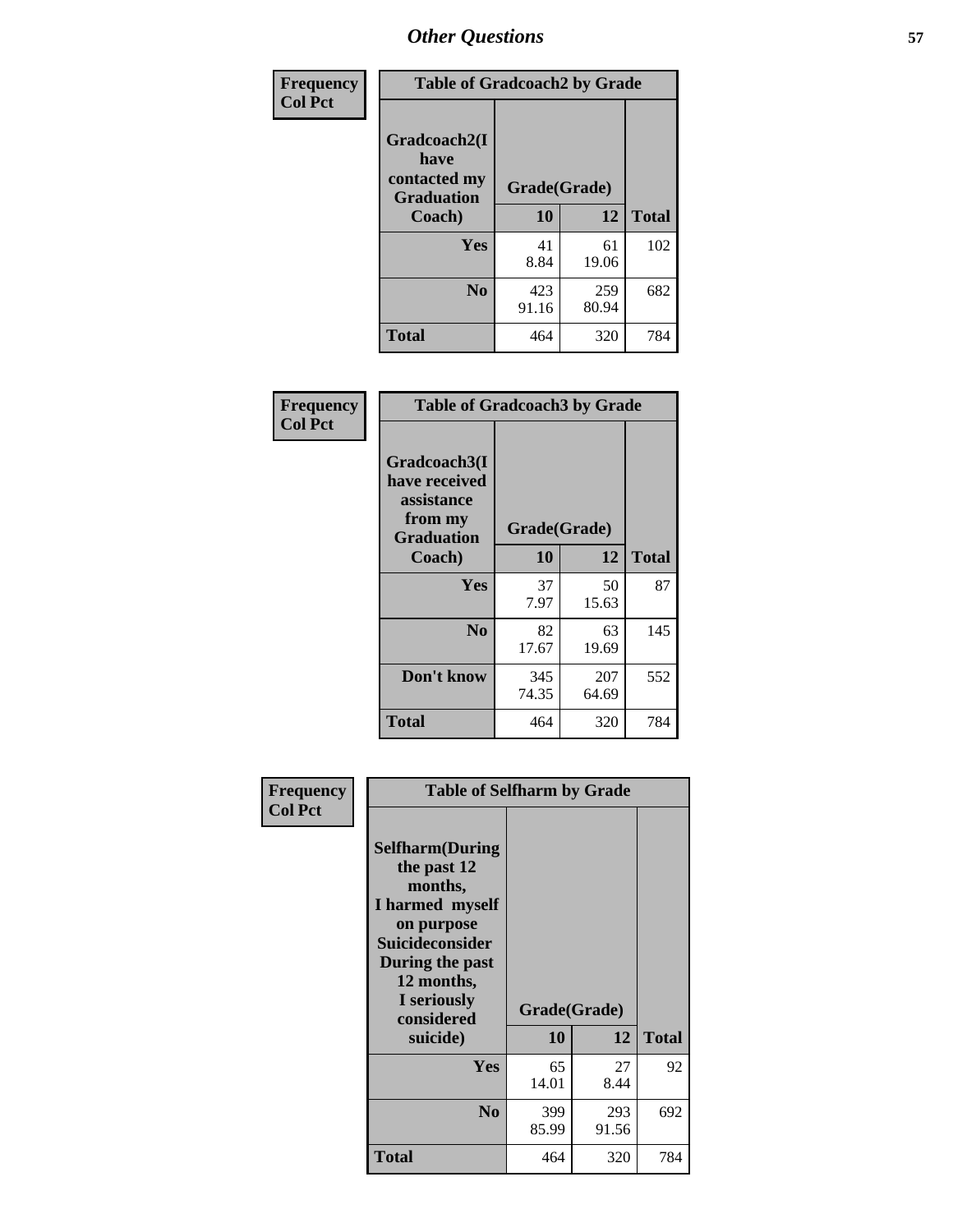| Frequency      | <b>Table of Suicideconsider by Grade</b> |              |              |              |  |
|----------------|------------------------------------------|--------------|--------------|--------------|--|
| <b>Col Pct</b> |                                          | Grade(Grade) |              |              |  |
|                | <b>Suicideconsider</b>                   | 10           | 12           | <b>Total</b> |  |
|                | Yes                                      | 54<br>11.64  | 34<br>10.63  | 88           |  |
|                | N <sub>0</sub>                           | 410<br>88.36 | 286<br>89.38 | 696          |  |
|                | Total                                    | 464          | 320          | 784          |  |

| Frequency      | <b>Table of Suicideattempt by Grade</b>              |              |              |              |
|----------------|------------------------------------------------------|--------------|--------------|--------------|
| <b>Col Pct</b> | Suicideattempt(I<br>have attempted<br>suicide in the | Grade(Grade) |              |              |
|                | last year)                                           | <b>10</b>    | 12           | <b>Total</b> |
|                | Yes                                                  | 23<br>4.96   | 17<br>5.31   | 40           |
|                | N <sub>0</sub>                                       | 441<br>95.04 | 303<br>94.69 | 744          |
|                | <b>Total</b>                                         | 464          | 320          | 784          |

| Frequency      | <b>Table of Instantmessaged by Grade</b>               |              |              |              |
|----------------|--------------------------------------------------------|--------------|--------------|--------------|
| <b>Col Pct</b> | Instantmessaged(I<br>have instant<br>messaged people I | Grade(Grade) |              |              |
|                | do not even know)                                      | 10           | 12           | <b>Total</b> |
|                | Yes                                                    | 186<br>40.09 | 116<br>36.25 | 302          |
|                | N <sub>0</sub>                                         | 278<br>59.91 | 204<br>63.75 | 482          |
|                | <b>Total</b>                                           | 464          | 320          | 784          |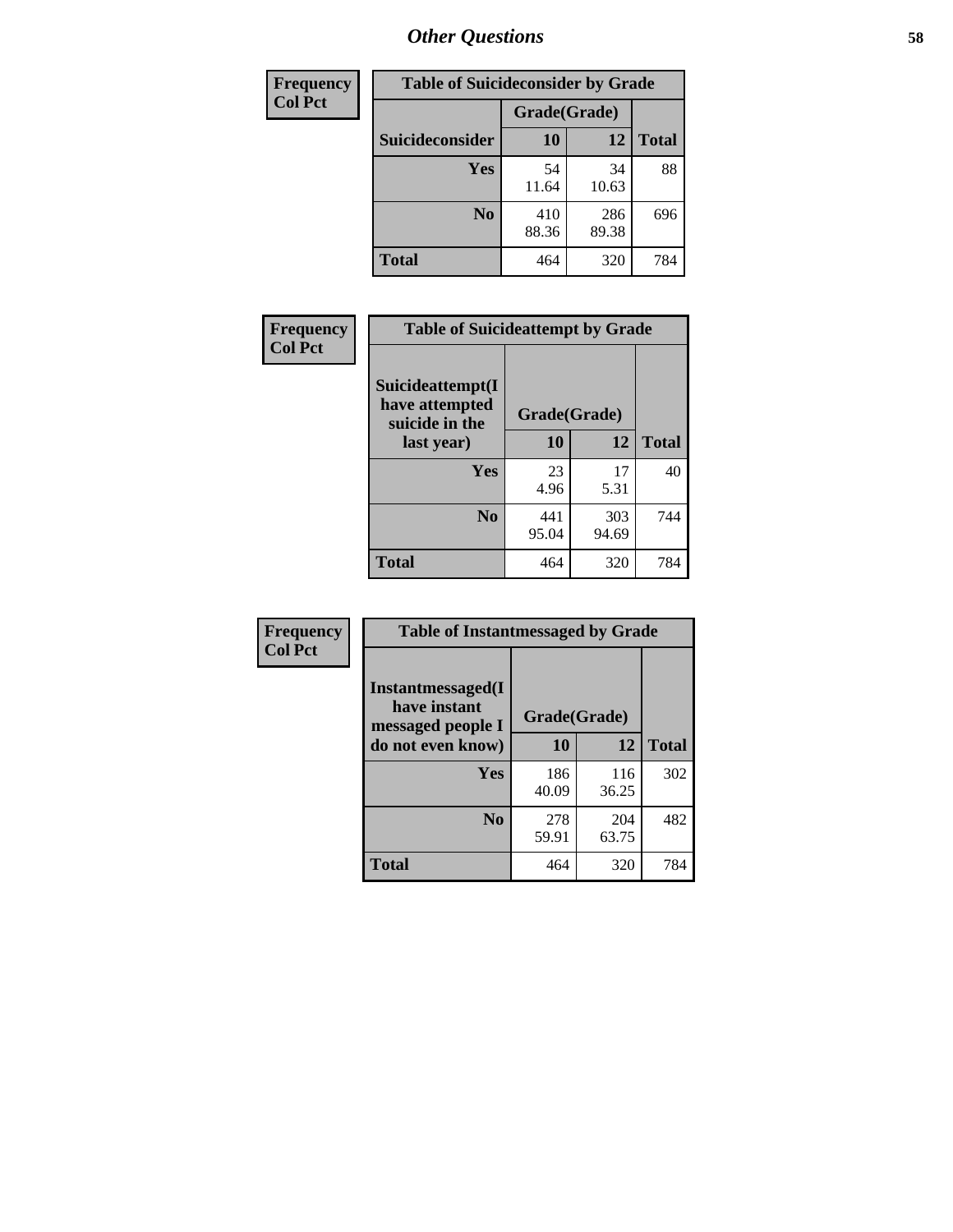| Frequency      | <b>Table of Getsalong by Grade</b>                          |              |              |              |  |
|----------------|-------------------------------------------------------------|--------------|--------------|--------------|--|
| <b>Col Pct</b> | <b>Getsalong</b> (I get<br>along with other<br>students and | Grade(Grade) |              |              |  |
|                | adults)                                                     | 10           | 12           | <b>Total</b> |  |
|                | <b>Strongly Agree</b>                                       | 227<br>48.92 | 185<br>57.81 | 412          |  |
|                | <b>Somewhat Agree</b>                                       | 214<br>46.12 | 116<br>36.25 | 330          |  |
|                | <b>Somewhat Disagree</b>                                    | 15<br>3.23   | 12<br>3.75   | 27           |  |
|                | <b>Strongly Disagree</b>                                    | 8<br>1.72    | 7<br>2.19    | 15           |  |
|                | Total                                                       | 464          | 320          | 784          |  |

| Frequency      |
|----------------|
| <b>Col Pct</b> |

| <b>Table of Safehome by Grade</b> |                    |              |     |  |  |  |
|-----------------------------------|--------------------|--------------|-----|--|--|--|
| Safehome(I feel<br>safe at home)  | Grade(Grade)<br>10 | <b>Total</b> |     |  |  |  |
| <b>Strongly Agree</b>             | 326<br>70.26       | 231<br>72.19 | 557 |  |  |  |
| <b>Somewhat Agree</b>             | 103<br>22.20       | 65<br>20.31  | 168 |  |  |  |
| <b>Somewhat Disagree</b>          | 19<br>4.09         | 11<br>3.44   | 30  |  |  |  |
| <b>Strongly Disagree</b>          | 16<br>3.45         | 13<br>4.06   | 29  |  |  |  |
| <b>Total</b>                      | 464                | 320          | 784 |  |  |  |

| Frequency      | <b>Table of Adulttalk by Grade</b>                                                                 |                    |              |              |  |  |
|----------------|----------------------------------------------------------------------------------------------------|--------------------|--------------|--------------|--|--|
| <b>Col Pct</b> | <b>Adulttalk</b> (I<br>know an<br>adult at<br>school that<br>I can talk<br>with if I<br>need help) | Grade(Grade)<br>10 | 12           | <b>Total</b> |  |  |
|                | <b>Yes</b>                                                                                         | 297<br>64.01       | 215<br>67.19 | 512          |  |  |
|                | N <sub>0</sub>                                                                                     | 167<br>35.99       | 105<br>32.81 | 272          |  |  |
|                | <b>Total</b>                                                                                       | 464                | 320          | 784          |  |  |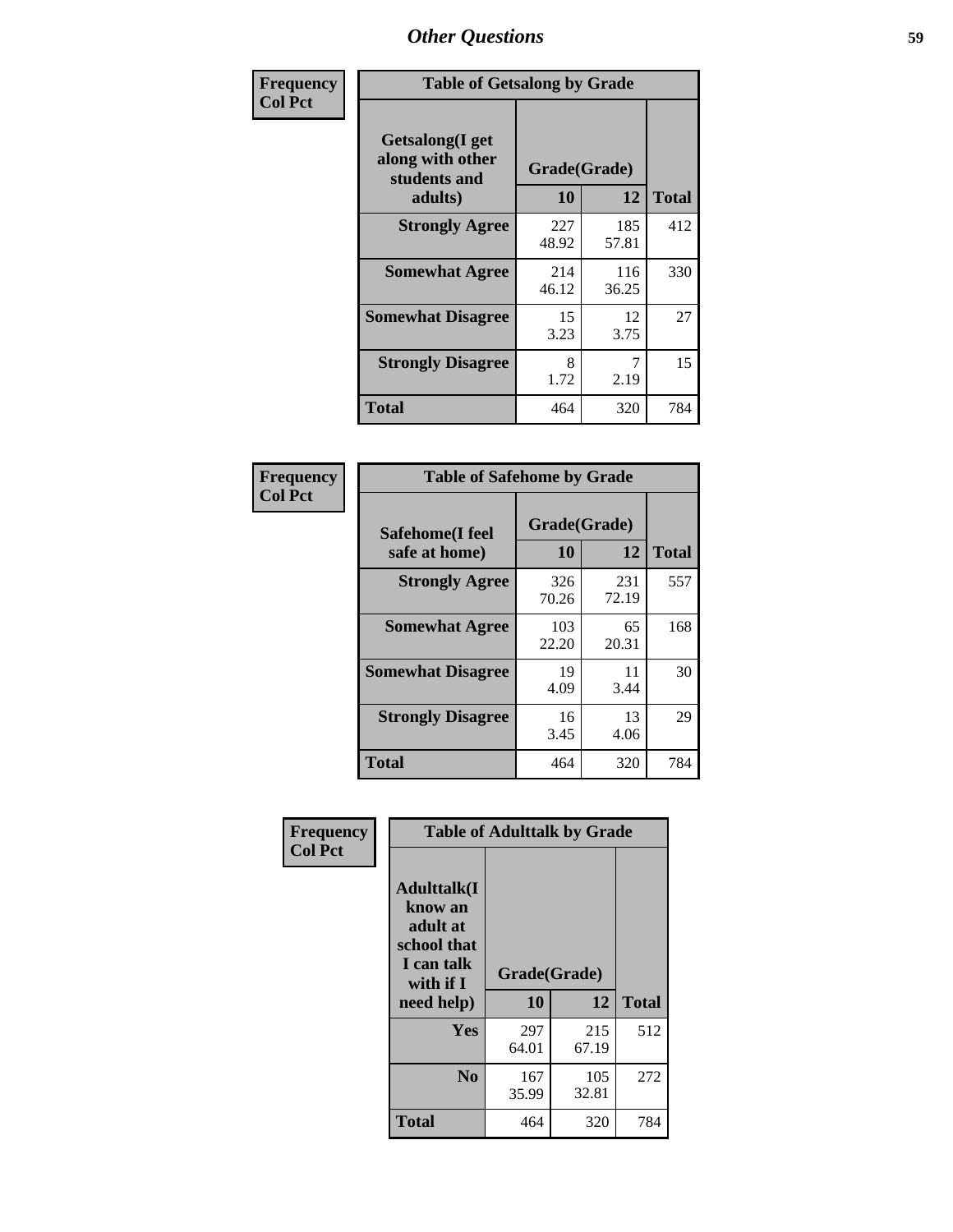**Frequency Row Pct**

| <b>Table of Grade by Tytime</b> |             |                                                                                        |                     |              |            |            |              |  |
|---------------------------------|-------------|----------------------------------------------------------------------------------------|---------------------|--------------|------------|------------|--------------|--|
|                                 |             | Tvtime(On an average school day,<br>how much unsupervised time do I spend watching TV) |                     |              |            |            |              |  |
|                                 |             | <b>Less that</b><br>$2 - 3$<br>$4 - 5$<br>$6+$                                         |                     |              |            |            |              |  |
| Grade(Grade)   None             |             |                                                                                        | hour/day   hour/day | hours/day    | hours/day  | hours/day  | <b>Total</b> |  |
| 10                              | 57<br>12.28 | 107<br>23.06                                                                           | 87<br>18.75         | 140<br>30.17 | 41<br>8.84 | 32<br>6.90 | 464          |  |
| 12                              | 46<br>14.38 | 59<br>18.44                                                                            | 68<br>21.25         | 101<br>31.56 | 27<br>8.44 | 19<br>5.94 | 320          |  |
| <b>Total</b>                    | 103         | 166                                                                                    | 155                 | 241          | 68         | 51         | 784          |  |

**Frequency Row Pct**

| <b>Table of Grade by Computertime</b> |             |                                                                                                   |              |                      |                      |                   |              |  |
|---------------------------------------|-------------|---------------------------------------------------------------------------------------------------|--------------|----------------------|----------------------|-------------------|--------------|--|
|                                       |             | Computertime (On an average school day,<br>how much unsupervised time do I spend on the computer) |              |                      |                      |                   |              |  |
| Grade(Grade)                          | None        | <b>Less that</b><br>hour/day                                                                      | hour/day     | $2 - 3$<br>hours/day | $4 - 5$<br>hours/day | $6+$<br>hours/day | <b>Total</b> |  |
| 10                                    | 56<br>12.07 | 113<br>24.35                                                                                      | 103<br>22.20 | 119<br>25.65         | 36<br>7.76           | 37<br>7.97        | 464          |  |
| 12                                    | 18<br>5.63  | 76<br>90<br>84<br>31<br>21<br>28.13<br>26.25<br>6.56<br>23.75<br>9.69                             |              |                      |                      |                   |              |  |
| <b>Total</b>                          | 74          | 197                                                                                               | 179          | 209                  | 67                   | 58                | 784          |  |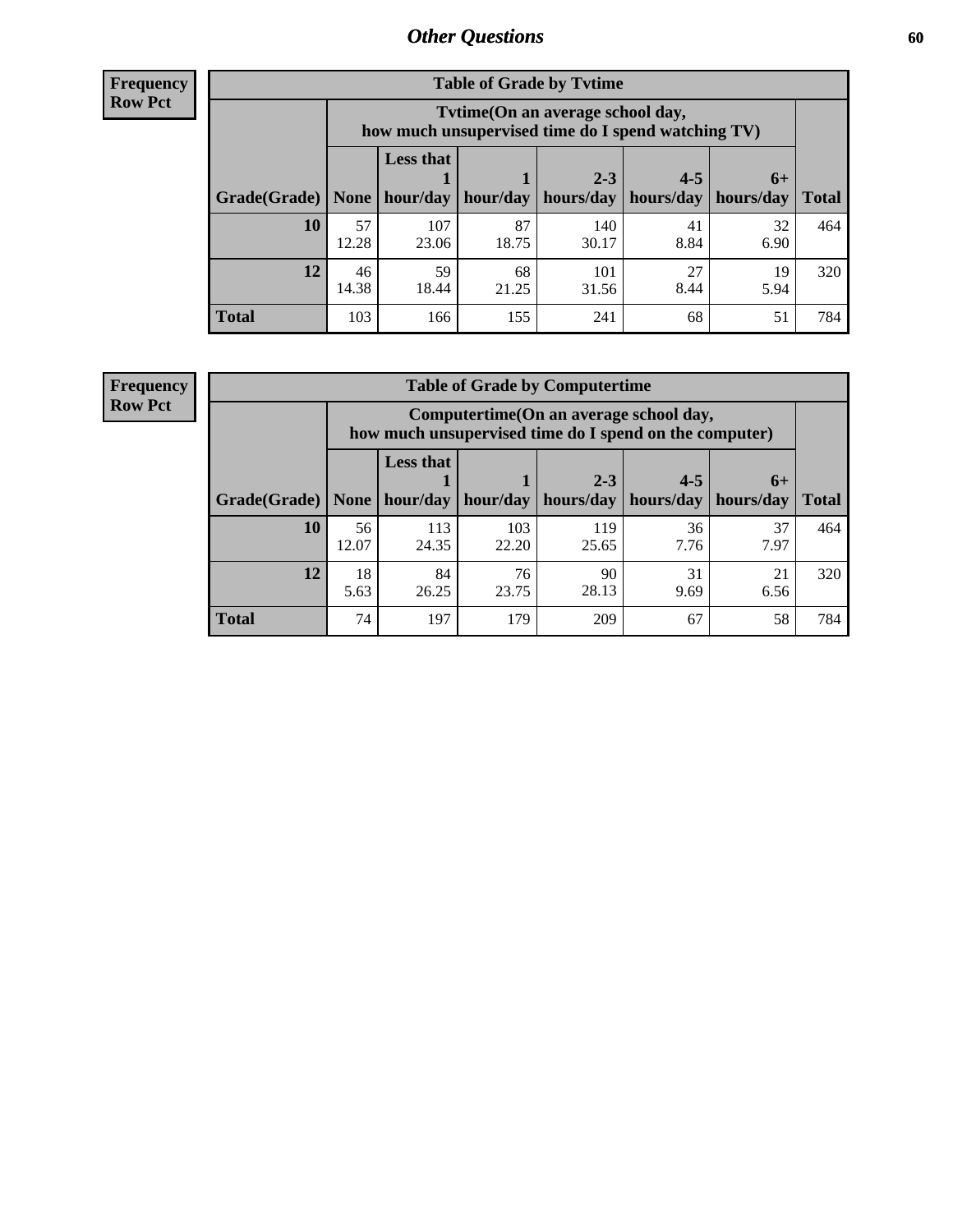### *Questions about Driving Laws* **61** *Driving Questions were asked only of high school students.*

| <b>Frequency</b> |
|------------------|
| <b>Row Pct</b>   |

| <b>Table of Grade by License1</b> |                                                                     |                                                                                                                                           |                |            |               |              |  |  |  |
|-----------------------------------|---------------------------------------------------------------------|-------------------------------------------------------------------------------------------------------------------------------------------|----------------|------------|---------------|--------------|--|--|--|
|                                   |                                                                     | License1(During the first 6 months of driving<br>with a provisional license,<br>the only passengers who can ride with the<br>driver are:) |                |            |               |              |  |  |  |
| Grade(Grade)                      | <b>Parent or</b><br><b>Guardian</b>                                 | Family<br><b>Members</b>                                                                                                                  | <b>Friends</b> | Anyone     | Don't<br>Know | <b>Total</b> |  |  |  |
| 10                                | 76<br>16.38                                                         | 324<br>69.83                                                                                                                              | 8<br>1.72      | 19<br>4.09 | 37<br>7.97    | 464          |  |  |  |
| 12                                | 7<br>49<br>8<br>12<br>244<br>2.19<br>76.25<br>3.75<br>15.31<br>2.50 |                                                                                                                                           |                |            |               |              |  |  |  |
| Total                             | 125                                                                 | 568                                                                                                                                       | 16             | 26         | 49            | 784          |  |  |  |

| Frequency      |              | <b>Table of Grade by License2</b>                                                                        |                  |                  |                                                      |                      |              |
|----------------|--------------|----------------------------------------------------------------------------------------------------------|------------------|------------------|------------------------------------------------------|----------------------|--------------|
| <b>Row Pct</b> |              | License2(17 yr old drivers with a<br>provisional driver's license cannot<br>drive between the hours of:) |                  |                  |                                                      |                      |              |
|                | Grade(Grade) | <b>Midnight</b><br>to 6am                                                                                | 1am<br>to<br>5am | 1am<br>to<br>6am | N <sub>0</sub><br>curfew<br>for $17$<br>year<br>olds | Don't<br><b>Know</b> | <b>Total</b> |
|                | 10           | 240<br>51.72                                                                                             | 59<br>12.72      | 22<br>4.74       | 38<br>8.19                                           | 105<br>22.63         | 464          |
|                | 12           | 223<br>69.69                                                                                             | 29<br>9.06       | 20<br>6.25       | 16<br>5.00                                           | 32<br>10.00          | 320          |
|                | <b>Total</b> | 463                                                                                                      | 88               | 42               | 54                                                   | 137                  | 784          |

| Frequency                                                                                                         |              | <b>Table of Grade by License3</b> |              |            |            |             |               |              |
|-------------------------------------------------------------------------------------------------------------------|--------------|-----------------------------------|--------------|------------|------------|-------------|---------------|--------------|
| <b>Row Pct</b><br>License3(For drivers under the age of<br>21,<br>what level of alcohol is considered<br>$DUI$ ?) |              |                                   |              |            |            |             |               |              |
|                                                                                                                   | Grade(Grade) | Any<br><b>Amount</b>              | 0.02         | 0.04       | 0.06       | 0.08        | Don't<br>know | <b>Total</b> |
|                                                                                                                   | 10           | 103<br>22.20                      | 136<br>29.31 | 37<br>7.97 | 32<br>6.90 | 52<br>11.21 | 104<br>22.41  | 464          |
|                                                                                                                   | 12           | 87<br>27.19                       | 100<br>31.25 | 22<br>6.88 | 15<br>4.69 | 29<br>9.06  | 67<br>20.94   | 320          |
|                                                                                                                   | <b>Total</b> | 190                               | 236          | 59         | 47         | 81          | 171           | 784          |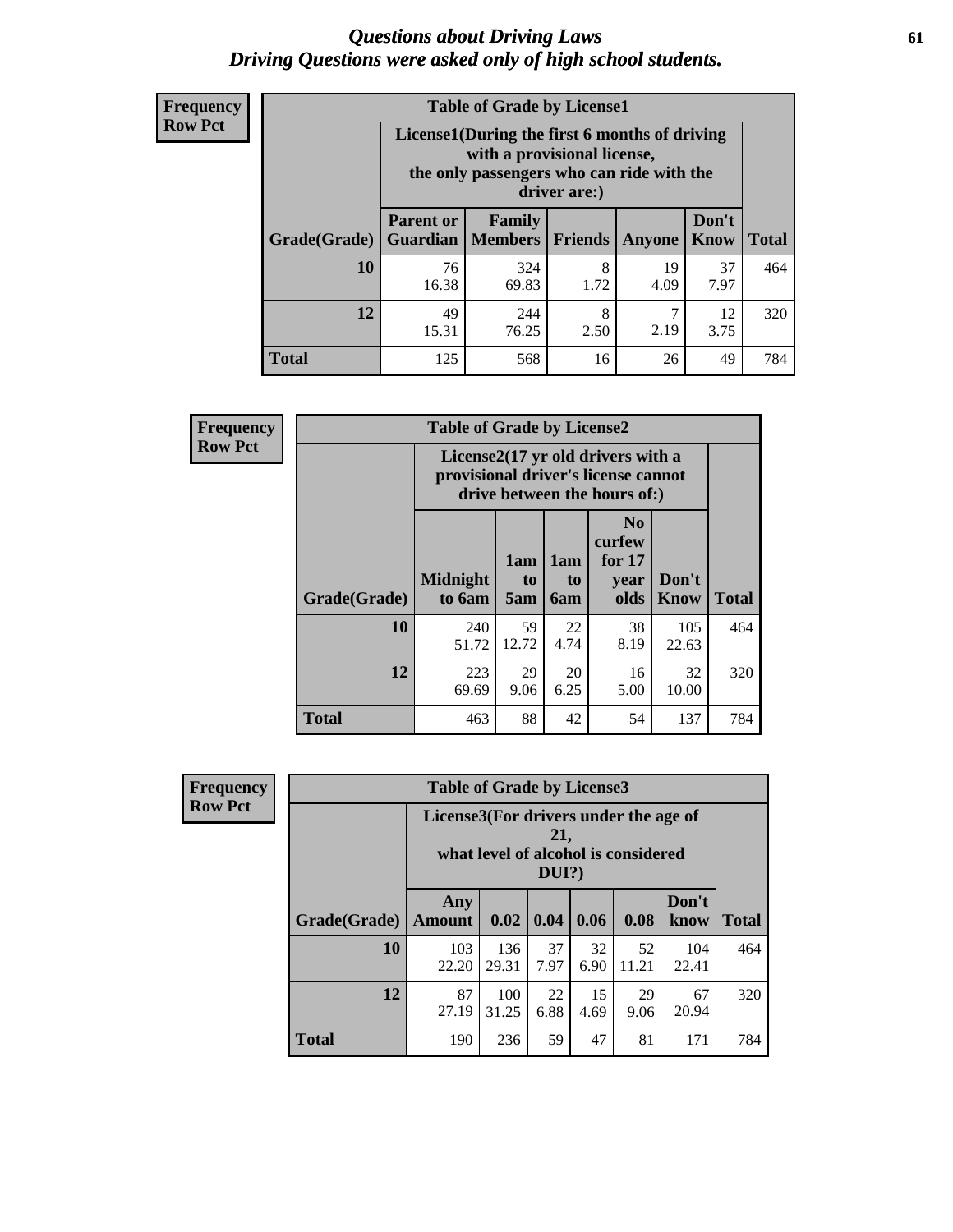### *Questions about Driving Laws* **62** *Driving Questions were asked only of high school students.*

**Frequency Row Pct**

| <b>Table of Grade by License4</b> |              |                                                                                                                                                                                                                                                                                |             |             |            |              |     |  |
|-----------------------------------|--------------|--------------------------------------------------------------------------------------------------------------------------------------------------------------------------------------------------------------------------------------------------------------------------------|-------------|-------------|------------|--------------|-----|--|
|                                   |              | License4(A driver under 21 automatically<br>loses his/her license if caught exceeding the<br>posted speet limit by:)<br>Can't<br>lose<br><b>Depends</b><br>license<br>$15+$<br>$25+$<br>$35+$<br>Don't<br>for<br>on<br><b>Total</b><br>mph<br>speeding<br>know<br>mph<br>judge |             |             |            |              |     |  |
| Grade(Grade)                      | mph          |                                                                                                                                                                                                                                                                                |             |             |            |              |     |  |
| 10                                | 115<br>24.78 | 95<br>20.47                                                                                                                                                                                                                                                                    | 48<br>10.34 | 53<br>11.42 | 23<br>4.96 | 130<br>28.02 | 464 |  |
| 12                                | 55<br>17.19  | 117<br>36.56                                                                                                                                                                                                                                                                   | 32<br>10.00 | 35<br>10.94 | 12<br>3.75 | 69<br>21.56  | 320 |  |
| <b>Total</b>                      | 170          | 212                                                                                                                                                                                                                                                                            | 80          | 88          | 35         | 199          | 784 |  |

| Frequency      | <b>Table of Grade by License5</b> |                                                                                                                                                             |                |               |       |
|----------------|-----------------------------------|-------------------------------------------------------------------------------------------------------------------------------------------------------------|----------------|---------------|-------|
| <b>Row Pct</b> |                                   | License5(A)<br>Georgia teenager<br>with family<br>connections or a<br>good lawyer can<br>break a teen<br>driving law and<br>keep their driver's<br>license) |                |               |       |
|                | Grade(Grade)                      | <b>Yes</b>                                                                                                                                                  | N <sub>0</sub> | Don't<br>know | Total |
|                | 10                                | 83<br>17.89                                                                                                                                                 | 217<br>46.77   | 164<br>35.34  | 464   |
|                | 12                                | 117<br>36.56                                                                                                                                                | 115<br>35.94   | 88<br>27.50   | 320   |
|                | Total                             | 200                                                                                                                                                         | 332            | 252           | 784   |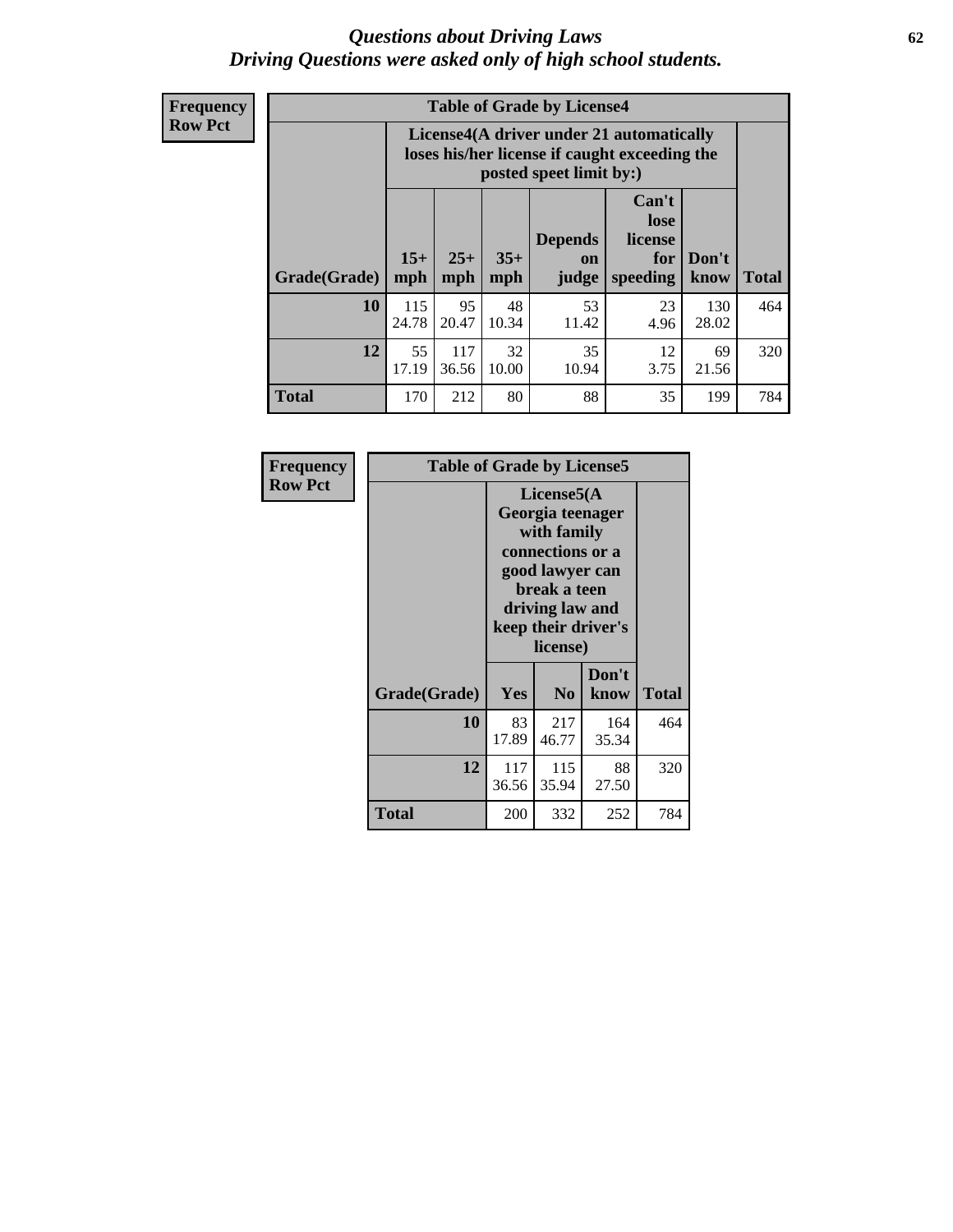### *Questions about Driving Laws* **63** *Driving Questions were asked only of high school students.*

| <b>Frequency</b> | <b>Table of Grade by License6</b> |                                                                                                                                                        |                |               |              |  |
|------------------|-----------------------------------|--------------------------------------------------------------------------------------------------------------------------------------------------------|----------------|---------------|--------------|--|
| <b>Row Pct</b>   |                                   | License <sub>6</sub> (I know a<br>friend or<br><b>classmate that</b><br>broke a teen<br>driving law,<br>but was allowed to<br>keep his/her<br>license) |                |               |              |  |
|                  | Grade(Grade)                      | <b>Yes</b>                                                                                                                                             | N <sub>0</sub> | Don't<br>know | <b>Total</b> |  |
|                  | 10                                | 148<br>31.90                                                                                                                                           | 192<br>41.38   | 124<br>26.72  | 464          |  |
|                  | 12                                | 154<br>48.13                                                                                                                                           | 104<br>32.50   | 62<br>19.38   | 320          |  |
|                  | Total                             | 302                                                                                                                                                    | 296            | 186           | 784          |  |

| Frequency      |              |                                                                                               | <b>Table of Grade by License7</b>   |                                                   |                        |              |  |
|----------------|--------------|-----------------------------------------------------------------------------------------------|-------------------------------------|---------------------------------------------------|------------------------|--------------|--|
| <b>Row Pct</b> |              | License7(A student under the age of 18 cam loser<br>his/her driving privileges if he or she:) |                                     |                                                   |                        |              |  |
|                | Grade(Grade) | <b>Have</b><br>more than<br>10<br>unexcused<br>absences<br>per school<br>yr                   | Drop out<br>without  <br>graduating | <b>Bring</b><br>alcohol/drugs/weapon<br>to school | All of<br>the<br>above | <b>Total</b> |  |
|                | 10           | 44<br>9.48                                                                                    | 43<br>9.27                          | 31<br>6.68                                        | 346<br>74.57           | 464          |  |
|                | 12           | 40<br>12.50                                                                                   | 16<br>5.00                          | 19<br>5.94                                        | 245<br>76.56           | 320          |  |
|                | <b>Total</b> | 84                                                                                            | 59                                  | 50                                                | 591                    | 784          |  |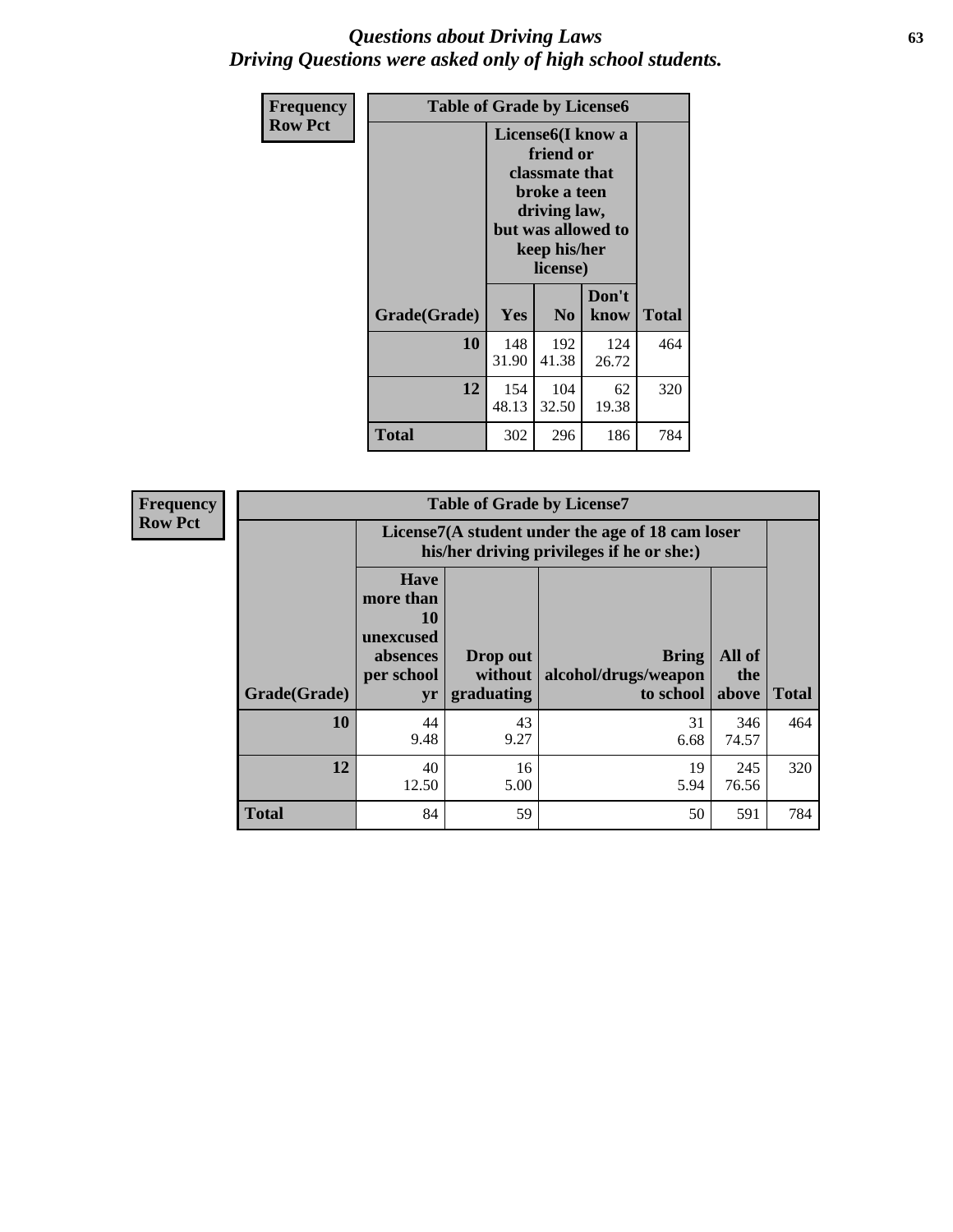# *Select Results by Gender* **64**

| Frequency      | <b>Table of SchoolClimate2 by Gender</b>          |                                 |              |              |  |  |
|----------------|---------------------------------------------------|---------------------------------|--------------|--------------|--|--|
| <b>Col Pct</b> | SchoolClimate2(I<br>feel successful at<br>school) | Gender(Gender)<br><b>Female</b> | <b>Male</b>  | <b>Total</b> |  |  |
|                | <b>Strongly Agree</b>                             | 111<br>29.37                    | 114<br>28.08 | 225          |  |  |
|                | <b>Somewhat Agree</b>                             | 222<br>58.73                    | 224<br>55.17 | 446          |  |  |
|                | <b>Somewhat Disagree</b>                          | 41<br>10.85                     | 51<br>12.56  | 92           |  |  |
|                | <b>Strongly Disagree</b>                          | 4<br>1.06                       | 17<br>4.19   | 21           |  |  |
|                | <b>Total</b>                                      | 378                             | 406          | 784          |  |  |

| Frequency      | <b>Table of SchoolClimate6 by Gender</b>                 |                                 |              |              |  |  |  |
|----------------|----------------------------------------------------------|---------------------------------|--------------|--------------|--|--|--|
| <b>Col Pct</b> | <b>SchoolClimate6(Teachers</b><br>treat me with respect) | Gender(Gender)<br><b>Female</b> | <b>Male</b>  | <b>Total</b> |  |  |  |
|                | <b>Strongly Agree</b>                                    | 102<br>26.98                    | 93<br>22.91  | 195          |  |  |  |
|                | <b>Somewhat Agree</b>                                    | 196<br>51.85                    | 191<br>47.04 | 387          |  |  |  |
|                | <b>Somewhat Disagree</b>                                 | 59<br>15.61                     | 78<br>19.21  | 137          |  |  |  |
|                | <b>Strongly Disagree</b>                                 | 21<br>5.56                      | 44<br>10.84  | 65           |  |  |  |
|                | <b>Total</b>                                             | 378                             | 406          | 784          |  |  |  |

| <b>Frequency</b> | <b>Table of SchoolClimate8 by Gender</b>                                             |                                 |              |     |
|------------------|--------------------------------------------------------------------------------------|---------------------------------|--------------|-----|
| <b>Col Pct</b>   | <b>SchoolClimate8(Students</b><br>are frequently<br>recognized for good<br>behavior) | Gender(Gender)<br><b>Female</b> | <b>Total</b> |     |
|                  |                                                                                      |                                 | <b>Male</b>  |     |
|                  | <b>Strongly Agree</b>                                                                | 16<br>4.23                      | 29<br>7.14   | 45  |
|                  | <b>Somewhat Agree</b>                                                                | 112<br>29.63                    | 125<br>30.79 | 237 |
|                  | <b>Somewhat Disagree</b>                                                             | 162<br>42.86                    | 152<br>37.44 | 314 |
|                  | <b>Strongly Disagree</b>                                                             | 88<br>23.28                     | 100<br>24.63 | 188 |
|                  | Total                                                                                | 378                             | 406          | 784 |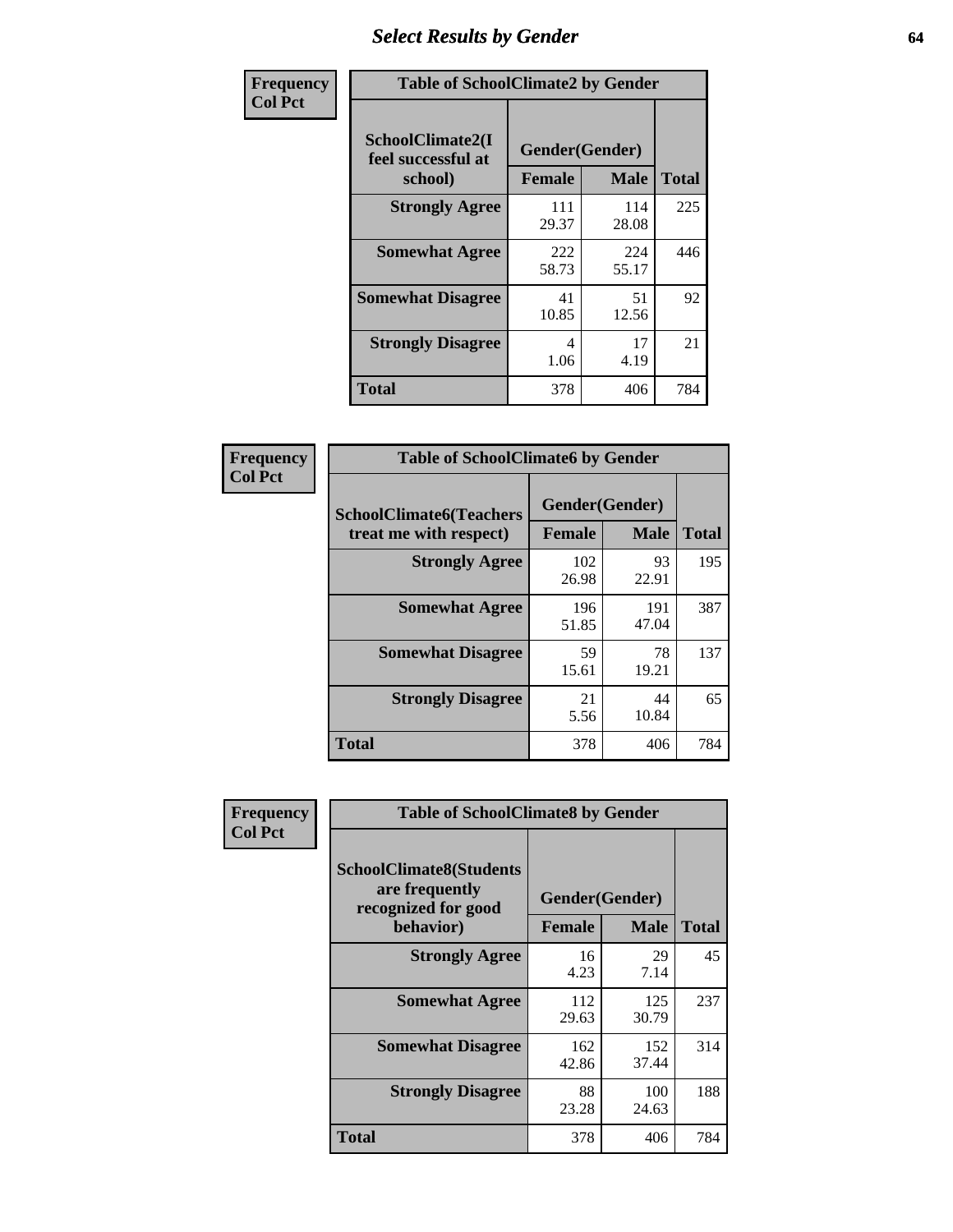# *Select Results by Gender* **65**

| Frequency      | <b>Table of Gender by Dropout</b> |                                                                        |              |              |
|----------------|-----------------------------------|------------------------------------------------------------------------|--------------|--------------|
| <b>Row Pct</b> |                                   | Dropout(I<br>have<br>thought<br>about<br>dropping<br>out of<br>school) |              |              |
|                | Gender(Gender)                    | Yes                                                                    | No           | <b>Total</b> |
|                | <b>Female</b>                     | 88<br>23.28                                                            | 290<br>76.72 | 378          |
|                | <b>Male</b>                       | 113<br>27.83                                                           | 293<br>72.17 | 406          |
|                | <b>Total</b>                      | 201                                                                    | 583          | 784          |

| <b>Frequency</b> | <b>Table of Gender by Dropoutreason</b> |                                                                     |              |                                 |                                |              |              |
|------------------|-----------------------------------------|---------------------------------------------------------------------|--------------|---------------------------------|--------------------------------|--------------|--------------|
| <b>Row Pct</b>   |                                         | Dropoutreason (If I dropped out the<br>reason would most likely be) |              |                                 |                                |              |              |
|                  | Gender(Gender)                          | Won't<br>Drop<br>out                                                | <b>Bored</b> | <b>Family</b><br><b>Reasons</b> | <b>Being</b><br><b>Bullied</b> | <b>Other</b> | <b>Total</b> |
|                  | <b>Female</b>                           | 224<br>59.26                                                        | 70<br>18.52  | 21<br>5.56                      | 6<br>1.59                      | 57<br>15.08  | 378          |
|                  | <b>Male</b>                             | 224<br>55.17                                                        | 90<br>22.17  | 24<br>5.91                      | 3<br>0.74                      | 65<br>16.01  | 406          |
|                  | <b>Total</b>                            | 448                                                                 | 160          | 45                              | 9                              | 122          | 784          |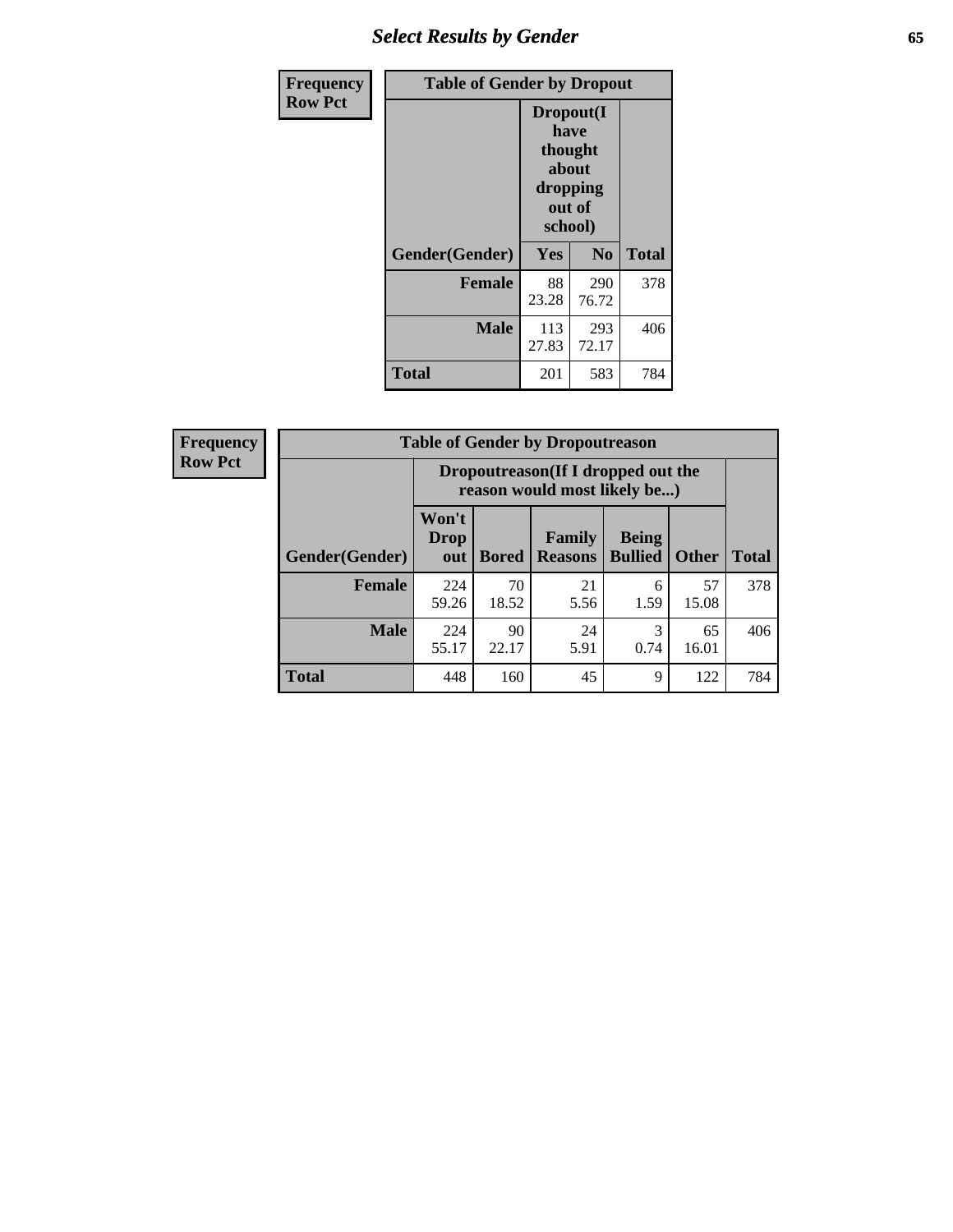*School Safety* **66**

| Frequency      | <b>Table of Gender by Bullied2</b> |                 |                |              |
|----------------|------------------------------------|-----------------|----------------|--------------|
| <b>Row Pct</b> |                                    | <b>Bullied2</b> |                |              |
|                | Gender(Gender)                     | <b>Yes</b>      | N <sub>0</sub> | <b>Total</b> |
|                | <b>Female</b>                      | 40<br>10.58     | 338<br>89.42   | 378          |
|                | <b>Male</b>                        | 44<br>10.84     | 362<br>89.16   | 406          |
|                | <b>Total</b>                       | 84              | 700            | 784          |

| Frequency      | <b>Table of Gender by Bulliedothers2</b> |                       |                |              |  |
|----------------|------------------------------------------|-----------------------|----------------|--------------|--|
| <b>Row Pct</b> |                                          | <b>Bulliedothers2</b> |                |              |  |
|                | Gender(Gender)                           | Yes                   | N <sub>0</sub> | <b>Total</b> |  |
|                | <b>Female</b>                            | 23<br>6.08            | 355<br>93.92   | 378          |  |
|                | <b>Male</b>                              | 53<br>13.05           | 353<br>86.95   | 406          |  |
|                | <b>Total</b>                             | 76                    | 708            | 784          |  |

| Frequency      | <b>Table of Gender by Weaponschool2</b> |               |                |              |
|----------------|-----------------------------------------|---------------|----------------|--------------|
| <b>Row Pct</b> |                                         | Weaponschool2 |                |              |
|                | Gender(Gender)                          | Yes           | N <sub>0</sub> | <b>Total</b> |
|                | <b>Female</b>                           | 0.53          | 376<br>99.47   | 378          |
|                | <b>Male</b>                             | 25<br>6.16    | 381<br>93.84   | 406          |
|                | <b>Total</b>                            | 27            | 757            | 784          |

| Frequency      | <b>Table of Gender by Absentunsafe2</b> |               |                |              |
|----------------|-----------------------------------------|---------------|----------------|--------------|
| <b>Row Pct</b> |                                         | Absentunsafe2 |                |              |
|                | Gender(Gender)                          | Yes           | N <sub>0</sub> | <b>Total</b> |
|                | <b>Female</b>                           | 12<br>3.17    | 366<br>96.83   | 378          |
|                | <b>Male</b>                             | 15<br>3.69    | 391<br>96.31   | 406          |
|                | <b>Total</b>                            | 27            | 757            | 784          |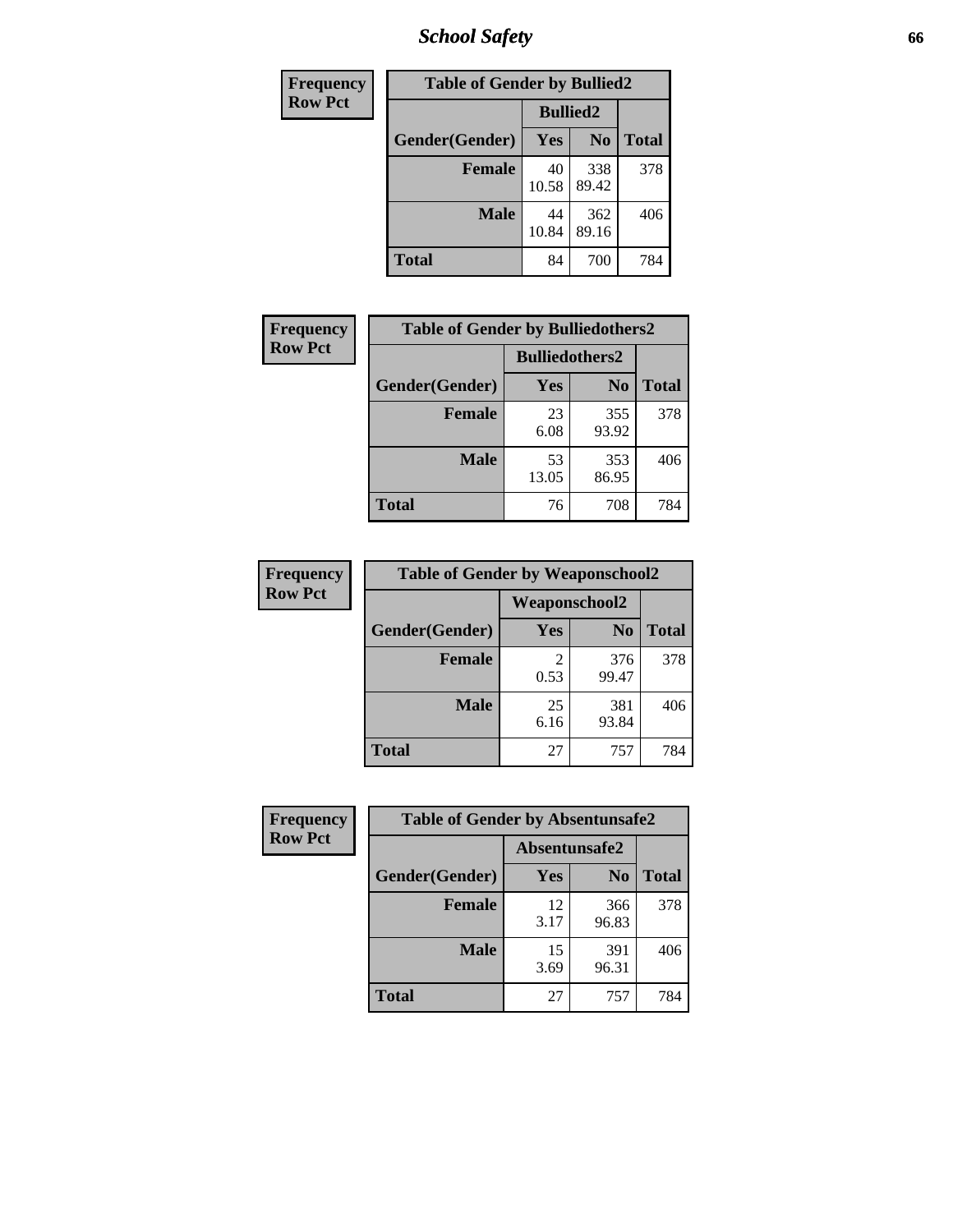*School Safety* **67**

| Frequency      | <b>Table of Gender by Gangself</b> |                                                                                                        |                |              |
|----------------|------------------------------------|--------------------------------------------------------------------------------------------------------|----------------|--------------|
| <b>Row Pct</b> |                                    | <b>Gangself</b> (I<br>have<br>participated<br>in illegal gang<br>activities in<br>the past 30<br>days) |                |              |
|                | Gender(Gender)                     | Yes                                                                                                    | N <sub>0</sub> | <b>Total</b> |
|                | <b>Female</b>                      | 8<br>2.12                                                                                              | 370<br>97.88   | 378          |
|                | <b>Male</b>                        | 34<br>8.37                                                                                             | 372<br>91.63   | 406          |
|                | <b>Total</b>                       | 42                                                                                                     | 742            | 784          |

| Frequency      | <b>Table of Gender by Gangpeers</b> |                                                                                                                             |                |              |
|----------------|-------------------------------------|-----------------------------------------------------------------------------------------------------------------------------|----------------|--------------|
| <b>Row Pct</b> |                                     | <b>Gangpeers</b> (I<br>have friends<br>who have<br>participated<br>in illegal gang<br>activities in<br>the past 30<br>days) |                |              |
|                | Gender(Gender)                      | Yes                                                                                                                         | N <sub>0</sub> | <b>Total</b> |
|                | <b>Female</b>                       | 61<br>16.14                                                                                                                 | 317<br>83.86   | 378          |
|                | <b>Male</b>                         | 83<br>20.44                                                                                                                 | 323<br>79.56   | 406          |
|                | <b>Total</b>                        | 144                                                                                                                         | 640            | 784          |

| Frequency      | <b>Table of Gender by Pickedon2</b> |              |                |              |
|----------------|-------------------------------------|--------------|----------------|--------------|
| <b>Row Pct</b> |                                     | Pickedon2    |                |              |
|                | Gender(Gender)                      | Yes          | N <sub>0</sub> | <b>Total</b> |
|                | <b>Female</b>                       | 92<br>24.34  | 286<br>75.66   | 378          |
|                | <b>Male</b>                         | 109<br>26.85 | 297<br>73.15   | 406          |
|                | <b>Total</b>                        | 201          | 583            | 784          |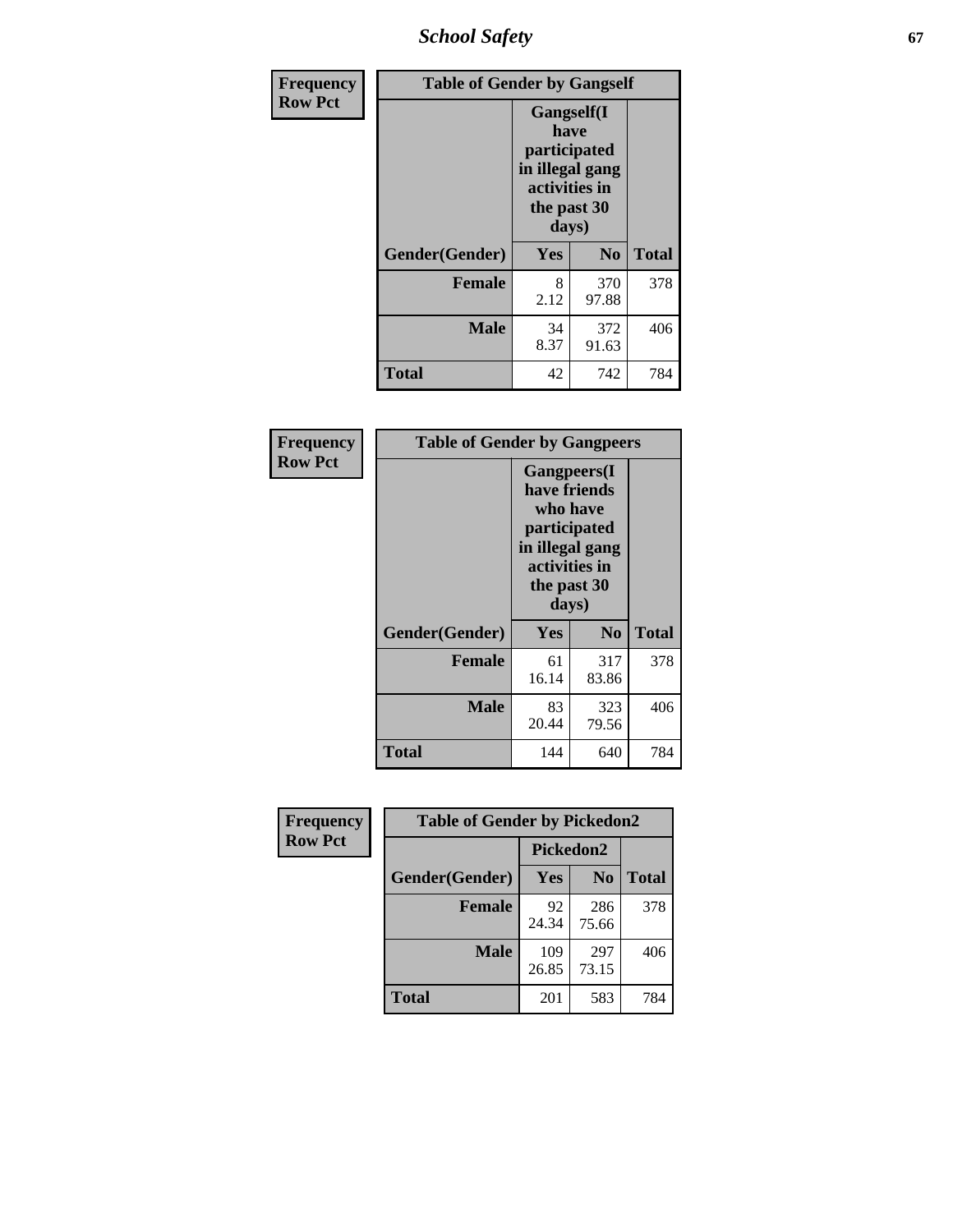*School Safety* **68**

| Frequency      | <b>Table of Gender by Safeschool2</b> |              |                |              |
|----------------|---------------------------------------|--------------|----------------|--------------|
| <b>Row Pct</b> |                                       | Safeschool2  |                |              |
|                | Gender(Gender)                        | Yes          | N <sub>0</sub> | <b>Total</b> |
|                | <b>Female</b>                         | 287<br>75.93 | 91<br>24.07    | 378          |
|                | <b>Male</b>                           | 295<br>72.66 | 111<br>27.34   | 406          |
|                | <b>Total</b>                          | 582          | 202            | 784          |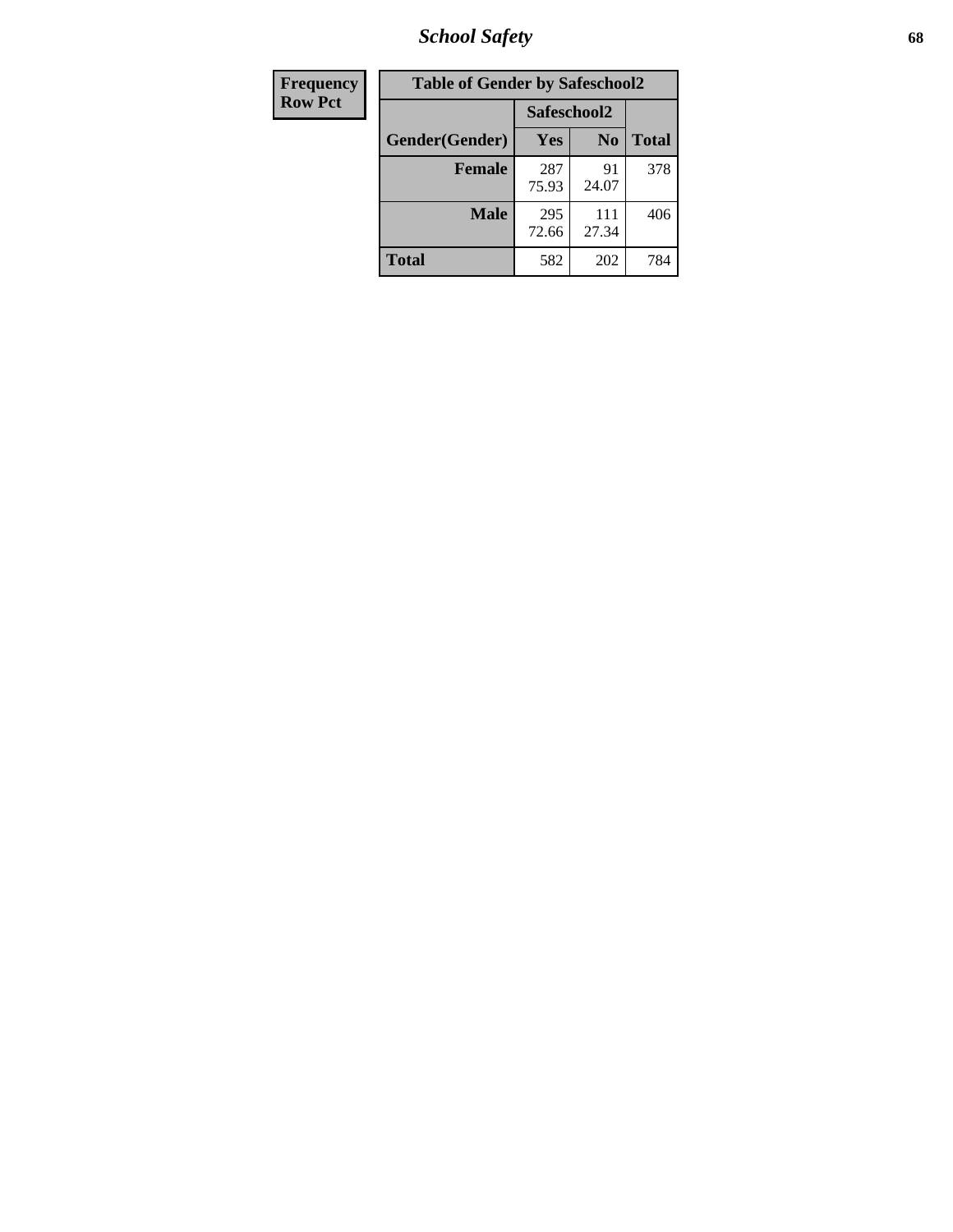# *Incidence of Drug Use* 69

| <b>Frequency</b> | <b>Table of Gender by AlcoholAlt</b> |                                          |                |              |  |
|------------------|--------------------------------------|------------------------------------------|----------------|--------------|--|
| <b>Row Pct</b>   |                                      | AlcoholAlt(Alcohol<br>use, past 30 days) |                |              |  |
|                  | Gender(Gender)                       | <b>Yes</b>                               | N <sub>0</sub> | <b>Total</b> |  |
|                  | <b>Female</b>                        | 132<br>34.92                             | 246<br>65.08   | 378          |  |
|                  | <b>Male</b>                          | 129<br>31.77                             | 277<br>68.23   | 406          |  |
|                  | <b>Total</b>                         | 261                                      | 523            | 784          |  |

| Frequency      | <b>Table of Gender by TobaccoAny</b> |                                          |                |              |  |
|----------------|--------------------------------------|------------------------------------------|----------------|--------------|--|
| <b>Row Pct</b> |                                      | TobaccoAny(Tobacco<br>use, past 30 days) |                |              |  |
|                | Gender(Gender)                       | Yes                                      | N <sub>0</sub> | <b>Total</b> |  |
|                | <b>Female</b>                        | 63<br>16.67                              | 315<br>83.33   | 378          |  |
|                | <b>Male</b>                          | 102<br>25.12                             | 304<br>74.88   | 406          |  |
|                | Total                                | 165                                      | 619            | 784          |  |

| <b>Frequency</b> | <b>Table of Gender by MarijuanaAlt</b> |                                              |                |              |
|------------------|----------------------------------------|----------------------------------------------|----------------|--------------|
| <b>Row Pct</b>   |                                        | MarijuanaAlt(Marijuana<br>use, past 30 days) |                |              |
|                  | Gender(Gender)                         | <b>Yes</b>                                   | N <sub>0</sub> | <b>Total</b> |
|                  | Female                                 | 49<br>12.96                                  | 329<br>87.04   | 378          |
|                  | <b>Male</b>                            | 80<br>19.70                                  | 326<br>80.30   | 406          |
|                  | <b>Total</b>                           | 129                                          | 655            | 784          |

| <b>Frequency</b> | <b>Table of Gender by OtherDrugAny</b> |                         |                            |              |
|------------------|----------------------------------------|-------------------------|----------------------------|--------------|
| <b>Row Pct</b>   |                                        | drug use, past 30 days) | <b>OtherDrugAny</b> (Other |              |
|                  | Gender(Gender)                         | <b>Yes</b>              | N <sub>0</sub>             | <b>Total</b> |
|                  | <b>Female</b>                          | 46<br>12.17             | 332<br>87.83               | 378          |
|                  | <b>Male</b>                            | 48<br>11.82             | 358<br>88.18               | 406          |
|                  | <b>Total</b>                           | 94                      | 690                        | 784          |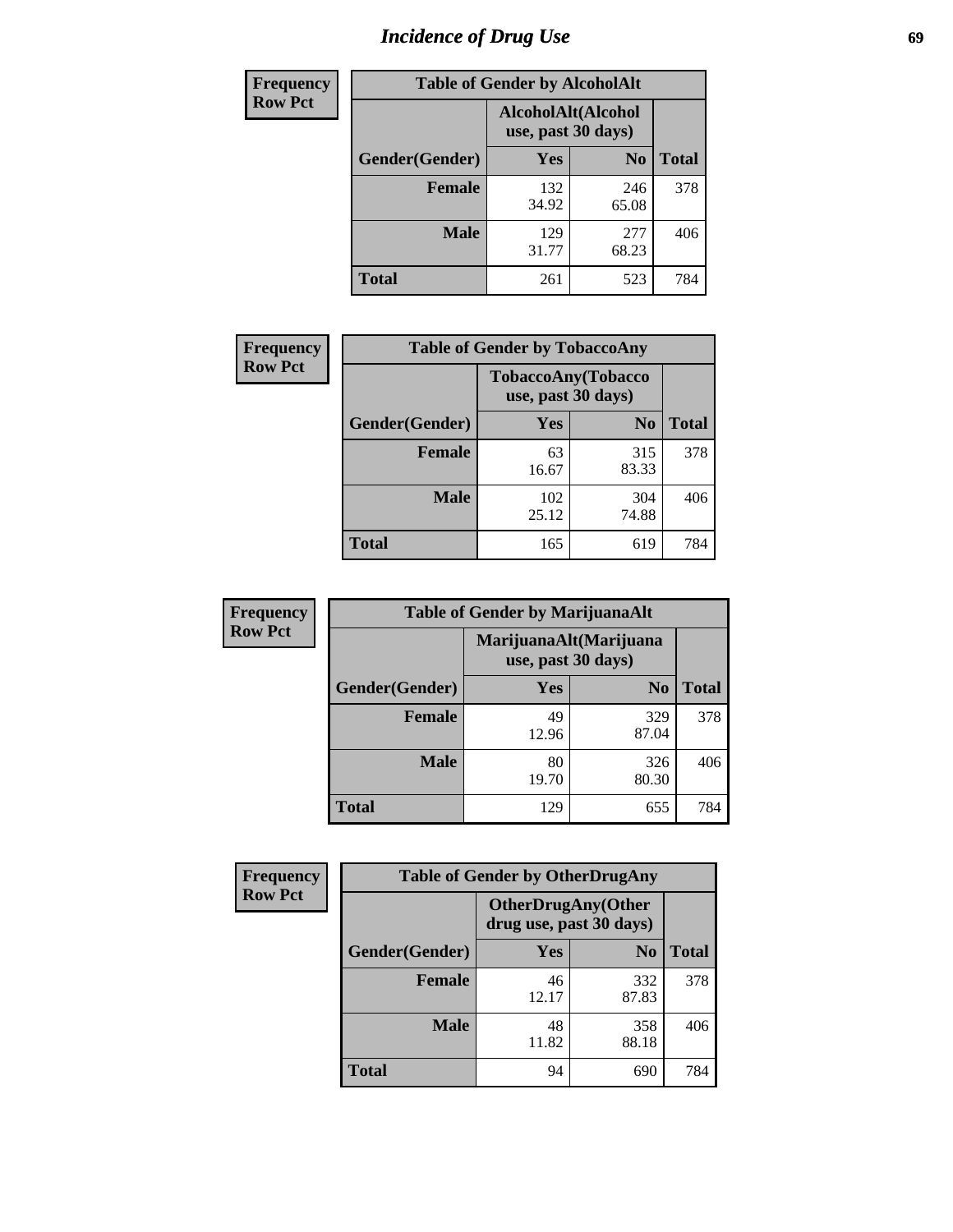## *Average Age at Onset of Use* 70 *Results for "Average Age at Onset of Use" questions exclude students who said they did not use that substance*

#### **Gender=Female**

| <b>Variable</b>    | Label                                                              | <b>Mean</b> |
|--------------------|--------------------------------------------------------------------|-------------|
| Alcoholinit2       | I started using alcohol when I was                                 | 14.04       |
| Cigarettesinit2    | I started smoking tobacco when I was                               | 14.32       |
| Smokelessinit2     | I started chewing tobacco when I was                               | 14.43       |
| Marijuanainit2     | I started using marijuana when I was                               | 14.81       |
| Cocaineinit2       | I started using cocaine when I was                                 | 15.33       |
| Inhalantsinit2     | I started using inhalants when I was                               | 12.82       |
| Steroidsinit2      | I started using steroids when I was                                | 10.00       |
| Ecstasyinit2       | I started using ecstasy when I was                                 | 15.22       |
| Methinit2          | I started using methamphetamines when I was                        | 13.40       |
| Hallucinogensinit2 | I started using hallucinogens when I was                           | 14.88       |
| Prescriptioninit2  | I started using prescription drugs not prescribed to me when I was | 14.39       |

#### **Gender=Male**

| <b>Variable</b>                   | Label                                                                             | <b>Mean</b>    |
|-----------------------------------|-----------------------------------------------------------------------------------|----------------|
| Alcoholinit2                      | I started using alcohol when I was                                                | 13.55<br>13.74 |
| Cigarettesinit2<br>Smokelessinit2 | I started smoking tobacco when I was<br>I started chewing tobacco when I was      | 13.57          |
| Marijuanainit2                    | I started using marijuana when I was                                              | 14.11          |
| Cocaineinit2<br>Inhalantsinit2    | I started using cocaine when I was<br>I started using inhalants when I was        | 12.86<br>12.04 |
| Steroidsinit2                     | I started using steroids when I was                                               | 13.31          |
| Ecstasyinit2<br>Methinit2         | I started using ecstasy when I was<br>I started using methamphetamines when I was | 14.00          |
| Hallucinogensinit2                | I started using hallucinogens when I was                                          | 12.57<br>13.48 |
| Prescription in it <sub>2</sub>   | I started using prescription drugs not prescribed to me when I was                | 13.93          |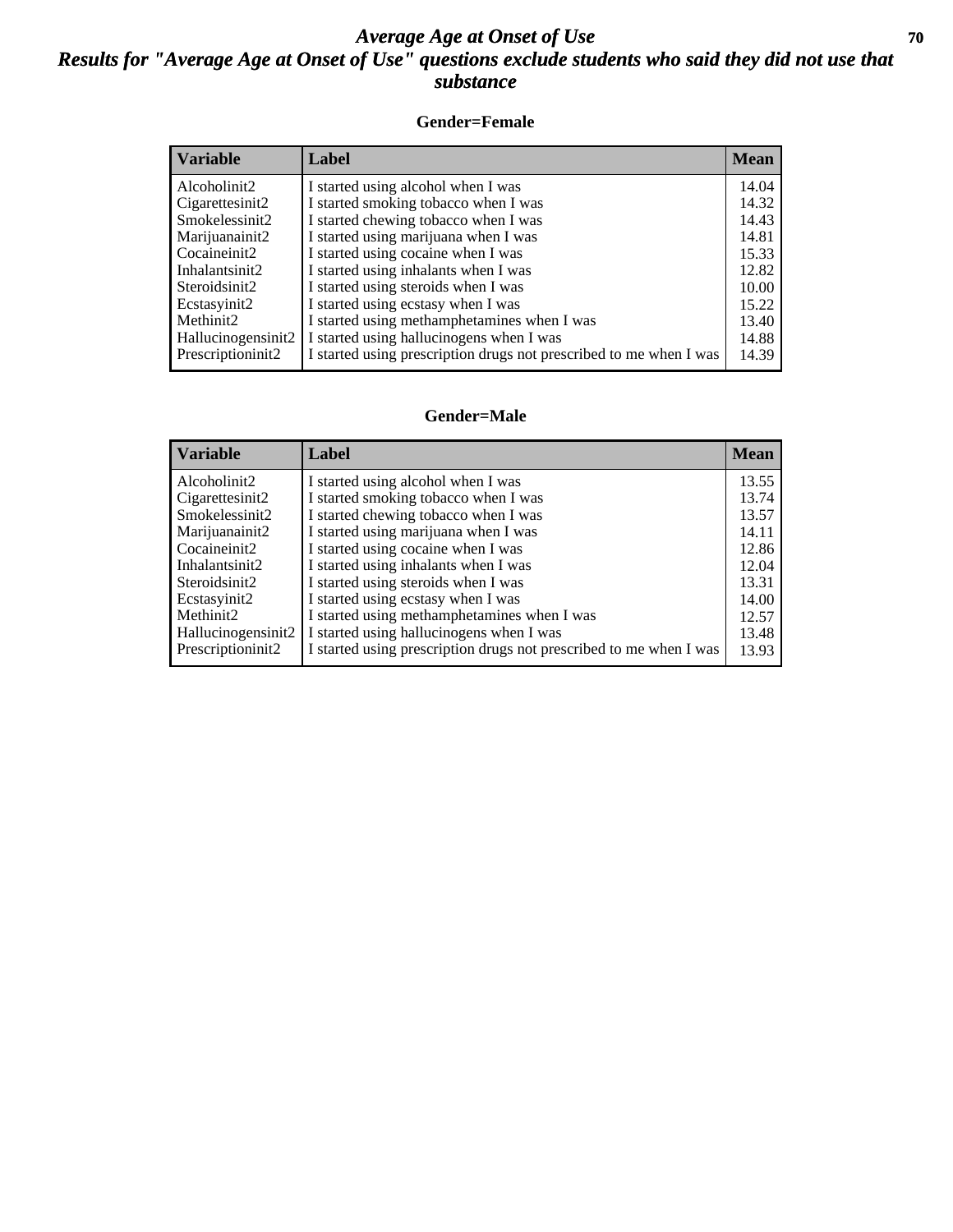# *I Think These Drugs are Harmful* **71**

| <b>Frequency</b> | <b>Table of Gender by Alcoholharmdich</b> |                                                   |                |              |
|------------------|-------------------------------------------|---------------------------------------------------|----------------|--------------|
| <b>Row Pct</b>   |                                           | Alcoholharmdich(I<br>think alcohol is<br>harmful) |                |              |
|                  | Gender(Gender)                            | <b>Yes</b>                                        | N <sub>0</sub> | <b>Total</b> |
|                  | <b>Female</b>                             | 283<br>74.87                                      | 95<br>25.13    | 378          |
|                  | <b>Male</b>                               | 291<br>71.67                                      | 115<br>28.33   | 406          |
|                  | <b>Total</b>                              | 574                                               | 210            | 784          |

| Frequency      | <b>Table of Gender by Tobaccoharmdich</b> |                              |                   |              |
|----------------|-------------------------------------------|------------------------------|-------------------|--------------|
| <b>Row Pct</b> |                                           | think tobacco is<br>harmful) | Tobaccoharmdich(I |              |
|                | Gender(Gender)                            | Yes                          | N <sub>0</sub>    | <b>Total</b> |
|                | <b>Female</b>                             | 369<br>97.62                 | 9<br>2.38         | 378          |
|                | <b>Male</b>                               | 382<br>94.09                 | 24<br>5.91        | 406          |
|                | Total                                     | 751                          | 33                | 784          |

| Frequency      | <b>Table of Gender by Marijuanaharmdich</b> |              |                                           |              |  |
|----------------|---------------------------------------------|--------------|-------------------------------------------|--------------|--|
| <b>Row Pct</b> |                                             | harmful)     | Marijuanaharmdich(I<br>think marijuana is |              |  |
|                | Gender(Gender)                              | <b>Yes</b>   | N <sub>0</sub>                            | <b>Total</b> |  |
|                | <b>Female</b>                               | 301<br>79.63 | 77<br>20.37                               | 378          |  |
|                | <b>Male</b>                                 | 289<br>71.18 | 117<br>28.82                              | 406          |  |
|                | <b>Total</b>                                | 590          | 194                                       | 784          |  |

| Frequency      | <b>Table of Gender by Otherdrugharmdich</b> |                                                          |                |              |
|----------------|---------------------------------------------|----------------------------------------------------------|----------------|--------------|
| <b>Row Pct</b> |                                             | Otherdrugharmdich(I<br>think other drugs are<br>harmful) |                |              |
|                | Gender(Gender)                              | <b>Yes</b>                                               | N <sub>0</sub> | <b>Total</b> |
|                | <b>Female</b>                               | 373<br>98.68                                             | 5<br>1.32      | 378          |
|                | <b>Male</b>                                 | 387<br>95.32                                             | 19<br>4.68     | 406          |
|                | <b>Total</b>                                | 760                                                      | 24             | 784          |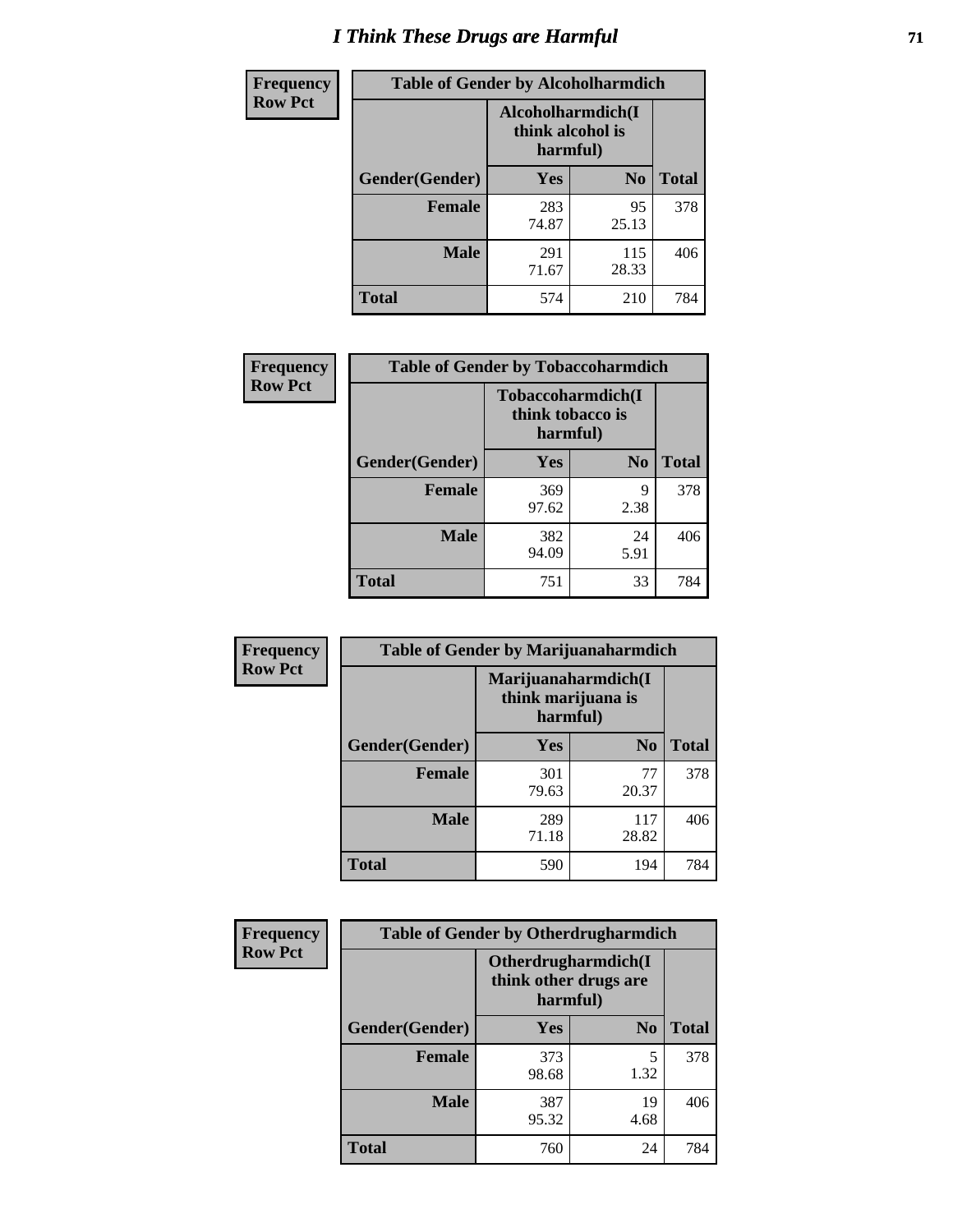| <b>Frequency</b> | <b>Table of Gender by Alcohollocation1</b> |                                                               |              |              |
|------------------|--------------------------------------------|---------------------------------------------------------------|--------------|--------------|
| <b>Row Pct</b>   |                                            | <b>Alcohollocation1(Places</b><br><b>Friends Use Alcohol)</b> |              |              |
|                  | Gender(Gender)                             |                                                               | Do Not Use   | <b>Total</b> |
|                  | <b>Female</b>                              | 260<br>68.78                                                  | 118<br>31.22 | 378          |
|                  | <b>Male</b>                                | 265<br>65.27                                                  | 141<br>34.73 | 406          |
|                  | <b>Total</b>                               | 525                                                           | 259          | 784          |

| <b>Frequency</b> | <b>Table of Gender by Alcohollocation2</b> |              |                                                               |              |
|------------------|--------------------------------------------|--------------|---------------------------------------------------------------|--------------|
| <b>Row Pct</b>   |                                            |              | <b>Alcohollocation2(Places</b><br><b>Friends Use Alcohol)</b> |              |
|                  | Gender(Gender)                             |              | Home                                                          | <b>Total</b> |
|                  | <b>Female</b>                              | 182<br>48.15 | 196<br>51.85                                                  | 378          |
|                  | <b>Male</b>                                | 235<br>57.88 | 171<br>42.12                                                  | 406          |
|                  | <b>Total</b>                               | 417          | 367                                                           | 784          |

| Frequency      | <b>Table of Gender by Alcohollocation3</b> |                                                               |               |              |
|----------------|--------------------------------------------|---------------------------------------------------------------|---------------|--------------|
| <b>Row Pct</b> |                                            | <b>Alcohollocation3(Places</b><br><b>Friends Use Alcohol)</b> |               |              |
|                | Gender(Gender)                             |                                                               | <b>School</b> | <b>Total</b> |
|                | <b>Female</b>                              | 348<br>92.06                                                  | 30<br>7.94    | 378          |
|                | <b>Male</b>                                | 380<br>93.60                                                  | 26<br>6.40    | 406          |
|                | <b>Total</b>                               | 728                                                           | 56            | 784          |

| Frequency      | <b>Table of Gender by Alcohollocation4</b> |                                                               |             |              |
|----------------|--------------------------------------------|---------------------------------------------------------------|-------------|--------------|
| <b>Row Pct</b> |                                            | <b>Alcohollocation4(Places</b><br><b>Friends Use Alcohol)</b> |             |              |
|                | Gender(Gender)                             |                                                               | Car         | <b>Total</b> |
|                | <b>Female</b>                              | 306<br>80.95                                                  | 72<br>19.05 | 378          |
|                | <b>Male</b>                                | 344<br>84.73                                                  | 62<br>15.27 | 406          |
|                | <b>Total</b>                               | 650                                                           | 134         | 784          |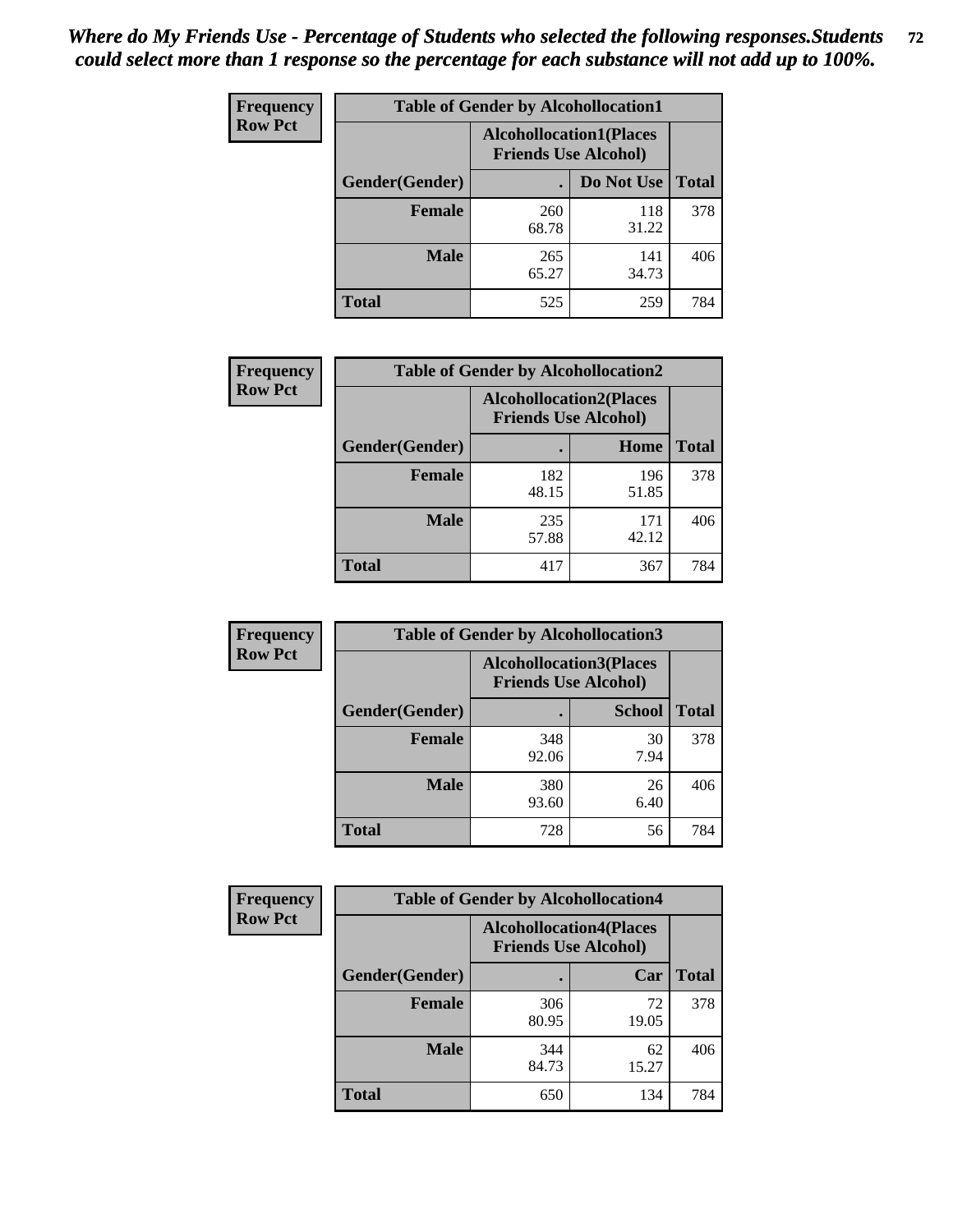| <b>Frequency</b> | <b>Table of Gender by Alcohollocation5</b> |                                                               |                                 |              |
|------------------|--------------------------------------------|---------------------------------------------------------------|---------------------------------|--------------|
| <b>Row Pct</b>   |                                            | <b>Alcohollocation5(Places</b><br><b>Friends Use Alcohol)</b> |                                 |              |
|                  | Gender(Gender)                             |                                                               | <b>Friend's</b><br><b>House</b> | <b>Total</b> |
|                  | <b>Female</b>                              | 124<br>32.80                                                  | 254<br>67.20                    | 378          |
|                  | <b>Male</b>                                | 197<br>48.52                                                  | 209<br>51.48                    | 406          |
|                  | <b>Total</b>                               | 321                                                           | 463                             | 784          |

| <b>Frequency</b> | <b>Table of Gender by Alcohollocation6</b> |                                                               |              |              |
|------------------|--------------------------------------------|---------------------------------------------------------------|--------------|--------------|
| <b>Row Pct</b>   |                                            | <b>Alcohollocation6(Places</b><br><b>Friends Use Alcohol)</b> |              |              |
|                  | Gender(Gender)                             |                                                               | <b>Other</b> | <b>Total</b> |
|                  | <b>Female</b>                              | 227<br>60.05                                                  | 151<br>39.95 | 378          |
|                  | <b>Male</b>                                | 260<br>64.04                                                  | 146<br>35.96 | 406          |
|                  | <b>Total</b>                               | 487                                                           | 297          | 784          |

| Frequency      | <b>Table of Gender by Tobaccolocation1</b> |                                                               |              |              |  |
|----------------|--------------------------------------------|---------------------------------------------------------------|--------------|--------------|--|
| <b>Row Pct</b> |                                            | <b>Tobaccolocation1(Places</b><br><b>Friends Use Tobacco)</b> |              |              |  |
|                | Gender(Gender)                             |                                                               | Do Not Use   | <b>Total</b> |  |
|                | <b>Female</b>                              | 201<br>53.17                                                  | 177<br>46.83 | 378          |  |
|                | <b>Male</b>                                | 235<br>57.88                                                  | 171<br>42.12 | 406          |  |
|                | <b>Total</b>                               | 436                                                           | 348          | 784          |  |

| Frequency      | <b>Table of Gender by Tobaccolocation2</b> |                                                               |              |              |
|----------------|--------------------------------------------|---------------------------------------------------------------|--------------|--------------|
| <b>Row Pct</b> |                                            | <b>Tobaccolocation2(Places</b><br><b>Friends Use Tobacco)</b> |              |              |
|                | Gender(Gender)                             |                                                               | Home         | <b>Total</b> |
|                | Female                                     | 227<br>60.05                                                  | 151<br>39.95 | 378          |
|                | <b>Male</b>                                | 248<br>61.08                                                  | 158<br>38.92 | 406          |
|                | <b>Total</b>                               | 475                                                           | 309          | 784          |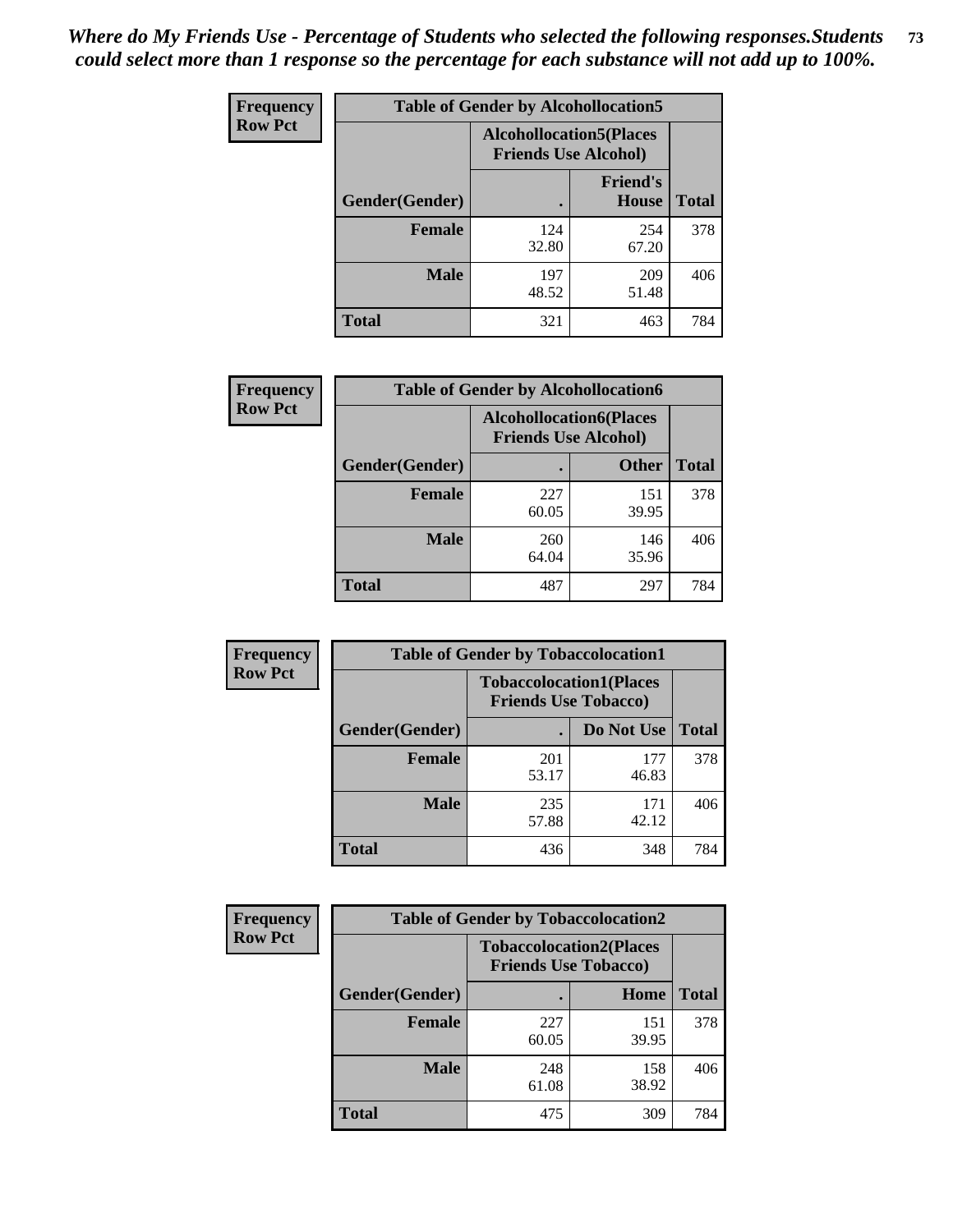| <b>Frequency</b> | <b>Table of Gender by Tobaccolocation3</b> |                                                               |               |              |  |
|------------------|--------------------------------------------|---------------------------------------------------------------|---------------|--------------|--|
| <b>Row Pct</b>   |                                            | <b>Tobaccolocation3(Places</b><br><b>Friends Use Tobacco)</b> |               |              |  |
|                  | Gender(Gender)                             |                                                               | <b>School</b> | <b>Total</b> |  |
|                  | <b>Female</b>                              | 312<br>82.54                                                  | 66<br>17.46   | 378          |  |
|                  | <b>Male</b>                                | 326<br>80.30                                                  | 80<br>19.70   | 406          |  |
|                  | <b>Total</b>                               | 638                                                           | 146           | 784          |  |

| <b>Frequency</b> |                | <b>Table of Gender by Tobaccolocation4</b> |                                                               |              |
|------------------|----------------|--------------------------------------------|---------------------------------------------------------------|--------------|
| <b>Row Pct</b>   |                |                                            | <b>Tobaccolocation4(Places</b><br><b>Friends Use Tobacco)</b> |              |
|                  | Gender(Gender) |                                            | Car                                                           | <b>Total</b> |
|                  | <b>Female</b>  | 215<br>56.88                               | 163<br>43.12                                                  | 378          |
|                  | <b>Male</b>    | 254<br>62.56                               | 152<br>37.44                                                  | 406          |
|                  | <b>Total</b>   | 469                                        | 315                                                           | 784          |

| <b>Frequency</b> | <b>Table of Gender by Tobaccolocation5</b> |                                                               |                          |              |  |
|------------------|--------------------------------------------|---------------------------------------------------------------|--------------------------|--------------|--|
| <b>Row Pct</b>   |                                            | <b>Tobaccolocation5(Places</b><br><b>Friends Use Tobacco)</b> |                          |              |  |
|                  | Gender(Gender)                             |                                                               | <b>Friend's</b><br>House | <b>Total</b> |  |
|                  | <b>Female</b>                              | 200<br>52.91                                                  | 178<br>47.09             | 378          |  |
|                  | <b>Male</b>                                | 248<br>61.08                                                  | 158<br>38.92             | 406          |  |
|                  | <b>Total</b>                               | 448                                                           | 336                      | 784          |  |

| <b>Frequency</b> | <b>Table of Gender by Tobaccolocation6</b> |                             |                                |              |
|------------------|--------------------------------------------|-----------------------------|--------------------------------|--------------|
| <b>Row Pct</b>   |                                            | <b>Friends Use Tobacco)</b> | <b>Tobaccolocation6(Places</b> |              |
|                  | Gender(Gender)                             |                             | <b>Other</b>                   | <b>Total</b> |
|                  | <b>Female</b>                              | 236<br>62.43                | 142<br>37.57                   | 378          |
|                  | <b>Male</b>                                | 258<br>63.55                | 148<br>36.45                   | 406          |
|                  | <b>Total</b>                               | 494                         | 290                            | 784          |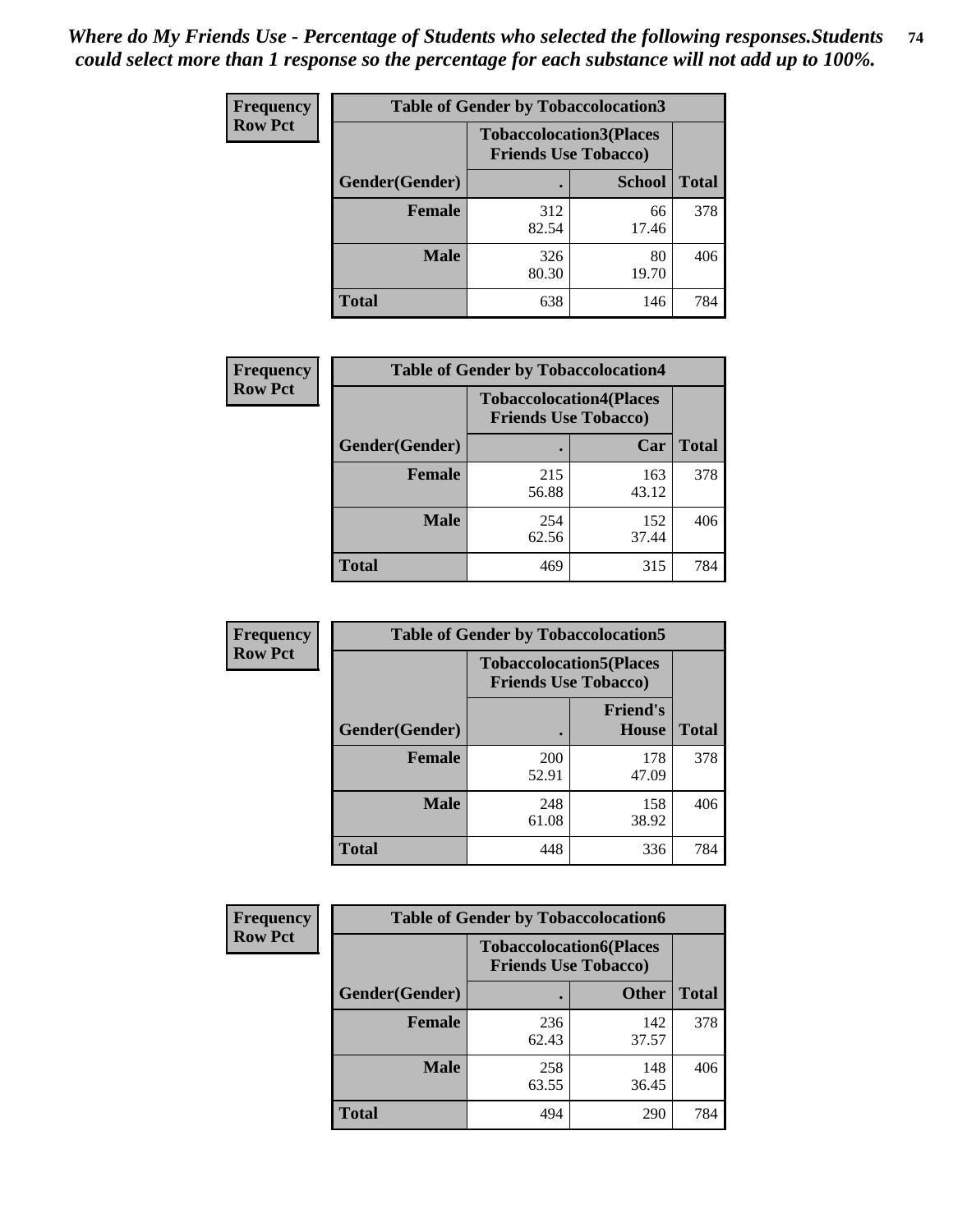| <b>Frequency</b> | <b>Table of Gender by Marijuanalocation1</b> |                                                                    |              |              |  |
|------------------|----------------------------------------------|--------------------------------------------------------------------|--------------|--------------|--|
| <b>Row Pct</b>   |                                              | <b>Marijuanalocation1(Places</b><br><b>Friends Use Marijuana</b> ) |              |              |  |
|                  | Gender(Gender)                               |                                                                    | Do Not Use   | <b>Total</b> |  |
|                  | <b>Female</b>                                | 190<br>50.26                                                       | 188<br>49.74 | 378          |  |
|                  | <b>Male</b>                                  | 208<br>51.23                                                       | 198<br>48.77 | 406          |  |
|                  | <b>Total</b>                                 | 398                                                                | 386          | 784          |  |

| <b>Frequency</b> | <b>Table of Gender by Marijuanalocation2</b> |                                                                    |              |              |
|------------------|----------------------------------------------|--------------------------------------------------------------------|--------------|--------------|
| <b>Row Pct</b>   |                                              | <b>Marijuanalocation2(Places</b><br><b>Friends Use Marijuana</b> ) |              |              |
|                  | Gender(Gender)                               |                                                                    | Home         | <b>Total</b> |
|                  | Female                                       | 240<br>63.49                                                       | 138<br>36.51 | 378          |
|                  | <b>Male</b>                                  | 267<br>65.76                                                       | 139<br>34.24 | 406          |
|                  | <b>Total</b>                                 | 507                                                                | 277          | 784          |

| Frequency      | <b>Table of Gender by Marijuanalocation3</b> |                                                                    |               |              |
|----------------|----------------------------------------------|--------------------------------------------------------------------|---------------|--------------|
| <b>Row Pct</b> |                                              | <b>Marijuanalocation3(Places</b><br><b>Friends Use Marijuana</b> ) |               |              |
|                | Gender(Gender)                               |                                                                    | <b>School</b> | <b>Total</b> |
|                | Female                                       | 341<br>90.21                                                       | 37<br>9.79    | 378          |
|                | <b>Male</b>                                  | 357<br>87.93                                                       | 49<br>12.07   | 406          |
|                | <b>Total</b>                                 | 698                                                                | 86            | 784          |

| Frequency      | <b>Table of Gender by Marijuanalocation4</b> |                                                                    |              |              |  |
|----------------|----------------------------------------------|--------------------------------------------------------------------|--------------|--------------|--|
| <b>Row Pct</b> |                                              | <b>Marijuanalocation4(Places</b><br><b>Friends Use Marijuana</b> ) |              |              |  |
|                | Gender(Gender)                               |                                                                    | Car          | <b>Total</b> |  |
|                | <b>Female</b>                                | 242<br>64.02                                                       | 136<br>35.98 | 378          |  |
|                | <b>Male</b>                                  | 292<br>71.92                                                       | 114<br>28.08 | 406          |  |
|                | <b>Total</b>                                 | 534                                                                | 250          | 784          |  |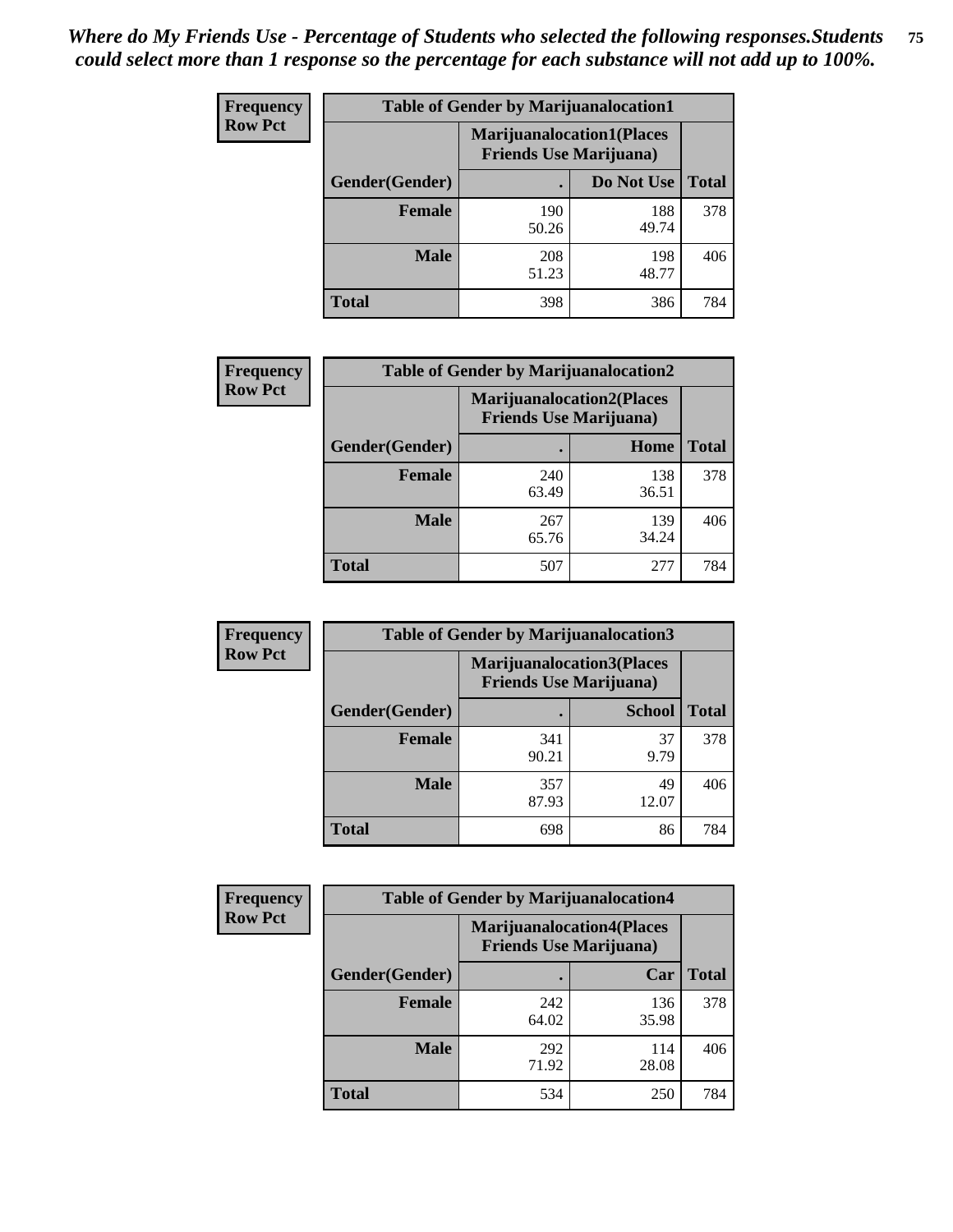| <b>Frequency</b> | <b>Table of Gender by Marijuanalocation5</b> |                                                                    |                          |              |
|------------------|----------------------------------------------|--------------------------------------------------------------------|--------------------------|--------------|
| <b>Row Pct</b>   |                                              | <b>Marijuanalocation5(Places</b><br><b>Friends Use Marijuana</b> ) |                          |              |
|                  | <b>Gender</b> (Gender)                       |                                                                    | <b>Friend's</b><br>House | <b>Total</b> |
|                  | <b>Female</b>                                | 201<br>53.17                                                       | 177<br>46.83             | 378          |
|                  | <b>Male</b>                                  | 256<br>63.05                                                       | 150<br>36.95             | 406          |
|                  | <b>Total</b>                                 | 457                                                                | 327                      | 784          |

| <b>Frequency</b> | <b>Table of Gender by Marijuanalocation6</b> |                                |                                  |              |
|------------------|----------------------------------------------|--------------------------------|----------------------------------|--------------|
| <b>Row Pct</b>   |                                              | <b>Friends Use Marijuana</b> ) | <b>Marijuanalocation6(Places</b> |              |
|                  | <b>Gender</b> (Gender)                       |                                | <b>Other</b>                     | <b>Total</b> |
|                  | Female                                       | 243<br>64.29                   | 135<br>35.71                     | 378          |
|                  | <b>Male</b>                                  | 270<br>66.50                   | 136<br>33.50                     | 406          |
|                  | Total                                        | 513                            | 271                              | 784          |

| <b>Frequency</b> | <b>Table of Gender by Otherdruglocation1</b> |                                                                                |              |              |
|------------------|----------------------------------------------|--------------------------------------------------------------------------------|--------------|--------------|
| <b>Row Pct</b>   |                                              | <b>Otherdruglocation1(Places</b><br><b>Friends Use Other Illegal</b><br>Drugs) |              |              |
|                  | Gender(Gender)                               |                                                                                | Do Not Use   | <b>Total</b> |
|                  | <b>Female</b>                                | 139<br>36.77                                                                   | 239<br>63.23 | 378          |
|                  | <b>Male</b>                                  | 128<br>31.53                                                                   | 278<br>68.47 | 406          |
|                  | <b>Total</b>                                 | 267                                                                            | 517          | 784          |

| <b>Frequency</b> | <b>Table of Gender by Otherdruglocation2</b> |                                            |                                   |              |
|------------------|----------------------------------------------|--------------------------------------------|-----------------------------------|--------------|
| <b>Row Pct</b>   |                                              | <b>Friends Use Other Illegal</b><br>Drugs) | <b>Otherdruglocation2(Places)</b> |              |
|                  | Gender(Gender)                               |                                            | <b>Home</b>                       | <b>Total</b> |
|                  | <b>Female</b>                                | 276<br>73.02                               | 102<br>26.98                      | 378          |
|                  | <b>Male</b>                                  | 319<br>78.57                               | 87<br>21.43                       | 406          |
|                  | <b>Total</b>                                 | 595                                        | 189                               | 784          |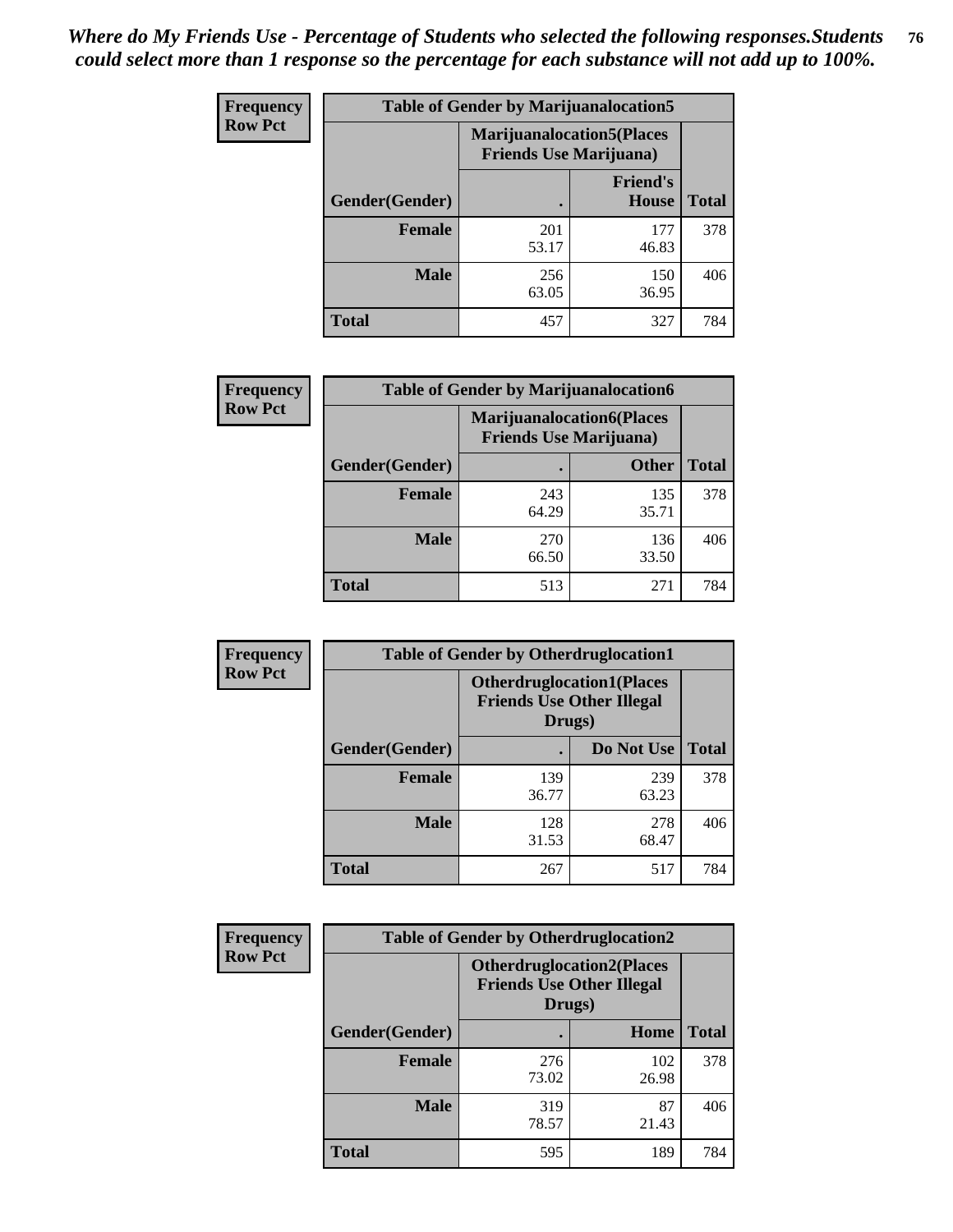| Frequency      | <b>Table of Gender by Otherdruglocation3</b> |                                                                                |               |              |
|----------------|----------------------------------------------|--------------------------------------------------------------------------------|---------------|--------------|
| <b>Row Pct</b> |                                              | <b>Otherdruglocation3(Places</b><br><b>Friends Use Other Illegal</b><br>Drugs) |               |              |
|                | Gender(Gender)                               |                                                                                | <b>School</b> | <b>Total</b> |
|                | Female                                       | 329<br>87.04                                                                   | 49<br>12.96   | 378          |
|                | <b>Male</b>                                  | 358<br>88.18                                                                   | 48<br>11.82   | 406          |
|                | <b>Total</b>                                 | 687                                                                            | 97            | 784          |

| <b>Frequency</b> | <b>Table of Gender by Otherdruglocation4</b> |                                                                                |             |              |
|------------------|----------------------------------------------|--------------------------------------------------------------------------------|-------------|--------------|
| <b>Row Pct</b>   |                                              | <b>Otherdruglocation4(Places</b><br><b>Friends Use Other Illegal</b><br>Drugs) |             |              |
|                  | Gender(Gender)                               |                                                                                | Car         | <b>Total</b> |
|                  | <b>Female</b>                                | 293<br>77.51                                                                   | 85<br>22.49 | 378          |
|                  | <b>Male</b>                                  | 340<br>83.74                                                                   | 66<br>16.26 | 406          |
|                  | <b>Total</b>                                 | 633                                                                            | 151         | 784          |

| Frequency      | <b>Table of Gender by Otherdruglocation5</b>                                   |              |                                 |              |
|----------------|--------------------------------------------------------------------------------|--------------|---------------------------------|--------------|
| <b>Row Pct</b> | <b>Otherdruglocation5(Places</b><br><b>Friends Use Other Illegal</b><br>Drugs) |              |                                 |              |
|                | Gender(Gender)                                                                 |              | <b>Friend's</b><br><b>House</b> | <b>Total</b> |
|                | <b>Female</b>                                                                  | 254<br>67.20 | 124<br>32.80                    | 378          |
|                | <b>Male</b>                                                                    | 318<br>78.33 | 88<br>21.67                     | 406          |
|                | <b>Total</b>                                                                   | 572          | 212                             | 784          |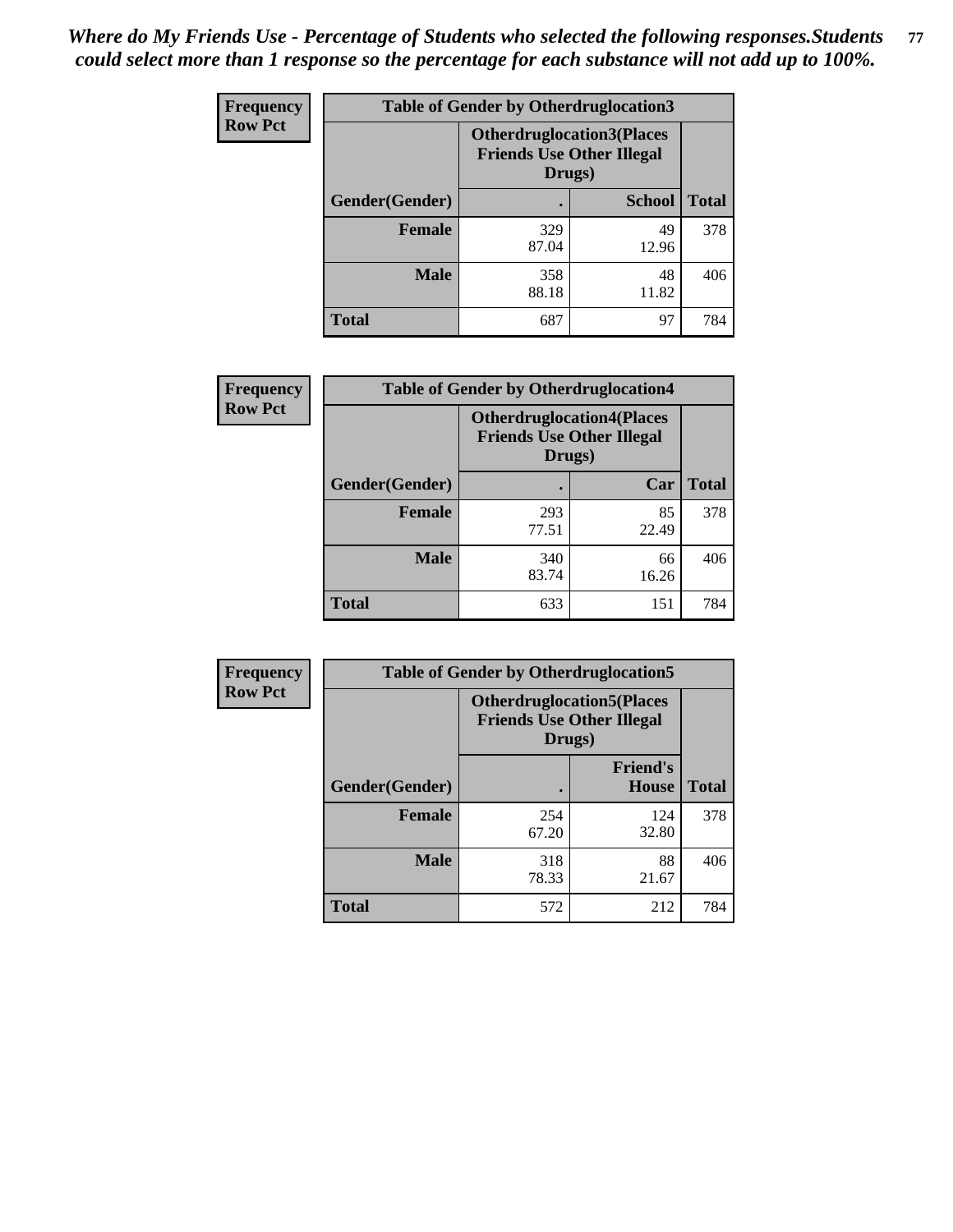| Frequency      | <b>Table of Gender by Otherdruglocation6</b> |                                            |                                  |              |
|----------------|----------------------------------------------|--------------------------------------------|----------------------------------|--------------|
| <b>Row Pct</b> |                                              | <b>Friends Use Other Illegal</b><br>Drugs) | <b>Otherdruglocation6(Places</b> |              |
|                | Gender(Gender)                               |                                            | <b>Other</b>                     | <b>Total</b> |
|                | <b>Female</b>                                | 273<br>72.22                               | 105<br>27.78                     | 378          |
|                | <b>Male</b>                                  | 319<br>78.57                               | 87<br>21.43                      | 406          |
|                | <b>Total</b>                                 | 592                                        | 192                              | 784          |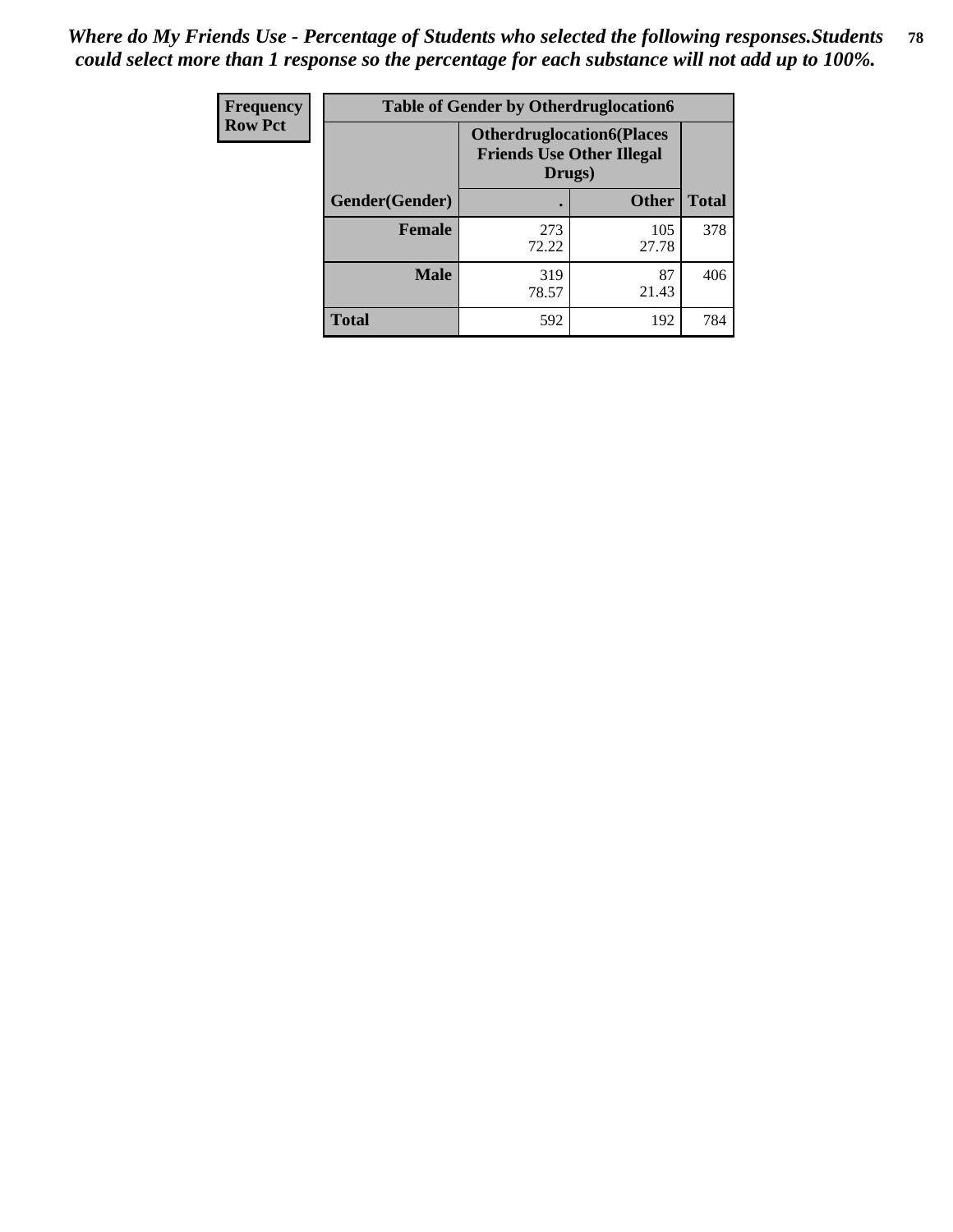| <b>Frequency</b> | <b>Table of Gender by Alcoholtime1</b> |                                                          |                      |              |
|------------------|----------------------------------------|----------------------------------------------------------|----------------------|--------------|
| <b>Row Pct</b>   |                                        | <b>Alcoholtime1(Times</b><br><b>Friends Use Alcohol)</b> |                      |              |
|                  | Gender(Gender)                         | ٠                                                        | Do Not<br><b>Use</b> | <b>Total</b> |
|                  | <b>Female</b>                          | 272<br>71.96                                             | 106<br>28.04         | 378          |
|                  | <b>Male</b>                            | 278<br>68.47                                             | 128<br>31.53         | 406          |
|                  | <b>Total</b>                           | 550                                                      | 234                  | 784          |

| <b>Frequency</b> |                | <b>Table of Gender by Alcoholtime2</b>                   |                            |              |  |
|------------------|----------------|----------------------------------------------------------|----------------------------|--------------|--|
| <b>Row Pct</b>   |                | <b>Alcoholtime2(Times</b><br><b>Friends Use Alcohol)</b> |                            |              |  |
|                  | Gender(Gender) |                                                          | <b>On Way</b><br>to School | <b>Total</b> |  |
|                  | <b>Female</b>  | 354<br>93.65                                             | 24<br>6.35                 | 378          |  |
|                  | <b>Male</b>    | 371<br>91.38                                             | 35<br>8.62                 | 406          |  |
|                  | <b>Total</b>   | 725                                                      | 59                         | 784          |  |

| <b>Frequency</b> | <b>Table of Gender by Alcoholtime3</b> |                                                   |                                |              |
|------------------|----------------------------------------|---------------------------------------------------|--------------------------------|--------------|
| <b>Row Pct</b>   |                                        | Alcoholtime3(Times<br><b>Friends Use Alcohol)</b> |                                |              |
|                  | Gender(Gender)                         |                                                   | <b>During</b><br><b>School</b> | <b>Total</b> |
|                  | Female                                 | 361<br>95.50                                      | 17<br>4.50                     | 378          |
|                  | <b>Male</b>                            | 383<br>94.33                                      | 23<br>5.67                     | 406          |
|                  | <b>Total</b>                           | 744                                               | 40                             | 784          |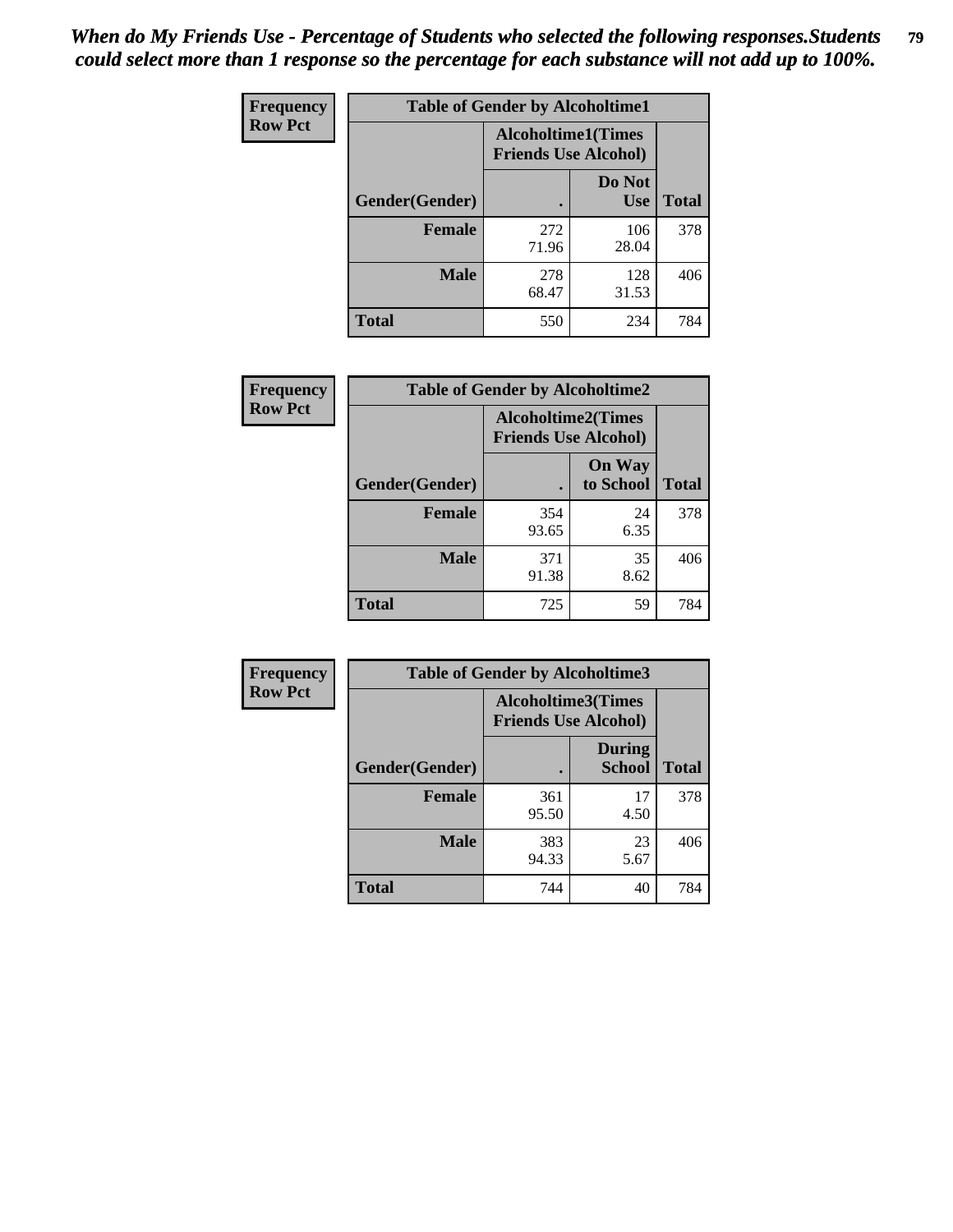*When do My Friends Use - Percentage of Students who selected the following responses.Students could select more than 1 response so the percentage for each substance will not add up to 100%.* **80**

| <b>Frequency</b> | <b>Table of Gender by Alcoholtime4</b> |                                                          |                                                |              |
|------------------|----------------------------------------|----------------------------------------------------------|------------------------------------------------|--------------|
| <b>Row Pct</b>   |                                        | <b>Alcoholtime4(Times</b><br><b>Friends Use Alcohol)</b> |                                                |              |
|                  | Gender(Gender)                         |                                                          | <b>On Way</b><br>Home<br>From<br><b>School</b> | <b>Total</b> |
|                  | <b>Female</b>                          | 349<br>92.33                                             | 29<br>7.67                                     | 378          |
|                  | <b>Male</b>                            | 366<br>90.15                                             | 40<br>9.85                                     | 406          |
|                  | <b>Total</b>                           | 715                                                      | 69                                             | 784          |

| <b>Frequency</b> | <b>Table of Gender by Alcoholtime5</b> |                                                           |                   |              |
|------------------|----------------------------------------|-----------------------------------------------------------|-------------------|--------------|
| <b>Row Pct</b>   |                                        | <b>Alcoholtime5</b> (Times<br><b>Friends Use Alcohol)</b> |                   |              |
|                  | Gender(Gender)                         |                                                           | <b>Weeknights</b> | <b>Total</b> |
|                  | <b>Female</b>                          | 272<br>71.96                                              | 106<br>28.04      | 378          |
|                  | <b>Male</b>                            | 297<br>73.15                                              | 109<br>26.85      | 406          |
|                  | <b>Total</b>                           | 569                                                       | 215               | 784          |

| <b>Frequency</b> | <b>Table of Gender by Alcoholtime6</b> |                                                           |              |              |
|------------------|----------------------------------------|-----------------------------------------------------------|--------------|--------------|
| <b>Row Pct</b>   |                                        | <b>Alcoholtime6</b> (Times<br><b>Friends Use Alcohol)</b> |              |              |
|                  | Gender(Gender)                         |                                                           | Weekends     | <b>Total</b> |
|                  | <b>Female</b>                          | 86<br>22.75                                               | 292<br>77.25 | 378          |
|                  | <b>Male</b>                            | 129<br>31.77                                              | 277<br>68.23 | 406          |
|                  | <b>Total</b>                           | 215                                                       | 569          | 784          |

| Frequency      | <b>Table of Gender by Tobaccotime1</b> |                                                          |                      |              |
|----------------|----------------------------------------|----------------------------------------------------------|----------------------|--------------|
| <b>Row Pct</b> |                                        | <b>Tobaccotime1(Times</b><br><b>Friends Use Tobacco)</b> |                      |              |
|                | Gender(Gender)                         |                                                          | Do Not<br><b>Use</b> | <b>Total</b> |
|                | Female                                 | 212<br>56.08                                             | 166<br>43.92         | 378          |
|                | <b>Male</b>                            | 238<br>58.62                                             | 168<br>41.38         | 406          |
|                | <b>Total</b>                           | 450                                                      | 334                  | 784          |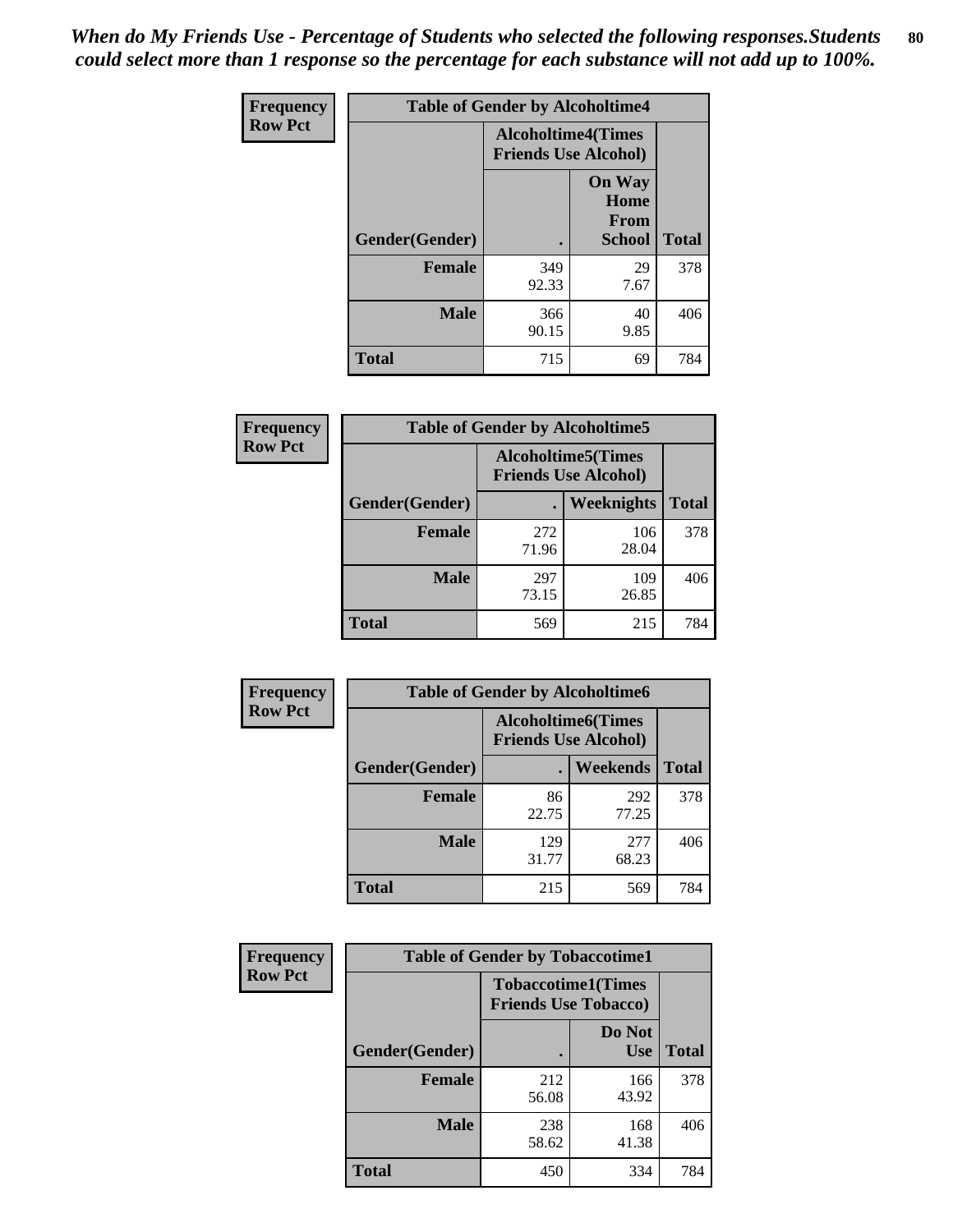*When do My Friends Use - Percentage of Students who selected the following responses.Students could select more than 1 response so the percentage for each substance will not add up to 100%.* **81**

| Frequency      | <b>Table of Gender by Tobaccotime2</b> |                                                          |                            |              |
|----------------|----------------------------------------|----------------------------------------------------------|----------------------------|--------------|
| <b>Row Pct</b> |                                        | <b>Tobaccotime2(Times</b><br><b>Friends Use Tobacco)</b> |                            |              |
|                | Gender(Gender)                         | $\bullet$                                                | <b>On Way</b><br>to School | <b>Total</b> |
|                | <b>Female</b>                          | 251<br>66.40                                             | 127<br>33.60               | 378          |
|                | <b>Male</b>                            | 289<br>71.18                                             | 117<br>28.82               | 406          |
|                | <b>Total</b>                           | 540                                                      | 244                        | 784          |

| Frequency      | <b>Table of Gender by Tobaccotime3</b> |                             |                                |              |
|----------------|----------------------------------------|-----------------------------|--------------------------------|--------------|
| <b>Row Pct</b> |                                        | <b>Friends Use Tobacco)</b> | <b>Tobaccotime3(Times</b>      |              |
|                | Gender(Gender)                         |                             | <b>During</b><br><b>School</b> | <b>Total</b> |
|                | <b>Female</b>                          | 334<br>88.36                | 44<br>11.64                    | 378          |
|                | <b>Male</b>                            | 337<br>83.00                | 69<br>17.00                    | 406          |
|                | <b>Total</b>                           | 671                         | 113                            | 784          |

| Frequency      | <b>Table of Gender by Tobaccotime4</b> |                                                          |                                                |              |
|----------------|----------------------------------------|----------------------------------------------------------|------------------------------------------------|--------------|
| <b>Row Pct</b> |                                        | <b>Tobaccotime4(Times</b><br><b>Friends Use Tobacco)</b> |                                                |              |
|                | Gender(Gender)                         |                                                          | <b>On Way</b><br>Home<br>From<br><b>School</b> | <b>Total</b> |
|                | <b>Female</b>                          | 349<br>92.33                                             | 29<br>7.67                                     | 378          |
|                | <b>Male</b>                            | 366<br>90.15                                             | 40<br>9.85                                     | 406          |
|                | <b>Total</b>                           | 715                                                      | 69                                             | 784          |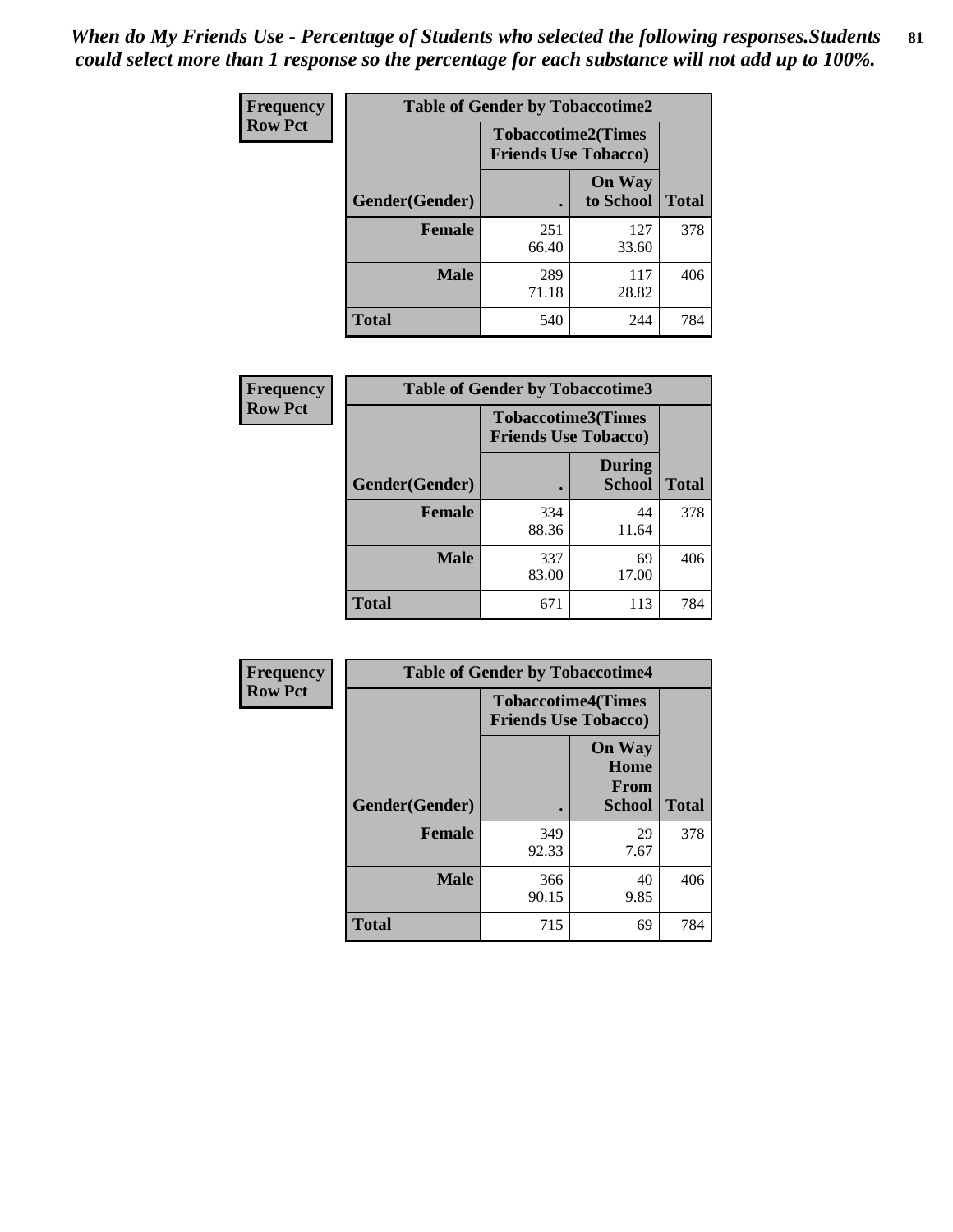| <b>Frequency</b> | <b>Table of Gender by Tobaccotime5</b> |                                                          |                   |              |  |
|------------------|----------------------------------------|----------------------------------------------------------|-------------------|--------------|--|
| <b>Row Pct</b>   |                                        | <b>Tobaccotime5(Times</b><br><b>Friends Use Tobacco)</b> |                   |              |  |
|                  | Gender(Gender)                         |                                                          | <b>Weeknights</b> | <b>Total</b> |  |
|                  | <b>Female</b>                          | 203<br>53.70                                             | 175<br>46.30      | 378          |  |
|                  | <b>Male</b>                            | 231<br>56.90                                             | 175<br>43.10      | 406          |  |
|                  | <b>Total</b>                           | 434                                                      | 350               | 784          |  |

| Frequency      |                | <b>Table of Gender by Tobaccotime6</b> |                           |              |
|----------------|----------------|----------------------------------------|---------------------------|--------------|
| <b>Row Pct</b> |                | <b>Friends Use Tobacco)</b>            | <b>Tobaccotime6(Times</b> |              |
|                | Gender(Gender) |                                        | <b>Weekends</b>           | <b>Total</b> |
|                | Female         | 169<br>44.71                           | 209<br>55.29              | 378          |
|                | <b>Male</b>    | 198<br>48.77                           | 208<br>51.23              | 406          |
|                | <b>Total</b>   | 367                                    | 417                       | 784          |

| <b>Frequency</b> | <b>Table of Gender by Marijuanatime1</b>                      |              |                     |              |
|------------------|---------------------------------------------------------------|--------------|---------------------|--------------|
| <b>Row Pct</b>   | <b>Marijuanatime1(Times</b><br><b>Friends Use Marijuana</b> ) |              |                     |              |
|                  | Gender(Gender)                                                |              | Do Not Use          | <b>Total</b> |
|                  | <b>Female</b>                                                 | 194<br>51.32 | 184<br>48.68        | 378          |
|                  | <b>Male</b>                                                   | 206<br>50.74 | <b>200</b><br>49.26 | 406          |
|                  | <b>Total</b>                                                  | 400          | 384                 | 784          |

| <b>Frequency</b> | <b>Table of Gender by Marijuanatime2</b>                      |              |                            |              |
|------------------|---------------------------------------------------------------|--------------|----------------------------|--------------|
| <b>Row Pct</b>   | <b>Marijuanatime2(Times</b><br><b>Friends Use Marijuana</b> ) |              |                            |              |
|                  | Gender(Gender)                                                |              | On Way to<br><b>School</b> | <b>Total</b> |
|                  | Female                                                        | 284<br>75.13 | 94<br>24.87                | 378          |
|                  | <b>Male</b>                                                   | 316<br>77.83 | 90<br>22.17                | 406          |
|                  | <b>Total</b>                                                  | 600          | 184                        | 784          |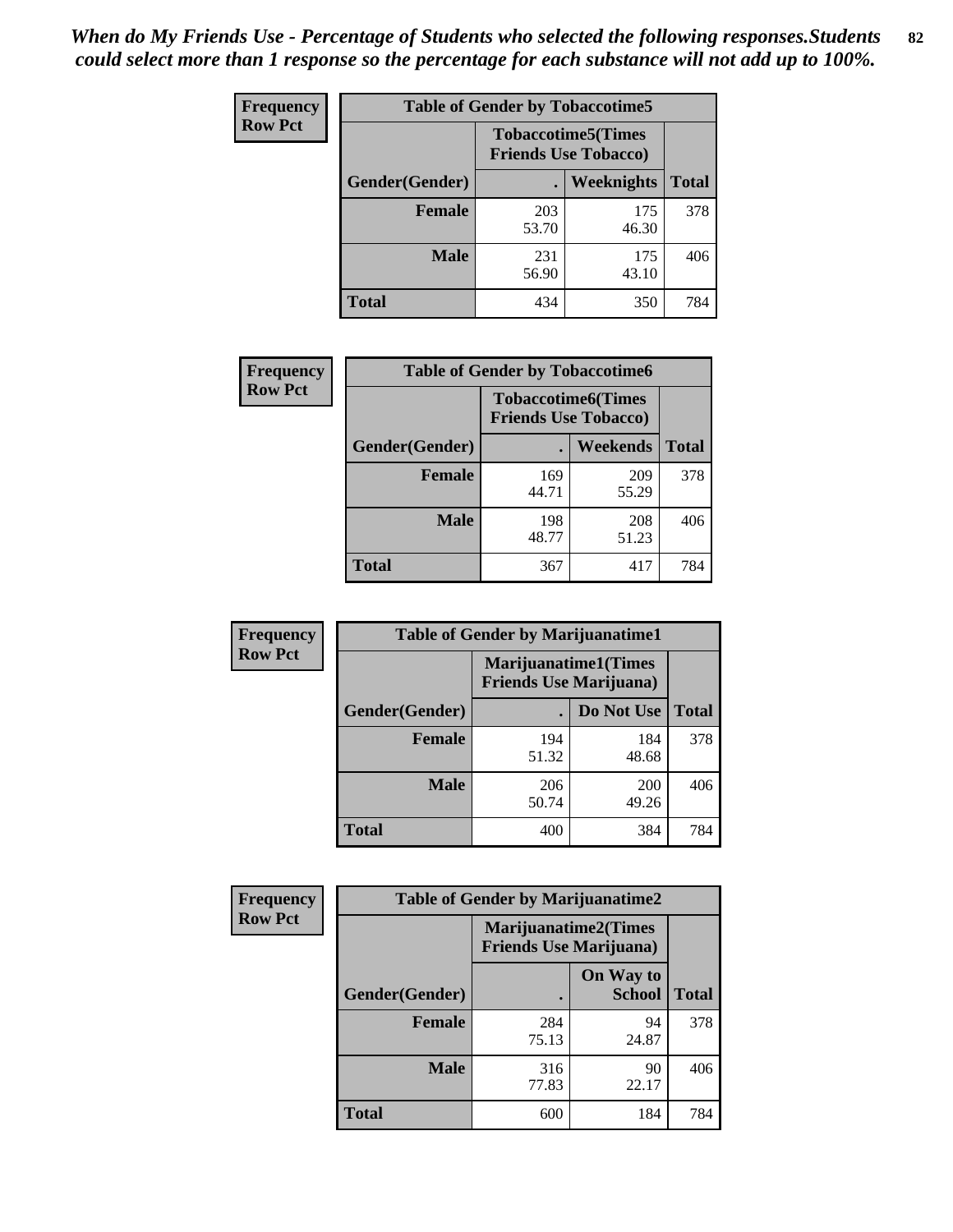*When do My Friends Use - Percentage of Students who selected the following responses.Students could select more than 1 response so the percentage for each substance will not add up to 100%.* **83**

| <b>Frequency</b> | Table of Gender by Marijuanatime3 |                                                        |                                |              |
|------------------|-----------------------------------|--------------------------------------------------------|--------------------------------|--------------|
| <b>Row Pct</b>   |                                   | Marijuanatime3(Times<br><b>Friends Use Marijuana</b> ) |                                |              |
|                  | Gender(Gender)                    |                                                        | <b>During</b><br><b>School</b> | <b>Total</b> |
|                  | <b>Female</b>                     | 336<br>88.89                                           | 42<br>11.11                    | 378          |
|                  | <b>Male</b>                       | 373<br>91.87                                           | 33<br>8.13                     | 406          |
|                  | <b>Total</b>                      | 709                                                    | 75                             | 784          |

| Frequency      | <b>Table of Gender by Marijuanatime4</b> |                             |                                                       |              |
|----------------|------------------------------------------|-----------------------------|-------------------------------------------------------|--------------|
| <b>Row Pct</b> |                                          | <b>Marijuanatime4(Times</b> | <b>Friends Use Marijuana</b> )                        |              |
|                | <b>Gender</b> (Gender)                   |                             | <b>On Way</b><br>Home<br><b>From</b><br><b>School</b> | <b>Total</b> |
|                | <b>Female</b>                            | 293<br>77.51                | 85<br>22.49                                           | 378          |
|                | <b>Male</b>                              | 324<br>79.80                | 82<br>20.20                                           | 406          |
|                | <b>Total</b>                             | 617                         | 167                                                   | 784          |

| <b>Frequency</b> | <b>Table of Gender by Marijuanatime5</b> |                                                                |              |              |
|------------------|------------------------------------------|----------------------------------------------------------------|--------------|--------------|
| <b>Row Pct</b>   |                                          | <b>Marijuanatime5</b> (Times<br><b>Friends Use Marijuana</b> ) |              |              |
|                  | Gender(Gender)                           |                                                                | Weeknights   | <b>Total</b> |
|                  | <b>Female</b>                            | 234<br>61.90                                                   | 144<br>38.10 | 378          |
|                  | <b>Male</b>                              | 273<br>67.24                                                   | 133<br>32.76 | 406          |
|                  | <b>Total</b>                             | 507                                                            | 277          | 784          |

| <b>Frequency</b> | <b>Table of Gender by Marijuanatime6</b> |                                                               |              |              |  |
|------------------|------------------------------------------|---------------------------------------------------------------|--------------|--------------|--|
| <b>Row Pct</b>   |                                          | <b>Marijuanatime6(Times</b><br><b>Friends Use Marijuana</b> ) |              |              |  |
|                  | Gender(Gender)                           |                                                               | Weekends     | <b>Total</b> |  |
|                  | <b>Female</b>                            | 173<br>45.77                                                  | 205<br>54.23 | 378          |  |
|                  | <b>Male</b>                              | 211<br>51.97                                                  | 195<br>48.03 | 406          |  |
|                  | <b>Total</b>                             | 384                                                           | 400          | 784          |  |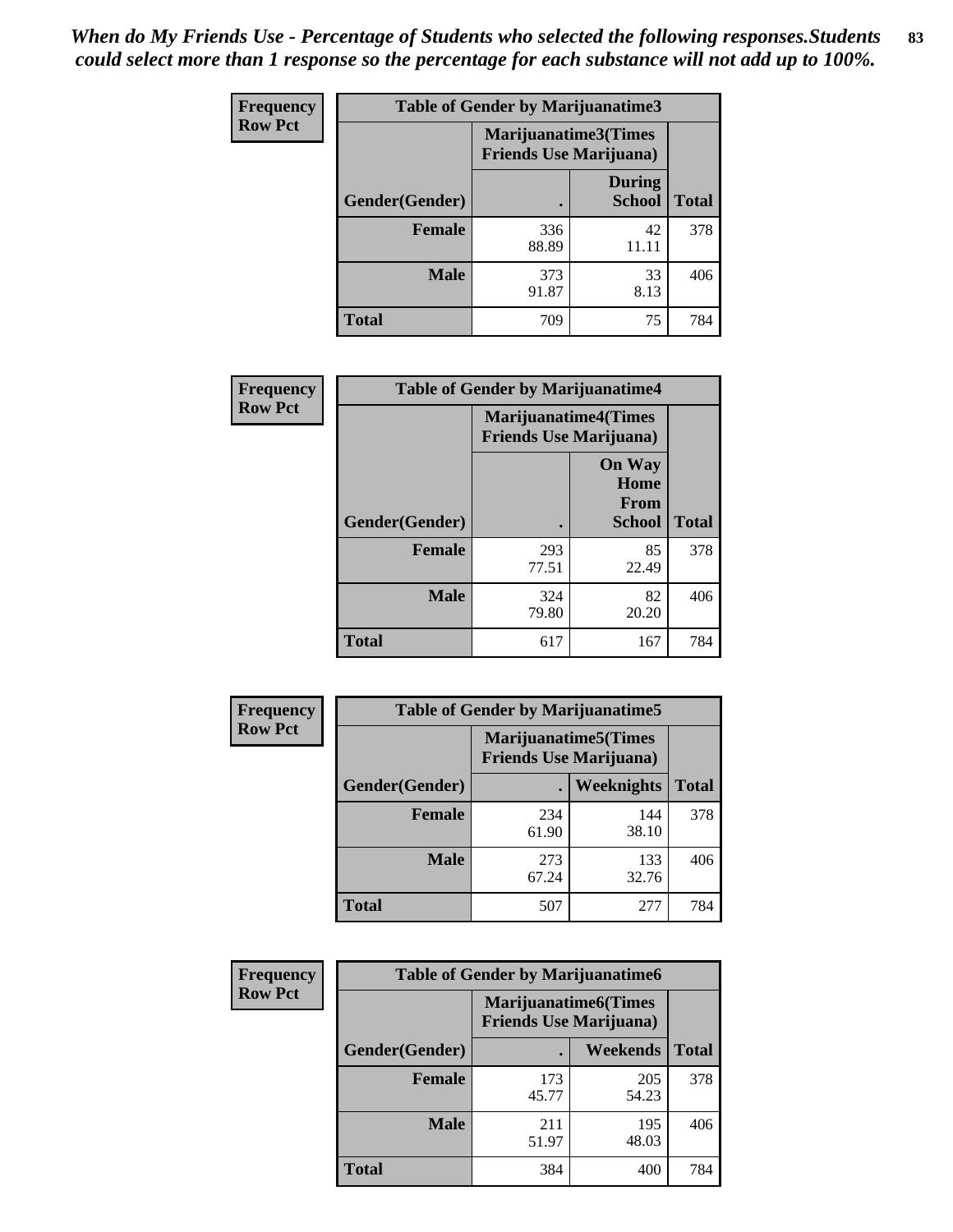*When do My Friends Use - Percentage of Students who selected the following responses.Students could select more than 1 response so the percentage for each substance will not add up to 100%.* **84**

| <b>Frequency</b> | <b>Table of Gender by Otherdrugtime1</b> |                                                                                   |              |              |  |
|------------------|------------------------------------------|-----------------------------------------------------------------------------------|--------------|--------------|--|
| <b>Row Pct</b>   |                                          | <b>Otherdrugtime1(Times</b><br><b>Friends Use Other</b><br><b>Illegal Drugs</b> ) |              |              |  |
|                  | Gender(Gender)                           |                                                                                   | Do Not Use   | <b>Total</b> |  |
|                  | <b>Female</b>                            | 146<br>38.62                                                                      | 232<br>61.38 | 378          |  |
|                  | <b>Male</b>                              | 132<br>32.51                                                                      | 274<br>67.49 | 406          |  |
|                  | <b>Total</b>                             | 278                                                                               | 506          | 784          |  |

| Frequency      | <b>Table of Gender by Otherdrugtime2</b>                                          |              |                            |              |  |
|----------------|-----------------------------------------------------------------------------------|--------------|----------------------------|--------------|--|
| <b>Row Pct</b> | <b>Otherdrugtime2(Times</b><br><b>Friends Use Other</b><br><b>Illegal Drugs</b> ) |              |                            |              |  |
|                | Gender(Gender)                                                                    |              | On Way to<br><b>School</b> | <b>Total</b> |  |
|                | <b>Female</b>                                                                     | 324<br>85.71 | 54<br>14.29                | 378          |  |
|                | <b>Male</b>                                                                       | 352<br>86.70 | 54<br>13.30                | 406          |  |
|                | <b>Total</b>                                                                      | 676          | 108                        | 784          |  |

| <b>Frequency</b> | <b>Table of Gender by Otherdrugtime3</b> |                        |                                                         |              |  |
|------------------|------------------------------------------|------------------------|---------------------------------------------------------|--------------|--|
| <b>Row Pct</b>   |                                          | <b>Illegal Drugs</b> ) | <b>Otherdrugtime3(Times</b><br><b>Friends Use Other</b> |              |  |
|                  | Gender(Gender)                           |                        | <b>During</b><br><b>School</b>                          | <b>Total</b> |  |
|                  | <b>Female</b>                            | 333<br>88.10           | 45<br>11.90                                             | 378          |  |
|                  | <b>Male</b>                              | 365<br>89.90           | 41<br>10.10                                             | 406          |  |
|                  | <b>Total</b>                             | 698                    | 86                                                      | 784          |  |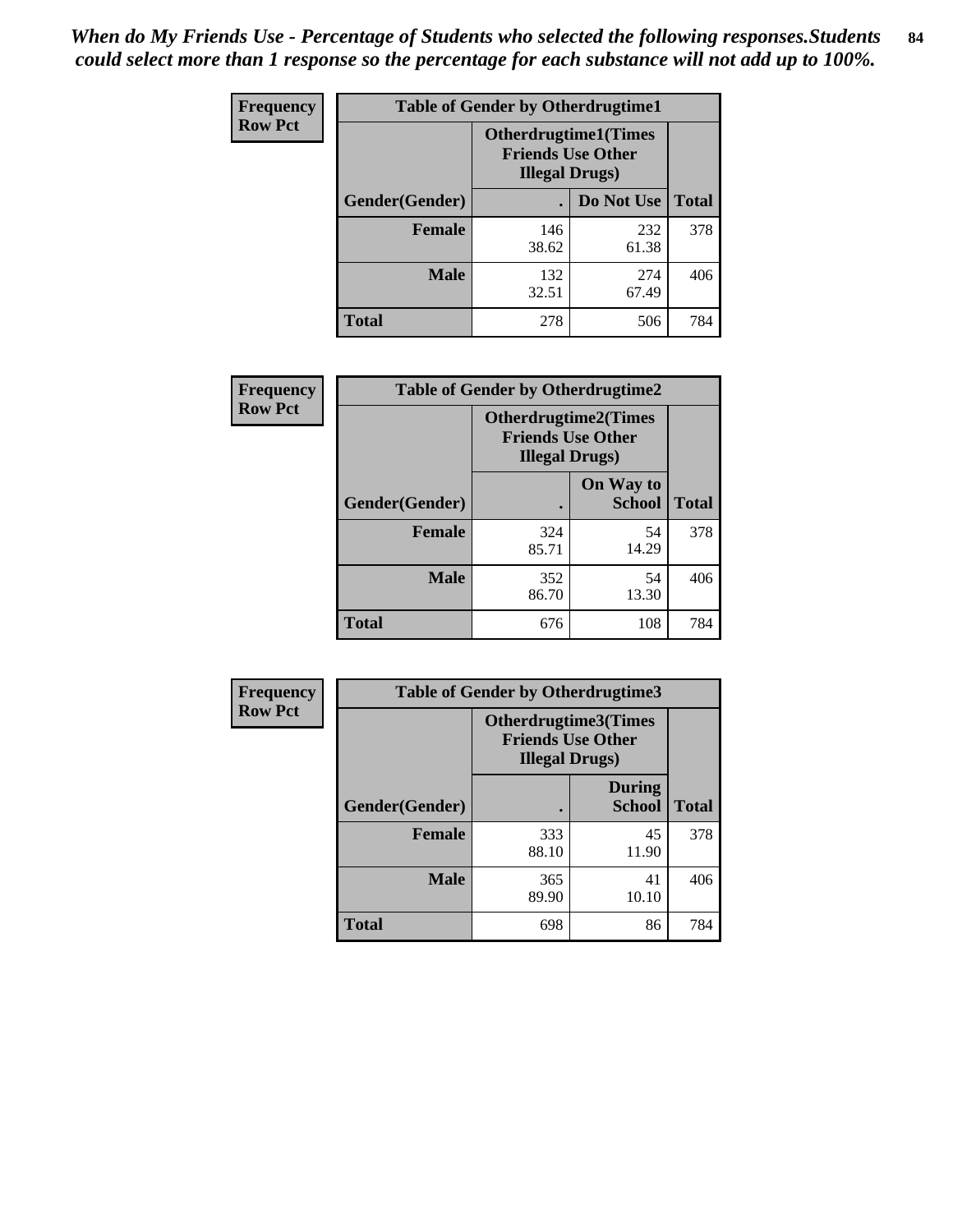*When do My Friends Use - Percentage of Students who selected the following responses.Students could select more than 1 response so the percentage for each substance will not add up to 100%.* **85**

| Frequency      |                | <b>Table of Gender by Otherdrugtime4</b>           |                                                       |              |
|----------------|----------------|----------------------------------------------------|-------------------------------------------------------|--------------|
| <b>Row Pct</b> |                | <b>Friends Use Other</b><br><b>Illegal Drugs</b> ) | <b>Otherdrugtime4(Times</b>                           |              |
|                | Gender(Gender) |                                                    | <b>On Way</b><br>Home<br><b>From</b><br><b>School</b> | <b>Total</b> |
|                | <b>Female</b>  | 322<br>85.19                                       | 56<br>14.81                                           | 378          |
|                | <b>Male</b>    | 351<br>86.45                                       | 55<br>13.55                                           | 406          |
|                | <b>Total</b>   | 673                                                | 111                                                   | 784          |

| <b>Frequency</b> | <b>Table of Gender by Otherdrugtime5</b> |              |                                                                                    |              |  |
|------------------|------------------------------------------|--------------|------------------------------------------------------------------------------------|--------------|--|
| <b>Row Pct</b>   |                                          |              | <b>Otherdrugtime5</b> (Times<br><b>Friends Use Other</b><br><b>Illegal Drugs</b> ) |              |  |
|                  | Gender(Gender)                           |              | <b>Weeknights</b>                                                                  | <b>Total</b> |  |
|                  | <b>Female</b>                            | 285<br>75.40 | 93<br>24.60                                                                        | 378          |  |
|                  | <b>Male</b>                              | 316<br>77.83 | 90<br>22.17                                                                        | 406          |  |
|                  | <b>Total</b>                             | 601          | 183                                                                                | 784          |  |

| <b>Frequency</b> | <b>Table of Gender by Otherdrugtime6</b> |                                                                                   |              |              |  |
|------------------|------------------------------------------|-----------------------------------------------------------------------------------|--------------|--------------|--|
| <b>Row Pct</b>   |                                          | <b>Otherdrugtime6(Times</b><br><b>Friends Use Other</b><br><b>Illegal Drugs</b> ) |              |              |  |
|                  | Gender(Gender)                           |                                                                                   | Weekends     | <b>Total</b> |  |
|                  | <b>Female</b>                            | 220<br>58.20                                                                      | 158<br>41.80 | 378          |  |
|                  | <b>Male</b>                              | 280<br>68.97                                                                      | 126<br>31.03 | 406          |  |
|                  | <b>Total</b>                             | 500                                                                               | 284          | 784          |  |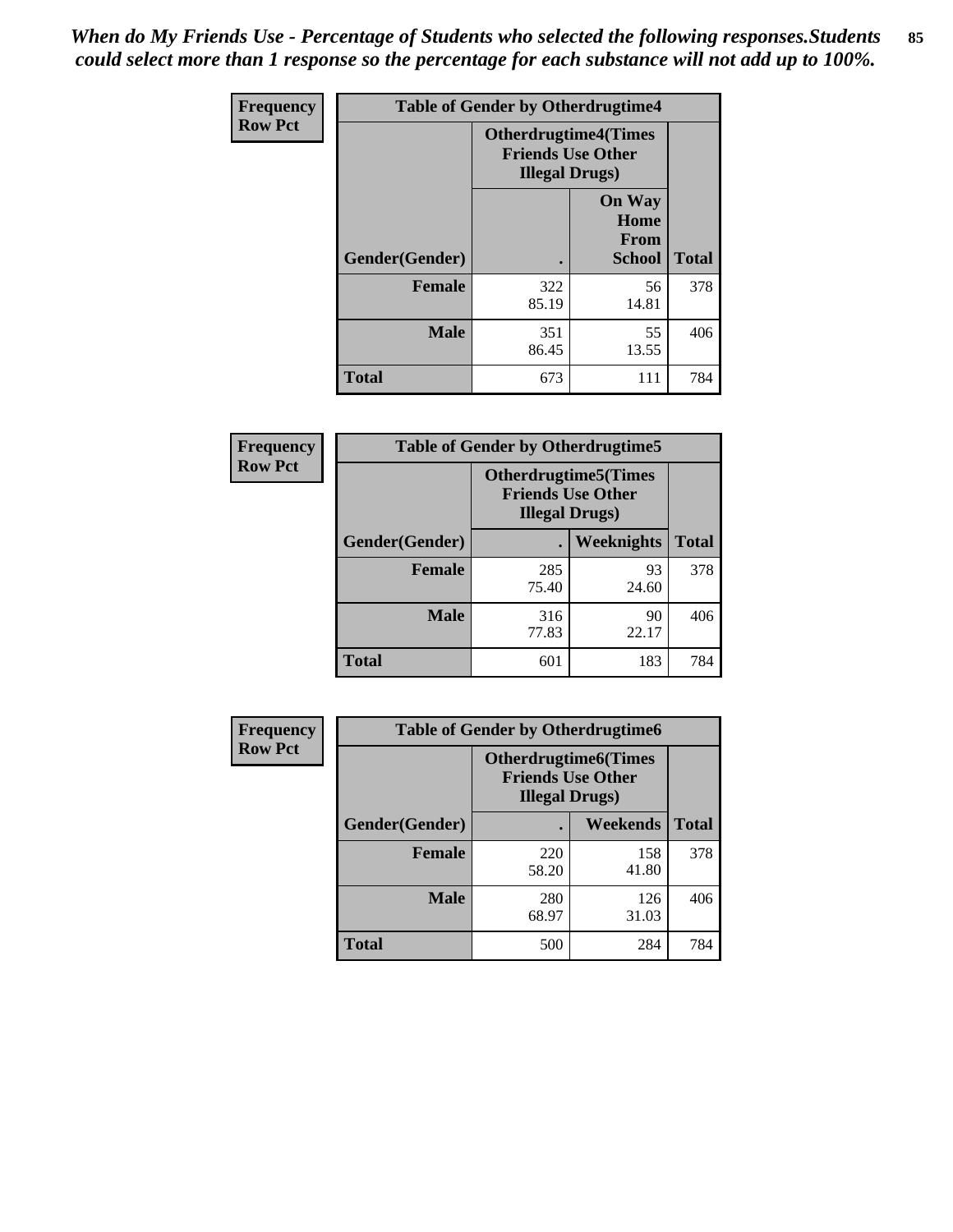# *Other Questions* **86**

| <b>Frequency</b> | <b>Table of Gender by Educationalcohol</b> |                                                                                                                                       |                |              |
|------------------|--------------------------------------------|---------------------------------------------------------------------------------------------------------------------------------------|----------------|--------------|
| <b>Row Pct</b>   |                                            | <b>Educationalcohol</b> (I<br>have been taught<br>about alcohol,<br>tobacco,<br>and other drugs<br>within the last year<br>at school) |                |              |
|                  | Gender(Gender)                             | <b>Yes</b>                                                                                                                            | N <sub>0</sub> | <b>Total</b> |
|                  | <b>Female</b>                              | 249<br>65.87                                                                                                                          | 129<br>34.13   | 378          |
|                  | <b>Male</b>                                | 282<br>69.46                                                                                                                          | 124<br>30.54   | 406          |
|                  | <b>Total</b>                               | 531                                                                                                                                   | 253            | 784          |

| Frequency      | <b>Table of Gender by Rodedrinking</b> |                                                                                                                     |                |              |
|----------------|----------------------------------------|---------------------------------------------------------------------------------------------------------------------|----------------|--------------|
| <b>Row Pct</b> |                                        | Rodedrinking(In<br>the past 30 days I<br>have ridden in a<br>car with a driver<br>who had been<br>drinking alcohol) |                |              |
|                | Gender(Gender)                         | Yes                                                                                                                 | N <sub>0</sub> | <b>Total</b> |
|                | <b>Female</b>                          | 87<br>23.02                                                                                                         | 291<br>76.98   | 378          |
|                | <b>Male</b>                            | 68<br>16.75                                                                                                         | 338<br>83.25   | 406          |
|                | <b>Total</b>                           | 155                                                                                                                 | 629            | 784          |

| Frequency      |                | <b>Table of Gender by Drugsschool</b>                                                                                               |                |              |  |
|----------------|----------------|-------------------------------------------------------------------------------------------------------------------------------------|----------------|--------------|--|
| <b>Row Pct</b> |                | <b>Drugsschool</b> (During<br>the past 12 months,<br>I have been offered,<br>sold,<br>or given illegal drugs<br>on school property) |                |              |  |
|                | Gender(Gender) | Yes                                                                                                                                 | N <sub>0</sub> | <b>Total</b> |  |
|                | <b>Female</b>  | 84<br>22.22                                                                                                                         | 294<br>77.78   | 378          |  |
|                | <b>Male</b>    | 99<br>24.38                                                                                                                         | 307<br>75.62   | 406          |  |
|                | <b>Total</b>   | 183                                                                                                                                 | 601            | 784          |  |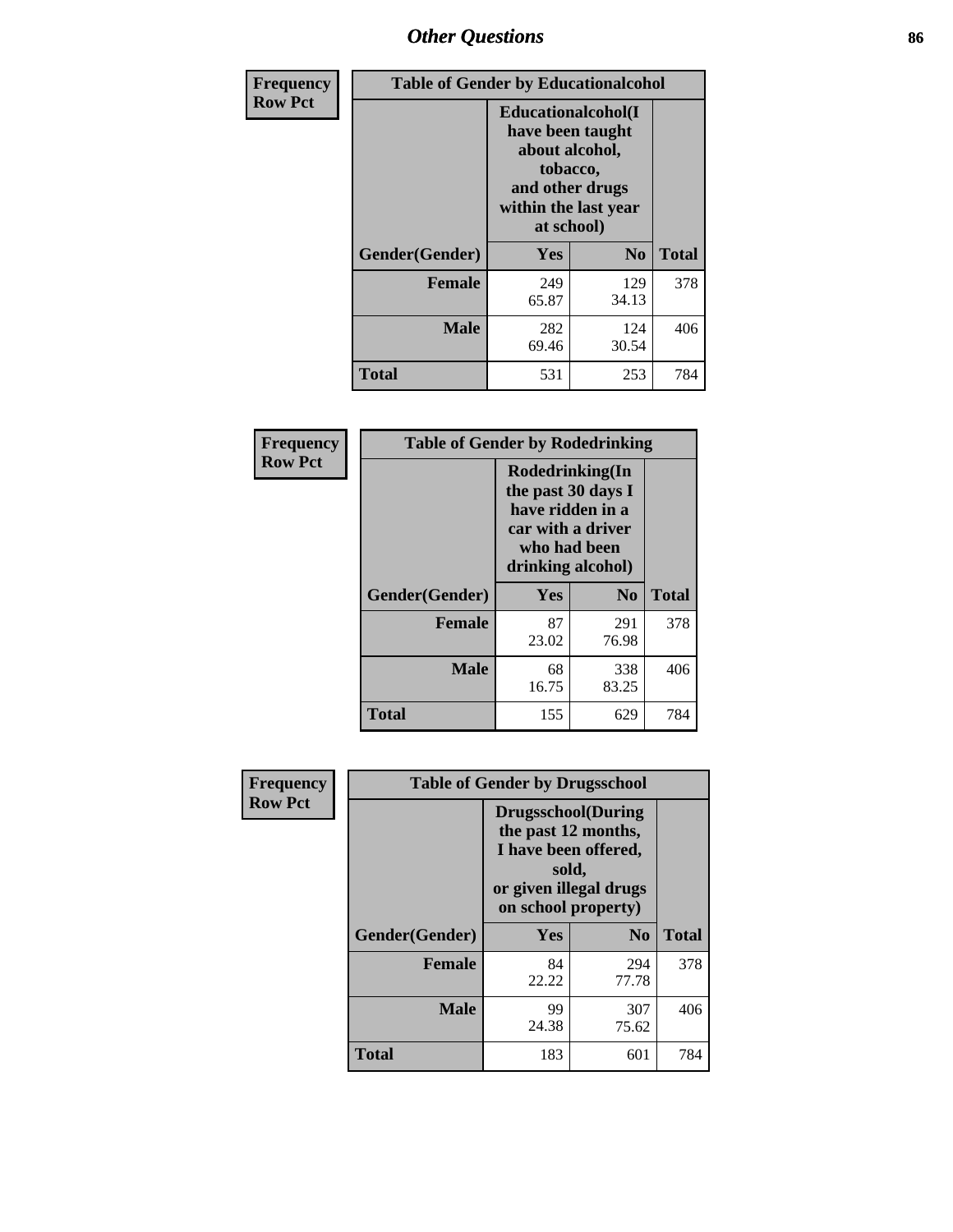### *Other Questions* **87**

**Frequency Row Pct**

| <b>Table of Gender by Bingedrinking</b> |                                                                                                         |                   |                   |                   |                        |                               |                          |              |
|-----------------------------------------|---------------------------------------------------------------------------------------------------------|-------------------|-------------------|-------------------|------------------------|-------------------------------|--------------------------|--------------|
|                                         | Bingedrinking(I have drunk five or more<br>drinks of alcohol at one sitting during the<br>last 30 days) |                   |                   |                   |                        |                               |                          |              |
| <b>Gender</b> (Gender)   Days           | $\mathbf 0$                                                                                             | 1 or<br>2<br>days | 3 to<br>5<br>days | 6 to<br>9<br>days | 10<br>to<br>19<br>days | <b>20</b><br>to<br>29<br>days | All<br><b>30</b><br>days | <b>Total</b> |
|                                         |                                                                                                         |                   |                   |                   |                        |                               |                          |              |
| <b>Female</b>                           | 306<br>80.95                                                                                            | 21<br>5.56        | 17<br>4.50        | 9<br>2.38         | 12<br>3.17             | 8<br>2.12                     | 5<br>1.32                | 378          |
| <b>Male</b>                             | 317<br>78.08                                                                                            | 22<br>5.42        | 23<br>5.67        | 12<br>2.96        | 12<br>2.96             | 10<br>2.46                    | 10<br>2.46               | 406          |

| Frequency      | <b>Table of Gender by Educationaids</b> |                                                                                                 |              |              |
|----------------|-----------------------------------------|-------------------------------------------------------------------------------------------------|--------------|--------------|
| <b>Row Pct</b> |                                         | <b>Educationaids</b> (I<br>have been taught<br>about HIV/AIDS<br>at school in the<br>past year) |              |              |
|                | Gender(Gender)                          | Yes                                                                                             | $\bf N_0$    | <b>Total</b> |
|                | <b>Female</b>                           | 246<br>65.08                                                                                    | 132<br>34.92 | 378          |
|                | <b>Male</b>                             | 275<br>67.73                                                                                    | 131<br>32.27 | 406          |
|                | <b>Total</b>                            | 521                                                                                             | 263          | 784          |

| Frequency      | <b>Table of Gender by Suicideconsider</b> |                 |                |              |
|----------------|-------------------------------------------|-----------------|----------------|--------------|
| <b>Row Pct</b> |                                           | Suicideconsider |                |              |
|                | Gender(Gender)                            | Yes             | N <sub>0</sub> | <b>Total</b> |
|                | <b>Female</b>                             | 42<br>11.11     | 336<br>88.89   | 378          |
|                | <b>Male</b>                               | 46<br>11.33     | 360<br>88.67   | 406          |
|                | Total                                     | 88              | 696            | 784          |